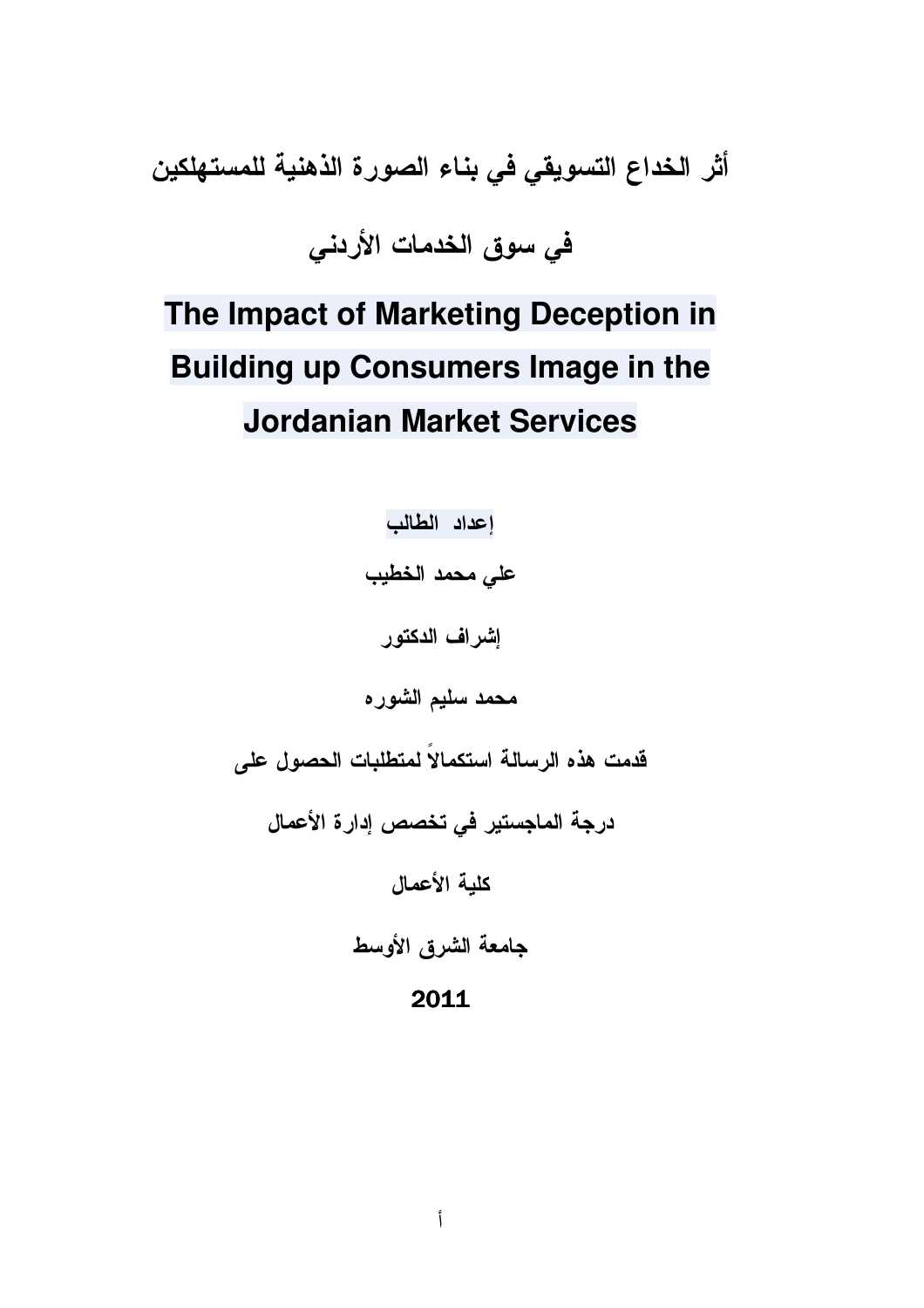# بسم الله الرحمن الرحيم

(قَالُوا سُبْحَانَكَ لَا عِلْمَ لَنَآ إِلَّا مَا عَلَّمَتنآ إِنَّكَ أَنتَ العَليمُ الحَكِيمُ )

صدق الله العظيم (البقرة،الآية32 )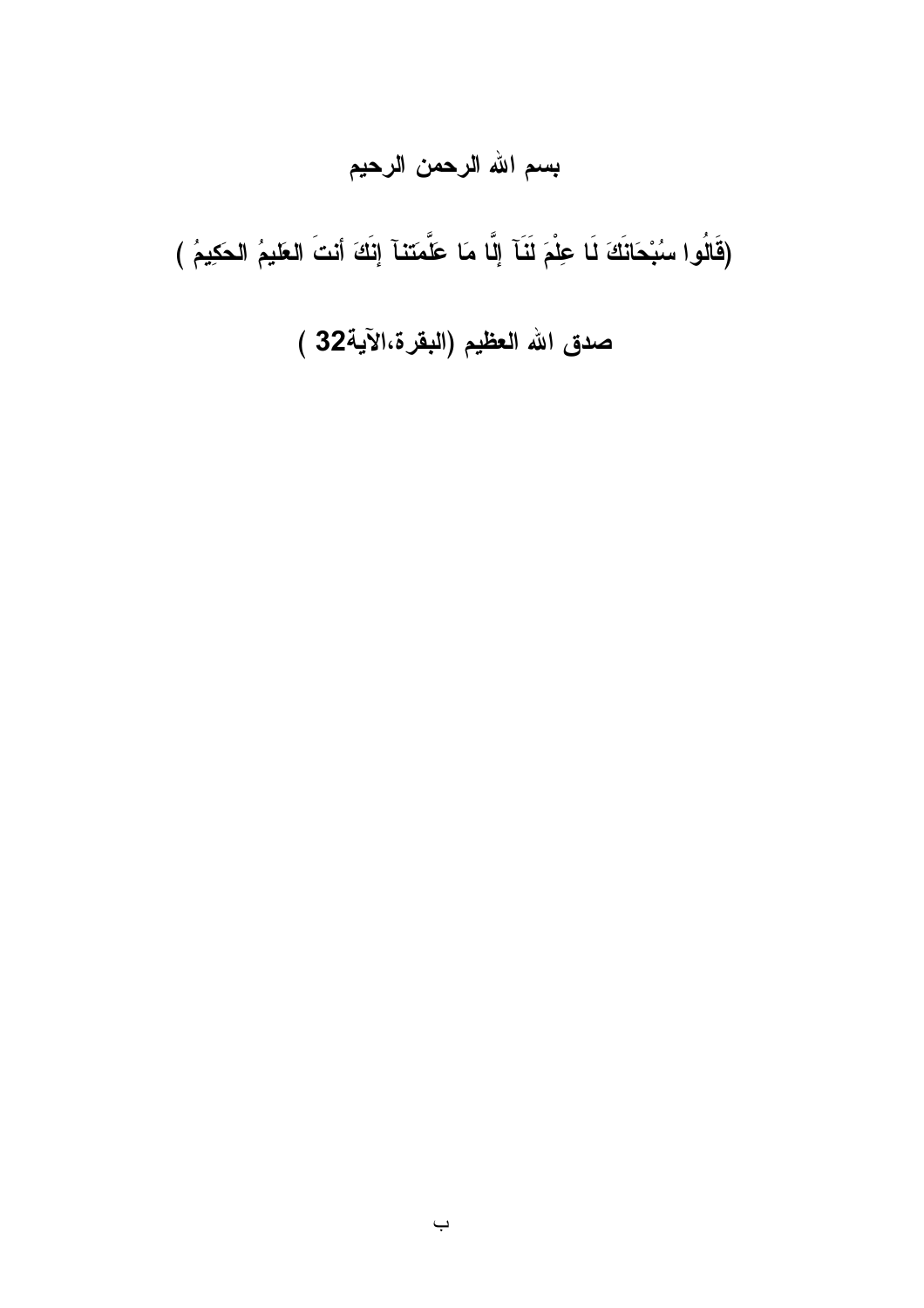## تفويض

أنا الموقع أدناه الطالب ( علي محمد سلمان الخطيب ) أفوض جامعة الشرق الأوسط بنزويد نسخ من رسالتي للمكتبات الجامعية أو المؤسسات أو الهيئات أو الأشخاص المعنية بالأبحاث والدراسات العلمية عند طلبها .

الاسم : الطالب على محمد سلمان الخطيب



التاريخ 5/ 3 / 2011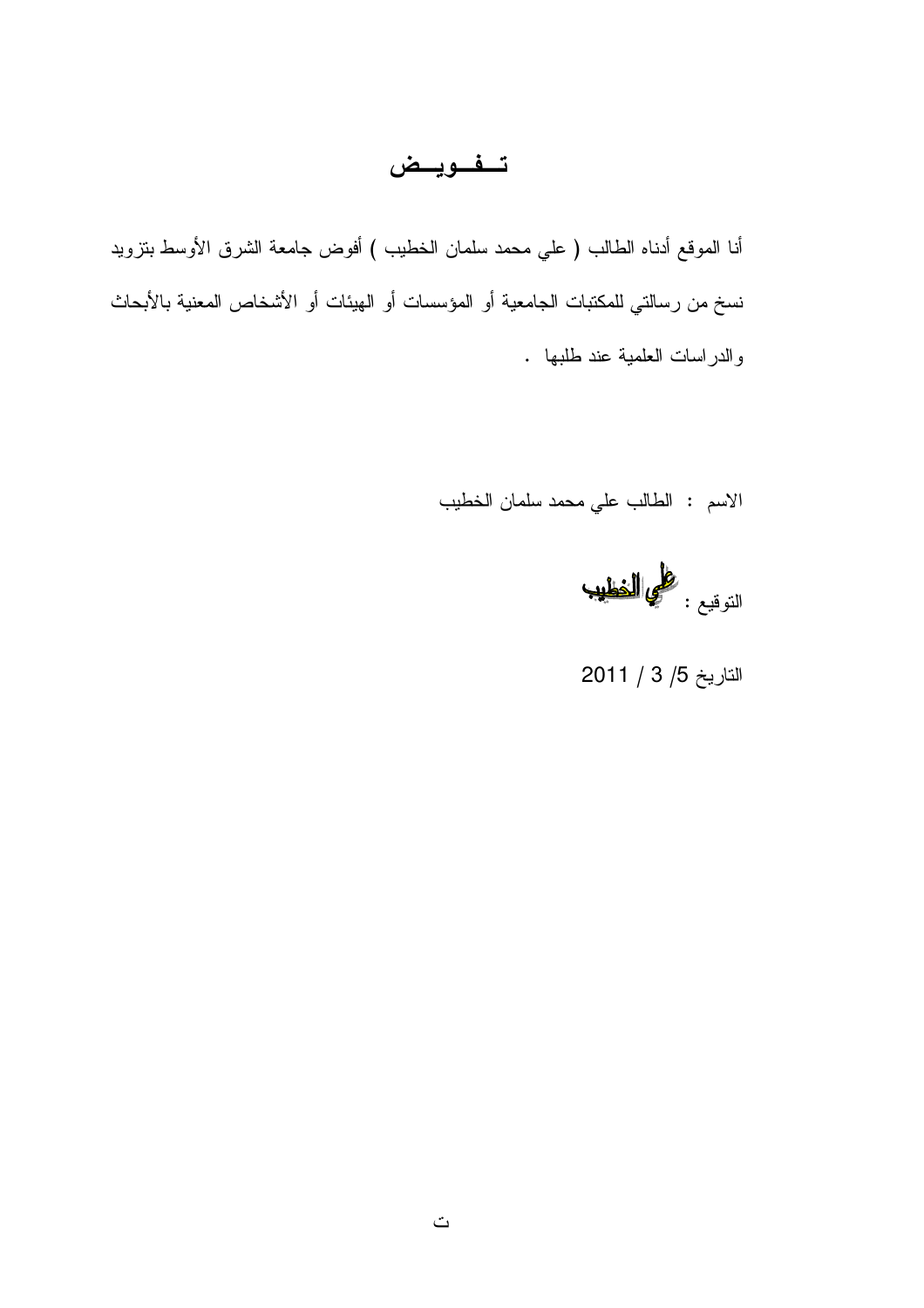## قرار لجنة المناقشة

نوقشت هذه الرسالة وعنوانها أثر الخداع النسويقي في بناء الصورة الذهنية للمستهلكين في سوق الخدمات الأردني

وأجيزت بتاريخ 4 /1 / 2011 م

أعضاء لجنة المناقشة

| التوقيع        | الرتبة العلمية | الاسم                                           |
|----------------|----------------|-------------------------------------------------|
| $\overline{Q}$ | أستاذ مشارك    | د . يونس مقدادي/ رئيسا                          |
| 1015           | أستاذ مساعد    | د . محمد الشورة/ مشرفاً                         |
|                |                | د . أسعد أبورمان/ ممتحناً خارجياً   أستاذ مشارك |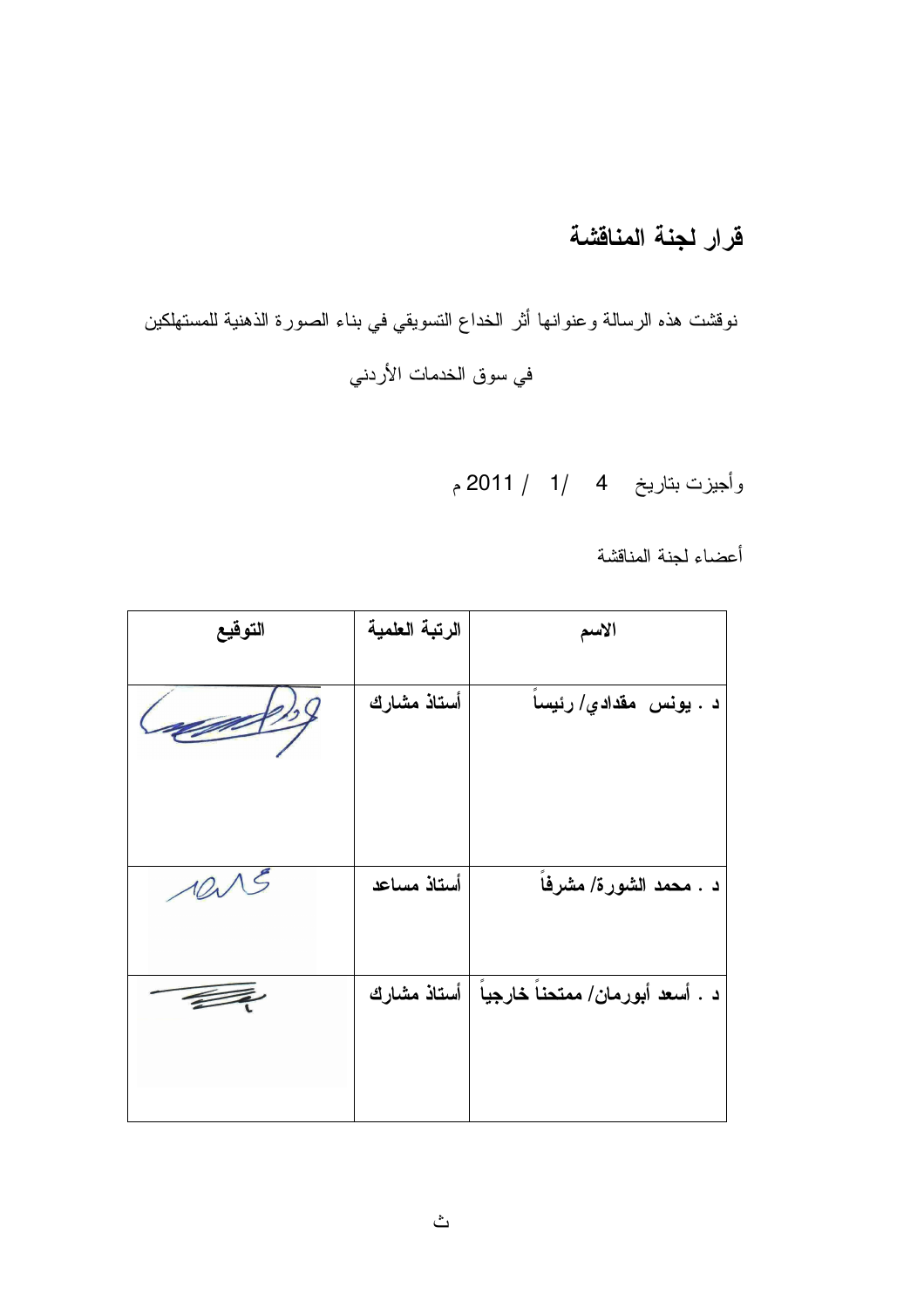## شكر و تقدير

الحمد والشكر لله فقد أعان ووفق (رَبٍّ أَورْزعنِي أَنْ أَشْكُرَ نِعْمَتَكَ أَلَّْتِي أَنْعَمْتَ عَلَيَّ وَعَلَى وَالدَيَّ وَأَنْ أَعملَ صَالِحًا تَرْضَاهُ وَأَدخِلْنِي بِرَحْمَتِكَ ۖ في عِبادِكَ الصَّالِحينَ) (النمل 19 ) .

يطيب لي أن أتقدم بجزيل الشكر وعظيم الامنتان إلى أستاذي الفاضل الدكتور(( **محمد سليم الشورة ))** الذي لم يتوان في توجيهي وإرشادي أثناء كتابة هذا البحث وذلك انطلاقا من قول المصطفى صلى الله علية وسلم : ( مَن لا يَّشكُر النَّاسَ لا يُشكَره الله ) رواه أحمد والنرمذي ، و كذلك كل الشكر والامتنان إلى الأساتذة الكرام أعضاء لجنة المناقشة لتفضلهم بقبول مناقشة هذه الرسالة ، وأغتنم الفرصة لأشكر كل من ساهم معي من فريق العمل في توزيع الاستبانة على مراكز الخدمات لإنجاح هذا البحث ، وكذلك لا يسعني إلا أن أنقدم بجزيل الشكر إلى كل من قَدم ۖ لمي المساعدة والعون في إنجاز هذه الرسالة ،كما وأشكر جميع الأساتذة الذين لم يبخلوا على بوقتهم لتحكيم الاستبانة ' ونقديم النوجهات اللازمة .

الباحث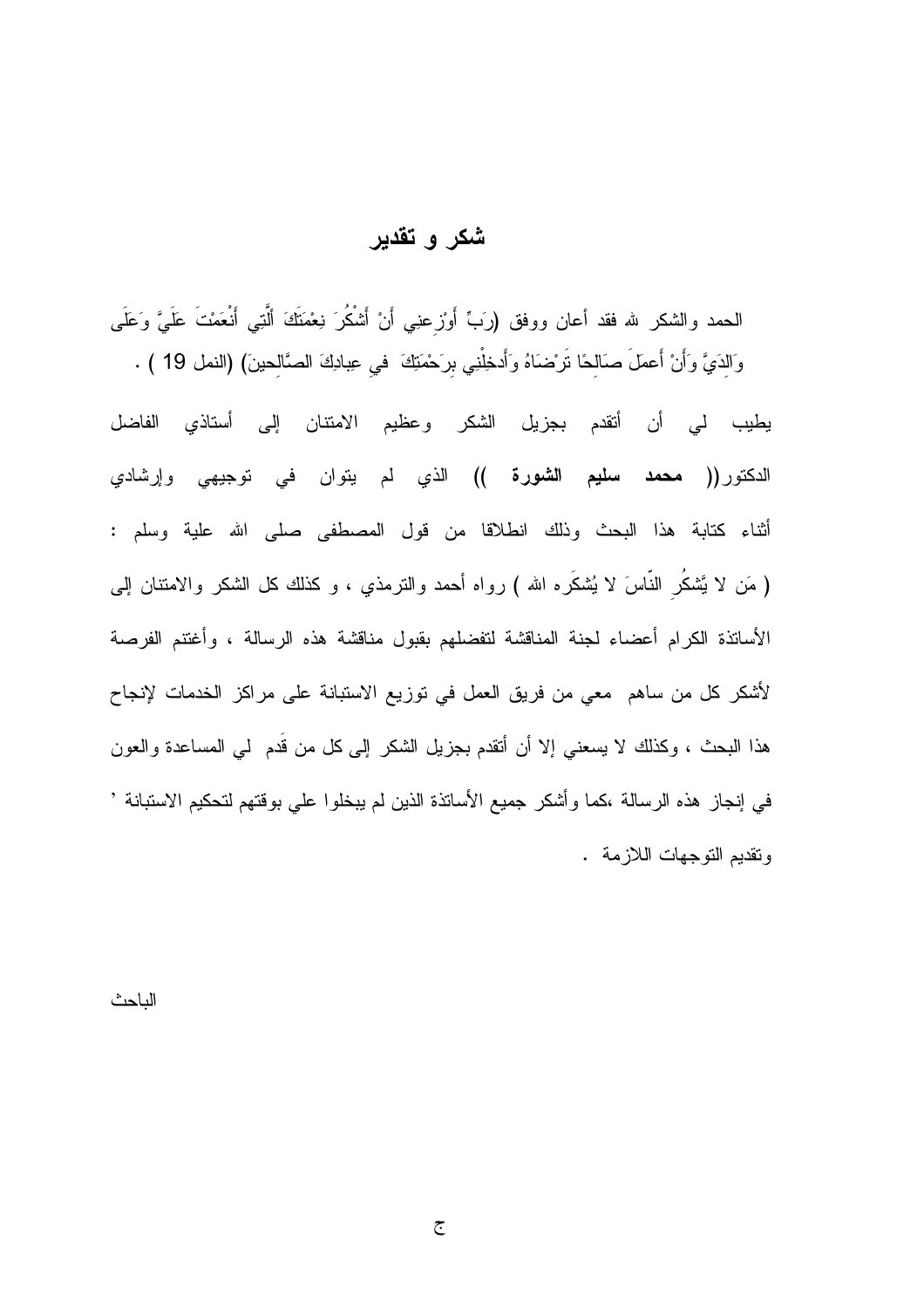## الإهداء

إلىي الروح الطاهرةِ التي عانقت السماء مطمئنة راضية مرضية لك والدي أهدي لكَ رسالتي

إلى والدتي الحبيبة التي ما عهدتها إلا رافعةً أكُفها إلى السماءِ راجية متضرعة طالبةَ لنا العون والنوفيق أهديك رسالتى.

إلى الغالبة التي ما نظرت إليها إلا سرنتي، إلى من حفظتني في نفسها ومالي وولدي، إلى من ساندنتي و عاونتني في كل خطواتي، إلى رفيقة دربي وأَم أو لادي أُهديك رسالتي

إلى إخواني وأخواتي الأحبة أهديكم جميعاً رسالتي.

إلى قرةِ عيني وسندي وعوني أولادي الأحبةِ أحمد ، محمد ، محمود ، عبدا لله، خالد أُهديكم رسالتي

إلى هبة الله إذ وهبني وكرمهِ إذ أكرمني و جودهِ إذ أعطاني فأرضاني إلى التي ما نظرت في محياها إلا وجدت الخير وشعرت حب اللهُ لي إلى ابنتي الغالية ريماس أهديك رسالتي.

الباحث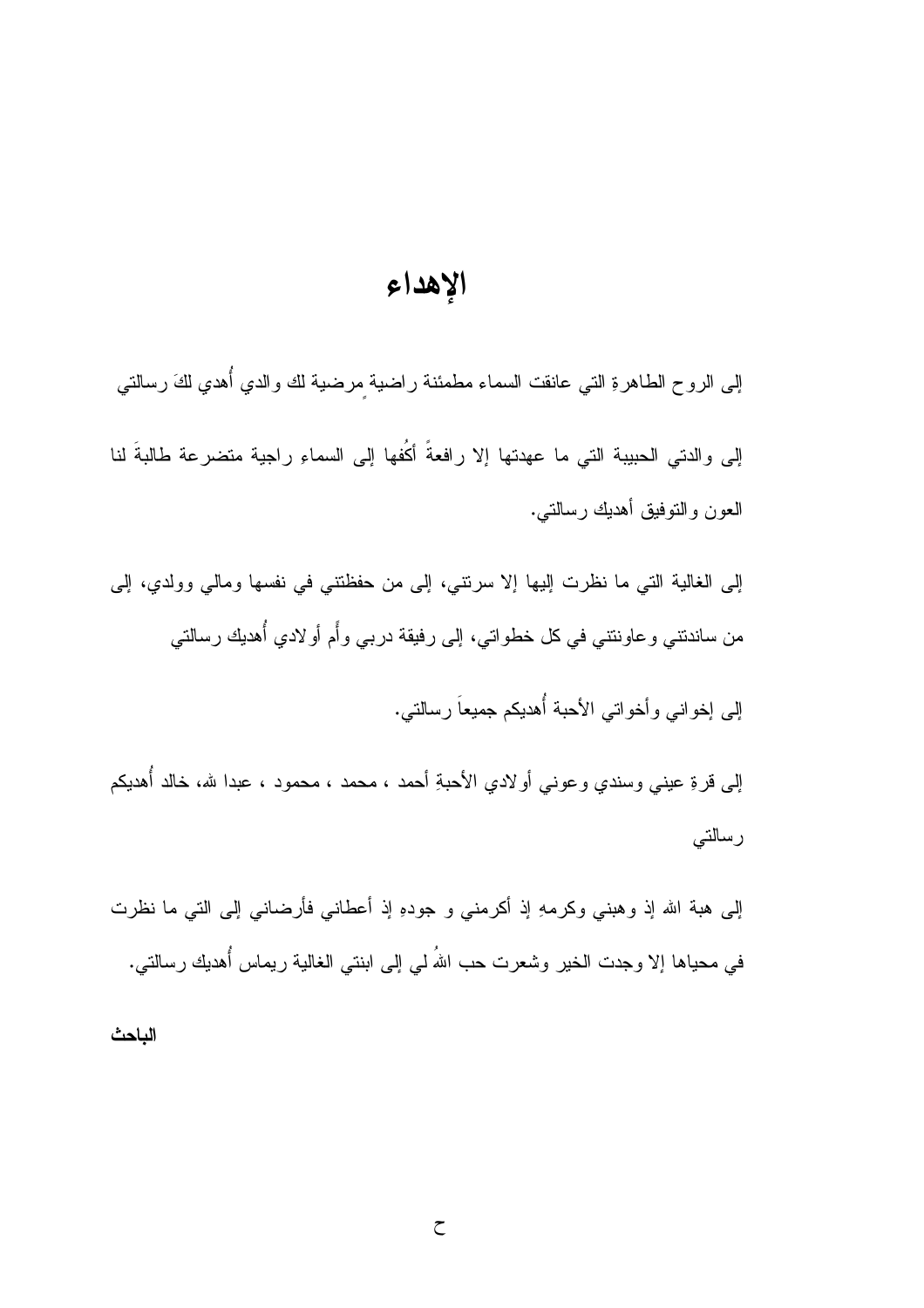| الصفحة                      | الموضوع                                        |
|-----------------------------|------------------------------------------------|
| Ĵ                           | العنوان                                        |
| $\ddot{\underline{\smile}}$ | تفويض                                          |
| ݺ                           | قرار لجنة المناقشة                             |
| ج                           | الشكر                                          |
| ح                           | الإهداء                                        |
| $\dot{\tau}$                | قائمة المحتويات                                |
| ذ                           | قائمة الجداول                                  |
| ر                           | فائمة الأشكال                                  |
| ز                           | فائمة الملحقات                                 |
| س                           | ملخص اللغة العربية                             |
| ص                           | ملخص اللغة الانجليزية                          |
| $\mathbf{1}$                | الفصل الأول: الإطار العام للدراسة              |
| $\overline{2}$              | المقدمة                                        |
| 5                           | مشكلة الدراسة وأسئلتها                         |
| $\overline{7}$              | أهداف الدراسة                                  |
| 8                           | أهمية الدراسة                                  |
| 9                           | فرضيات الدراسة                                 |
| 10                          | حدود الدراسة                                   |
| 11                          | محددات الدر اسة                                |
| 11                          | المصطلحات الإجرائية                            |
| 14                          | الفصل الثاني : الإطار النظري والدراسات السابقة |
| 15                          | مقدمة                                          |
| 15                          | الخداع التسويقي                                |
| 29                          | الصورة الذهنية                                 |

قائمة المحتويات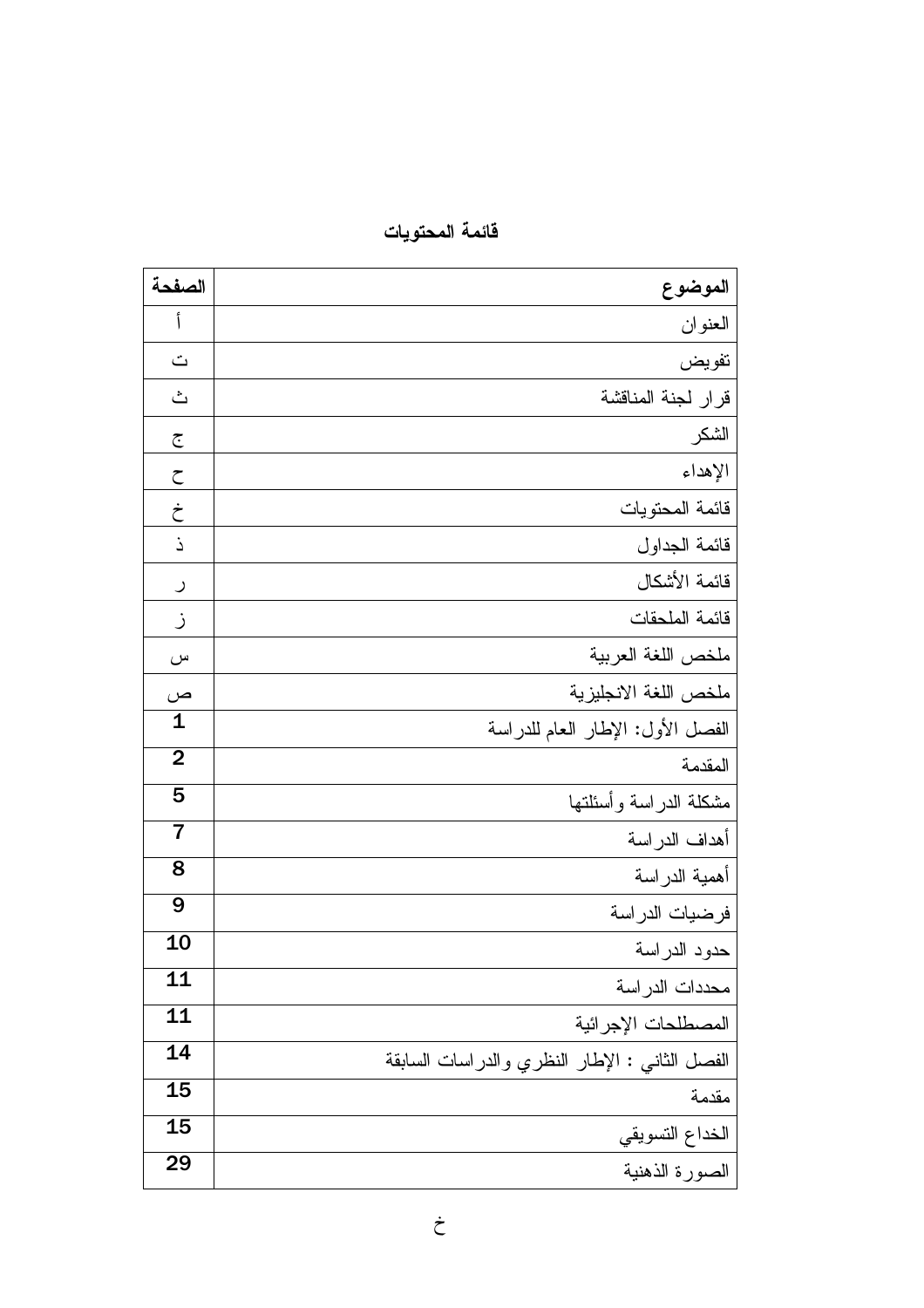| 51              | وجهة نظر الشريعة الإسلامية من الخداع مقارنة مع التسويق          |
|-----------------|-----------------------------------------------------------------|
| 51              | الدراسات السابقة                                                |
| 59              | الدراسات العربية                                                |
| 63              | الدر اسات الأجنبية                                              |
| 65              | خلاصة الدراسات السابقة وما يميز هذه الدراسة عن الدراسات السابقة |
| 65              | الفصل الثالث: منهجية الدراسة                                    |
| 66              | المقدمة                                                         |
| 66              | منهجية الدراسة                                                  |
| 66              | مجتمع الدراسة                                                   |
| 67              | عينة الدراسة                                                    |
| 69              | أدوات الدراسة                                                   |
| $\overline{70}$ | الاستبانة ومراحل تطورها                                         |
| 71              | صدق الأداء                                                      |
| $\overline{71}$ | ثبات الأداء                                                     |
| $\overline{72}$ | الأساليب الإحصائية                                              |
| 72              | متغيرات الدراسة                                                 |
| 73              | أنموذج الدراسة                                                  |
| 74              | الفصل الرابع : مناقشة نتائج التحليل الإحصائي واختبار الفرضيات   |
| 75              | مقدمة                                                           |
| 76              | مناقشة فرضيات الدراسة والإجابة عن أسئلتها                       |
| 107             | الفصل الخامس : النتائج والتوصيات                                |
| 108             | المقدمة                                                         |
| 108             | الاستتناجات                                                     |
| 111             | التوصيات                                                        |
| 112             | قائمة المراجع                                                   |
| 127             | قائمة الملاحق                                                   |
| 127             | الاستبانة بشكلها النهائي                                        |
| 132             | فائمة المحكمين                                                  |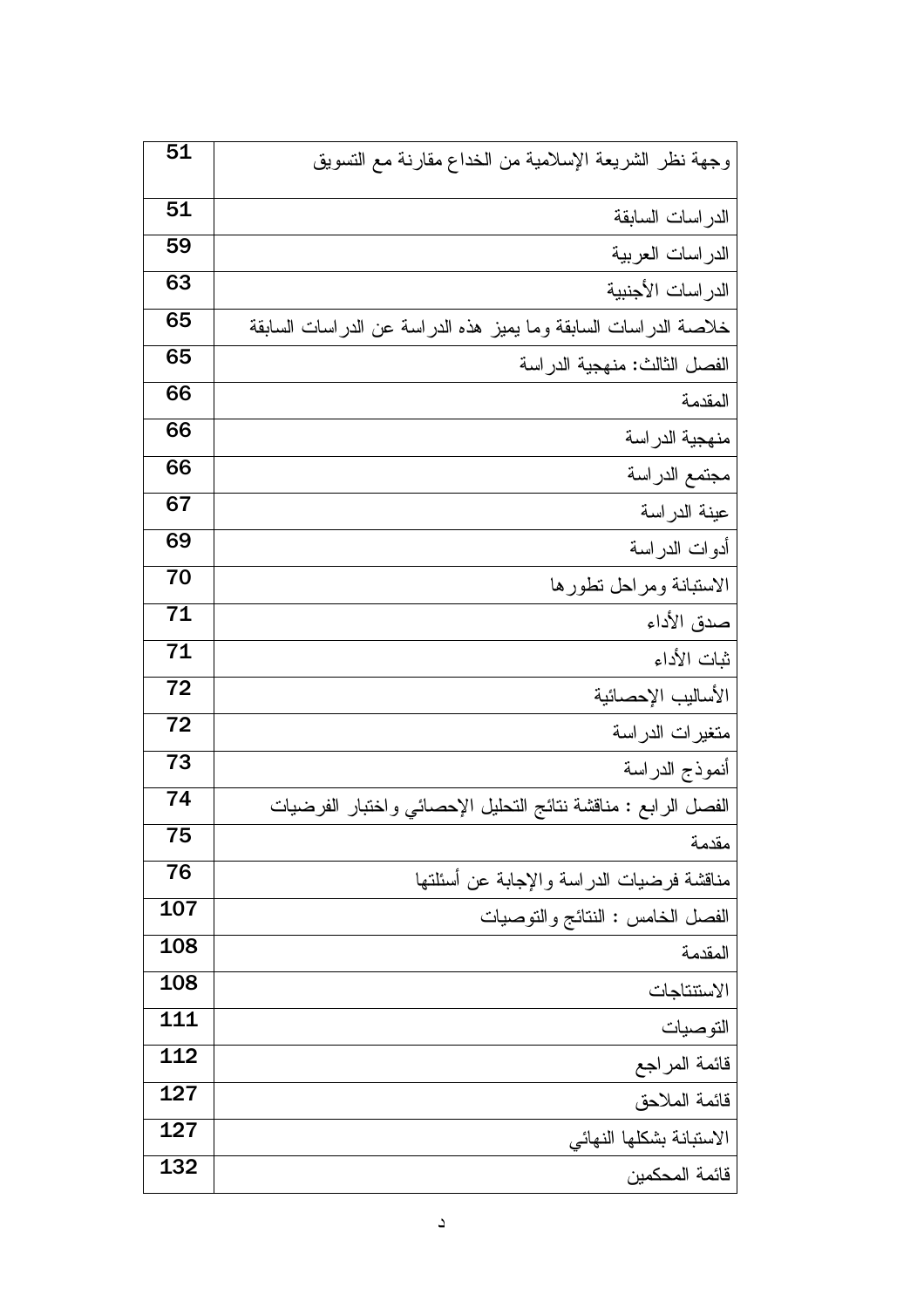| الصفحة | المحتوى                                                       | الرقم          |
|--------|---------------------------------------------------------------|----------------|
| 67     | أعداد قطاعات الخدمات الخاصة في مدينة عمان                     | -1             |
| 68     | الاستبيانات الموزعة حسب القطاعات في شركات الخدمات الخاصة      | $\overline{2}$ |
| 71     | تقيم مقياس الدراسة                                            | 3              |
| 72     | قيم كروبناخ ألفا لأبعاد الدراسة                               | $\overline{4}$ |
| 75     | المتغيرات الديمو غرافية لأفراد العينة                         | 5              |
| 77     | المتوسطات الحسابية والانحرافات المعيارية  وقيم الاختبار (t)   | 6              |
|        | للخداع التسويقي بأنواعه للشركات الخدمية                       |                |
| 80     | المنو سطات الحسابية للقطاعات الخدمات                          | 7              |
| 81     | المتوسطات الحسابية والانحرفات المعيارية لقطاع البنوك والتأمين | 8              |
| 83     | المنوسطات الحسابية والانحرفات المعيارية لقطاع السياحة         | 9              |
| 85     | المنوسطات الحسابية والانحرفات المعيارية لقطاع النقل           | 10             |
|        | والاتصالات                                                    |                |
| 87     | المتوسطات الحسابية والانحرافات المعيارية لقطاع الصحة          | $11$           |
| 89     | المنوسطات الحسابية والانحرافات المعيارية لقطاع التعليم        | 12             |
| 91     | المنوسطات الحسابية والانحرافات المعيارية لقطاع الإنشاءات      | 13             |
|        | و المقاولات                                                   |                |
| 93     | المتوسطات الحسابية للخداع النسويقي بأنواعه في قطاعات شركات    | 14             |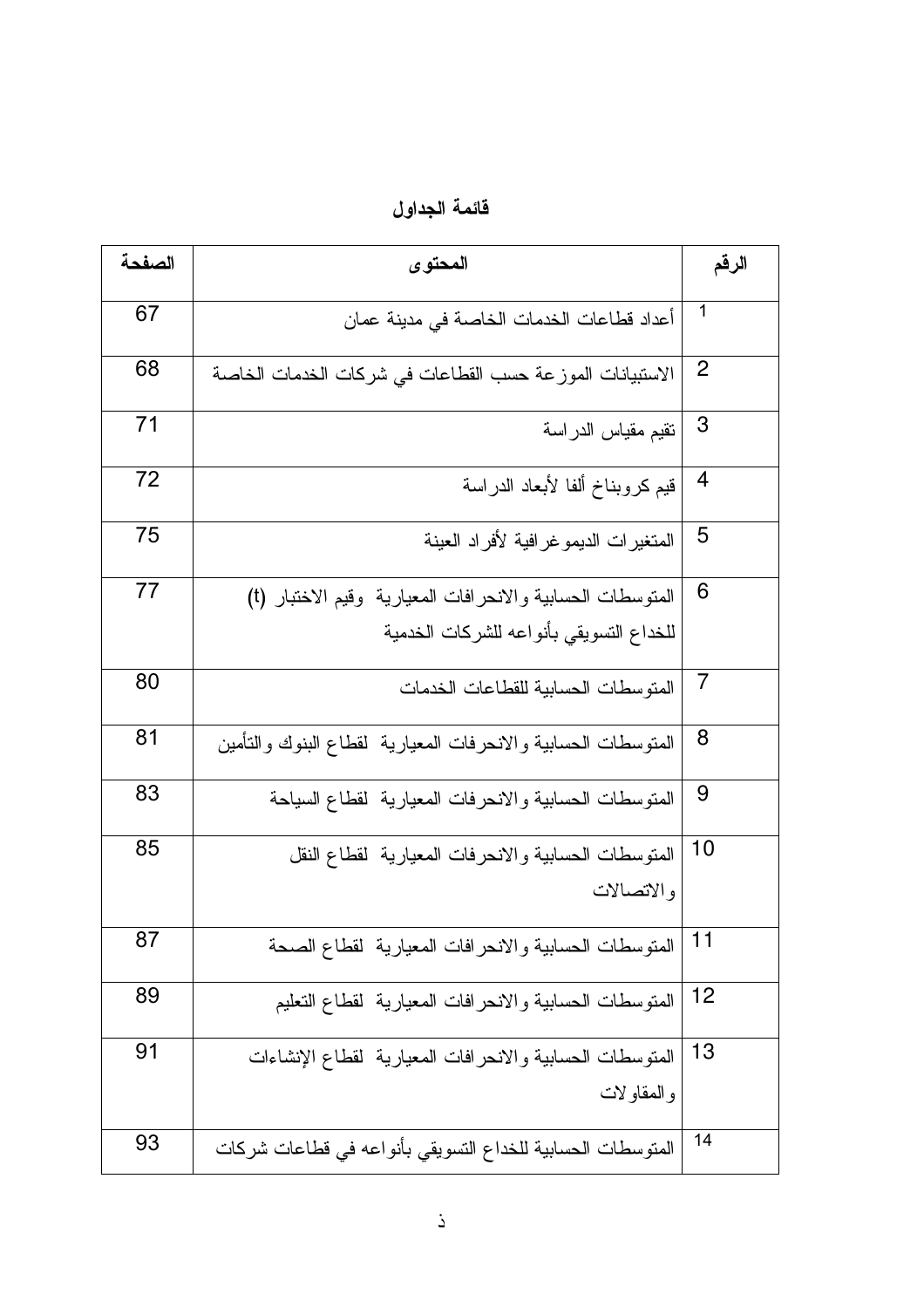|     | الخدمات الخاصة                                                      |    |
|-----|---------------------------------------------------------------------|----|
| 94  | المتوسطات الحسابية والانحرافات المعيارية وقيم الاختبار (t)          | 15 |
|     | للخداع الخدمى للشركات الخدمية                                       |    |
| 96  | المتوسطات الحسابية والانحرافات المعيارية وقيم الاختبار (t)          | 16 |
|     | للخداع النرويجي للشركات الخدمية                                     |    |
| 97  | المتوسطات الحسابية والانحرافات المعيارية  وقيم الاختبار (t)         | 17 |
|     | للخداع بالأسعار للشركات الخدمية                                     |    |
| 98  | المتوسطات الحسابية والانحرافات المعيارية  وقيم الاختبار (t)         | 18 |
|     | للخداع بالمحيط المادي للشركات الخدمية                               |    |
| 99  | اختبار الانحدار البسيط واختبار النباين لأثر الخداع التسويقي بأنواعه | 19 |
|     | في بناء الصورة الذهنية                                              |    |
| 100 | عبارات قياس الصورة الذهنية                                          | 20 |
| 102 | اختبار الانحدار البسيط واختبار التباين للخداع الخدمى من وجهة        | 21 |
|     | نظر الزبائن                                                         |    |
| 103 | اختبار الانحدار البسيط واختبار التباين لأثر الخداع الترويجي في      | 22 |
|     | بناء الصورة الذهنية                                                 |    |
| 105 | اختبار الانحدار البسيط واختبار التباين للخداع بالأسعار من وجهة      | 23 |
|     | نظر الزبائن                                                         |    |
| 106 | اختبار الانحدار البسيط واختبار التباين للخداع بالمحيط المادي من     | 24 |
|     | وجهة نظر الزبائن                                                    |    |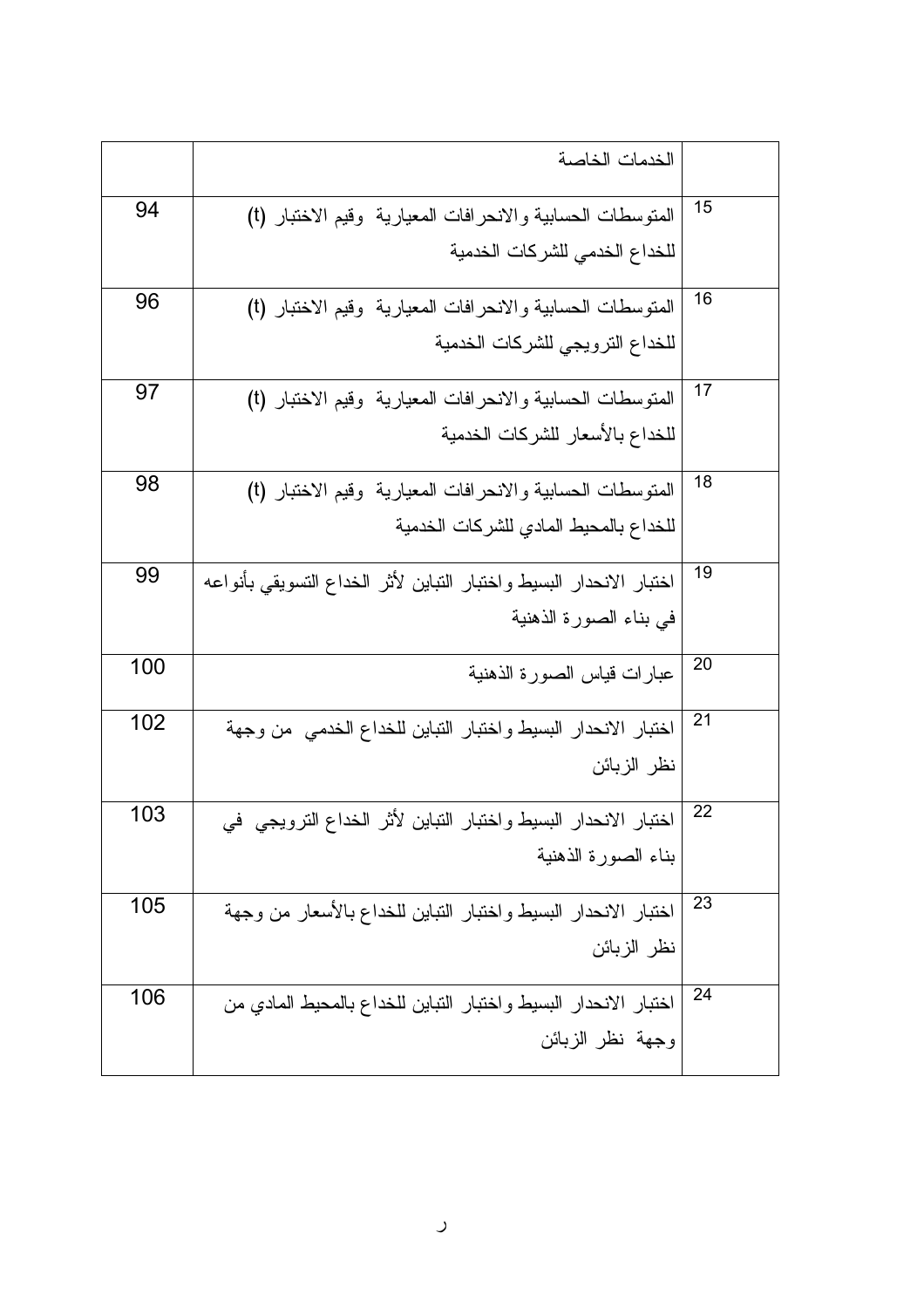## قائمة الأشكال

| الصفحة | المحتوى                     |
|--------|-----------------------------|
| 75     | <sub>ا</sub> أنموذج الدراسة |
|        |                             |

## فأئمة الملحقات

| الصفحة | المحتو ي                            |  |
|--------|-------------------------------------|--|
| 127    | الاستبانة المستخدمة في الدر اسة     |  |
| 132    | <sup>ا</sup> أسماء محكمي  الاستبانة |  |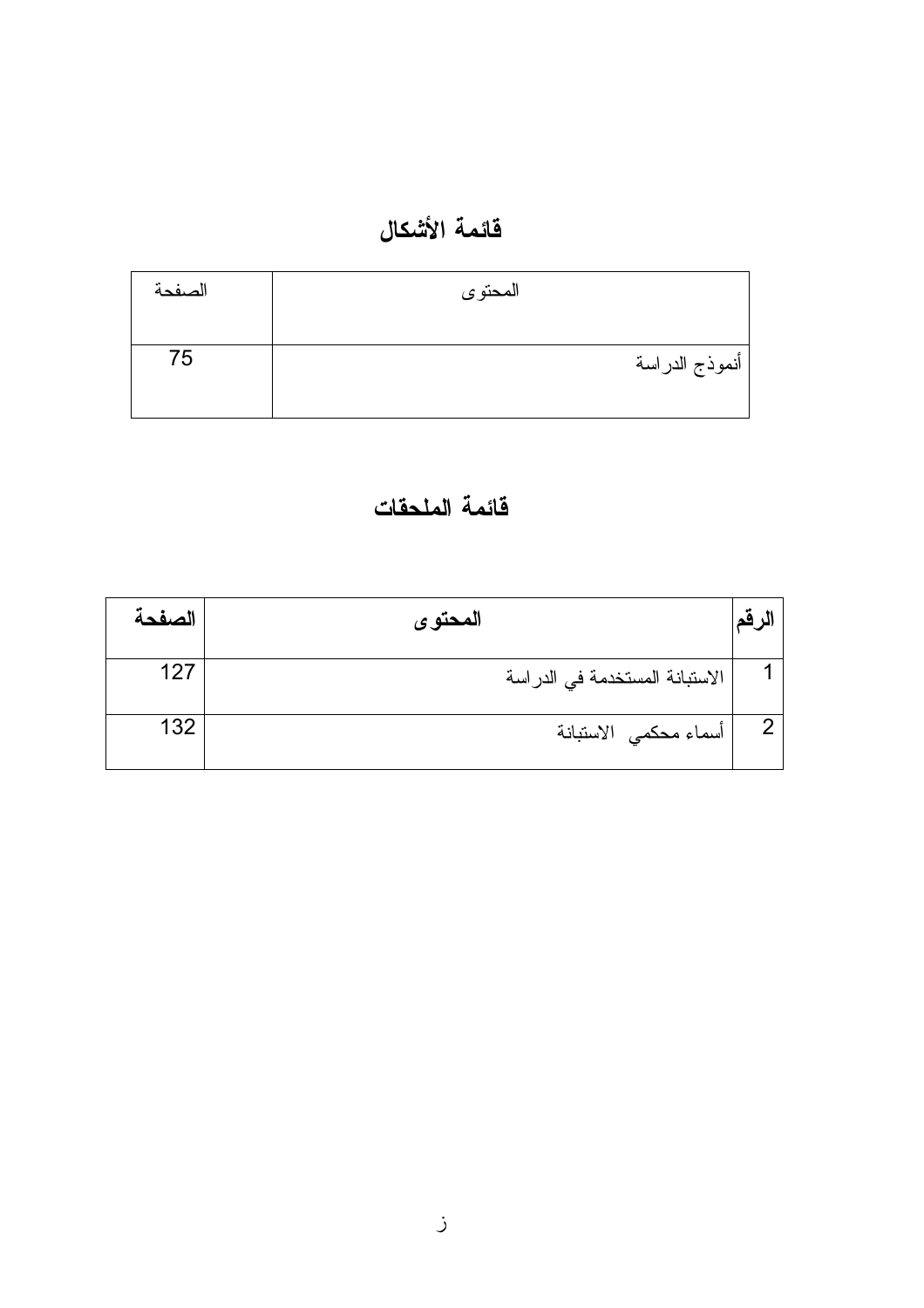#### الملخص باللغة العرببة

أثر الخداع التسويقي في بناء الصورة الذهنية للمستهلكين في سوق الخدمات الأردني إعداد

على محمد سلمان الخطيب

هدفت الدراسة إلى بيان أثر الخداع التسويقي بأبعاده (الخداع في المنتجات الخدمية والخداع في المعلومات النرويجية والخداع في التسعير والخداع في المحيط المادي) في بناء الصورة الذهنية لزبائن الشركات العاملة في سوق الخدمات الأردنبي الخاص في مدينة عمان ومن وفق البعد (المعرفي , والسلوكي , والوجداني ) ، وتكمن مشكلة الدراسة حول انتشار حالات الغش والخداع التسويقي في فضايا التجارة العامة ، وكذلك نتامى هذه الظاهرة في سوق الخدمات الأردني الخاص، التي نتذر بانتشار ثقافة راسخة للخداع النسويقي في قطاع الخدمات ، ما تجعل الكثيرين يعتقدون أن النجاح ٍ مرتبط بنلك الممارسات ، وقد قام الباحث بتصميم استبانة لقياس متغيرات الدراسة التي تم توزيعها على مجتمع الدراسة الذي تكون من زبائن الشركات العاملة في القطاع الخاص الأردنبي المكون من قطاعات (النعليم المدرسي والجامعي ، المستشفيات ، والاتصالات ، والإنترنت ، والنقل ، والفنادق والسياحة) ، وتألفت العينة من (1100) استبانة تم توزيعها على مجتمع الدراسة أسترجع منها ( 992) استبانة، واستخدم الباحث الأساليب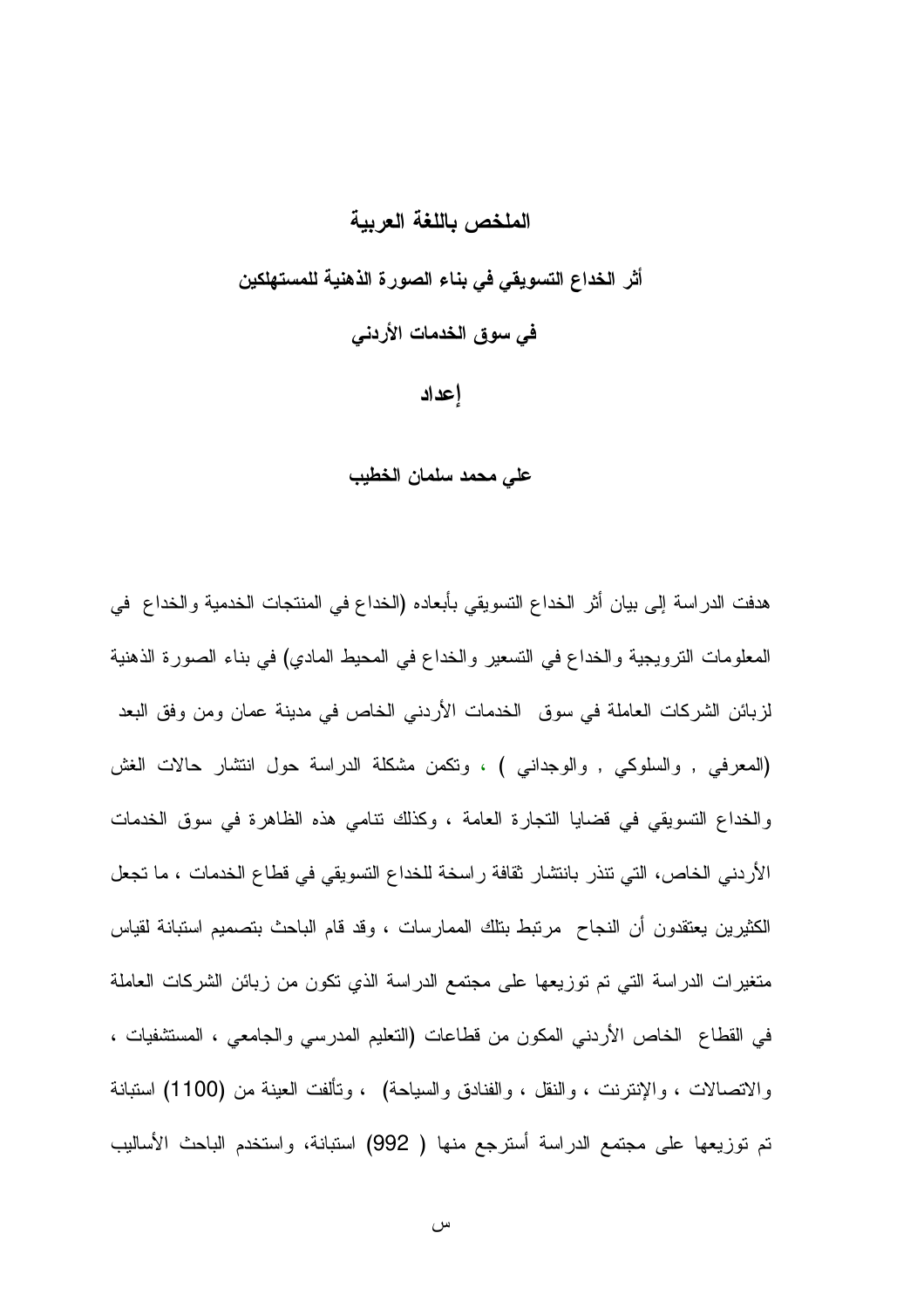الإحصائية المناسبة لتحليل البيانات كالوسط الحسابي والانحراف المعياري ومعامل الانحدار ، النكر ارات والنسب المئوية نوصلت الدراسة إلى مجموعة من النتائج هي : وجود خداع نسويقي بأبعاده المختلفة في شركات الخدمات الخاصة الأردنية وما له من أثر سلبي على الزبائن في مدينة عمان , وكذلك انعكاس هذا الخداع وأثره على الصورة الذهنية السلبيةِ المتشكِّلةِ لدى الزبائن ، كما أن الشركات مارست الخداع النسويقي بأنواعه بمستوى عال جداً .

قدمت الدراسة مجموعة من التوصيات كان أهمها بذل المزيد من الجهود للحد من ظاهرة الخداع النسويقي بأنواعه لما لها من أثار سلبية على المجتمع بشكل عام والزبائن بشكل خاص ، وكذلك ضرورة تفعيل الدور الرقابي على جميع المستويات الرسمية والشعبية ، ثم أخيراً توصبي الدراسة ضرورة الرجوع إلى الشريعة الإسلامية لما فيها من معان عظيمة عن البيوع المنهي عنها وهي نلك الممارسات التي تقوم بها الشركات في الوقت الحاضر ، ثم العمل على نوعية الناس بتلك البيوع التي نهى الإسلام ما سيساهم في تخفيف أو التخلص من أشكال الخداع النسويقي عند الالنزام بتعاليم الشريعة الإسلامية التي نتهى عن كل أنواع الخداع والغش.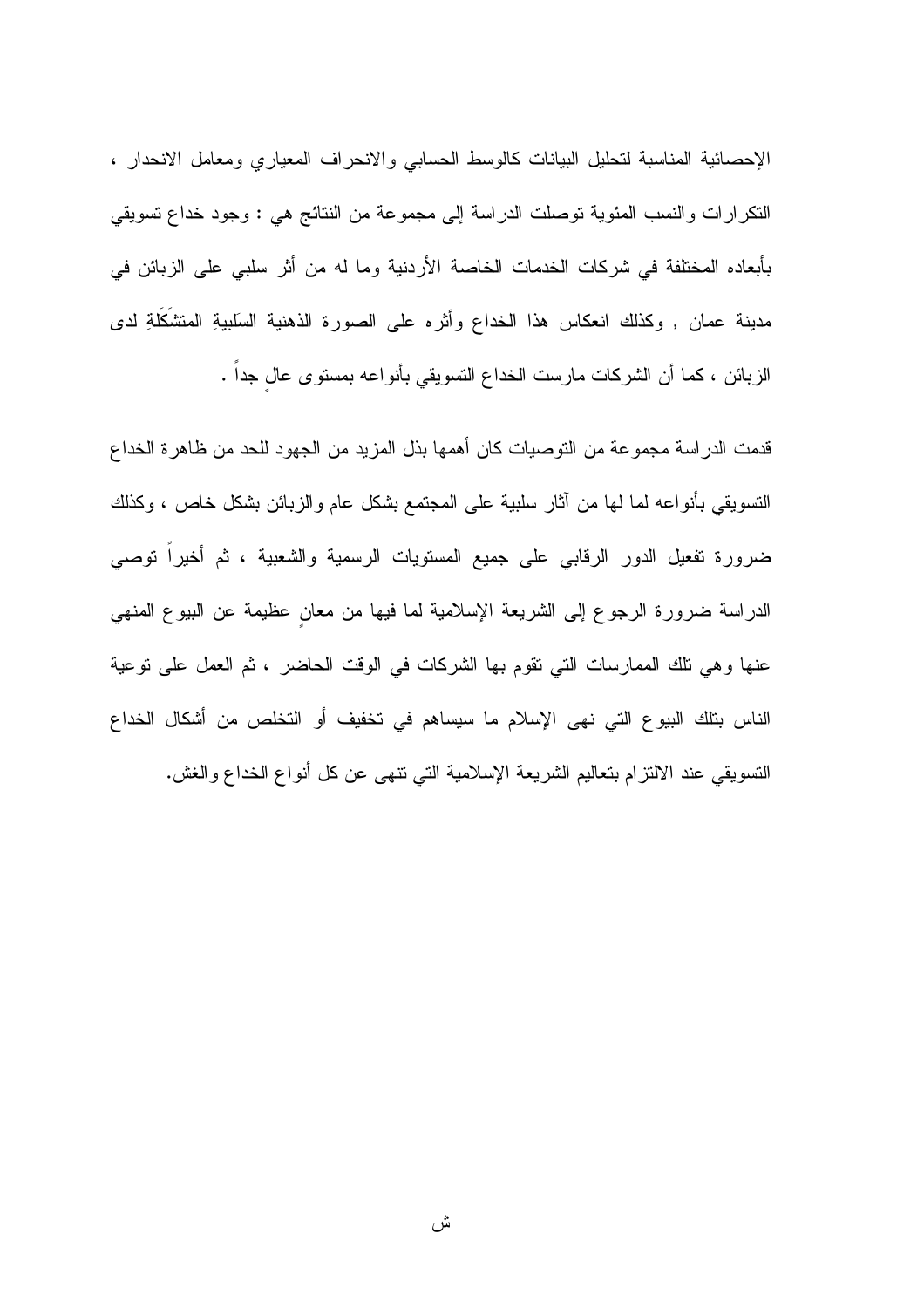## **The Impact of Marketing Deception in Building up Consumers Image in the Jordanian Market Services**

#### **Abstract**

 This study aimed to demonstrate the impact of deception catalog dimensions (deception in service products and deception in the promotional information and deception in the pricing and deception in the physical environment) to build a mental picture for customers of companies operating in the market for services Jordanian private sectors in the city of Amman, and according to the dimension (cognitive, behavioral, and emotional) , The problem with the study on the prevalence of fraud and deception catalog in cases of general trade, as well as the growth of this phenomenon in market services Jordanian private, that threaten to spread a culture of entrenched deception catalog in the services sector, which makes many believe that success is linked to such practices, and the researcher designed questionnaire to measure the variables of the study, which was distributed to the population of the study who are customers of the companies operating in the Jordanian private sector component of the sectors (school and university education, hospitals, telecommunications, internet, transportation, hotels and tourism), and the sample consisted of (1100) questionnaire was distributed to population of the study, including recall (992) questionnaire, and the researcher used the appropriate statistical techniques to analyze the data Kalost mean and standard deviation and coefficient of regression,frequencies and percentages.

 The study found a set of results are: the existence of deceiving marketing in its various dimensions in the service companies of Jordan and its negative impact on customers in the city of Amman, as well as a reflection of this deception and its impact on the mental image of the negative formed by customers, companies are also practiced deception marketing various kinds of high level too. The study provided a set of recommendations was the most important to make further efforts to reduce the phenomenon of deception marketing types because of their negative effects on society in general and customers in particular, as well as the necessity of activating the role of oversight on all official and popular levels, and finally the study recommends the need to refer to Islamic law because of the great meanings of the Transactions that is forbidden are those practices by companies at the present time, then work to educate people that Islam forbade sales that will contribute to the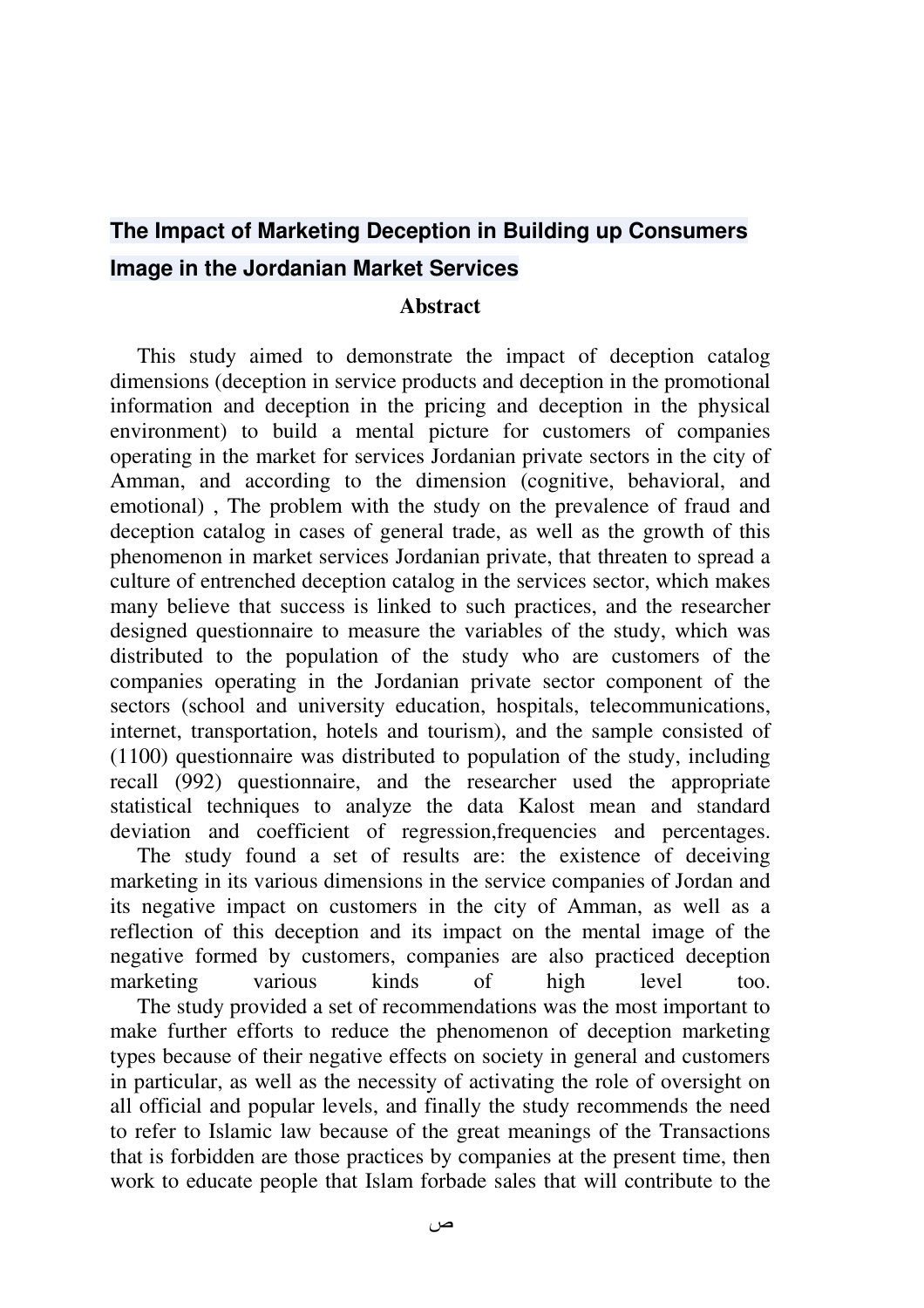mitigation or elimination of forms of deceit when marketing commitment to the teachings of Islamic law, which forbid all types of deception and fraud.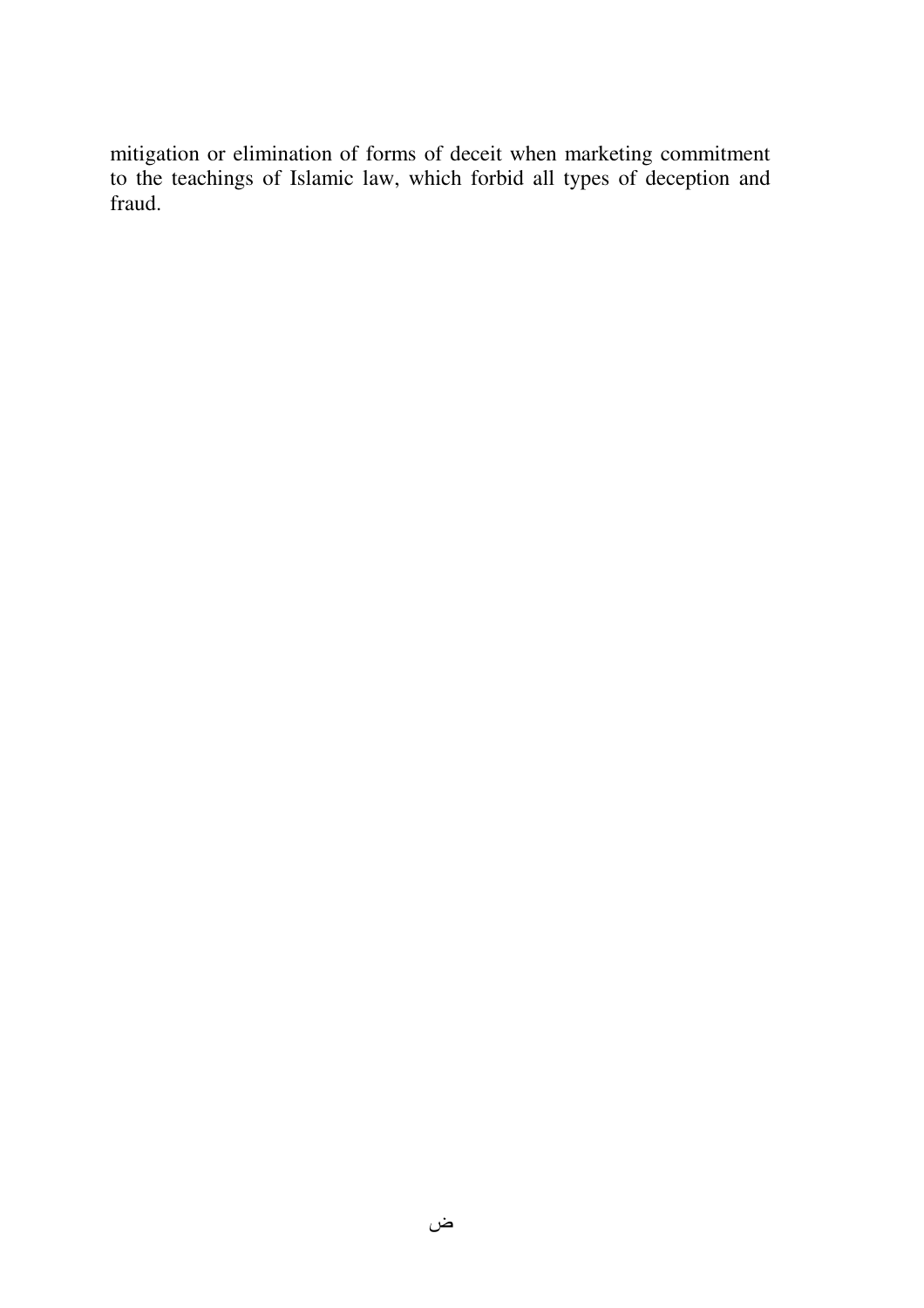# الفصل الأول

الإطار العام للدراسة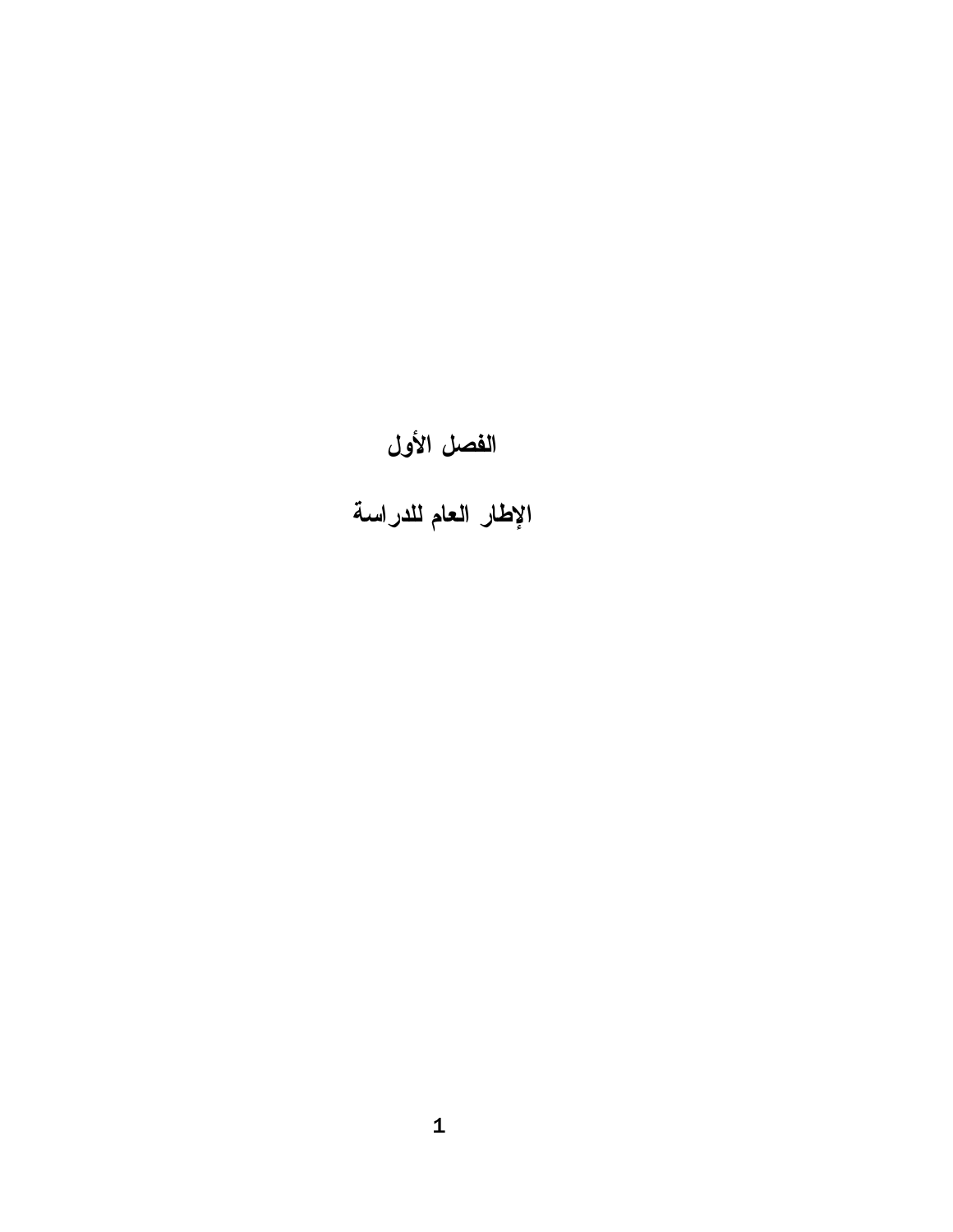المقدمة:

يعد التسويق أحد الأنشطة الأساسية التي تقوم بها منظمات الأعمال , وهو من أهم الأنشطةِ الرئيسيةِ التي تعتمد عليها المنظماتُ في نجاحها وتحقيق أهدافها ، وقد شهدَ هذا النشاطُ تطوراً ملحوظًا في الأونةِ الأخيرة ما أدى إلى تحقيق ما تسعى إليه منظمات الأعمال من أهداف كمية ونوعية ، وعلى الرغم من ذلك فإن بعض منظمات الأعمال نوجهت نحو ما يسمى بالخداع التسويقي (الممارسات اللاأخلاقيةِ في التسويق) ما انعكست سلبا في الأداء التسويقي وبالتالي على الزبائن، الذين نشكل لديهم ًمواقف سلبية ۖ وغير مناسبة نؤدي إلى فقدان الزبائن ونشويه العلاقة معهم.

وحظي موضوع الخداع التسويقي باهتمام بعض الباحثين والجهات الرسمية المدنية والمهتمة بحماية المستهلك في العالم ، أما في الوطن العربي فلم يحظ هذا الموضوع باهتمام كافٍ أكاديمياً (حيث قلة الدراسات النبي نتاولته) ، كما أن دور الجهات الرسمية وجمعيات حماية المستهلك ما زالت محدودة ودون مستوى الطموح .

وقد أدركت بعض المنظمات خطورة الخداع التسويقي في تشكيل صورة ذهنية سلبية حيث تراجع في نجاح المنظمات بنبعه سلوك سلبي للزبائن حيث معلومات مشوهة نقدم حول الخدمات المقدمة.

تشير إحصاءات عالمية أن خداع التسويقي والغش في مبيعات الأدوية بلغت(37) مليار دولار سنويا بنسبة (48%) من حجم المبيعات (منظمة الصحة العالمي، 2010) ، وتشير الإحصاءات التي صدرت عن مجلس الغرف السعودي أن خسائر الغش التجاري والنقليد قد بلغت حجم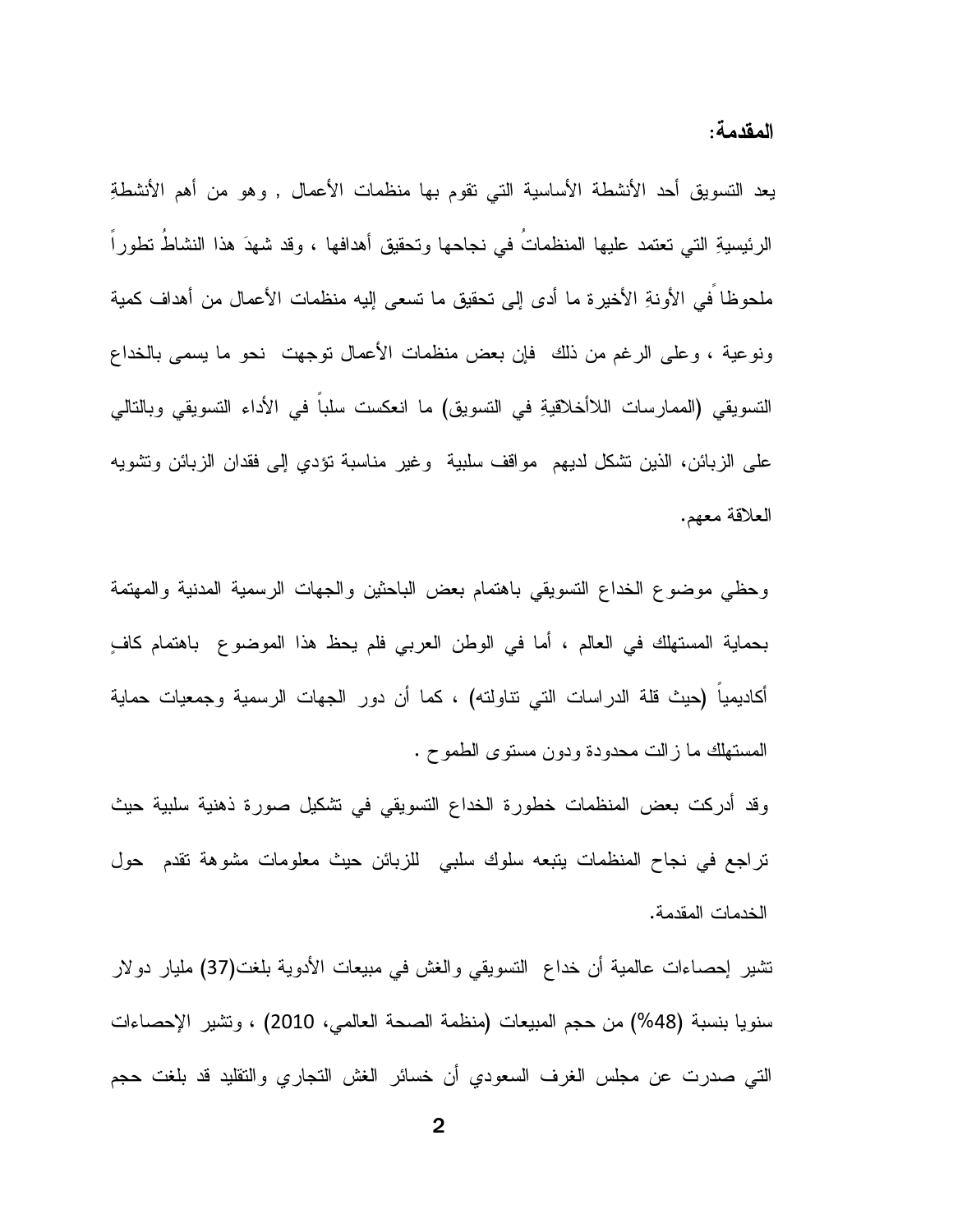خسائر الغش النجاري في السعودية (41.3) مليار ريال (11 مليار دولار)، فيما بلغت الخسائر الخليجية المنزنبة على هذه الممارسات( 18) مليار دولار، وعلى المسنوى العربي (88) مليار دولار، أما على المستوى العالمي فقد وصلت إلى (2200) مليار دولار. ونحتاج مكافحة الغش والنقليد إلى استراتيجيات بعيدة المدى ولسنوات طويلة، فدولة مثل الولايات المتحدة كان حجم الغش التجاري يقدر فيها بنحو (36) في المائة من حجم التداول السلعي الداخلي وعلى مدى (10) سنوات تم خفض هذه النسبة إلى (26) في المائة ليصل إلى (260) مليار دولار بمعدل سنوي وإحد في المائة فقط .

وقد كبّدت عمليات الغش النجاري والنقليد المملكة العربية السعودية خسائر كبيرة قدرت بــــ (11) مليار دولار، إضافة إلى الأضرار التي ترتبت عليها على مستوى المستهلك، من خلال الآثار السلبية على السلامة العامة وأثرها على الاقتصاد الوطنبي المتمثل في زيادة البطالة بسبب خسائر الشركات التي نتعرض منتجاتها للغش والتقليد. أما فيما يخص أصحاب العلامات التجارية فقد جاءت على حساب الإساءة إلى سمعة المنتج، لجهة قضائه على ثقة العميل والمستهلك في العلامة التجارية. يذكر أن الصين قامت العام الماضـي بمصـادرة أكثر من (73) مليون منتج مقلد، من بينها(18 ) مليون كتاب، (1.1) مليون دورية، (48) مليون منتج سمعي مرئي، و(2.01) مليون مطبوعة الكترونية، و(3.79) مليون اسطوانة لبرامج كمبيوتر، فيما دق اتحاد الصناعة الألماني ناقوس الخطر ، حيال المنتجات المقلدة، إذ إنها نشكل خطرا كبيرا على الاقتصاد الألماني، وتكبدت الشركات الألمانية خسائر بـــ(25) مليار يورو جراء قرصنة المنتجات والأفكار .(تقرير مجلس الغرف السعودي ,2010 )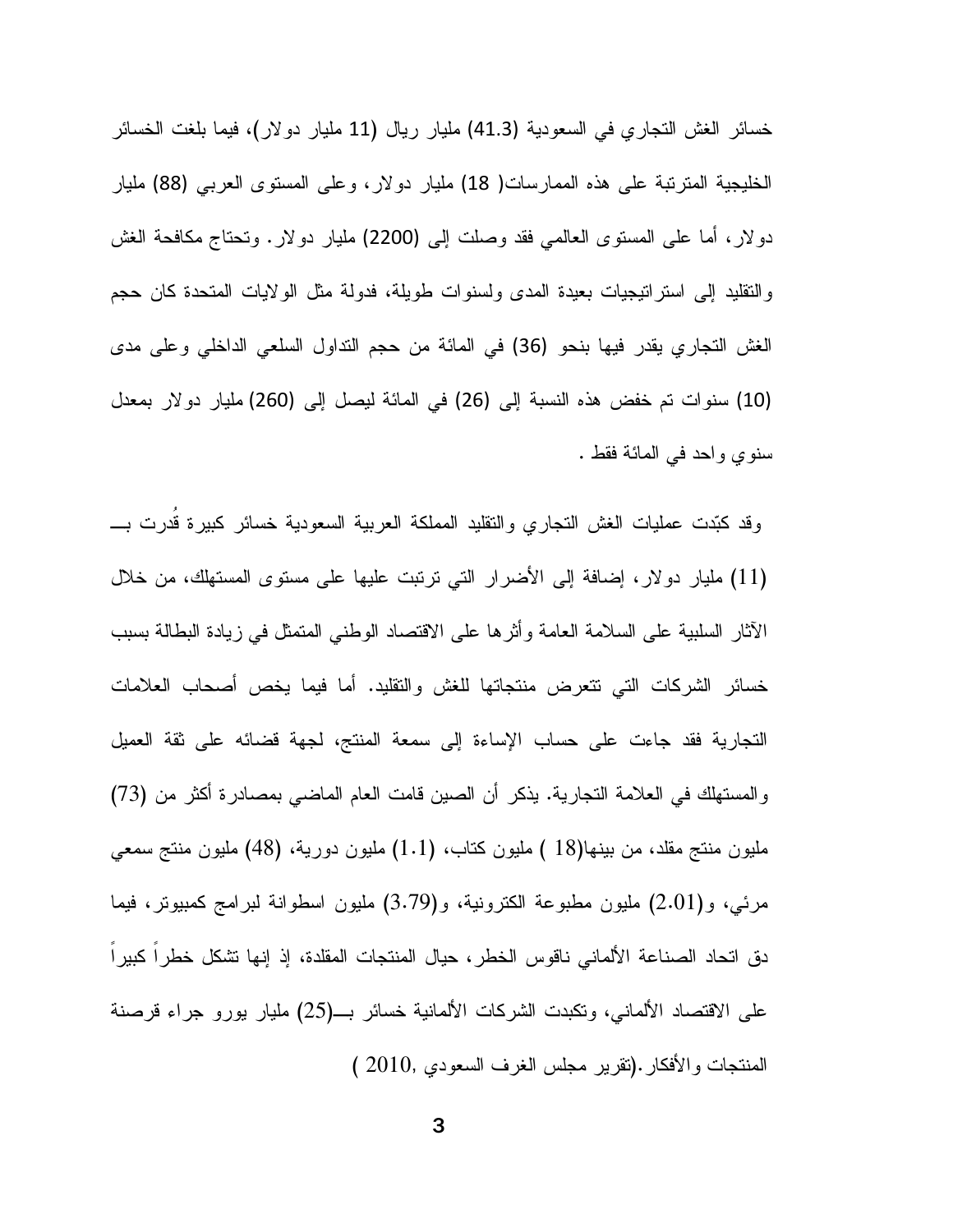إن هذا الحجم الكبير لنسب الغش والخداع العالمي يشير إلى أن هذا النشاط في طريقه إلى التنامي ليصبح ظاهرة واضحة في المجتمعات العربية خصوصا مع غياب كثير من القيم الأخلاقية التي يفترض التمسك بها .

من هنا يفترض الوقوف على أشكال الغش والخداع التسويقي في قطاع الخدمات الخاصة قطاعات مثل (النعليم المدرسي والجامعي ، المستشفيات ، والانصالات ، والإنترنت ، والنقل ، والفنادق والسياحة) ، ثم ربطه بالخداع النسويقي والصورة الذهنية لنفسير عمليات التأثير السلبية نكون الصورة الذهنية نتاجآ للخبرات المتراكمة للعملاء سواء المباشرة أوغير المباشرة التي يتلقونها عبر تفاعلاتهم الاتصالية المختلفة مع منظمة الخدمة، التي يصعب نزعها من أذهانهم و إدر اكاتهم.

وسوف نتناول الدراسة عدة فصول هي كما يلي : الفصل الأول سيكون حول الإطار العام للدراسة الذي يشمل مشكلة الدراسة وأهدافها ، أهميتها ، وفرضيات الدراسة ، ومحددات الدراسة والمصطلحات الإجرائية ، وفي الفصل الثاني سيتم عرض الإطار النظري الذي يشمل الخداع النسويقي مفهومه وأنواعه ۖ والعوامل المؤثرة في والصورة الذهنية ، وكذلك وجهة نظر الشريعة الإسلامية من الخداع ، ثم سيكون الحديث حول الدراسات السابقة ذات العلاقة . أما الفصل الثالث فسوف يتم التطرق إلى مَنهجية الدراسة التي تتَحدث عن عَينةِ الدراسة وكذلك عن أدوات الدراسة ونموذج الدراسة وأساليب النحليل الإحصائبي ومراحل نطور الاستبانة.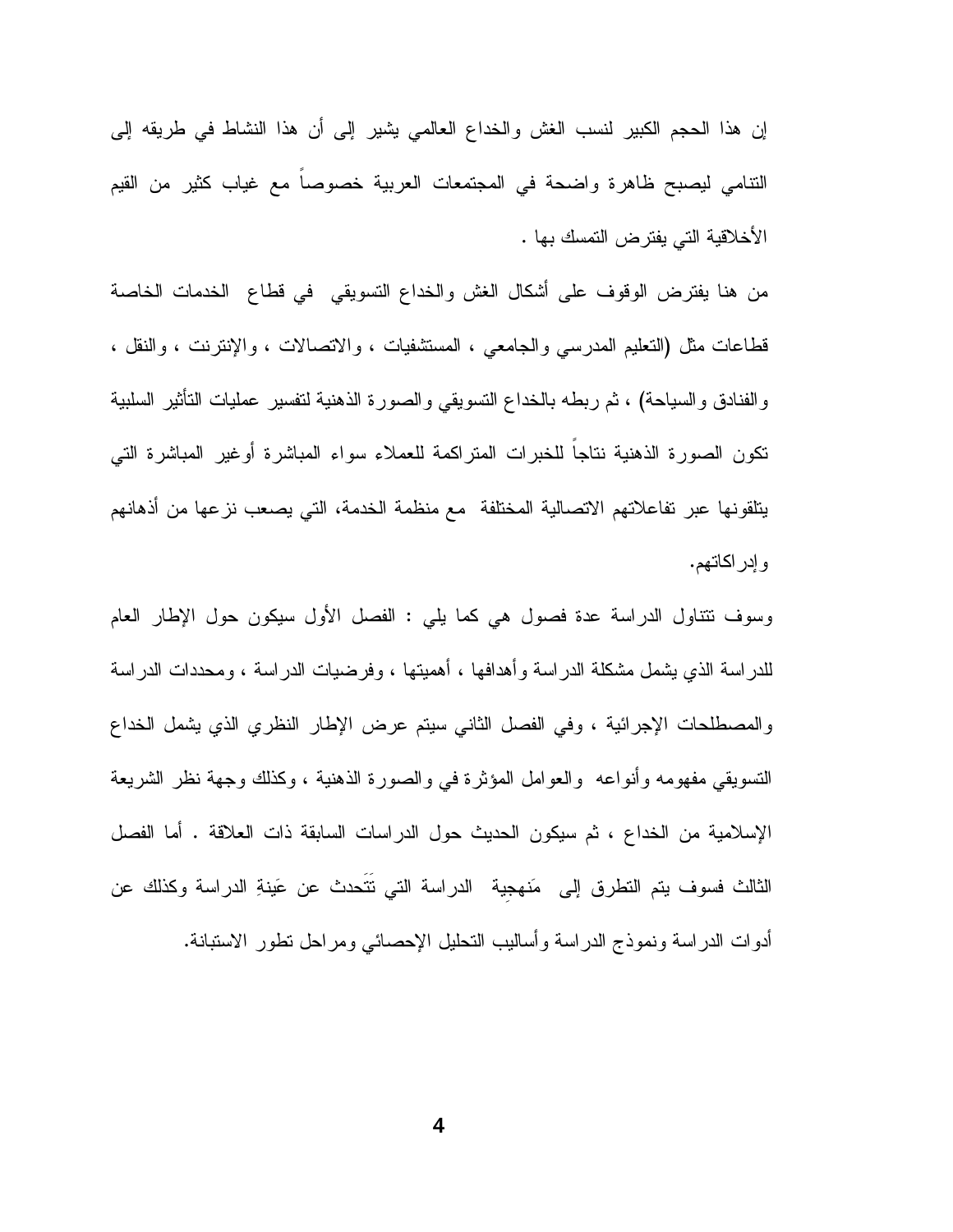أما الفصل الرابع فسنتناول فيه التحليل الإحصائي واختبار فرضيات الدراسة وعرض نتائج الدراسة ، وفي الفصل الخامس سنتطرق للاستنتاجات التي تم الوصول إليها من خلال التحليل الإحصائي .

مشكلة الدر اسة و أسئلتها :

من خلال الملاحظات والمقابلات التي أجراها الباحث مع عدد من الزبائن في منظمات خدمية أردنية ، وكذلك ملاحظاته الشخصية لكثير من حالات الخداع التسويقي في قطاع الخدمات الخاص في الأردن في جوانب المنتجات الجوهرية والمعلومات والأسعار والنزويج وغيرها ، إضافة إلى ما يتناقلهُ الناس من أخبار و معلومات حول انتشار حالات الغش والخداع التسويقي في قضايا التجارة عامة ، من هنا يمكن القول :إن هناك ظاهرة نتنامى في هذا المجال في السوق الأردنية نتذر بانتشار نقافة راسخة للخداع التسويقي في قطاع الخدمات،تجعل الكثيرين يعتقدون أن النجاح مرتبط أساسا بتلك الممارسات التي بدونها يصعب تسويق الخدمة. استنادا إلى ما نم عرضه نتناول هذه الدراسة موضوع الخداع النسويقي وأثره على الصورة الذهنية في القطاع الخاص للخدمات في الأردن من خلال إثارة النساؤ لات التالية:

ا**لسؤال الرئيس الأول :** هل يدرك الزبون الخداع تسويقى بأنواعه (المنتجات الخدمية ، والمعلومات النرويجية ، والأسعار ، والمحيط المادي) في قطاع الخدمات الخاص الأردني ؟ ويتفرع عنه الأسئلة التالية:

السؤال الفرعي الأول: هل ينقبل الزبون الخداع التسويقي في المنتجات الخدمية في قطاع الخدمات الخاص الأردني؟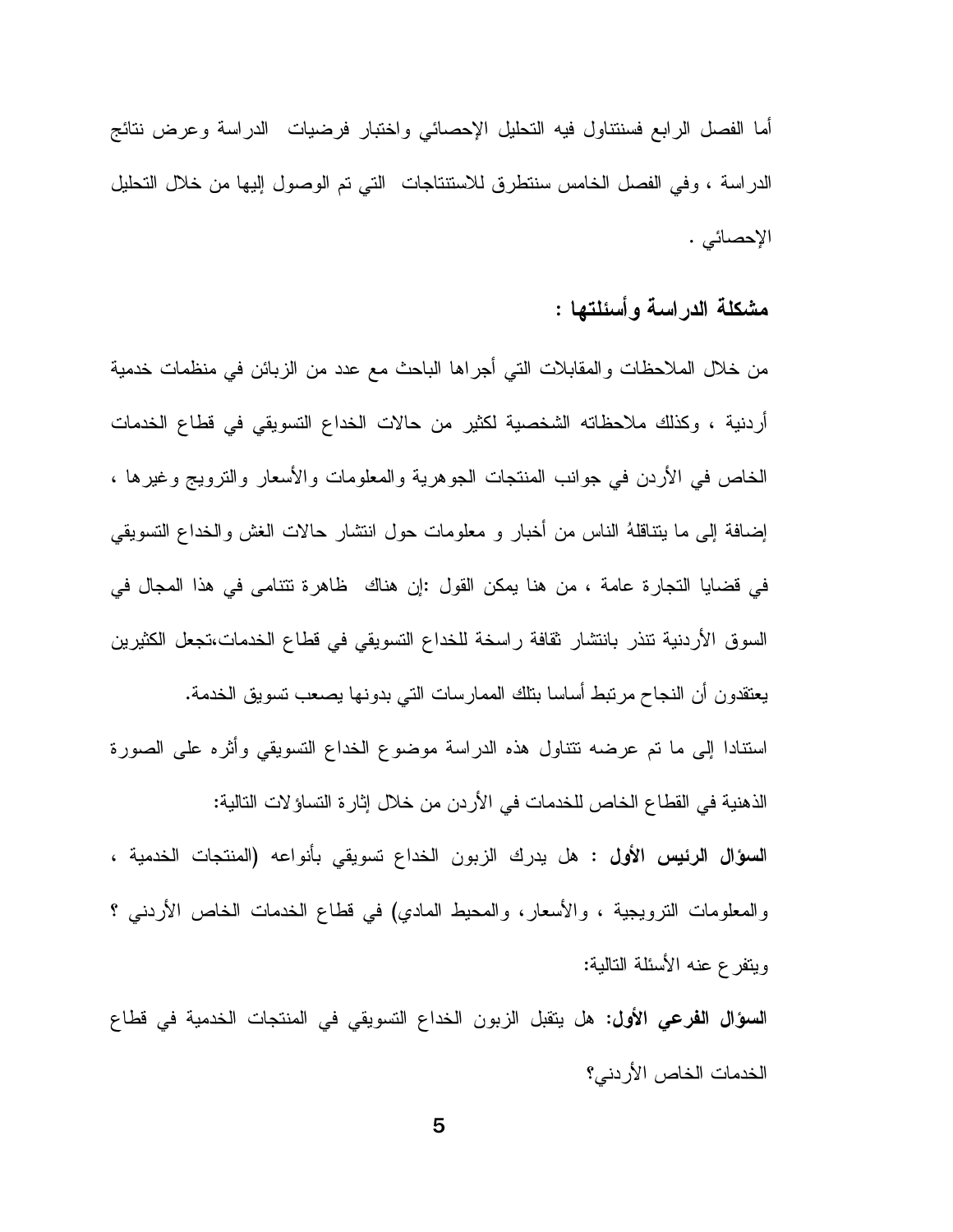**السؤال الفرعي الثاني :** كيف يدرك الزبون الخداع النسويقي في المعلومات الترويجية في قطاع الخدمات الخاص الأردني ؟

**السؤال الفرعي الثالث: ه**ل يوجد خداع تسويقي في الأسعار في قطاع الخدمات الخاص الأردني ؟

**السؤال الفرعي الرابع:** كيف يتقبل الزبون الخداع النسويقي في المحيط المادي في قطاع الخدمات الخاص الأردني ؟

**السؤال الرئيس الثاني :** هل يوجد أثر للخداع النسويقي بأنواعه (المنتجات الخدمية ، والمعلومات النزويجية ، والأسعار ، والمحيط المادي) في بناء صورة ذهنية معينة لدى الزبائن وفقا للبعد المعرفي والوجداني والسلوكي ؟

**السؤال الفرعي الأول:** هل للخداع النسويقي في المنتجات الخدمية أثر في بناء صورة ذهنية معينة لدى الزبائن وفقا للبعد السلوكي والوجداني والمعرفي ؟

**السؤال الفرعي الثاني :** هل للخداع التسويقي في ترويج الخدمات أثر في بناء صورة ذهنية معينة لدى الزبائن وفقا للبعد السلوكي والوجداني والمعرفي؟

**السؤال الفرعي الثالث :** هل للخداع التسويقي في الأسعار أثر في بناء صورة ذهنية معينة لدى الزبائن وفقا للبعد السلوكي والوجداني والمعرفي؟

ا**لسؤال الفرعي الرابع:** هل للخداع التسويقي في المحيط المادي أثر في بناء صورة ذهنية معينة لدى الزبائن وفقا للبعد السلوكي والوجداني والمعرفي ؟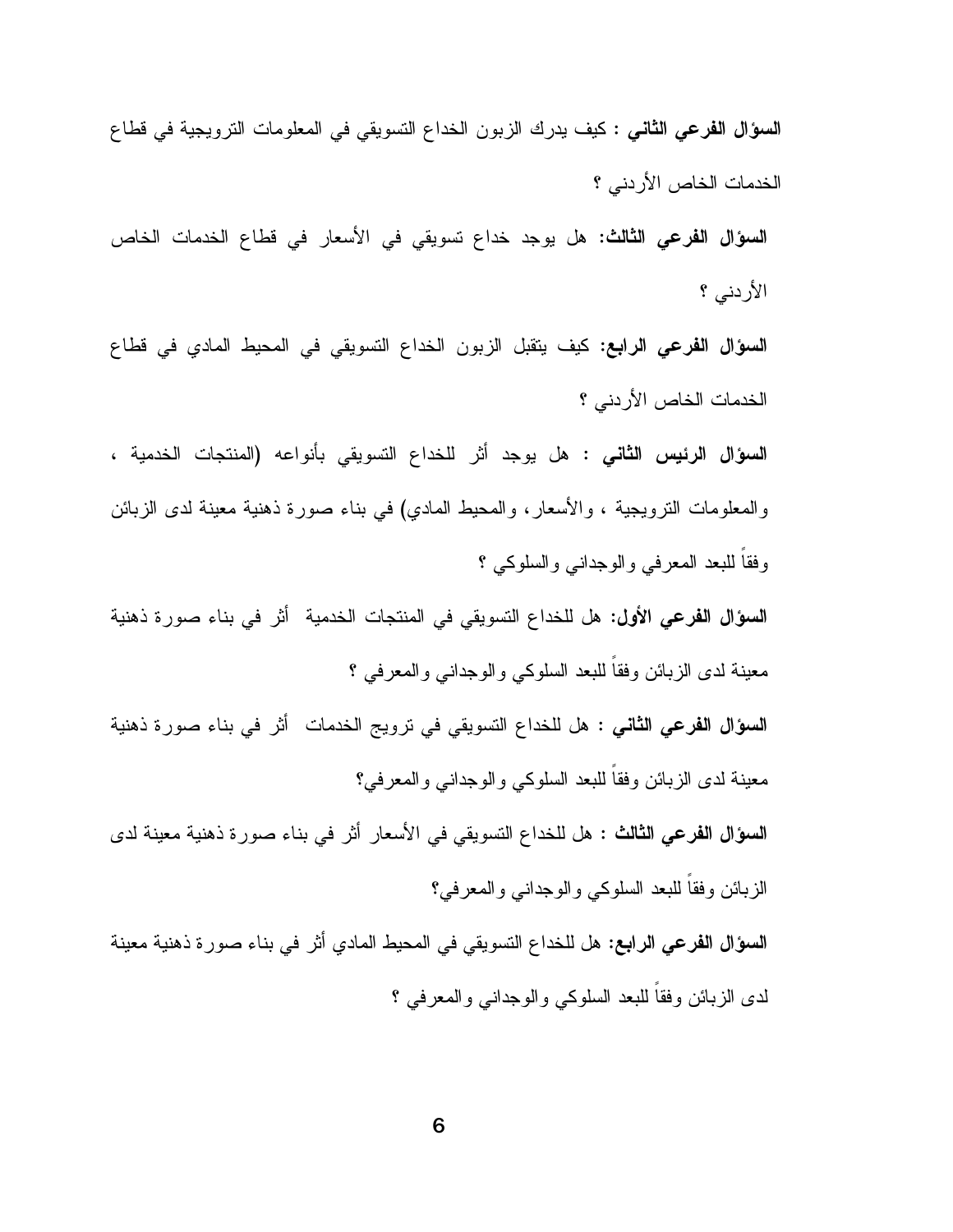أهداف الدر اسة :

تسعى الدراسة الحالية إلى تسليط الضوء على الخداع التسويقي في المنظمات الخدمية الأردنية الخاصة في قطاعات هي :(النعليم المدرسي والجامعي ، المستثنفيات ، والاتصالات بأنواعها ، والإنترنت ، والنقل ، والفنادق والسياحة) وما له من أثار في الصورة الذهنية لدى الزبائن ، استناداً إلى ذلك تتحدد الأهداف على النحو الآتى:

- النعرف على الخداع النسويقي بأنواعه بأنواعه (المنتجات الخدمية ، والمعلومات النزويجية ، والأسعار ، والمحيط المادي) في قطاع الخدمات الأردنبي الخاص .
- النعرف على طبيعة الخداع التسويقي في الشركات الخدمية الأردنية الخاصة من وجهة الز بائن.
- استطلاع أراء الزبائن حول الممارسات النسويقية اللاأخلاقية والتي نتدرج نحت اسم الخداع وفي عناصر المزيج التسويقي الخدمي( المنتوج الخدمي ، السعر ، المعلومات النزويجة ، المحيط المادي) .
- النعرف على أثر الخداع النسويقي بأنواعه (المنتجات الخدمية ، والمعلومات الترويجية ، والأسعار، والمحيط المادي) في بناء صورة ذهنية معينة لدى الزبائن ، وفقا للبعد المعرفي و الوجداني والسلوكي.

أهمية الدراسة :

- ما يؤشر إلى أهمية ۖ هذه الدراسة جوانب عديدة أهمها:
- 1 محاولة الربط النظري والنطبيقي بين الصورة الذهنية والخداع النسويقي والبحث في عدة عناصر للعملية النسويقية لكشف حالات الخداع فيها.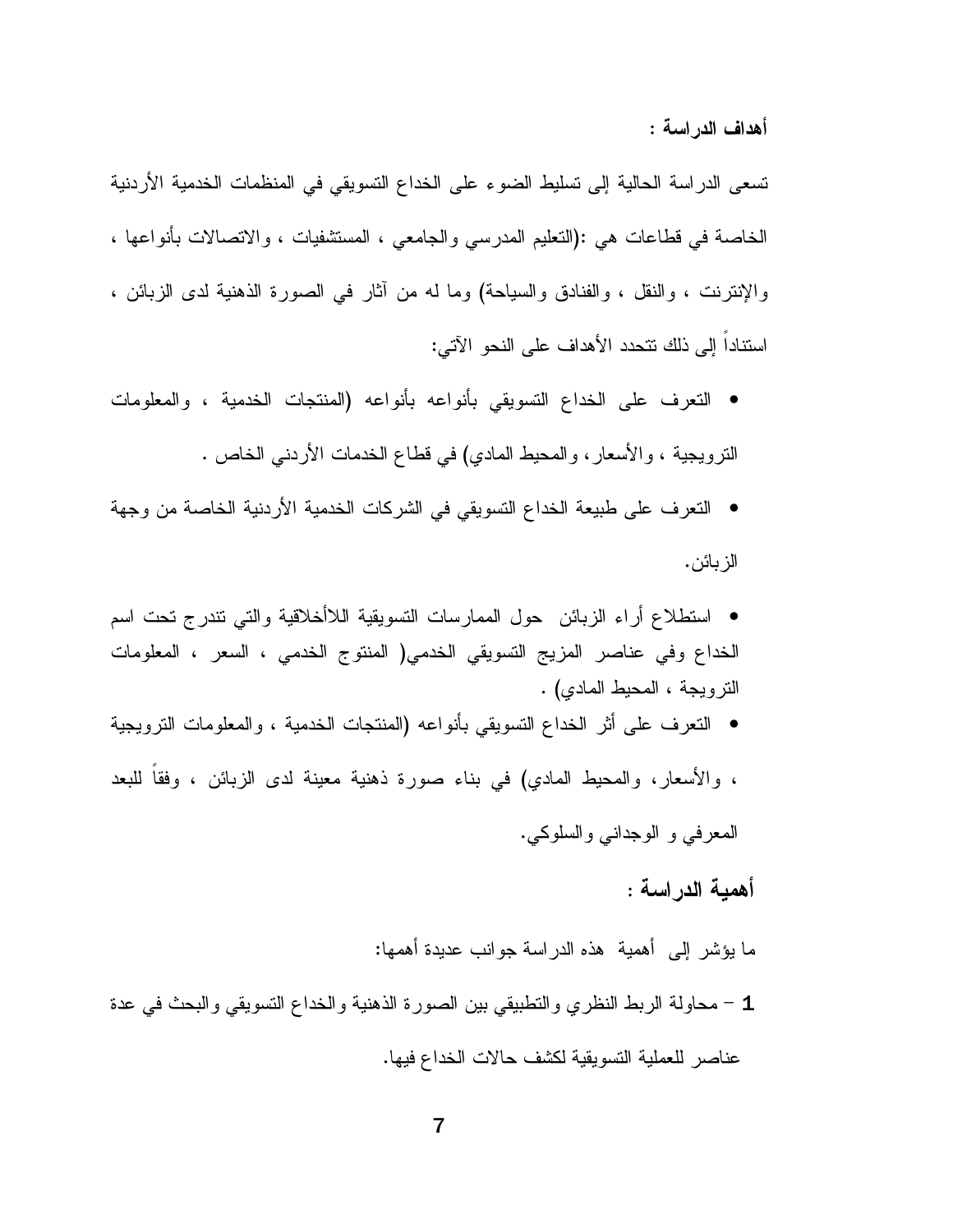2– نقديم معلومات حول أشكال الخداع قد تساهم في توعية الزبون الأردني، وزيادة إدراكه لخطورة حالات الخداع، التي أصبحت تمثل ظاهرة غير حضارية وغير أخلاقية في السوق الأر دنبة.

3 – كما يتوقع أن تقدم معلومات للشركات العاملة في قطاع الخدمات الخاص الأردني، حول خطورة نشكيل صورة ذهنية سلبية لدى جمهور طالبي الخدمات، وما لذلك من أثار سلبية على العلاقة مع الزبائن على المدى البعيد.

4 – كما نكتسب الدراسة أهمية أخرى من خلال النتطرق إلى وجهة نظر الشريعة الإسلامية بالخداع التسويقي ، وشرح أنواع البيوع المنهي عنها شرعاً التي تمثل حالات الخداع التسويقي.

5 – وتعد هذه الدراسة من الدراسات القليلة التي نتاولت موضوع الخداع التسويقي في الخدمات على مستوى الوطن العربي ، من خلال ربط الخداع التسويقي و الصورة الذهنية لدى الز بائن.

#### فرضيات الدراسة:

#### تستند الدراسة إلى الفرضيات العدمية التالية:

ا**لفرضية الرئيسة الأولى:** لا يوجد حالات خداع تسويقي تمارس في (المنتجات الخدمية ، والمعلومات النَّرويجية ، وأسعار الخدمات ، والمحيط المادي للشركات الخدمية) من وجهة نظر الزبائن في قطاع الخدمات الخاص الأردني عند مستوى الأهمية (α ≤ 0.05) ، ويتفر ع عنها الفرضيات الفرعية التالية: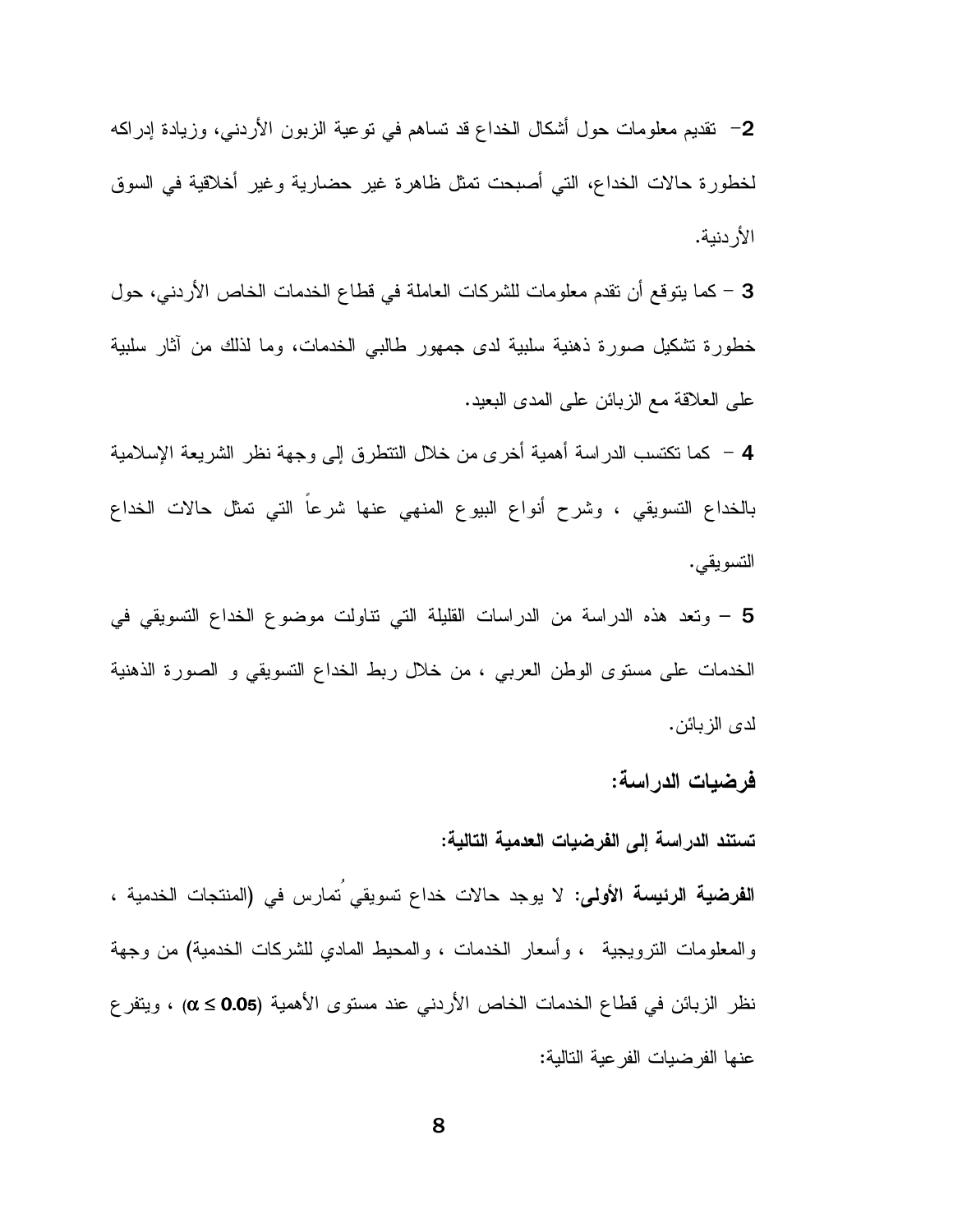ا**لفرضية الفرعية الثانية:** لا توجد حالات خداع تسويقى <sup>ُ</sup>تمارس فى المعلومات الخدمية فى قطاع الخدمات الخاص الأردني. ا**لفرضية الفرعية الثالثة:** لا توجد حالات خداع تسويقي تمارس في أسعار الخدمات في قطاع الخدمات الخاص الأردني. ا**لفرضية الفرعية الرابعة:** لا توجد حالات خداع تسويقي تمارس في المحيط المادي للشركات الخدمية في قطاع الخدمات الخاص الأردني.

ا**لفرضية الرئيسة الثانية :** لا يوجد أثر ذو دلاله إحصائية لحالات الخداع التسويقي التي تمارس في (المنتجات الخدمية ، والمعلومات النرويجية ، وأسعار الخدمات ، والمحيط المادي للشركات الخدمية) من وجهة نظر الزبائن في قطاع الخدمات الأردني الخاص في بناء صورة ذهنية وفقاً للبعد المعرفي والوجداني والسلوكي عند مستوى الأهمية (α ≤ 0.05) . **ويتفرع عنها** الفرضيات التالية:

ا**لفرضية الفرعية الأولى :** لا يوجد أثر ذو دلاله إحصائية لحالات الخداع النسويقي التي تمارس في المنتجات الخدمية في قطاع الخدمات الأردني في بناء صورة ذهنية وفقاً للبعد المعرفي والوجداني والسلوكي.

الخدمات الخاص الأردني.

ا**لفرضية الفرعية الأولى:** لا توجد حالات خداع تسويقي تمارس في المنتجات الخدمية في قطاع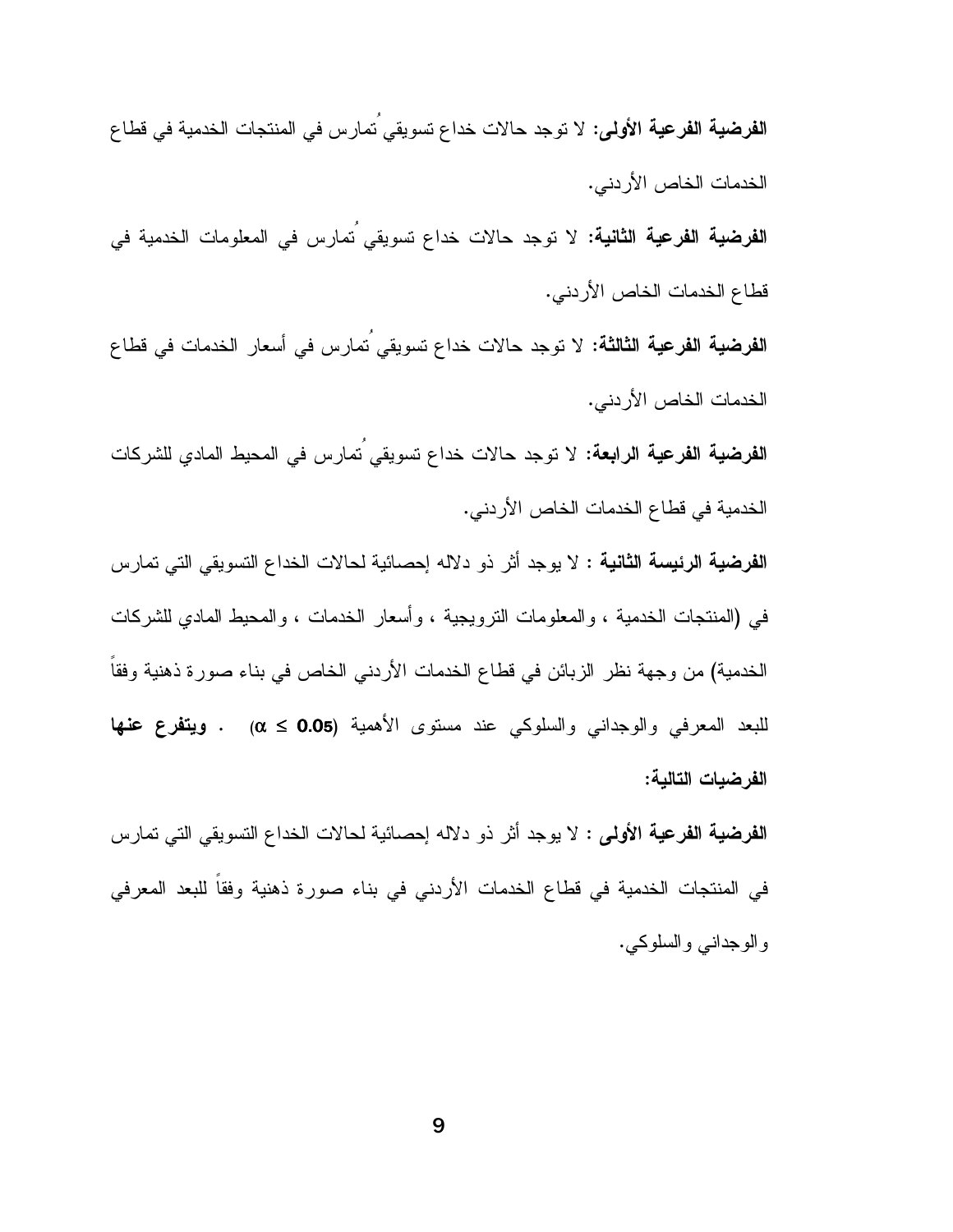ا**لفرضية الفرعية الثانية :** لا يوجد أثر ذو دلاله إحصائية لحالات الخداع التسويقي التي تمارس في المعلومات النرويجية في قطاع الخدمات الأردني الخاص في بناء صورة ذهنية وفقا للبعد المعر في،و الوجداني،و السلوكي.

ا**لفرضية الفرعية الثالثة :** لا يوجد أثر ذو دلاله إحصائية لحالات الخداع التسويقي التي تمارس في أسعار الخدمات في قطاع الخدمات الأردني الخاص في بناء صورة ذهنية وفقا للبعد المعرفي والوجداني والسلوكي.

ا**لفرضية الفرعية الرابعة :** لا يوجد أثر ذو دلاله إحصائية لحالات الخداع النسويقي التي تمارس في المحيط المادي للشركات الخدمية في قطاع الخدمات الأردني الخاص في بناء صورة ذهنية وفقا للبعد المعرفي والوجداني والسلوكي.

حدود الدراسة:

**الحدود المكانية :** الشركات الخدمية الخاصة العاملة في العاصمة الأردنية عَمان . **الحدود البشرية :** الزبائن الأفراد الذين يتعاملون مع المنظمات الخدمية الخاصمة في العاصمة الأردنية عمان .

ا**لحدود الزمنية :** الفصل الثاني والصيفي من العام الجامعي (2009/2009 ) والأول من العام الجامعي 2011/2010) .

**الحدود العلمية:** سوف يعتمد الباحث عوامل الخداع التسويقي وأثره في تحقيق الصورة الذهنية الزبائن في سوق الخدمات الأردنية اعتمادا على ما أورده كل من 2007, Lamia ( . 2006,Malkoc. 2008,Jiang . 2007,Lanna,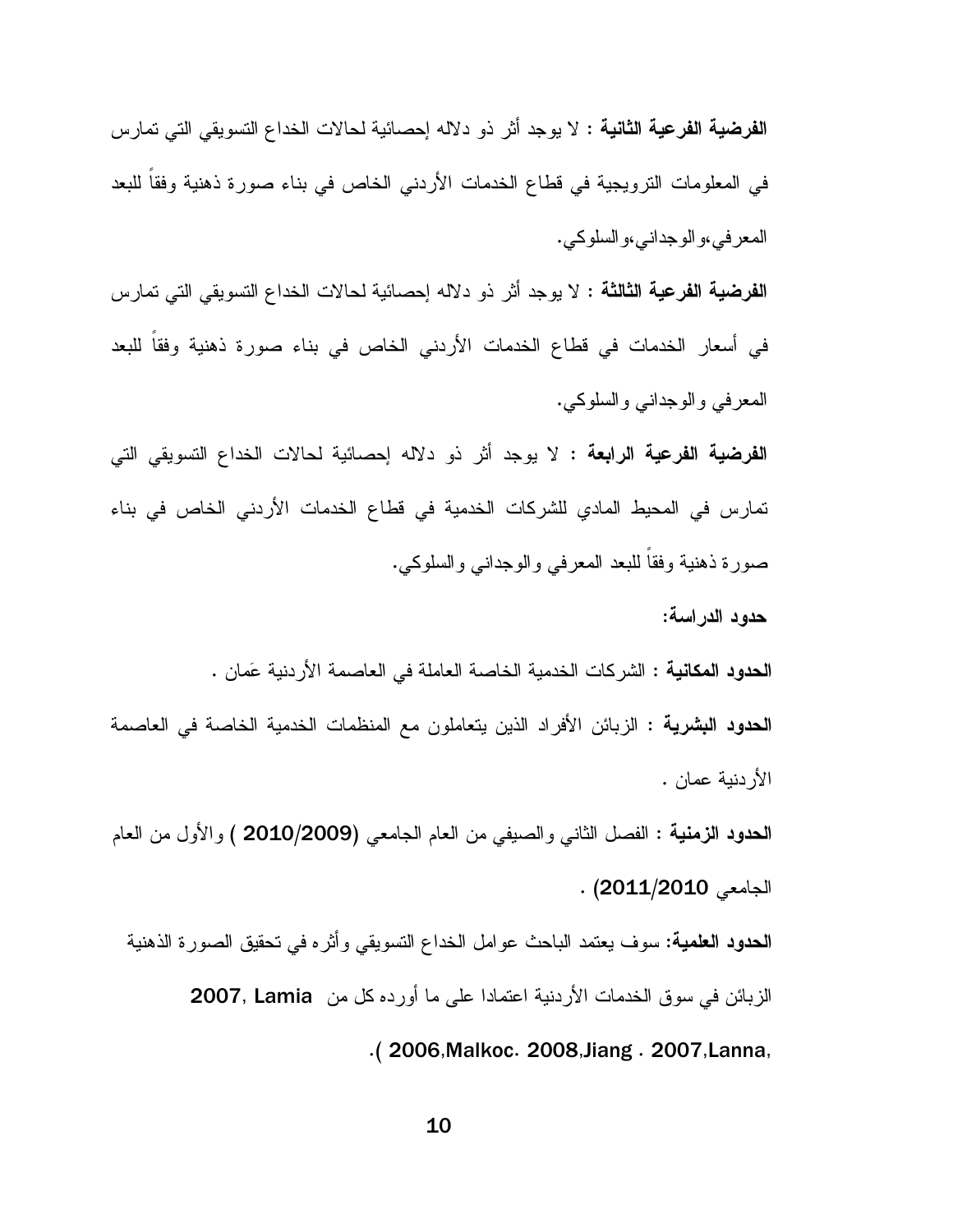محددات الدراسة:

●اقتصرت الدراسة على الزبائن الأفراد في المنظمات الخدمية الخاصة في الأردن.

- استثنت الدر اسة المنظمات الخدمية الحكومية الأر دنية.
- استثنت الدر اسة المنظمات الخدمية الخاصة غير الأردنية العاملة في الأردن.

#### المصطلحات الاجر ائية للدر اسة:

ا**لخداع التسويقي** : أي ممارسات تسويقية خاطئة من قبل المسوق يترتب عليها تضليل الزبون وانخاذ قرارات شرائية بالتالي نكوين انطباع سلبي حول المنتجات أو أي شيء يرتبط بها . (. Dibb.Et.al1982 p614. ) ، ويقصد به في هذه الدراسة كافة الممارسات التسويقية اللاأخلاقية التي تستهدف تضليل الجمهور وتقديم معلومات غير صحيحة ، تؤدي إلى ضياع الحقوق ونكوين إنطباعات سلبية

**الخداع التسعيري:** التضليل بمعلومات توحى بأن السعر المعلن مناسب للزبون وتقديم خصومات شكلية تعود بالسعر إلى مستواه العادي، الذي يفترض أن يكون عليه أصلاً إضافة إلى عدم الإعلان عن كافة العناصر المكونة للسعر إلا بعد الشر اء.(Bark, 2007 ,p85). **الخداع الترويجي:** تقديم معلومات مضللة غير دقيقة تضخَّم للحقيقة حول الخدمات المقدمة ما يؤدى إلى اتخاذ قرارات شرائية غير صحيحة تحقق مصلحة للمسوق. ( Canthy . (& Perreault. 1988

ا**لخداع بالمحيط المادي**: المظاهر المادية من أثاث ومبان وتصاميم وديكورات قد توحي بالجودة العالية للخدمة ،ويقصد به في هذه الدراسة الأشياء المادية التي تقع ضمن حدود بيئة المنظمة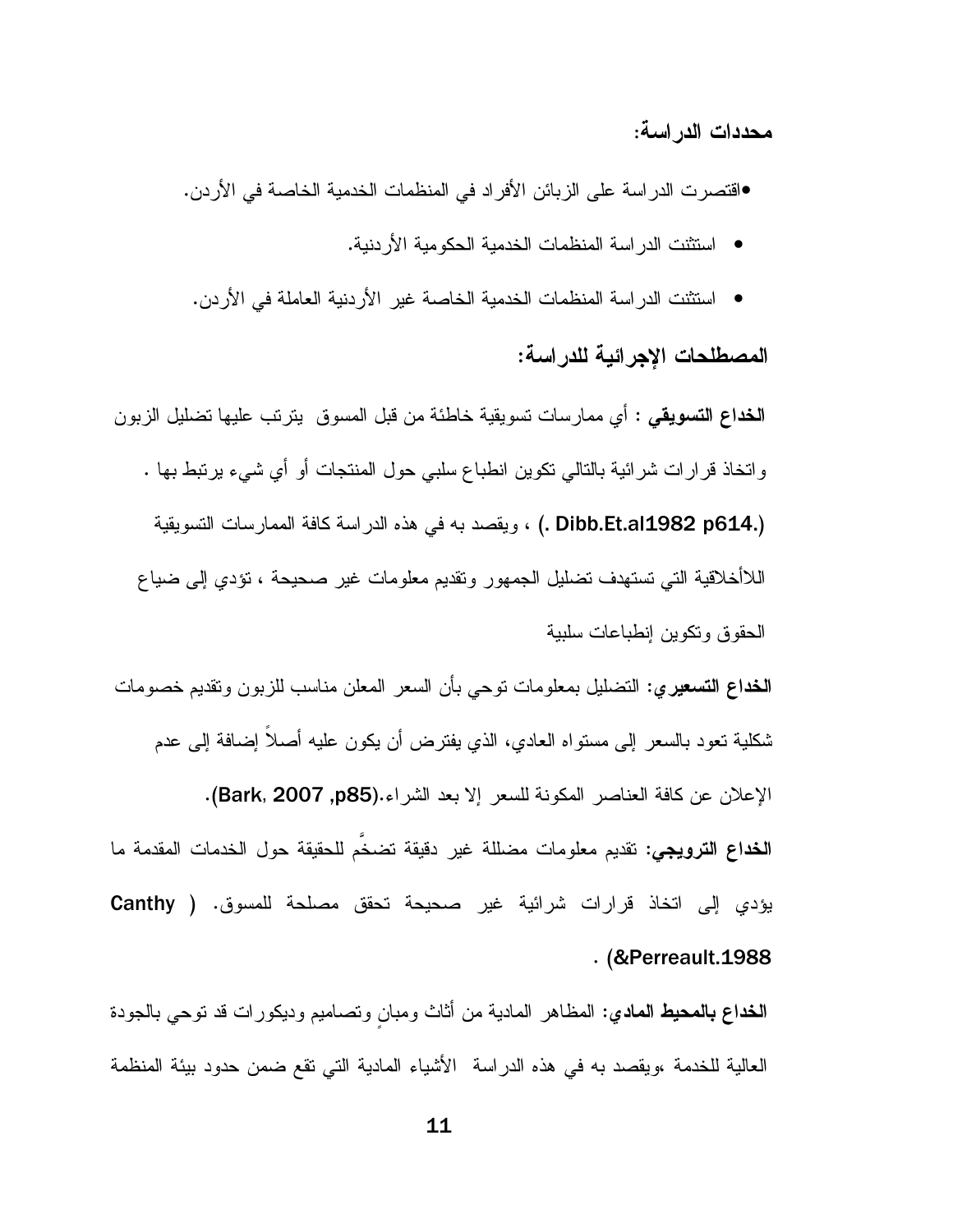الداخلية، وهو كل ما نقع عليه العين أو يشم أو يرى أو يلمس في بيئة المنظمة الخدمية من قبل الزبائن.

**الصورة الذهنية** : استحضار ذهنبي لإدراك شيء أو حدث قابل للبقاء عبر الزمان والمكان ليعاد إحياؤه نتيجة وقوع إثارة ما .( Leclaire،2002، p 152) ، ويقصد به في هذه الدراسة صورة معينة في أذهان الزبائن حول سلعة أو خدمة أو علامة تجارية موجهة للسلوك الشرائبي مُشكِّلة اتجاهات إما سلبية أو إيجابية.

وللصورة الذهنية أبعاد هي:

أ: ا**لبعد المعرفي** : نصرفات الإنسان النابعة من نوجيهات وتأثير العقل الذي نتراكم به المعرفة المكتسبة بالتجارب والتعامل مع الأحداث والأنشطة الحياتية المختلفة ، ويقصد بالبعد المعرفي لِجِرِ ائيا : السلوك الإرادي للفرد الذي يستخدم فيه المعرفة المنز اكمة لاتخاذ مواقف واتجاهات نحو الأشباء والأحداث المختلفة.

ب : البعد الوجداني: الأنشطة الانفعالية الصادرة عن الفرد كحالات الفرح الحزن والغضب والمبول والانجاهات والقيم. (النهامي ,2008,ص21) ويقصد به إجرائيا ردة الفعل للفرد اتجاه موقف معين سواء كان في حالة فرح أو حالة غضب.

ج: **البعد السلوكي**: التصرفات أو الممارسات التي يسعى الفرد عن طريقها إلى إشباع حاجاتــــه المـادية أو المعنوية. (أحمد،2001،ص،72)،ويقصد بـه إجرائيا السلوك الذي يمارسه الفرد لإشباع حاجاته و رغبات معينة من خلال شراء السلع أو الخدمات واتخاذ المواقف نحوها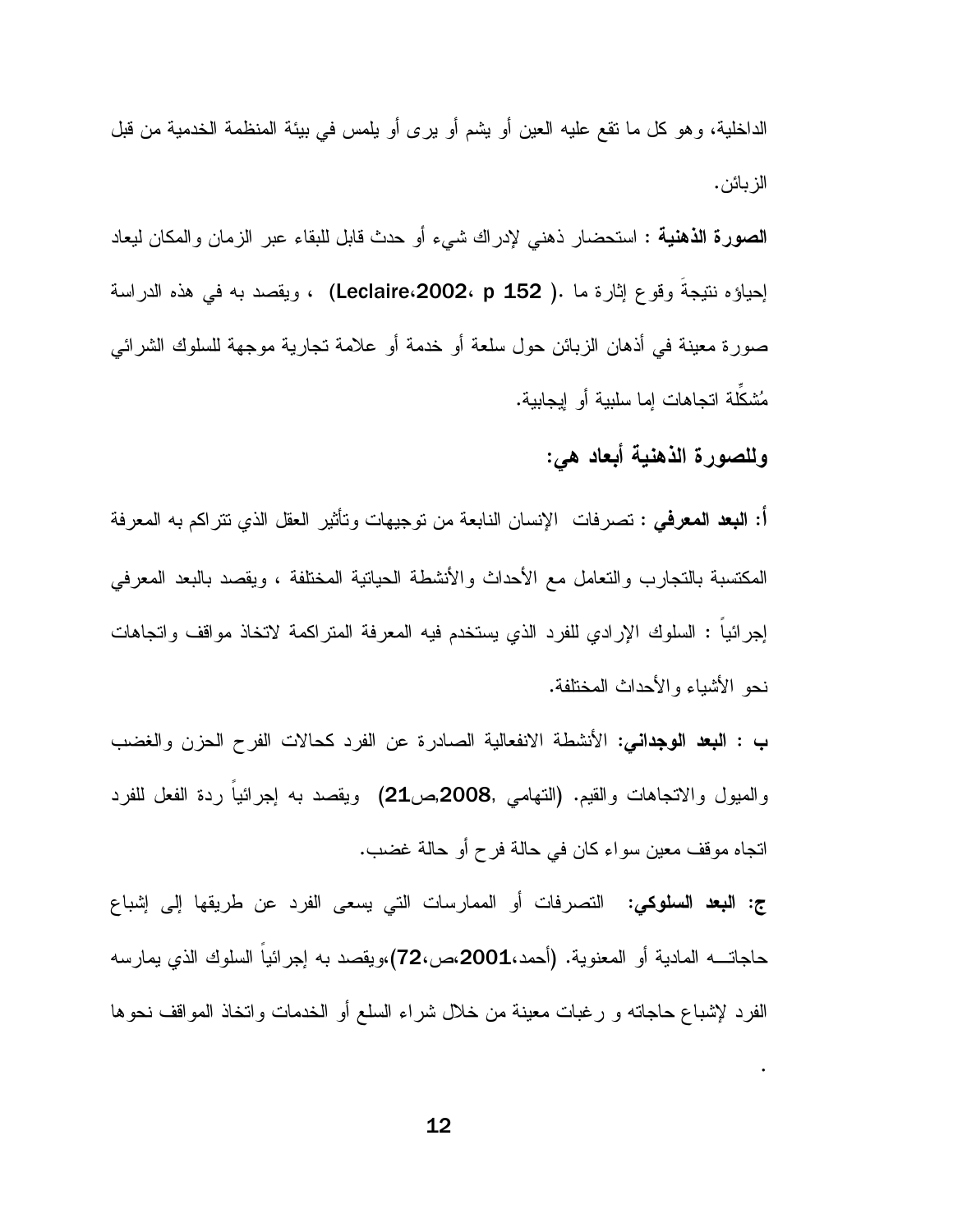ويدخل ضمن مفاهيم الصورة الذهنية مصطلحات مكملة مثل:

1- الإدراك: عملية نفسير خصائص المثيرات وإعطائها المعاني المناسبة بها في ضوء خبرات الفرد السابقة (الريماوي,2004,ص336)، ويقصد به إجرائياً كيفية استقبال المعلومات ونتظيمها ونكوين مفاهيم ذات معان خاصة.

2– الا**تجاهات** : و هي استعداد نفسي أو تهيؤ عصبي متعلق بالاستجابة الإيجابية أو السلبية نحو أشخاص أو أشياء أو موضوعات في البيئة (زهران ،2003،ص136). ويقصد به نكوين الفرد لمواقف معينة سلبية أو إيجابية نحو الآخرين أو الأشياء.

ا**لعينة العشوائية الطبقية:** تعني تقسيم مجتمع الدراسة إلى طبقات أو قطاعات ، بحيث تكون غير متداخلة ، ثم أخذ عينة عشوائية من كل طبقة . (العتوم ، العاروري ، 2002، ص26)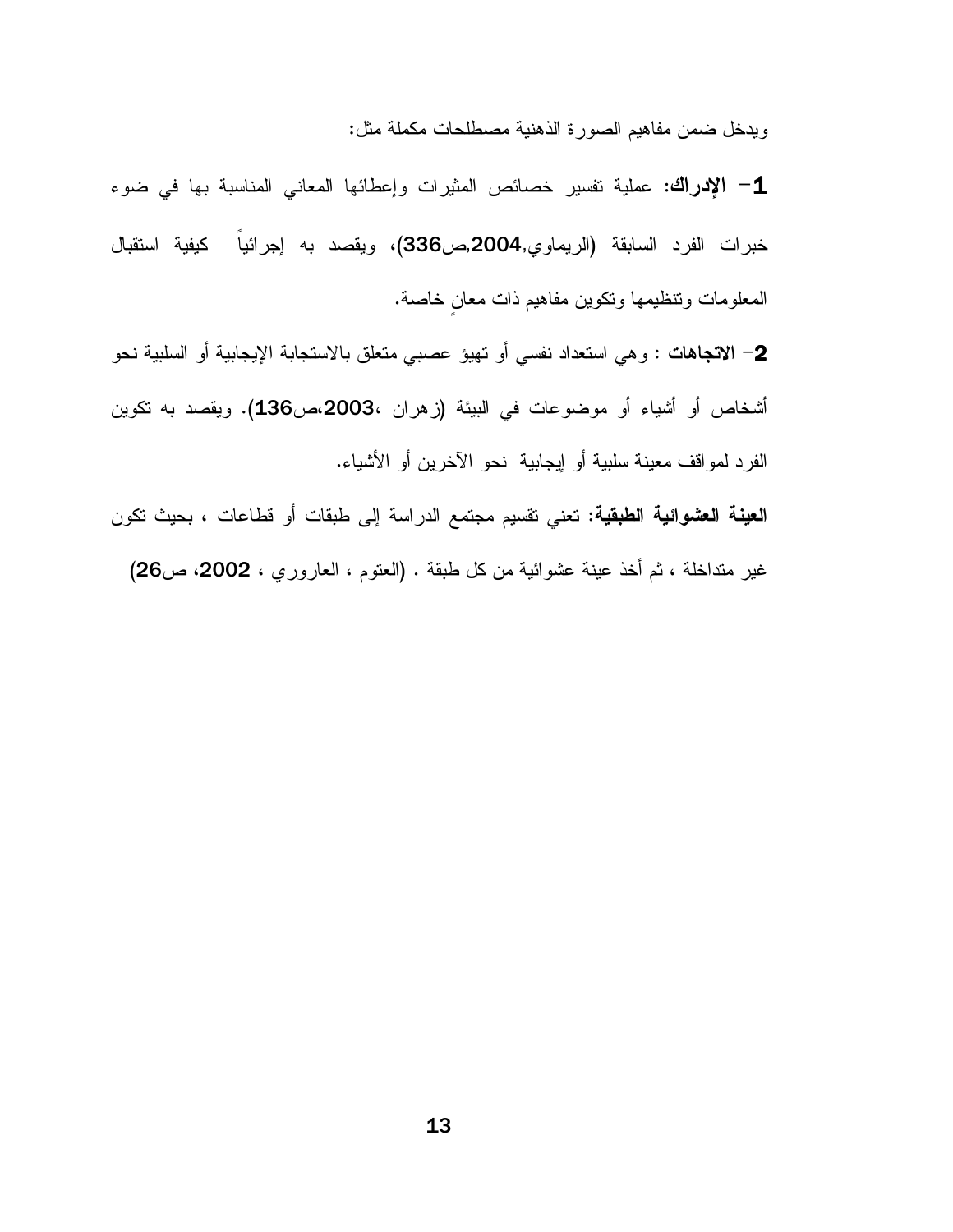# الفصل الثاني

الإطار النظري والدراسات السابقة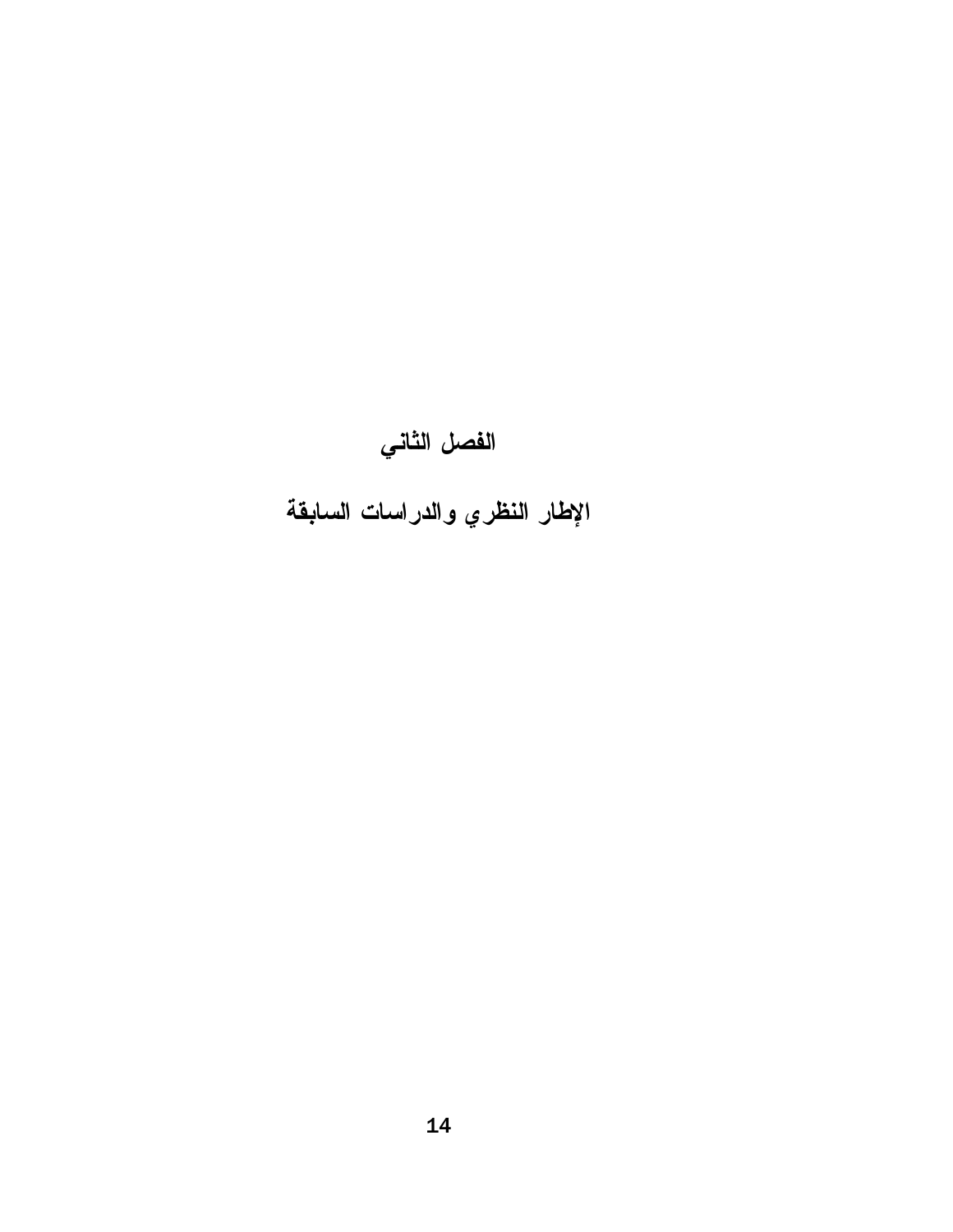### الإطار النظري والدراسات السابقة

مقدمة :

يقتصر هذا الفصل على مفاهيم الخداع التسويقي من حيث المفهوم والأنواع ، والأشكال وكذلك الحديث عن مفاهيم الصورة الذهنية وأبعادها ثم بيان العلاقة والتأثير للخداع التسويقي في نشكيل الصورة الذهنية لدى الزبون ثم نتاولنا الدراسات السابقة ذات العلاقة بالخداع التسويقي والعلاقة بالصورة الذهنية.

## مفهوم الخداع والخداع التسويقي:

يشير مفهوم الخداع : في اللغة إلى :" إظهار شيء خلاف المخفى (المنجد،1986،ص7) ، ويعد الخداع التسويقي من الممارسات اللاأخلاقية التي تحدث آثاراً سلبية في السلوك الإنساني .(Etzel, Walker, 2007 PP191-192)

وفي الشريعة الإسلامية فهو فعل محظوٌر، ونزكُ المَأمور، فكلُ مجاوزة للشرع محرم ، سواء كانت بزيادةٍ أو نُقصان . (أبن نيمية ،1991، ص29)

أما القانون الأردني فقد حدد الخداع أحد العاقدين الآخر بوسائل احتيالية أو فعلية أو قولية تحملِه على الرضا بما لم يكن ليرضى به بغيرها ( الجريدة الرسمية ،1996، ص829)، والخداع كذلك الكذب والنضليل للحصول على ميزة ۖ أو منفعة ما (2002 Russell 2002 °& 'R .(Graycar.

وقد زادت الممارسات اللاأخلاقية من خداع نسويقي وغش في عمليات النجارة والبيع ما قد يسبب نراجعا في أداء المخادعين فقدانهم لفرص كثيرة مستقبلا. ﴿ أَبو جِمعة ، 2002 )، و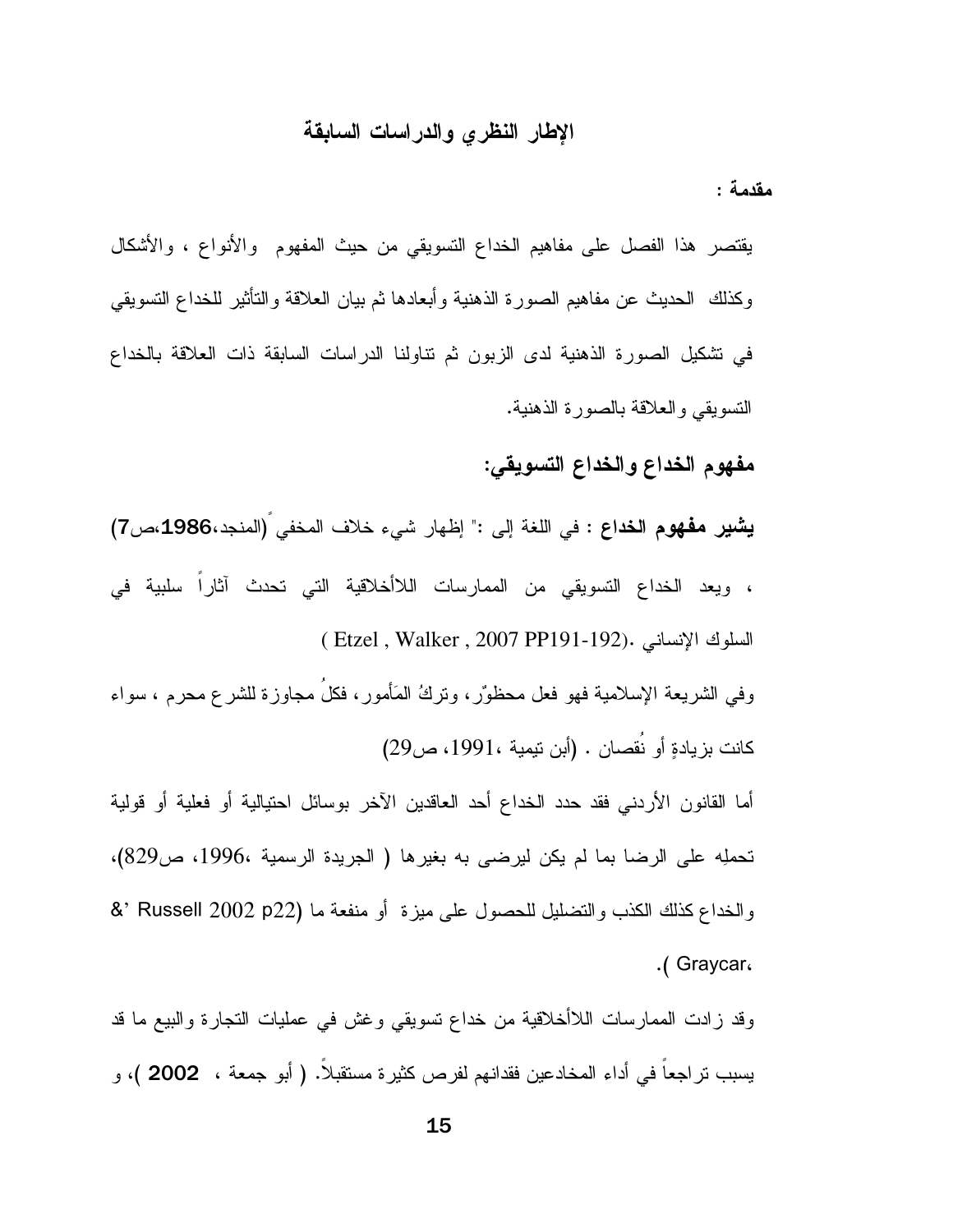قد يحقق المسوقون الذين يستخدمون الخداع النتائج التي يصبون إليها مؤقتا ولكن في الأجل الطويل بخسرون الكثير . (24-12 Kotler 2007) **والخداع التسويقي** : أي ممارسات نسويقية نقوم بها الشركات أو البائعون حيث نشويه أو تضليل حقائق تجعل المشتري بحالة غير مستقرة يترتب عليها اتخاذ قرارات شرائية خاطئة (أبو جمعة ، 2002 ، ص2) ، وهو أيضاً نقديم معلومات عن مزايا السلع أو الخدمات وخصائصها نكون ذات مستوى مبالغة يصل إلى الكذب. البكري,2006,ص,252) ويرى أخرون بأنه اتخاذ قرار شرائي غير سليم من قبل الزبون نتيجة لتقديم معلومات غير صحيحة عن الخدمة أو السلعة .(عبد الله ، 2001 ، ص10).

والخداع النسويقي ممارسات نسويقية خاطئة ًمقصودة ۖ أو غير مقصودة يترتب عليها تضليل الزبون واتخاذه قرارات شرائية بترتب عليها تكوين انطباع سلبي. ( p614 .(Dibb.Et.a, 1982,

بعضهم عرفه أنه مجموعة من المشكلات المُفتعلة نؤثر على الزبون بشكل مباشر نأثيرا مضللا نتقله بعيدا عن الحقيقية إذ يتم عرض الخدمة من خلال إعلانات غير مرغوب بها تحمل معلومات متحيزة لطرف دون أخر . (Haumsen،1992،p107)،و ينطوي الخداع التسويقي على نزويد الزبون بمعلومات غير حقيقية عن الخدمات بهدف بيعها (Shimp,2007,p74) باستخدام الكلام الناعم حيث نكون المعلومات صحيحة شكلا وخاطئة مضمونا .(Kotler & Armstrong , 2006, P642) والخداع التسويقي كُلُّ فعل من شأنه أن يغير من طبيعة الخدمة أو السلعة أو فوائدها من خلال فعل مقصود ، أو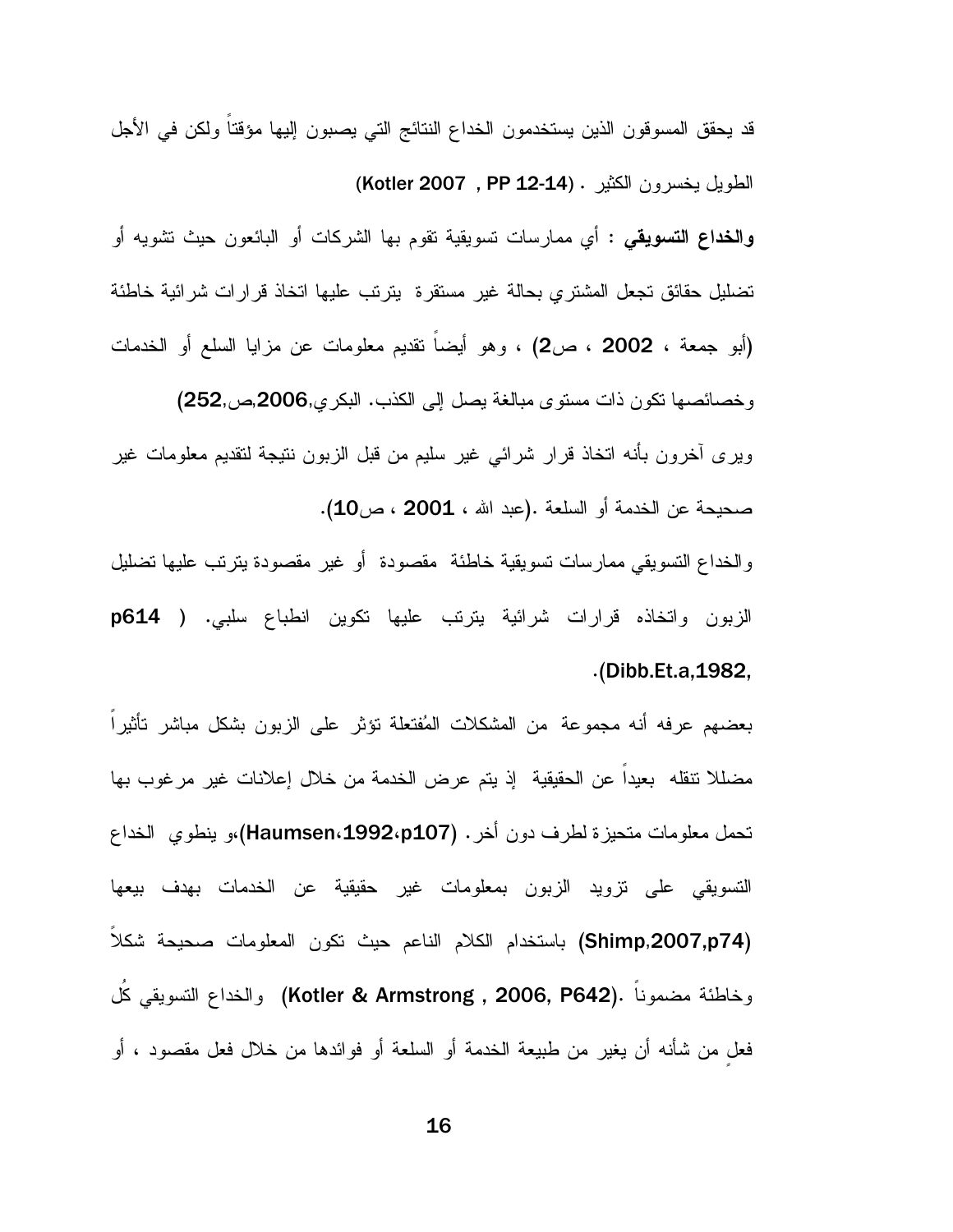عمدي ينال من السلعة أو الخدمة بتغيير خواصها أو صفاتها الجوهرية بحيث ينخدع الزبون بها. (حجازي، 2004، ص10) ونرى منظمة النعاون الاقتصادي والنتمية أن الخداع النسويقى سلوك غير مشروع أو غير أخلاقي يتعلَّق بمعلومات مضللة ومشوهة ، يحدث من البائع أو المسوق نسبب أعباءَ إضافية على الزبون نتيجة استخدام ممارسات غير أخلاقية للحصول على منفعة غير شرعية. ( p23

(OECD, 2003.

بناء عليه برى الباحث أن الخداع التسويقي احتيال وغش بهدف تحقيق كسب غير مشروع على المدى البعيد أو القريب من خلال ممارسات سلبية مقصودة يقوم بها البائع أو المسوق في سبيل الحصول على منفعةٍ ما ، بغض النظر عن النتائج المنزنبة على الزبون ، والعلاقة معهم .

**اشكال الخداع :** هناك بعض الخداعات التي تمارس في الحياة اليومية ومن هذه الخداعات: (فلاته,2008,ص6)

**الخداع الإدراكي :** خداع الشخص عن طريق مزج الأبعاد , ويعني ذلك أن يجعل بعض الأجزاء مدركة في لحظة ما وغير مدركة في لحظة أخرى.

**الخداع البصري :** يمكن إحداث خداع بصري يجعل الصور التبي أمامنا نتغير بالشكل والحجم وذلك من خلال تمرير شبكة قضبان أمامها ، ويمكن للخداع البصري أن يغير من الطريقة التـي نفهم فيـها كيفية حدوث الأمور إذ إن الـعين نرى الاستقطاب إذا مـا راقبنا قطعة كريستال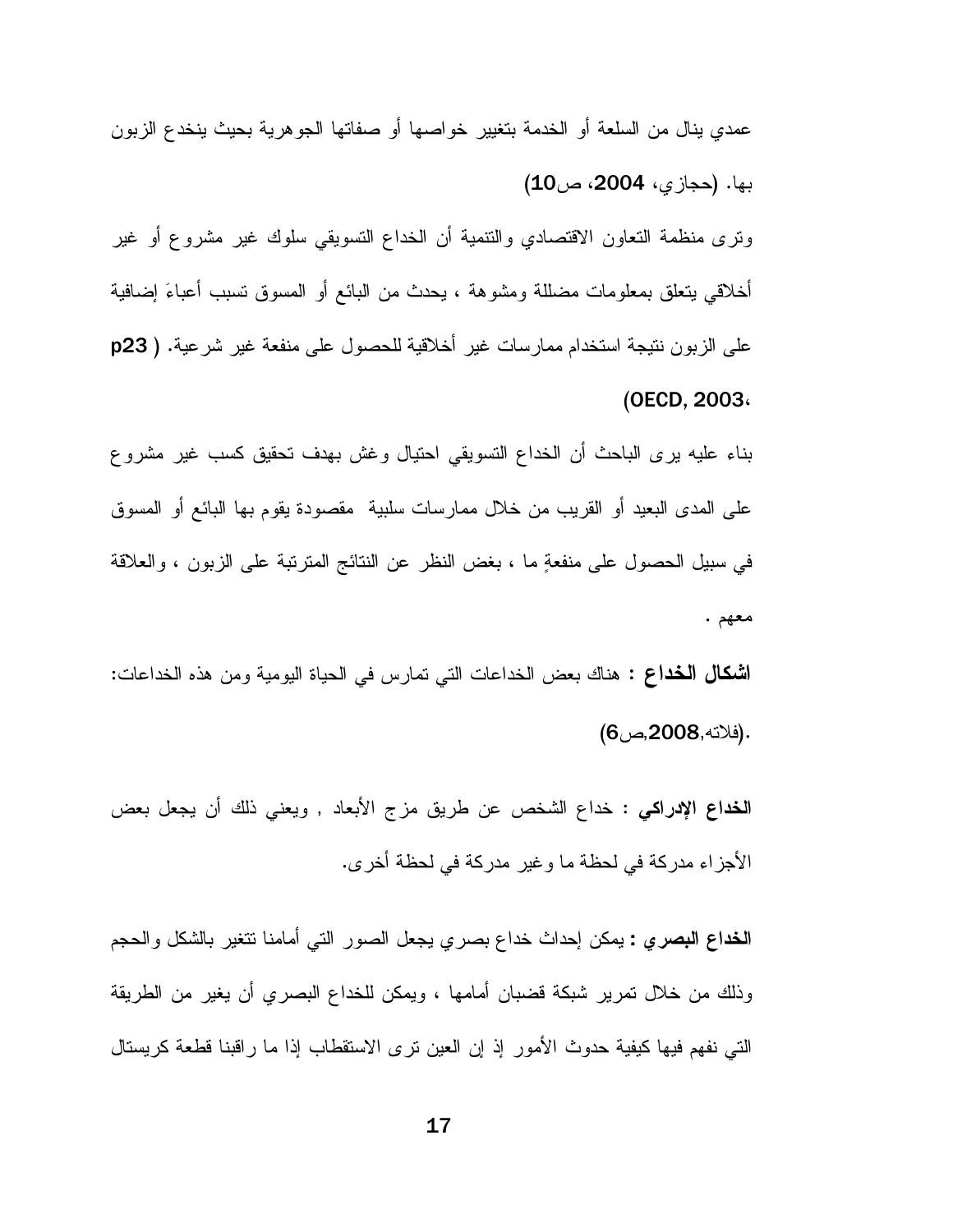وهي موضوعة على منصة دوارة من خلال ميكروسكوب استقطابي ، فانه ومع دوران الكريستال دورة كاملة (360 درجة) فإنها نصبح مضيئة ومظلمة بصورة متعاقبة وفقا لموقعها وعملها كمادة مستقطبة للضوء أو محللة له. ومن أشكاله.

الانعكاس: ينعكس الضوء على الأجسام الملساء وفقا لزلوية سقوطه عليها وهذا هو السبب وراء نحول لون الحرباء بسرعة عند نعرضه للضوء. فالحرباء معروفة بقدرتها علىي نغيير لونها وفقا لزاوية سقوط الضوء عليها.

الانكسار: الزيغ أو الانحراف: هو عبارة عن أخطاء في الصورة تحدث بسبب وجود عيوب في المنظومة البصرية ونظهر عندما نسيء المنظومة البصرية نوجيه الأشعة النبي يطلقها جسم ما.

**التشتت:** إذا ما كنت قد رأيت قوس قزح أو المنشور وهو يتحلل من الضوء الأبيض إلى مكونات قوس قزح، فإنه قد شهد عملية التشتت.

ال**انكسار المزدوج:** يمكن لبعض المواد الشفافة في الطبيعة أن تحدث انكسار ا مزدوجا لجسم ما بحيث تظهر له صورتان في الوقت نفسه هذه العملية تسمى الانكسار المزدوج.

أشعة الضوء عندما ندخل ونخرج من حبة المطر على طول موجة الضوء.

باستخدام أسس وقواعد رياضية سمى الفن البصري (الخداع) بهذا الاسم لاعتماده على الخصائص البصر ية الخاصة بالعين .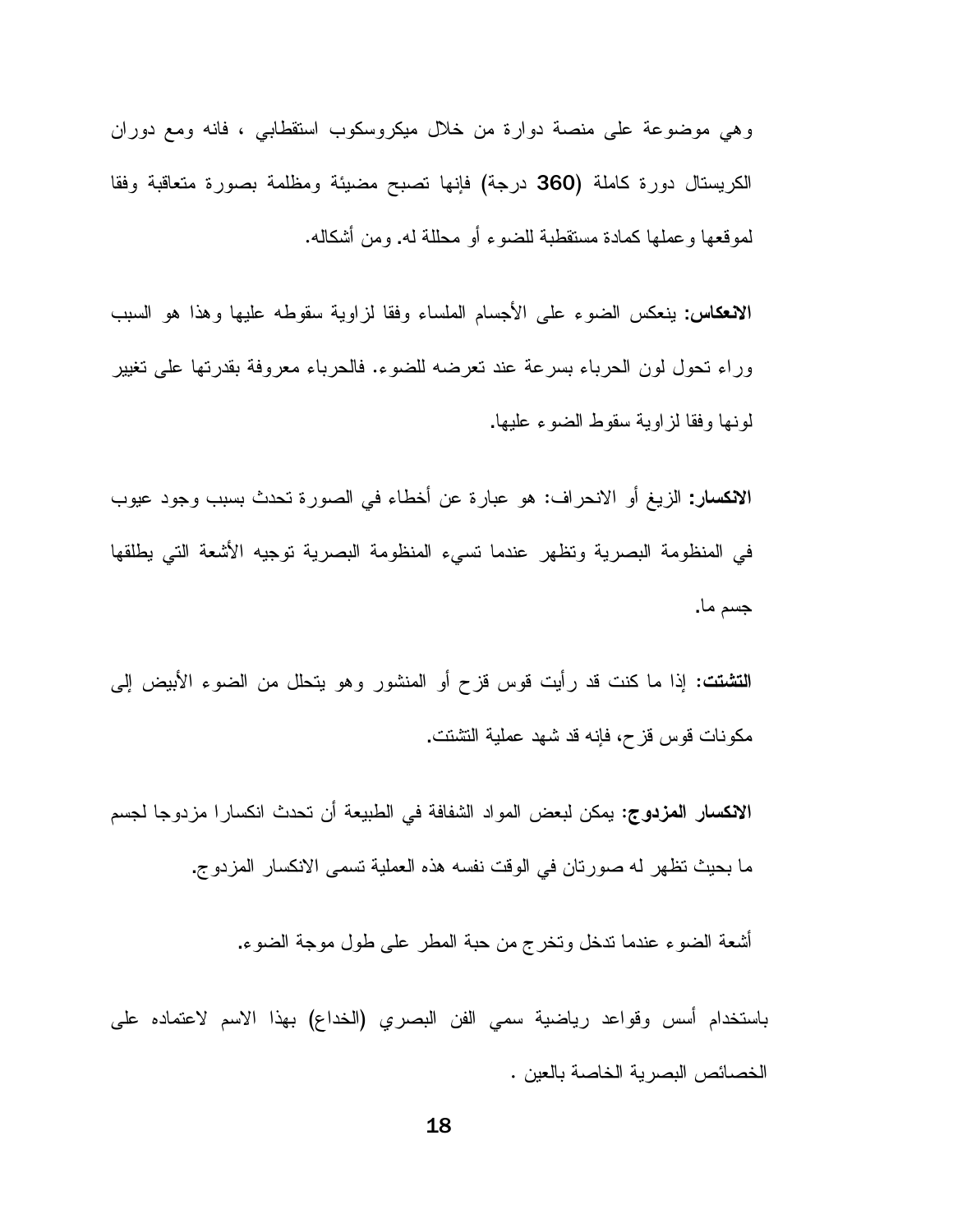أ**نواع الخداع البصرية :** هناك أنواع عديدة من الخدع البصرية، و تتعدد بتعدد التقنية التي نستعملها لتحقيق الخدعة ، وأساسا هنالك أربعة أنواع وهي :(فلاته , 2008 , ص 15) 1 خداع متعلق بالألوان:

إنِّ العين البشرية ترى الألوان بشكل متغير على حسب المحيط ، حيث أنه عند الرؤية إلى موضـع معين نر ي لوناً أو عدة ألوان ولكن ليست هذه هي الحقيقة به .

#### 2 خداع متعلق بالهندسة:

يدعى هذا الشكل بمثلث "باندروز" نسبة إلى عالم الرياضيات "روجر باندروز "الذي رسم هذا الشكل و نشر ه في الجريدة البريطانية السيكولوجية لسنة 1958، إنّ هذا الشكل الهندسي لا يمكن تحقيقه إلا عن طريق الرسم على الورق ببعدين هندسبين أثنين و يستحيل تجسيده في الواقع بثلاثة أبعاد، فهو شكل من أشكال الخدع الهندسية.

> 3–خدع متعلقة بتحريك الصور (الخدعة الثلاثية الأبعاد ذات الصورة المتحركة) 4– خدع متعلقة بالأحجام والقياسات البصرى.

> > عناصر المزيج التسويقي في قطاع الخدمات:

يتألف المزيج النسويقي من مجموعة عناصر وهذه العناصر هي المنتج ، والسعر ، والنزويج ، والنوزيع،والعمليات ،والعاملين، وأخيراً الدليل المادي ، سوف يتم التحدث عن هذه العناصر بشكل مبسط:

**أولا : الخدمة :** تعرف الخدمة على أنها نشاط غير ملموس يهدف أساساً إلى إشباع رغبات ومنطلبات العملاء بحيث لا يرتبط هذا النشاط ببيع سلعة أو خدمة أخرى (المساعد ، 2003،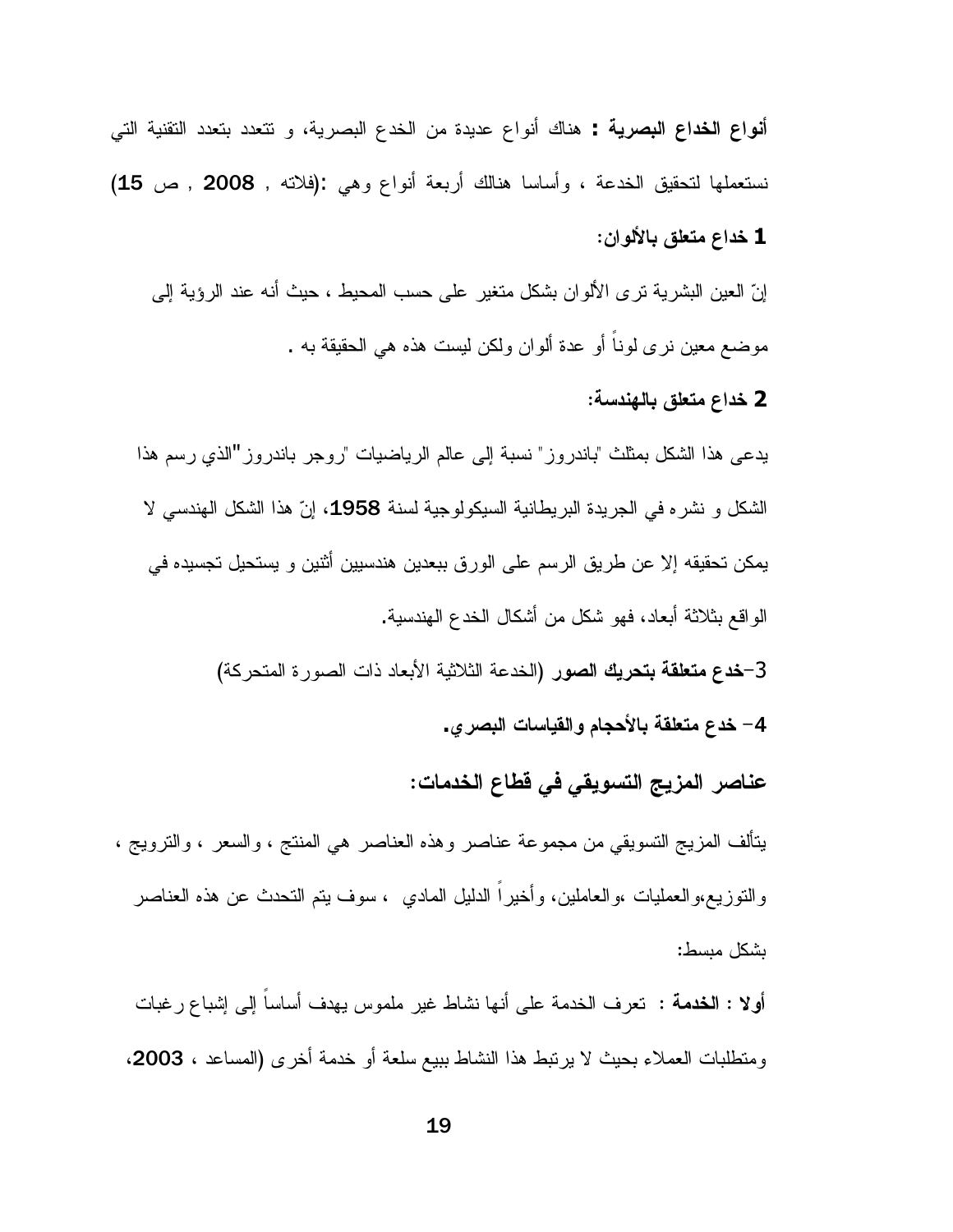ص25) و من خلال هذا النعر بف فالخدمة نشمل الخدمات المهنية و المحاسبية و المحاماة وخدمات الاتصالات والنقل والإسكان وغيرها.

**خصائص الخدمات:** نتميز الخدمات بعدة خصائص أو مميزات نميزها عن السلع المادية وهي: أ : **غير الملموسة** : أي لا يستطيع المشتري استخدام حواسه لإدراك الخدمة قبل شرائها بمعنى صعوبة معاينة أو فحص أو تجربة الخدمة قبل شرائها كما أن المستفيد من الخدمة لن يكون قادراً على إصدار قرارات أو إبداء الرأي بالخدمة استنادا إلى نقيم محسوس من خلال حواسه قبل شرائه الخدمة مثلما يحصل لو أنه اشترى سلعة مادية. (الصميدعي ،2006،ص 199) ولهذا فإنه يصعب شرحها وتوضيحها في المعارض التجارية أو عرضها في محلات التجزئة أو شرحها من خلال الإعلان ومن ثم فإن قرار شراء الخدمة أصعب من قرار شراء السلعة . ولتلافي هذه الصعوبة لا بد من استخدام البيع الشخصـي والإعلان للانصـال مـع المستعمل أو المشتري من خلال نطوير الصورة الملموسة عن الخدمات كأن توضح المنافع التي سيحصل عليها المستفيد جراء استخدامه للخدمة (كما في إعلانات الفنادق والمطاعم ودور السينما ...الخ)

**بً : التلازمية وعدم الانفصال:**ونعني بها درجة الارتباط بين الخدمة ذاتها وبين الشخص الذي يتولى تقديمها فنقول إن درجة الترابط أعلى بكثير في الخدمات قياسا إلى السلع المادية كما تشير خاصية النلازمية إلى وجود علاقة مباشرة بين مزود الخدمة والمستفيد فغالبا ما ينطلب الأمر حضور المستفيد من الخدمة عند تقديمها بل وإلى ضرورة مساهمته أو مشاركته في إنتاجها فالخدمة تسوق وتباع أولا ثم بتم إنتاجها واستهلاكها في نفس اللحظة هذا التزامن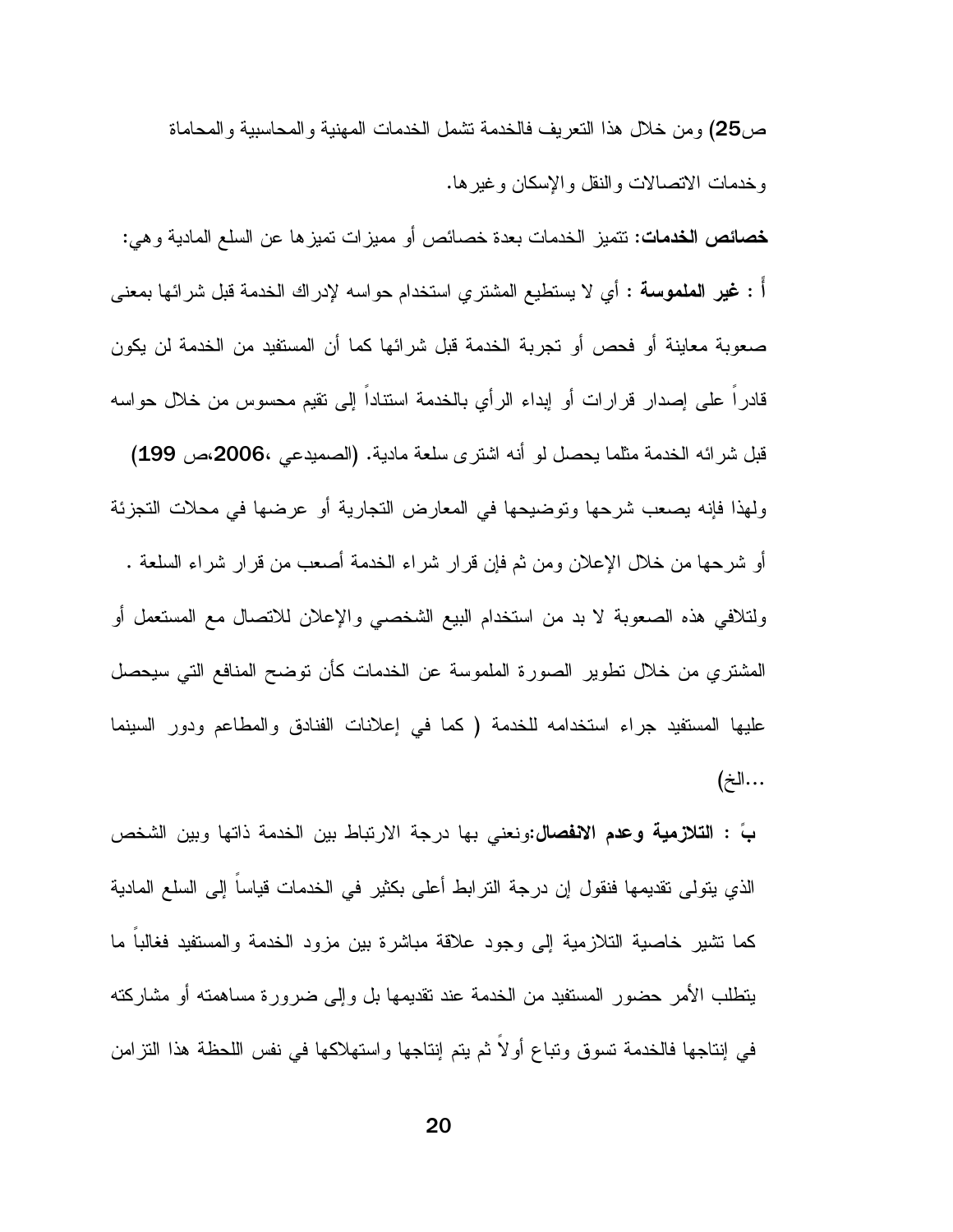في عملية الإنتاج والاستهلاك للخدمة يعني أن إنجاز الخدمات قد يتأثر بالعامل الإنساني والمحيط المنواجد به عن طريق : 1- البيئة التي تحدث فيها عملية الإنتاج والاستهلاك

2–الأشخاص المشاركون في عملية النسويق وإنتاج الخدمة للمستفيد

3–تأثَّر المستفيد (الزبون أو المستهلك) بكافة الجوانب المشتركة في عملية إنتاج الخدمة 4– إمكانية تأثر المستفيد على سلوك مقدم الخدمة وجودة الخدمة

5–تأثر جودة الخدمة بمقدمها وقت نقديم الخدمة من ناحية نفسية ومهارته واستعداده لمها 6–محدودية النطاق الذي تغطية الخدمة وهذا يرتبط بإمكانيات مقدم أو مجهز الخدمة(منديل ، 2002،ص 270)

ج : عدم التجانس في المخرجات أوعدم التماثل في طريق تقديم الخدمة : تتميز الخدمات بخاصية النباين أو عدم النماثل أو عدم النجانس طالما أنها نعتمد على مهارة أو إسلوب أو كفاءة مزودها وزمان ومكان تقديمها ، كما نجد أنه من الصعب إيجاد معايير نمطية للإنتاج في حالة الخدمات فكل نوع من أنواع الخدمات لها طرق مختلفة في كيفية قياسه بل نجد صعوبة في قياس الإنتاجية الخاصة بكل منها كما أن مزود الخدمة يقدم خدماته بطرق مختلفة اعتمادا على ظروف معينة وبذلك نتباين الخدمة المقدمة من قبل الشخص أحيانا.

وكذلك من وجهة نظر المستهلك فإنه من الصعب عليه أن يحكم على الجودة قبل الشراء هذا ما يدفعه إليه النحدث مع الآخرين (أشخاص قاموا بشراء الخدمة) قبل اختيار الجهة التي سيتعامل معها . (الضمور ، 2005، ص29)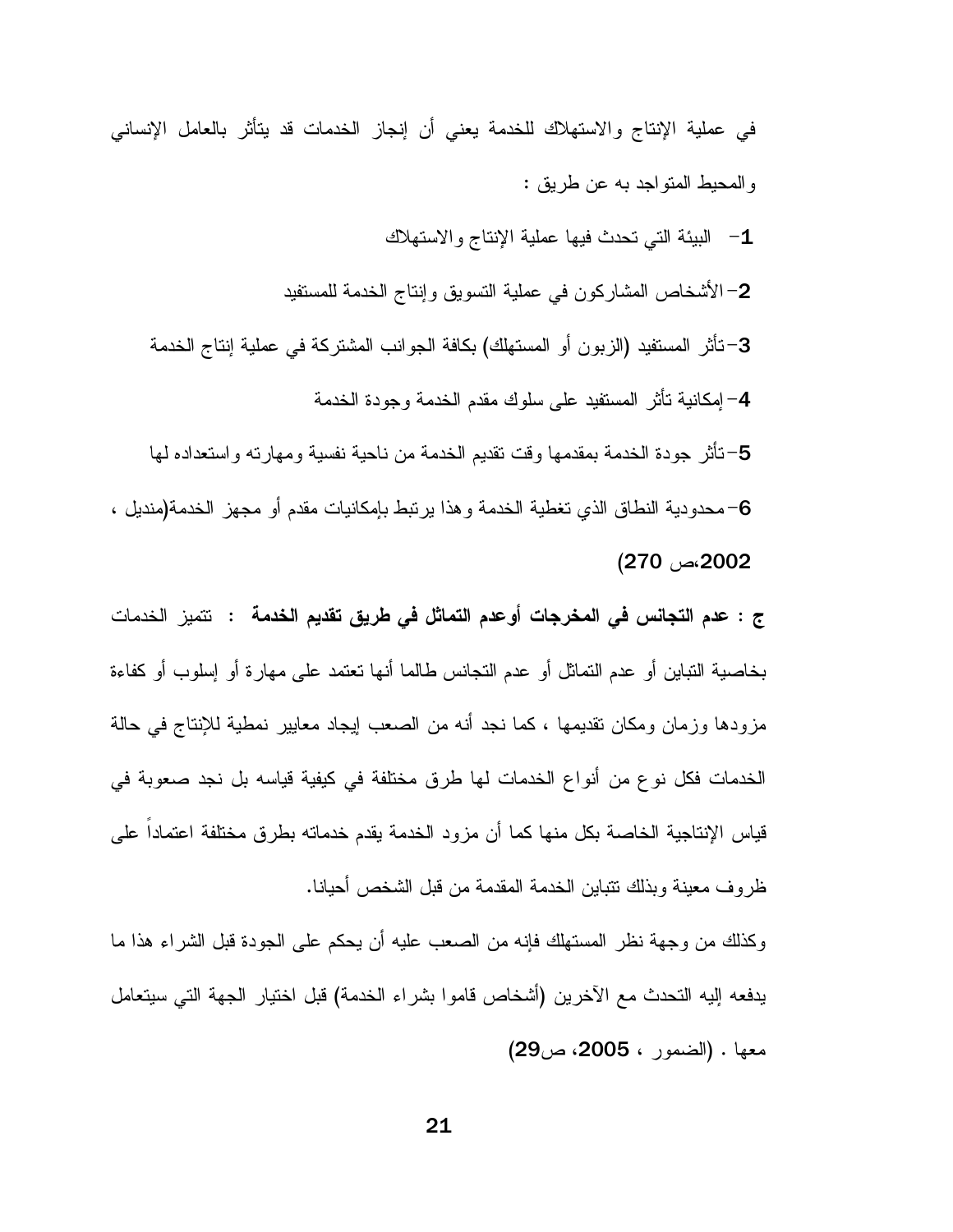د : الخدمة لا تخزن (صفة فناء وهلامية الخدمة) : تتعرض الخدمات للزوال والفناء عند استخدامها فهي ذات طبيعة غير قابلة للتخزين وهذا ما يجعل تكلفة التخزين والإيداع منخفضة نسبيا أو بشكل كامل في المؤسسات الخدمية وهذا يمكن النظر إليه كنتيجة إيجابية لخاصية الفنائية لذا فإن المؤسسات الخدمية تمنى بخسائر كبيره في حالة عدم الاستفادة من الخدمة فوجود غرف شاغرة في الفندق مثلاً أو مقاعد غير مشغولة على متن الطائرة في رحلة معينة فإنه لا يمكن تخزينها لوقت أخر فهذا كله يشكل خسارة باعتبارها طاقات معطلة ولا تشكل هذه الخاصية أية مشكلة طالما أن الطلب مستمر إلا أن التباين أو التذبذب في الطلب وعدم استمرار ه بونيرة واحده يجعل مؤسسات الخدمة تواجه بعض الصعوبات (كما في شركات النقل التي نواجه ازدحاما في فترات بداية ساعات العمل ونهايته ) ورغم ذلك يمكن التخفيف من أثار هذه الخاصية عن طريق بعض الإجراءات : (الضمور ، 2005، ص 31) 1– استخدام أنظمة الحجز المسبق وذلك بهدف إدارة مواجهة التغير في مستوى الطلب 2–تشكيل قوة عمل (يد عاملة ومعدات ) مؤقتة لمواجهة حالة التزايد على طلب الخدمة 3-تطوير أساليب الخدمة المشتركة (تقديم الخدمة للأسر والمجموعات ). 4– التسعير التمييزي الذي يشجع على نقليص الطلب في حالة الندرة و زيادته في حالة الركود. ه : ا**لملكية** : إن عدم انتقال الملكية تمثل صفة وخاصية مميزة للخدمات مقارنة بالسلع المادية بالنسبة لهذه الأخيرة فإن لمستخدمي حق التصرف بها امتلاكها استخدامها واستهلاكها بشكل كامل وبإمكانه نخزينها أو بيعها في وقت لاحق وعندما يدفع ثمنها فإن المستهلك يمتلك السلعة أما بالنسبة للخدمة فإن المستفيد له فقط الحق باستعمال أو استخدام الخدمة لفترة معينة ولوقت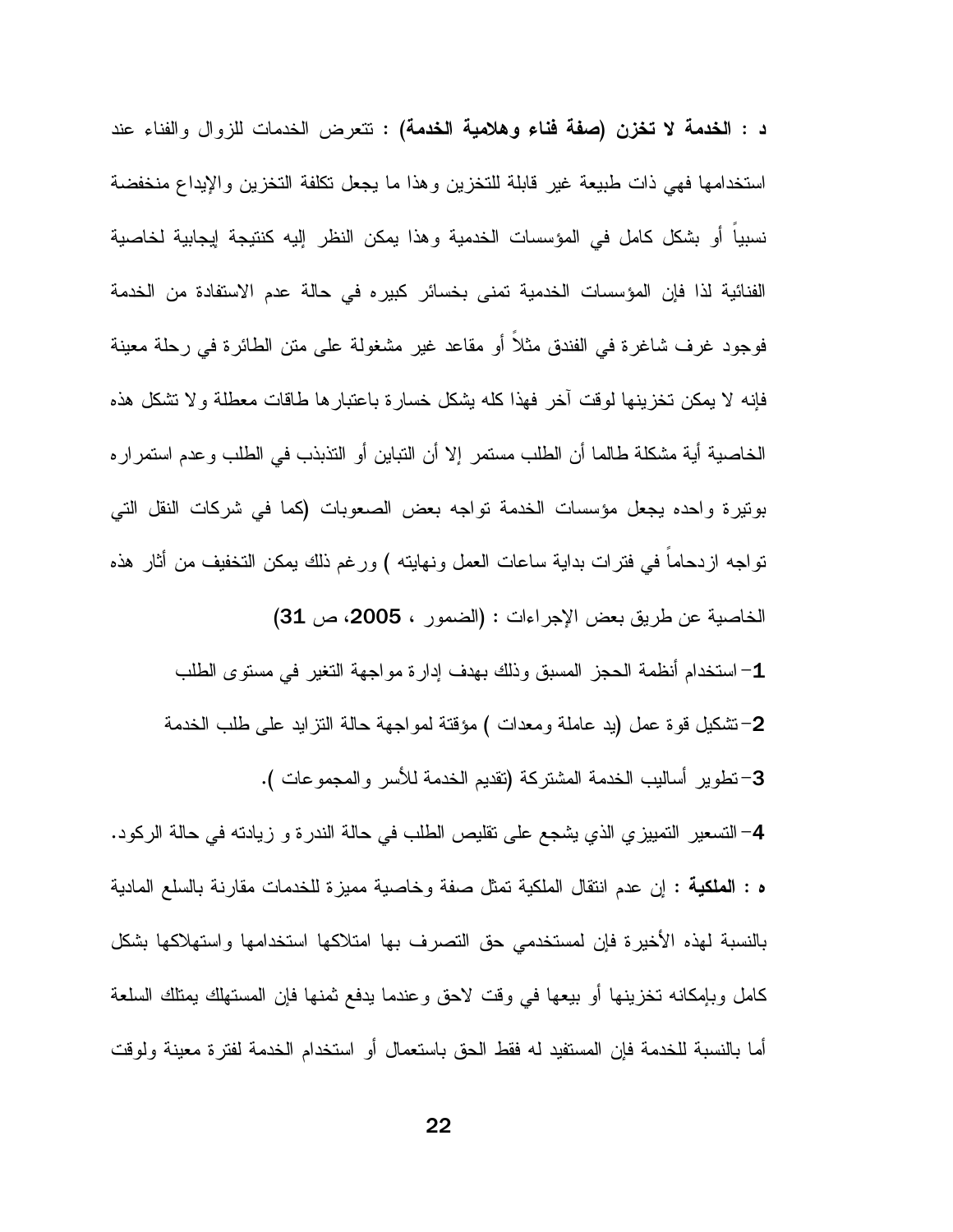محدد في كثير من الأحيان ( مثل تأجير غرفة في فندق أو مقعد في طائرة أو استئجار منزل أو سيارة) وأن ما يدفعه لا يكون إلا لقاء الاستعمال أو الاستئجار أو الحصول على منفعة مباشره من الخدمة المقدمة إليه فهو لا يمتلكها كما في السلع المادية مما يسبب مشكلة تسويقية لان المستهلك يشعر بالسعادة عند تملكه للسلعة مما يلقى بعبء كبير على رجل نسويق الخدمة حتى بِشْعِرِه بهذه الخاصية (الطائبي ، والعلاق، 2009، ص208)

**و: صعوبة قياس الجودة :** لوضع نعريف محدد لجودة الخدمة يتطلب الأمر ضرورة التمييز بين الأبعاد الثلاثة للخدمة :

1- البعد الفني (الجودة الفنية) تشير إلى الجوانب الكمية للخدمة بمعنى الجوانب التي يمكن التعبير عنها بشكل كمَّى كما تشير إلى نطبيق العلم والتكنولوجيا لمشكلة معينة.

2– البعد الوظيفي (الجودة الوظيفية) فهي تشير إلى الكيفية التي نتم فيها عملية نقل الجودة الفنية إلى المستفيد من الخدمة (العميل) وتمثَّل ذلك النفاعل النفسي والاجتماعي بين مقدم الخدمة المستهلك.

3– البعد المادي ( الجودة المادية) وهي المكان الذي نؤدي فيه الخدمة وكذلك كافة الوسائل والإمكانات المادية المستعملة من طرف مقدم الخدمة إن المدخل الأكثر شيوعا في تحدي وقياس جودة الخدمة هي المدخل الذي يعتمد على حكم المستهلك .

فجودة الخدمة إذن ما هي إلا قياس لمدى نطابق مستوى الجودة المقدمة ( الجودة الفعلية أو المدركة من قبل المستفيد ) مع نوقعات المستفيد ( سويدان ، 2003،ص 231)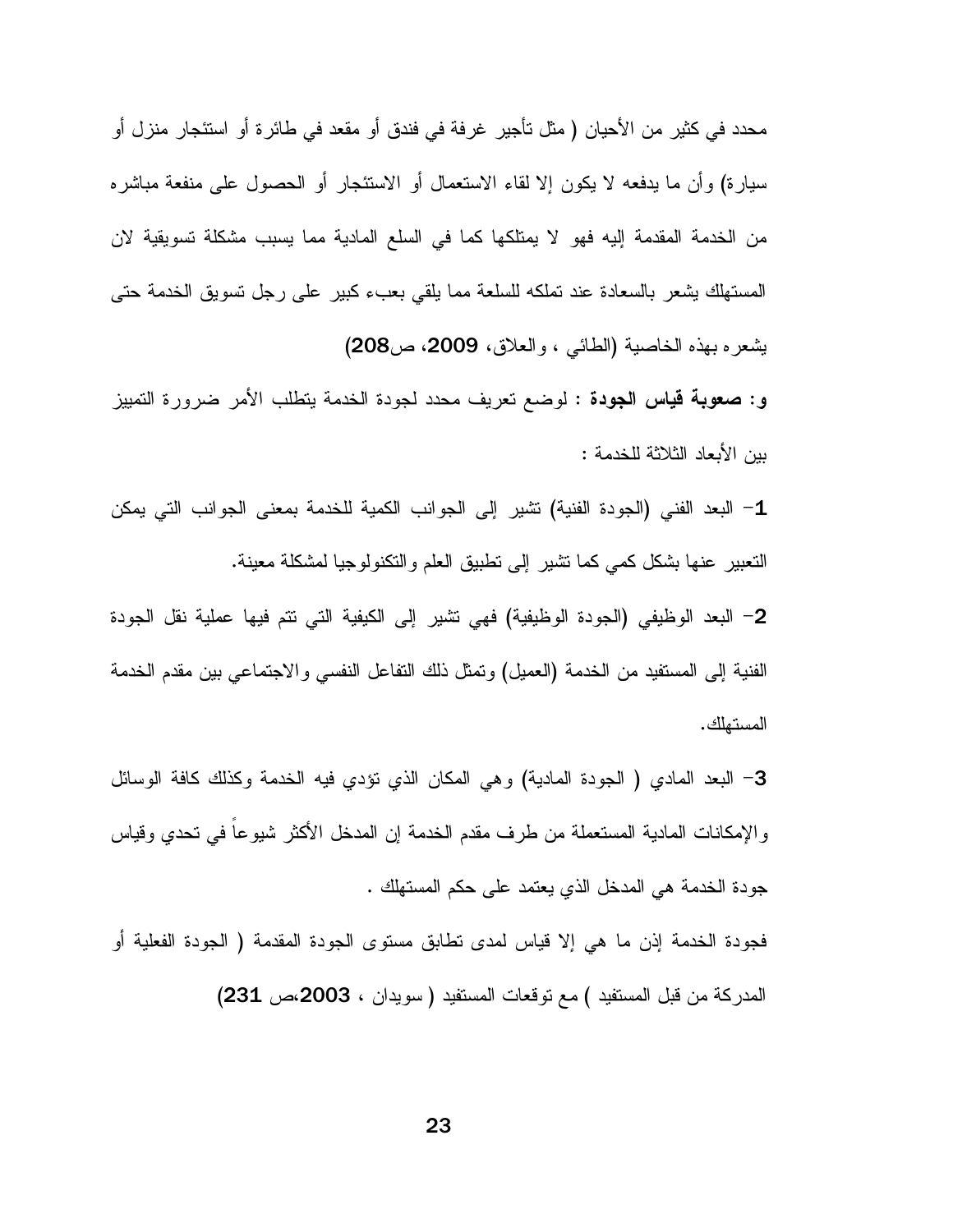ثانيا : السعر : يعد التسعير أحد أهم القرارات الإستراتجية التي تؤثر في نجاح الشركة وَ استَمَرَ إِرْهَا فِي السَّوْقِ ، وَيَنْعَكَسْ ذَلَكَ عَلَى أَرْبَاحِ الشَّرِكَةِ .

ويعرف السعر على أنه القيمة التي يدفعها الزبون مقابل الاستفادة من المزايا والفوائد التي نتثملها السلعة أو الخدمة ( عبيدات ، 2004،ص19). وهناك كثير من المصطلحات التي تتعلَّق بالسعر وبناءً على ذلك فإن تعريف السعر هو القيمة التبادلية عن المنتجات والخدمات في التبادل التسويقي (Pride Q.Ferrell.2000.P516)

> ويعد السعر من أبرز عناصر المزيج النسويقي في المنظمات وذلك للأسباب النالية : أ– ببعد السعر ً مولداً للإير ادات و الأرباح .

> > ب- المرونة والاستجابة للتغير .

ج- يعد السعر في المرتبة الأولى من حيث الصعوبة والمشاكل التي يتعرض لها مديرو التسويق في المنظمات (Kotler.97.P494)

وكلمة سعر لمها أسماء مرادفة كثيرة نلبى وجهات نظر المنعاملين ويمكن أن يكون أحد هذه الأوجه النالية : (Stanion.et al.97.P275)

\*الرسوم مقابل الحصول على خدمة.

\*الفوائد مقابل الحصول على فرض.

- \*الإيجار مقابل الحصول على منفعة سكن.
	- \*أتعاب مقابل الحصول على خدمة.
	- \*الأجر مقابل مبلغ مدفوع للعامل.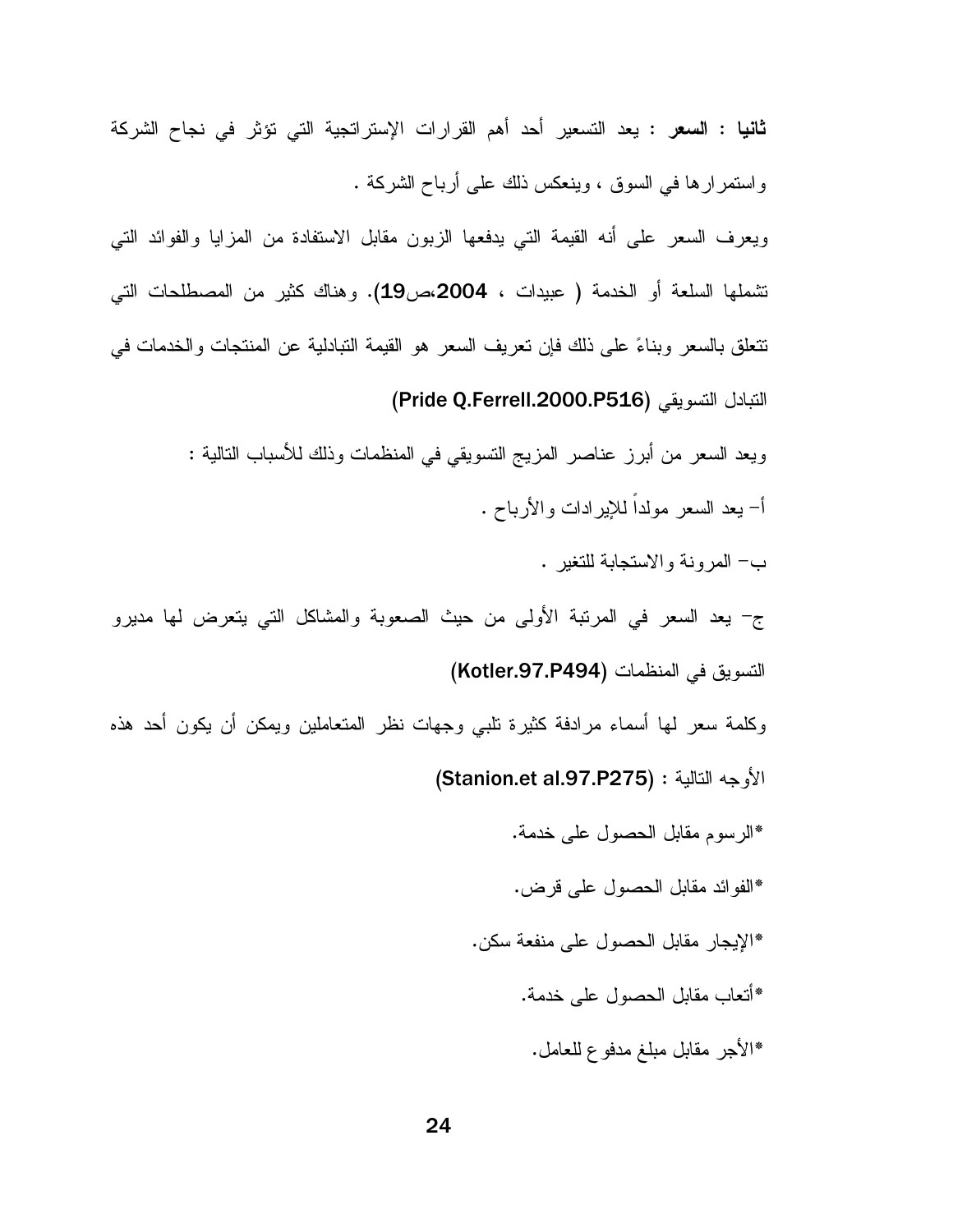ثالثًا : التوزيع .

ويعني مجموعة الإجراءات المترابطة التي نشترك في جعل المنتج أو الخدمة متوفرة الاستخدام أو الاستهلاك من قبل الزبون أو المستعمل. (Kotler ، 1995،p895 (Armstrong

والتوزيع هو التدفق الانسيابي للسلع والخدمات من نقطة الإنتاج إلى نقطة الاستهلاك الأخيرة عن طريق قناة أو مجموعة قنوات نوزيع والمتمثلة بالوكلاء والمعارض ونجار العملة ونجار (Pezzullo<sub>4</sub>1995, p198) التجزئة

ويحتل النوزيع مكانة مهمة داخل المزيج التسويقي إذ إن جودة السلعة المتميزة والمبتكرة سوف تباع بسعر مناسب يدفعه المستهلك بسهولة إذا توفرت في الوقت والمكان المناسبين وهنا نبرز بعض الممار سات اللاأخلاقية في النوز يع منها:

- عدم تحديد سياسات توزيع التي تناسب المستهلكين .  $-1$ 
	- ب− عدم تحدي أليات وبرامج النوزيع .
- ت− عدم نعاون الوسطاء مع المسنهلكين للخدمة أو السلعة.
- عدم توفُّر السلعة في الوقت المناسب وكذلك المكان المناسب للمستهلك. ث–

احتكار السلعة لزمن معين والهدف منه هو حصول المنتج علىي أسعار عالية من أجل  $-\epsilon$ زيادة الإرباح.

عدم مراعاة وجهة نظر الزبائن حول بعض الأراء عن سلعة أو الخدمة المقدمة وخاصة من مندوبي البيع والوكلاء للسلع. ( رضوان ،2005، ص248)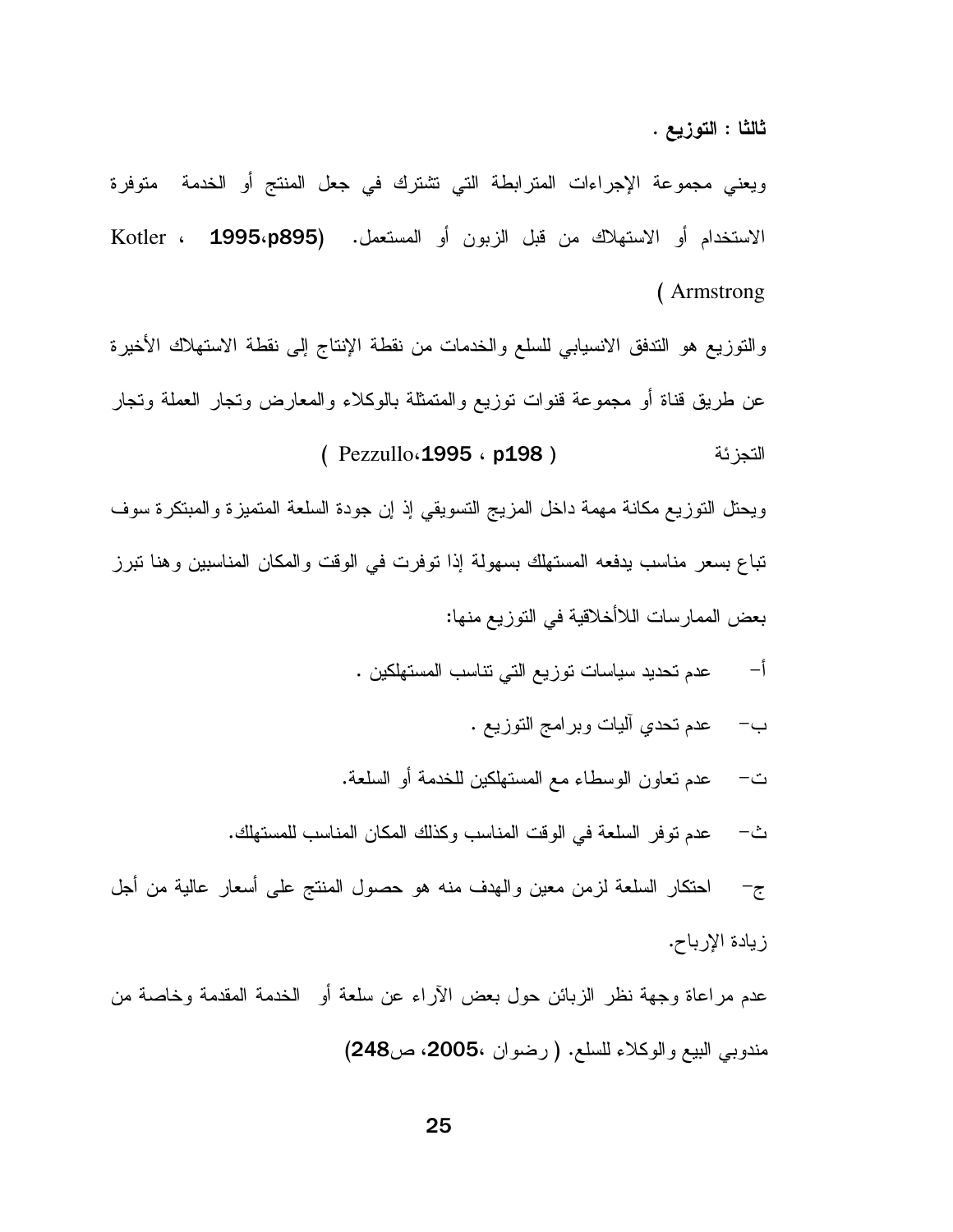رابعًا : الترويج هو إقناع المستهلك وتعريفه بمنتجات الشركة ودفعهم لشرائها ، ومن هنا نعرف النزويج بأنه عملية انصال مباشر أو غير مباشر بالمسنهلك النهائي أو الصناعي لنعريفه بمننج الشركة و محاولة إقناعه فإنه يحقق حاجته و رغباته و حمايته من الاستغلال.(البرزنجي 2004،ص181).

مظاهر المحيط المادى :

**المظهر الخارجي :** ويشمل نصميم المبنى الخارجي للشركة ، مثل اسم الشركة الشعار ، الإضاءة الخارجية ، تصميم شكل الشركة .

المطهر الداخلي: ويشمل المكانب ، صالات الانتظار ، الإضاءة والنكبيف ، التجهيزات والمعدات ، ملابس وهندام الموظفين . (الجريري ، 2006، ص36).

**سادسا : العاملين :** إن مقدمى الخدمات في الشركات بلعبون دورا مهما في تسويق الخدمات للزبائن، وهم حلقة الوصل بين الشركة والزبائن ، وهم المشتركون في نقديم الخدمة للزبائن ، ويكون لمهم تأثير بالـغ علـى الزبائن فـي نقبل الـخدمـة . ( الـجريري ، 2006، ص37) **سابعا : العمليات:** ونشمل كافة الإجراءات الت<sub>ّي</sub> نضمن نقديم الخدمة للزبائن . **تعرف العملية :** بأنها الكيفية التي يتم من خلالها تقديم الخدمة للزبائن (الجريري ، 20،ص  $(37)$ 

تبدأ العملية من لحظة دخول الزبون إلى الشركة وحتى خروجه من الشركة ، من هنا يجب على الشركات أن تحد من الإجراءات الرونتينية والمعقدة حتى نصل الخدمة للزبون بشكل مناسب . العوامل المؤثرة في إدارة العمليات :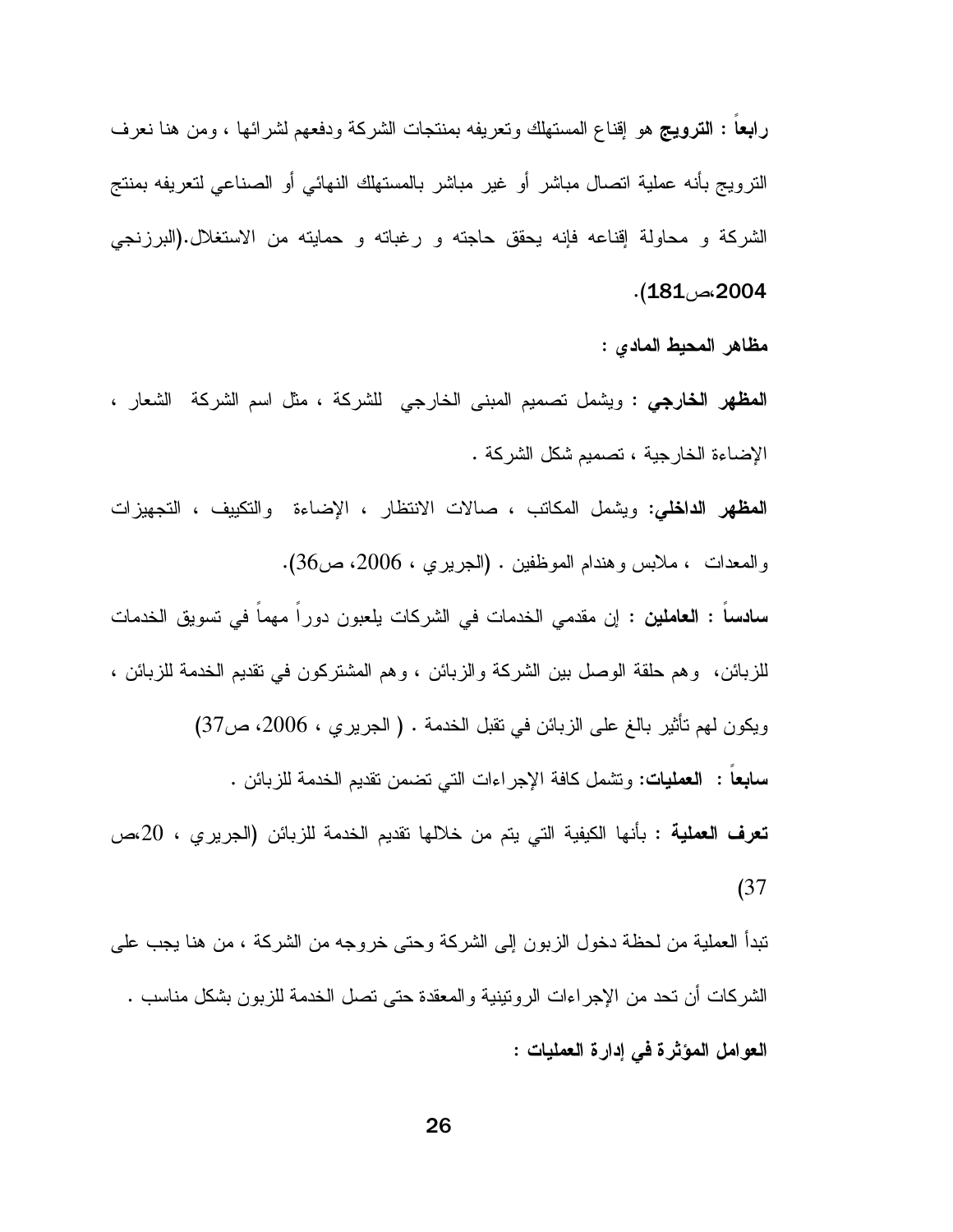ا**حترام النظام :** يعد النظام أحد أهم عوامل رضا الزبون عن جودة الخدمة المقدمة من الشركة في نحقيق الحدالة بين الزبائن . **سهولة الإجراءات :** يعني ذلك اختصار كافة الإجراءات المعقدة وتبسيطها دون الإخلال بجو هر عمل الشركة من حيث الدقة والأمانة ۖ والصدق في التعامل. **مكان تقديم الخدمة :** يرتبط هذا العمل بقنوات التوزيع ، من حيث سهولة الوصول إلى الخدمة دون عناء وجهد من الزبون .

#### أشكال الخداع التسويقى

سيتم الحديث عن الخداع في عناصر المزيج التسويقي الأربعة حسب نموذج الدراسة: أ**ولا: الخداع بالخدمة :** تقديم خدمات رديئة وغير مناسبة خلاف المتفق عليه مع الزبائن من خلال، عدم بيان سلبيات الخدمة ، وجوانب القصور المحتملة به ،على سبيل المثال تغيير مستوى الخدمات المقدمة في المستشفيات خلافا لدرجات الخدمات المطلوبة وكذلك في الفنادق ووسائل النقل ، وفي خدمات الاتصالات تستمر الخدمة من غير علم الزبون وبعد فترة يتم فرض أجور على تلك الخدمة. ( 200، P 77 ) Shimp )

**ثانياً: الخدع بالتسعير :** ويتمثّل بالسعر غير العادل حيث بيع الخدمات من نفس الصنف للزبائن بأسعار مبالغ بها نوحي بجودة عالية للخدمة والواقع خلاف ذلك ، أو زيادة الأسعار إلى مستوى غير معقول ثم نقديم خصومات للوصول إلى السعر العادي للخدمة ، وفي بعض الأحيان نقدم خصومات وهمية وغير حقيقية كما أن الشركات لا نعلن عن حقيقة الضرائب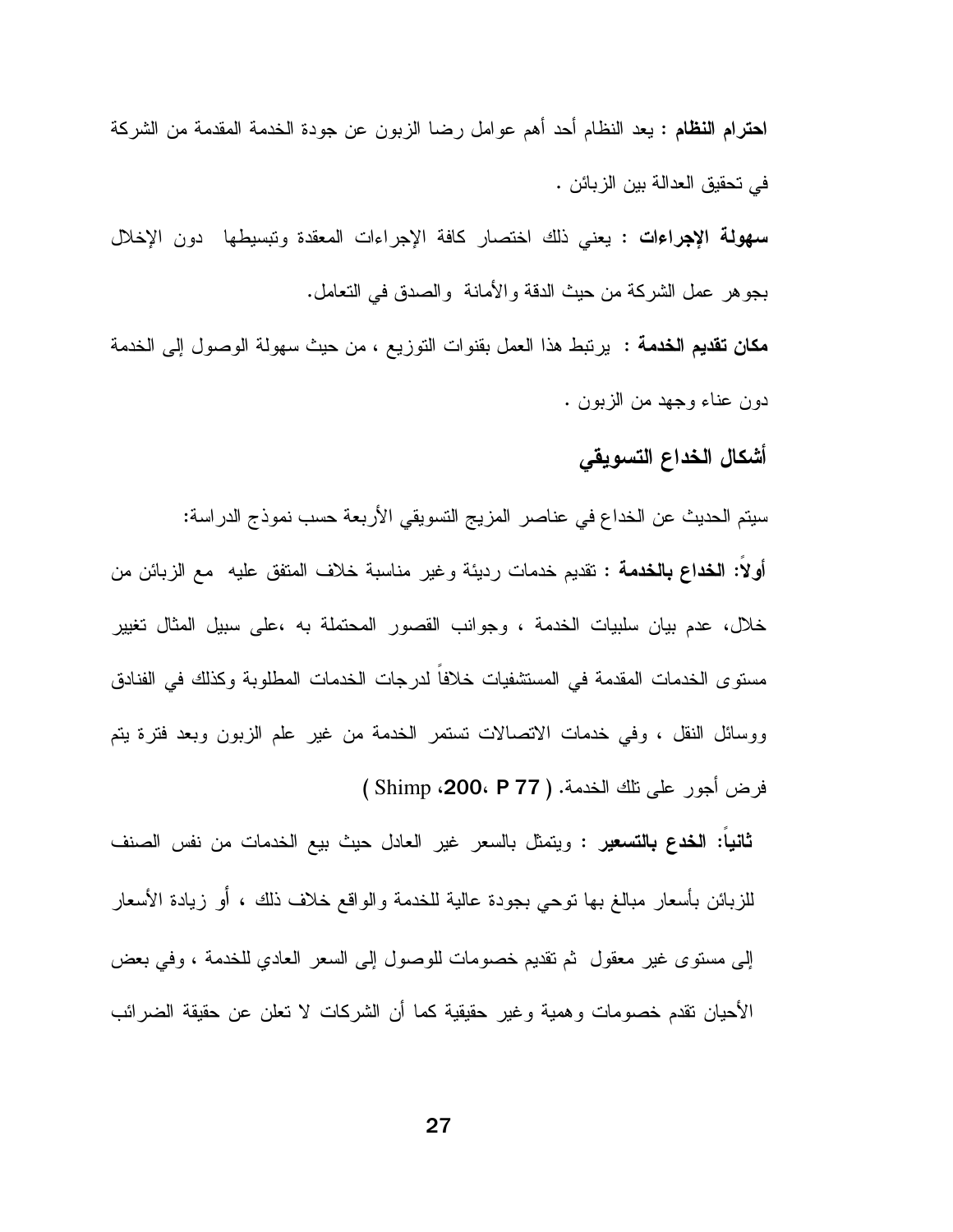المفروضة على الخدمة أو قد تكون مكتوبة بخط صغير غير مقروء بسهولة، (Kotler Armstrong , 2006, P623).

**ثالثاً : الخداع الترويجي:** يعد الترويج من أهم عناصر المزيج التسويقي لتوصيل الفكرة للزبون حول الخدمات المقدمة تساهم في بناء صورة ذهنية معينة عن الخدمات المقدمة. (Belch &.Belch 2004,P17) و يكون الخداع الترويجي من خلال الإعلانات الكاذبة ، إذ نتنتج صورة ذهنية مخالفة للحقيقة ما يلحق الضرر بالزبائن للمعلومات المشوهة. كما توجد الإعلانات المستخدمة من قبل بعض الشركات التي لا تعطي معلومة صحيحة عن الخدمة أو يكون بها نتاقض لإثارة مشاعر الزبائن . (Shimp,**2007, P72)** ، أو من خلال إعلانات نؤثر في أفكار العملاء نولد مشاعر سلبية . (Hansen 1993 ، p107) أما بالنسبة للبيع الشخصبي يقوم المسوق بإخفاء بعض المعلومات التي نتعلق بالخدمة عن الزبون وكذلك المدح للخدمة دون بيان عيوبها مع المبالغة في وصفها ، كذلك يقوم البائع بنقديم معلومات حول مسابقات وجوائز يحصل عليها الزبون عند الاشتراك بالخدمة وفي النهاية نكون عبارة عن مسابقات وهمية وغير حقيقية ، وعلى سبيل المثال نقوم بعض شركات الاتصالات وشركات السياحة بمسابقات وهمية من خلال وسطاء نرويج المعلومات التي نكون مضللة للزبائن ، حيث توصف نتائج تلك المسابقات بالمبالغة في حين يتفاجأ الزبون بأن ما وعد به لم يتحقق كما وُصف.

را**بعا: الخداع بالمحيط المادي** تهتم شركات الخدمة بالمحيط المادي لخلق صورة معينة لدى الزبائن ، والأصل أن نكون معبرة عن الحقيقة والمحيط المادي بشمل النصميم الخارجي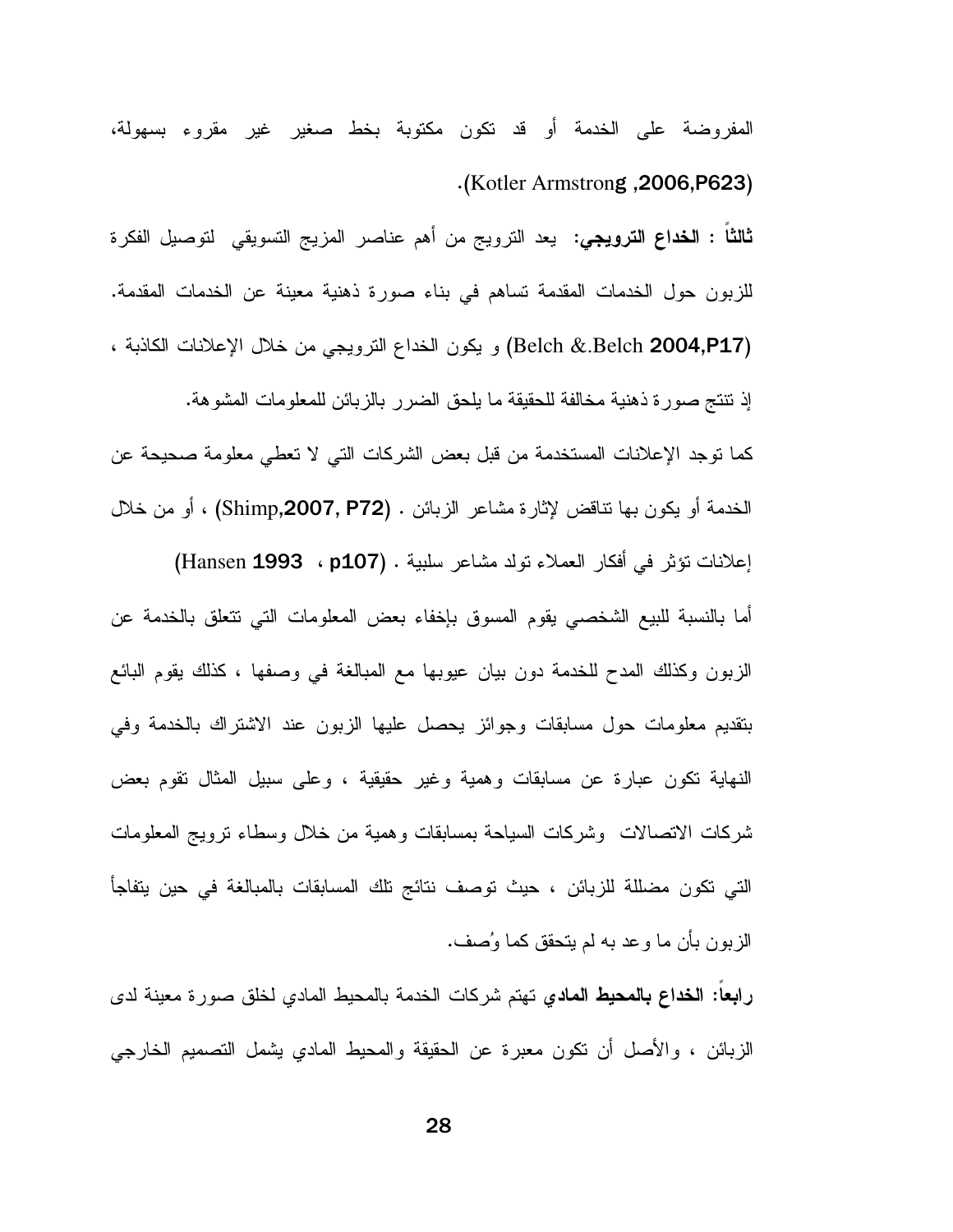لمنظمة الخدمة مثل الألوان ووسائل العرض والإضاءة والندفئة والنكبيف ، إذ نوحي بجودة الخدمة ، والحقيقة ما ينعكس في بناء صورة ذهنية إيجابية ، فالدليل المادي: يساهم في شخصية المنظمة،التي تعد عاملاً أساسياً يميزها عن غيرها.(سويدان و البرواري، شَعَبَّان شَخَّالٌ شَخَّالٌ صَنَفَنَ ﴾ مص الْخَاطَانُ مُحَنَّ مُحَنَّ مُحَمَّى ﴾.

#### الصورة الذهنية في الخدمات :

يتناول هذا الجانب مفهوم الصورة الذهنية وأبعادها وعلاقتهما بالخداع التسويقي . لقد تز ايد الاهتمام بالصور ة الذهنية وأهميتها ، نظر اً لما نقوم به من دور مهم في نكوين الآر اء واتخاذ القرارات ونتثكيل السلوك ، وقد أصبح نكوين صورة مرغوبة هدفا أساسيا بسعى الجميع لتحقيقه، (حداد وسويدان، 2006, ص79–81) وأدركت كثير من المنظمات أهمية الصورة الذهنية لدى الأفراد ، لما لها من تأثير في نجاح المنظمات ، من خلال التأثير الإيجابي في سلوك المستهلك. (Gregory& Errand, 1999,p387).

ونعني الصورة الذهنية "انطباع صورة الشيء في الذهن" أو بتعبير أدق: "حضور صورة الشيء في الذهن" ويعود مصطلح الصورة الذهنية في أصله اللانيني إلى كلمة (Image) بمعنى رسم أو شكل أو صور ة متصلة بالفعل "بِحاكي" أو "بِمثل".

والمعنى اللغوي للصورة الذهنية بدل على المحاكاة والنمثيل.(حجاب,2007,ص167) ويُعبر مفهوم الصورة الذهنية عن التصورات التي يحملها أفراد المجتمع عن العالم من حولهم بمكوناته المختلفة ، ونعد الصورة نتاجا طبيعيا لجميع خبرات الأفراد المباشرة وغير المباشرة التبي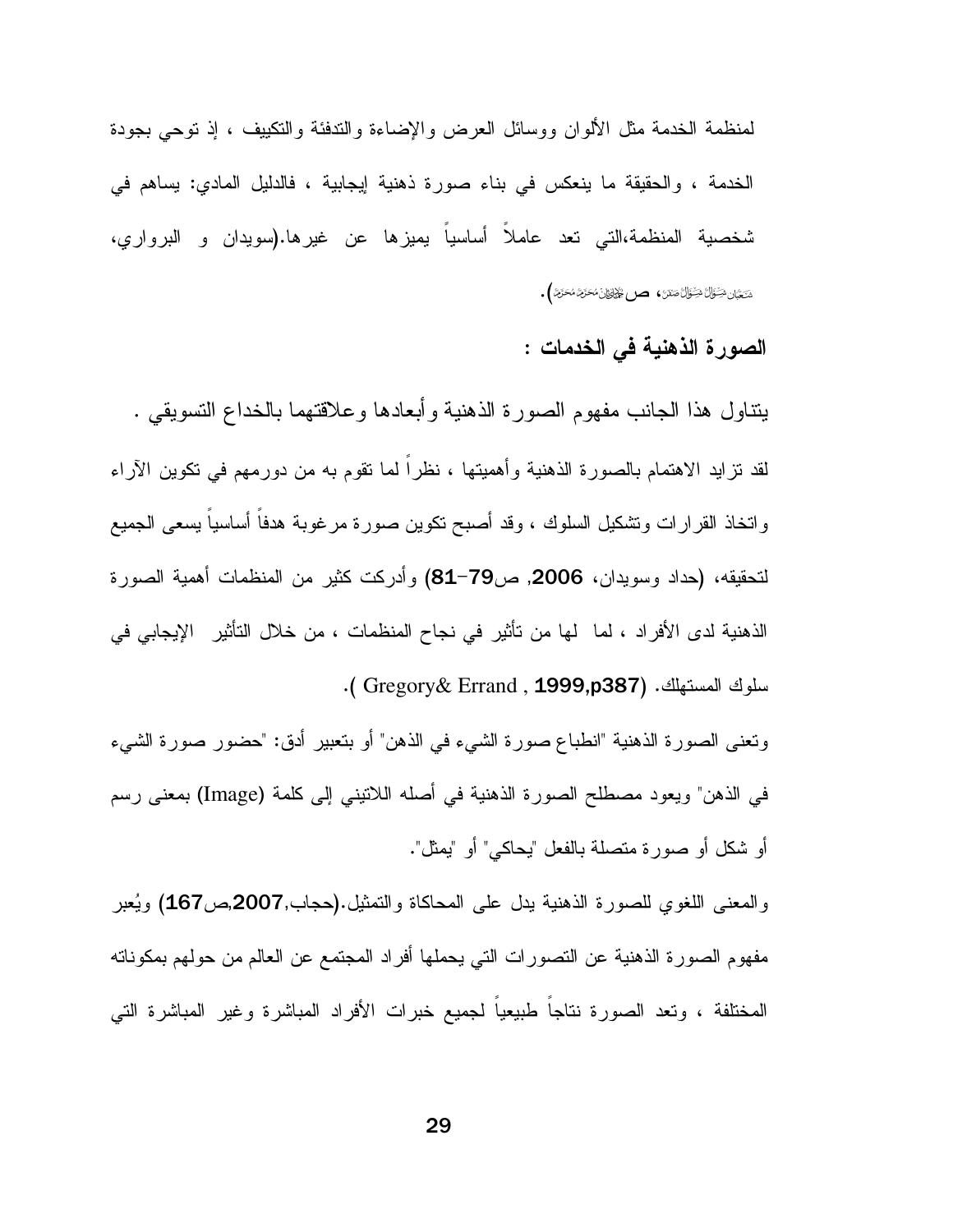يتلقونها عبر تفاعلاتهم الاتصالية المختلفة ، ولا شك أن سهولة التغيير أو صعوبته تعتمد على مستوى رسوخ الصورة الذهنية لدى الجمهور . (Ogllvy, 1983, p134) والصورة الذهنية عبارة عن مجموعة الإدراكات التي يكونها الفرد حول شيء ما  $(Kotler, 2003, p729)$ 

أو هي الانطباع الذي يكونه الفرد عن الأشياء المحيطة به متأثراً بالمعلومات المخزنة عنها وفهمه لها، (حجاب,2007,ص467) كما أنها مجموعة الاستحضارات الذهنية المتعلقة بشركة أو علامة أو خدمة أو فكرة.(Debourg, 2002, p581) والصورة العقلانية تتكون في أذهان الناس حول الأشياء ومنها المنتجات والخدمات, وقد نكون من نجربة مباشرة أو غير مباشرة عاطفية أو عقلية ( عجوة ,1983,ص5) حيث نتم عملية الاستحضار الذهني لإدراك شيء أو حدث قابل للبقاء مدة زمنية طويلة يمكن الرجوع إليها عند وقوع مثير ما أو ظهور حادث سابق . (Larousse , 2002 , p1) وبنفس الوقت فهي استحضار ذهني لشيء أو حادث سابق نتيجة حدوث نتبه ما . (Decaudin, 1990, p5 )

من خلال التعريف السابقة نستتتج أن الصورة الذهنية عبارة عن مجموعة من الإدراكات والانطباعات التبي يكونها ويخزنها الأفراد عن شيء ما , ويتم استحضارها نتيجة للتعرض لمجموعة من المؤثرات وقد نكون عقلية صادقة أو كاذبة وتختلف من فرد إلى آخر .

أ**بعاد الصورة الذهنية :** هناك إجماع بين معظم الباحثين على أن الصورة الذهنية نشتمل على ثلاثة أبعاد أساسية نتمثل فيما يلمي :(عجوه ,2005, ص185 ).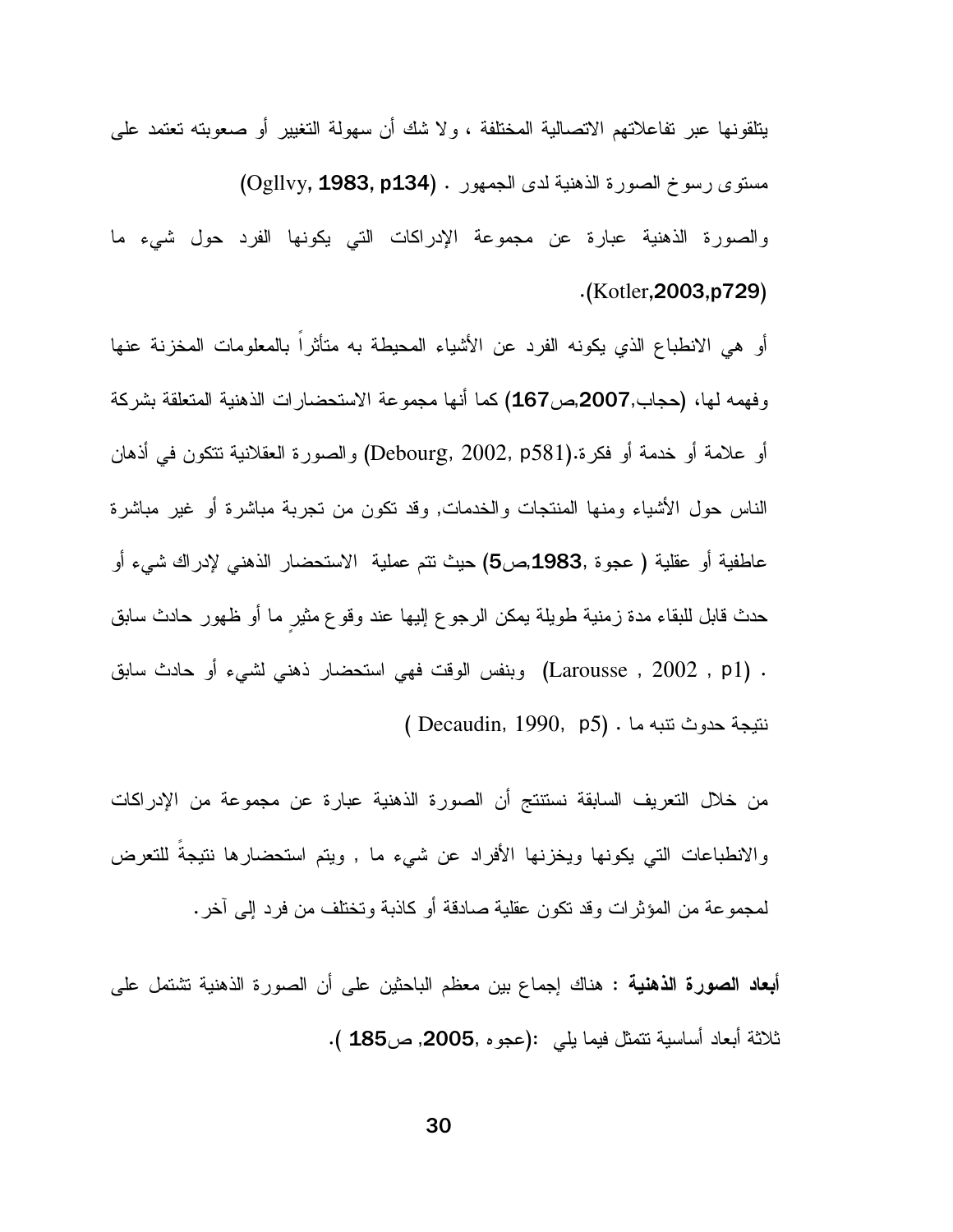البعد المعرفي Cognitive component : ويقصد به المعلومات التي نتعلق بموضوع أو قضية أو شيء ما ، التي تُبنى عليه الصورة الذهنية التي يكونها الفرد عن الآخرين وعن الموضوعات والقضايا المختلفة ، ومستوى دقة المعلومات التي نحصل عليها عن الآخرين نؤثر في دقة الصور الذهنية التي نكونها عنهم، والأخطاء المتكونة لدى الأفراد حول الأشياء ً هي أخطاء ناتجة أساسا عن نلك المعلومات والمعارف الخاطئة التي حصل عليها الإنسان .

•النبعد الوجدانـي Affective component : وهو الميل بالإيجاب أو السلب نـجاه موضـوع أو شيء ما ، في إطار مجموعة الصور الذهنية التي يكونها الأفراد ، ويتشكل الجانب الوجداني مع تشكل ً الجانب المعرفي ، ومع مرور الوقت نتلاشى المعلومات والمعارف النبي كونها الأفراد ونبقى الجوانب الوجدانية التي تمثل انجاهات وعواطف الأفراد نحو الأشخاص والقضايا والموضوعات المختلفة سواء كانت إيجابية أو سلبية ، ويتدرج البعد الوجداني بين الإيجابية و السلبية تبعا لمجموعة من العوامل أهمها مصادر المعرفة المتاحة، وطبيعة التجربة ، والأسلوب الذي استخدم في التجربة ومدى قبول الفرد للشخص الذي صدرت عنه تلك المعلومات

النبعد السلوكي Behavioral component : بنعكس سلوك الإنسان وفقا لطبيعة الصورة الذهنية المتكونة لديه في مختلف شئون الحياة ، إذ نصبح موجها للسلوك بصورة لا إرادية بفعل نلك الصورة بالعقل الباطن ، إذ نرجع أهمية الصورة الذهنية في أحد أبعادها إلى أنها نمكَن من النتبؤ بسلوك الأفراد ، فسلوكيات الأفراد يفترض منطقيا أنها انعكاس لاتجاهاتهم الناتجة عن الصورة الذهنية المتكونة لديهم حول شؤون الحياة (عجوه ,2005, ص185 ).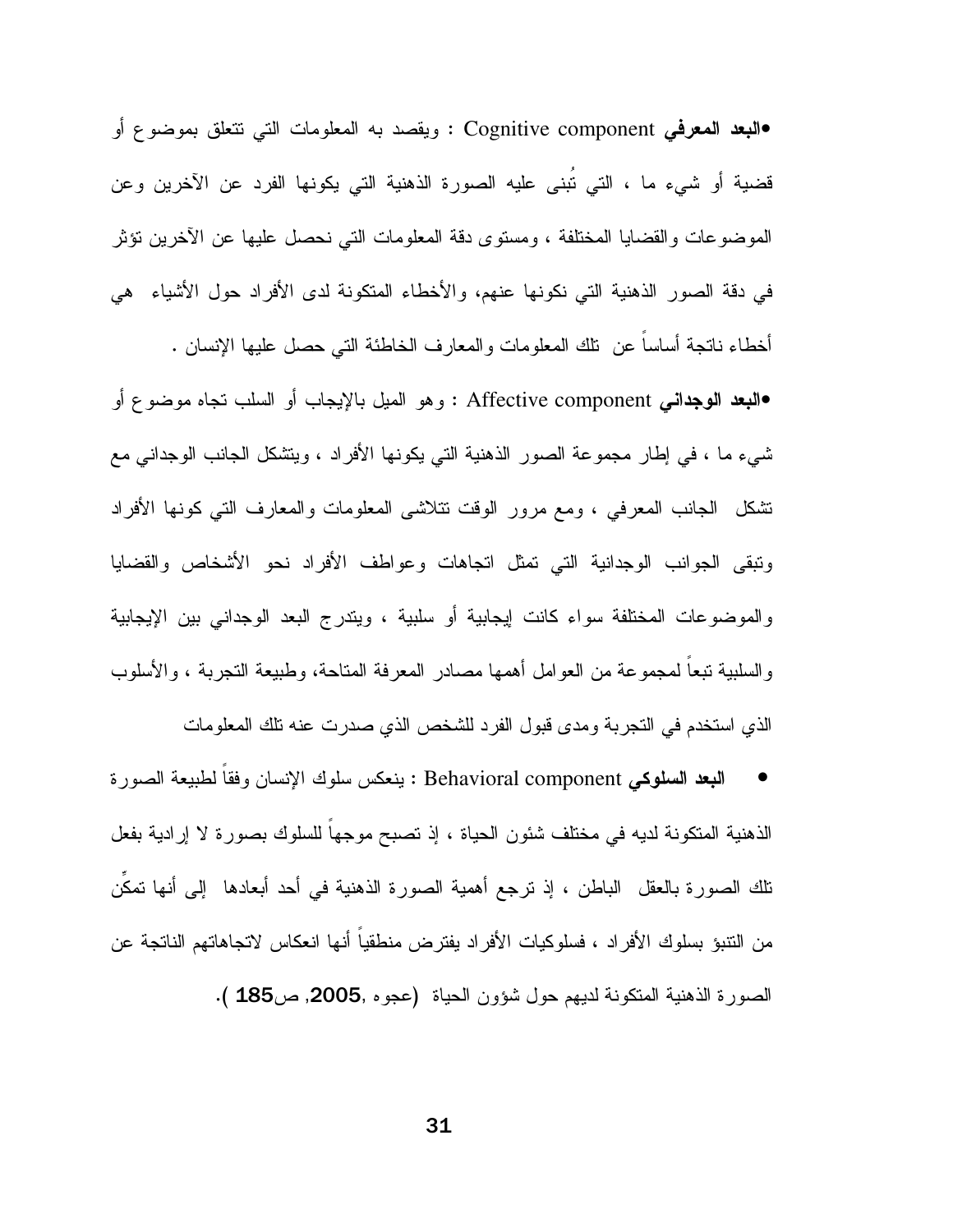#### ويمكن أن تتشكل الصورة الذهنية من خلال:

**الخبرة المباشرة :** علاقة الزبون بالعاملين وخبرته في التعامل معهم يؤدي إلى تكوين انطباعات معنية حول الشركة ، وهي أقوى في نـأثيرها علـي عقل الإنسان وعواطفه إذا أحسن نوظيفها ، من قبل إدارة الشركة الخدمية .

**الخبرة غير المباشرة:** الرسائل الشخصية التي تصل الإنسان من الأصدقاء ووسائل الإعلام حول الشركة ما يساعد في تكوين الانطباعات التي نشكل الصورة الذهنية النهائية التي يمارس سلوكا معينا وفقا لمها.(Lartant،2003 ، p2)

تتكون الصورة الذهنية للشركة من اسم الشركة ، علاماتها التجارية ، وموظفيها ، وخدماتها وفلسفتها، وسياستها، وقراراتها، وتاريخها، وإنجازاتها ، لباس موظفيها مواقعها وخصوصاً كانت هذه الأشياء مميزة كذلك يدخل ضمن الصورة الذهنية دور الشركة الخدمية في خدمة المجتمع، ومساهمات في الحياة العامة والاجتماعية والاقتصادية، وإخفاقاتها ومشكلاتها ونز اعاتها و آثار ها السلبية على البيئة و الإنسان.(حجاب,2007,ص182)

ويرى الباحثون أن الصورة تمر بمراحل تتعرض معها الصورة الذهنية إلى تأثيرات الخارجية ، الداخلية يؤدي إلى تشكيل صورة ذهنية معينة من خلال: (Lartant،2003 ، p2) [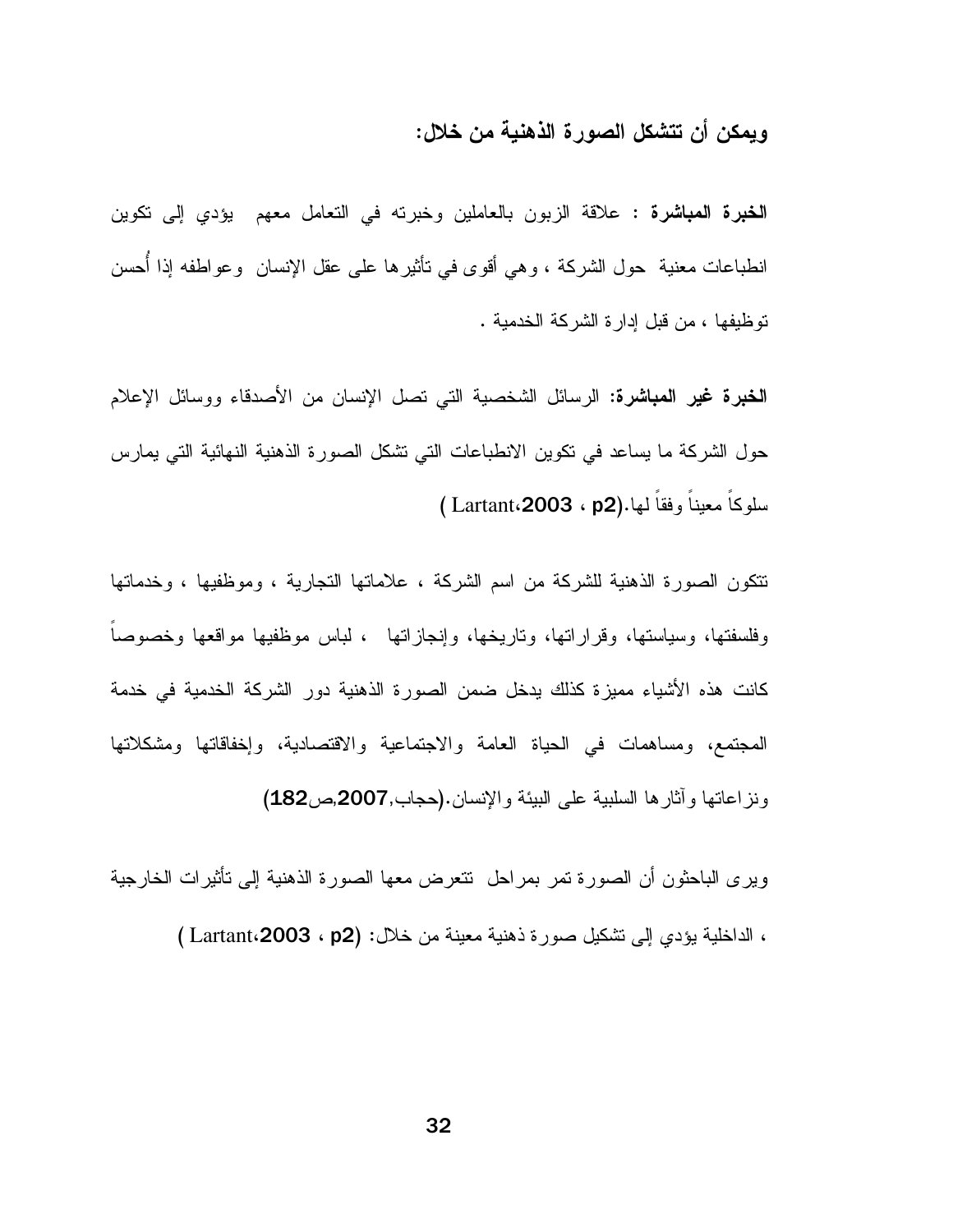**الإدراك:** ويعتمد الإدراك على عمليتين أساسيتين هما الإحساس، والانتباه ، فالإحساس تتبيه عضو من أعضاء الحس وتأثَّره بمثير أو منبه معين سواء كان داخلياً ۖ أو خارجياً ، أما الانتباه فهو نلقى الإحساس بمنبه أو مثير ما سواء كان الإحساس على مستوى الحواس الخارجية أو الباطنية. (فائق، 2003،ص،115).

والإدراك عملية نفسية ديناميكية مسئولة عن استلام المعلومات المحوسبة ونتظيمها وتفسيرها وغالبا ما يتم دون تخطيط واع ودون القدرة على التحكم بها. (Himmelstein,1997,p46) وهو نأويل الإحساسات نأويلا يزودنا بمعلومات عما في عالمنا الخارجي من أشياء عن طريق الحواس . (طه،2007،ص،238).

ونَوْثَر في عملية الإدراك عوامل عدة أهمها طبيعة الشخصية والنعلم ، والخبرات السابقة ، ومن هنا فإن النعلم كعملية مستمرة نؤثر على طريقة فهمنا وإدراكنا للأشياء وطريقة استجابتنا لمها. (القريوتي ، 2009، ص126).

**مفهوم الاتجاهات:** أما الاتجاهات فتتغير بتغير الظروف والخبرات والتدريب والتعليم بل وحتى نتيجة ملاحظة سلوك الآخرين , لذلك تركز المنظمات الإدارية على غرس الاتجاهات الإيجابية نحو العمل محاولة تغيير الاتجاهات السلبية عن طريق الدورات التدريبية والسلوك التنظيمي. (القريوتي,2003،ص163).

والاتجاهات مواقف يتخذها الفرد تمثل استجابة إزاء شيء أو حديث أو قضية معينة إما بالقبول أو الرفض نتيجة لمرور الفرد بخبرة معينة أو بحكم نوافر ظروف أو شروط نتعلق بشيء أو حدث،و هومفهوم يعكس مجموع استجابات الفرد .(شحانة والنجار،2003،ص،16) والاتجاهات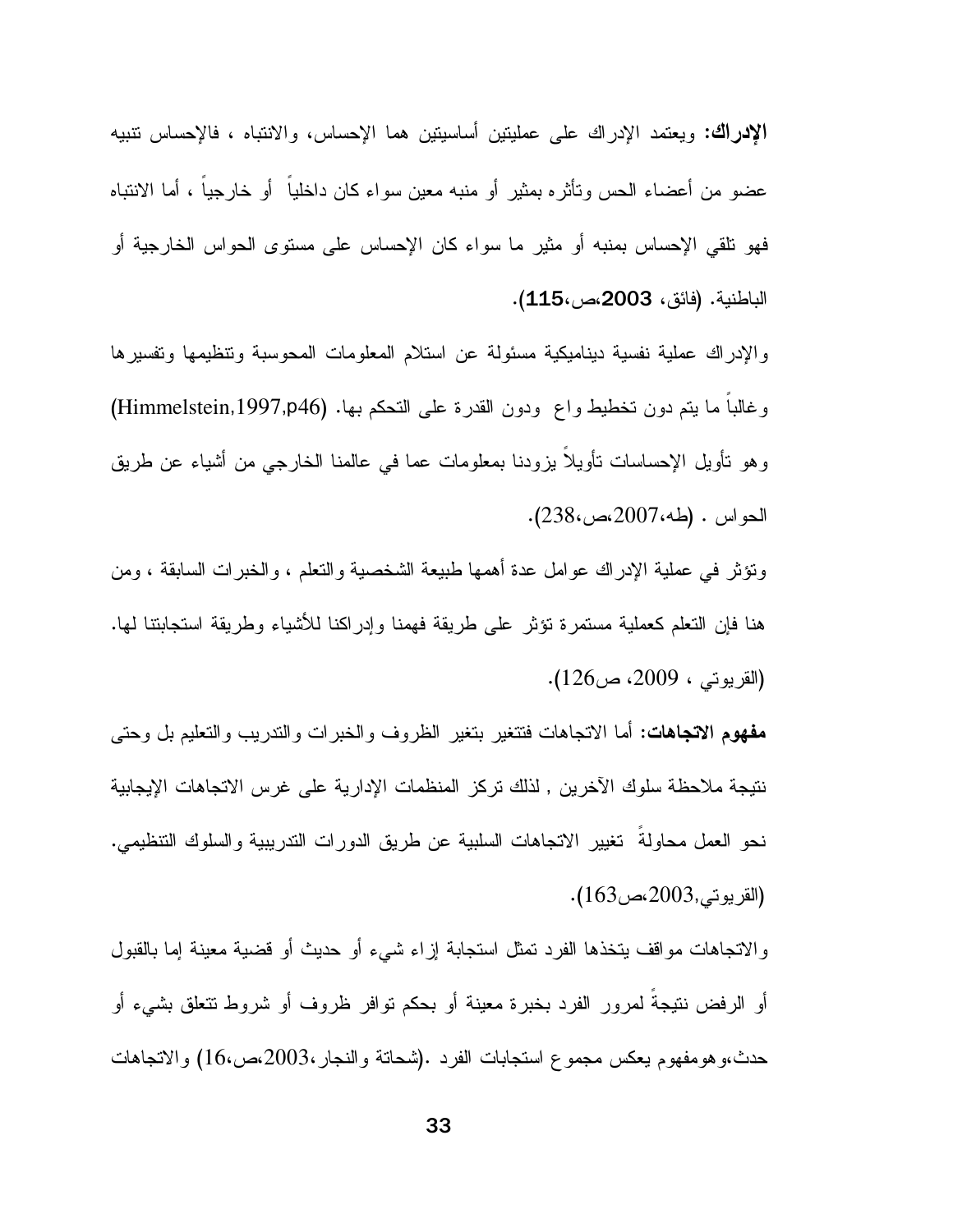تكوين فرضىي أو متغير كامل أو متوسط يقع بين المثير والاستجابة.( زهران ،2003،ص136).

والاتجاهات نشبه خطأ مستقيماً يمتد بين نقطتين إحداهما تُمثل أقصىى القبول للموضوع الذي برنبط بالاتجاه والأخرى نمثل أقصىي رفض لهذا الموضوع .

وكثير من علماء النفس والاجتماع عرفوا الاتجاهات بأنها حالة من الاستقرار أو التأهب العصبي أو النفسي من خلال خبرة الشخص ونكون ذات نأثير توجهي أو دينامي على استجابة الفرد لمجميع الموضوعات والمواقف .(أبو حويج,2001,ص191) ،كما برى أخرون أن الاتجاهات حالة استعداد عقلي عصبي تم تتظيمها على أساس التجارب الشخصية ، وتعمل على توجيه استجابة الفرد لكل الأشياء والمواقف التي نتعلق بهذا الاستعداد. (الزكبي ، فيله ،2004،ص،46). وهو أيضا استعداد نفسى أو تهيؤ عصبي متعلق بالاستجابة الموجبة أو سالبة نحو أشخاص أو أشياء أو موضوعات أو مواقف في البيئة التي تستثير هذه الاستجابة. (زهران ،2003مص136) ،والاتجاهات استعداد خاص عام يكتسبه الأشخاص بدرجات متفاونة ليستجيبوا للمواقف التي يتعرضون لمها بأساليب معينة وقد نكون مؤيدة ۖ أو معارضة .(Guifid, 1991, p219).

تكوين الاتجاهات: (القريوتي,2003,ص196).

نتكون الانجاهات لدى الإنسان بشكل ندريجي ووفق الأنماط الافنراضية النالية: 1 – تتكون الاتجاهات أثناء محاولة الفرد إشباع حاجاته .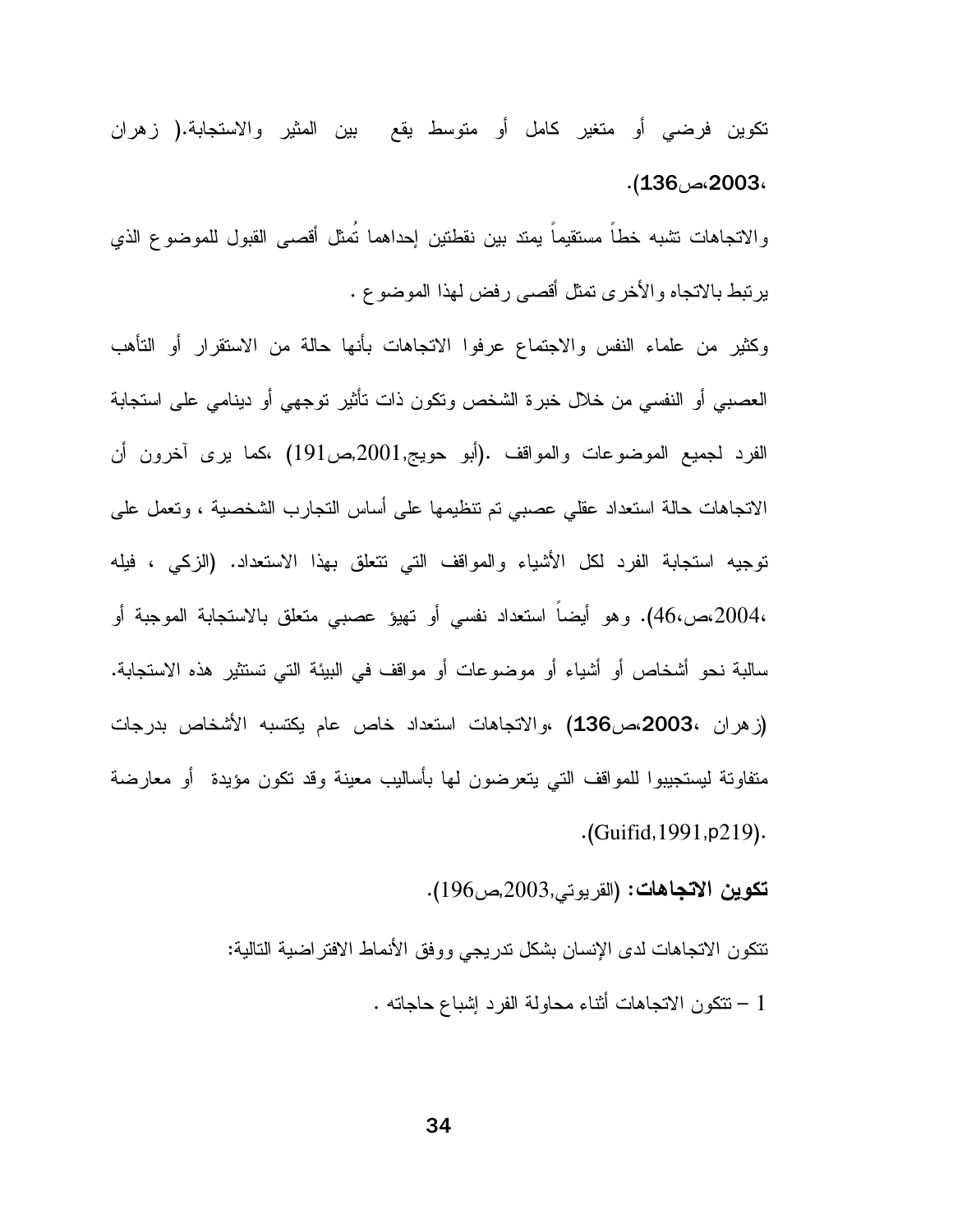تنكون الاتجاهات عند الفرد حسب المعلومات المنوفر ة له ، و هنا المعلومات هي الأساس  $2\,$ في نكوين الاتجاهات وبدونها يصعب نكوين الاتجاهات .

3 – تعد الاتجاهات محصلة المعتقدات والقيم البيئة الاجتماعية التي ينتمي إليها الفرد .

### تتكون الاتجاهات من ثلاثة عناصر هي:

**المكون المعرفمي :** ويعد المرحلة الأولى في نكوين الاتجاهات ، ويتضمن معارف ومعتقدات الفرد نحو موضوع ما، وهو الذي يكتسب عن طريق البيئة المحيطة بالفرد ودرجة ثقافته وتعليمه ، وهو ما يؤمن به الفرد من أراء ووجهات نظر نحو موضوع معين اكتسبها من خبر اته السابقة . (احمد ،2001 ،ص، 72).

**المكون الوجدانـي :** ويعبر عن ردود الأفعال العاطفية وشعور الفرد وأحاسيسه نحو شيء ما , و هذا يحدد النقدير العام الاتجاه سواء كان ايجابيا(تفضيليا) أو سلبيا. (الدهر او ي,2008,ص219). إن الاتجاه يتأثَّر بالتعزيز والندعيم النفسي الذي يتمثَّل في درجة الانشراح أو الانقباض التي تعود على الفرد أثناء تفاعله مع المواقف المختلفة ، وهذه الانفعالات نشكل الشحنة الانفعالية التي نصاحب تفكير الفرد النمطي حول موضوع الاتجاه بما يميزه عن غيره. (أحمد،2001،ص،72). **المكون السلوكي :** هو الذي يمثل الوجهة الخارجية للانجام ، فيمثل انعكاسا لقيم الفرد وانجاهانه وتوقعات الأخرين، والخطوات الإجرائية التي ترتبط بتصرفات الفرد بما يدل على قبوله أو رفضه بناء على نفكيره النمطي وإحساسه الوجداني ، والاتجاه برنبط بالسلوك حبث بعد السلوك منبها للسلوك المستقبلي للفرد فعندما نتكامل جوانب الإدراك وأبعاده ، ويكون الفرد قد بنبي على ذلك رصيدًا من الخبرة والمعرفة والمعلومات التي تساعد في نكوين العاطفة أو الانفعال يقوم الفرد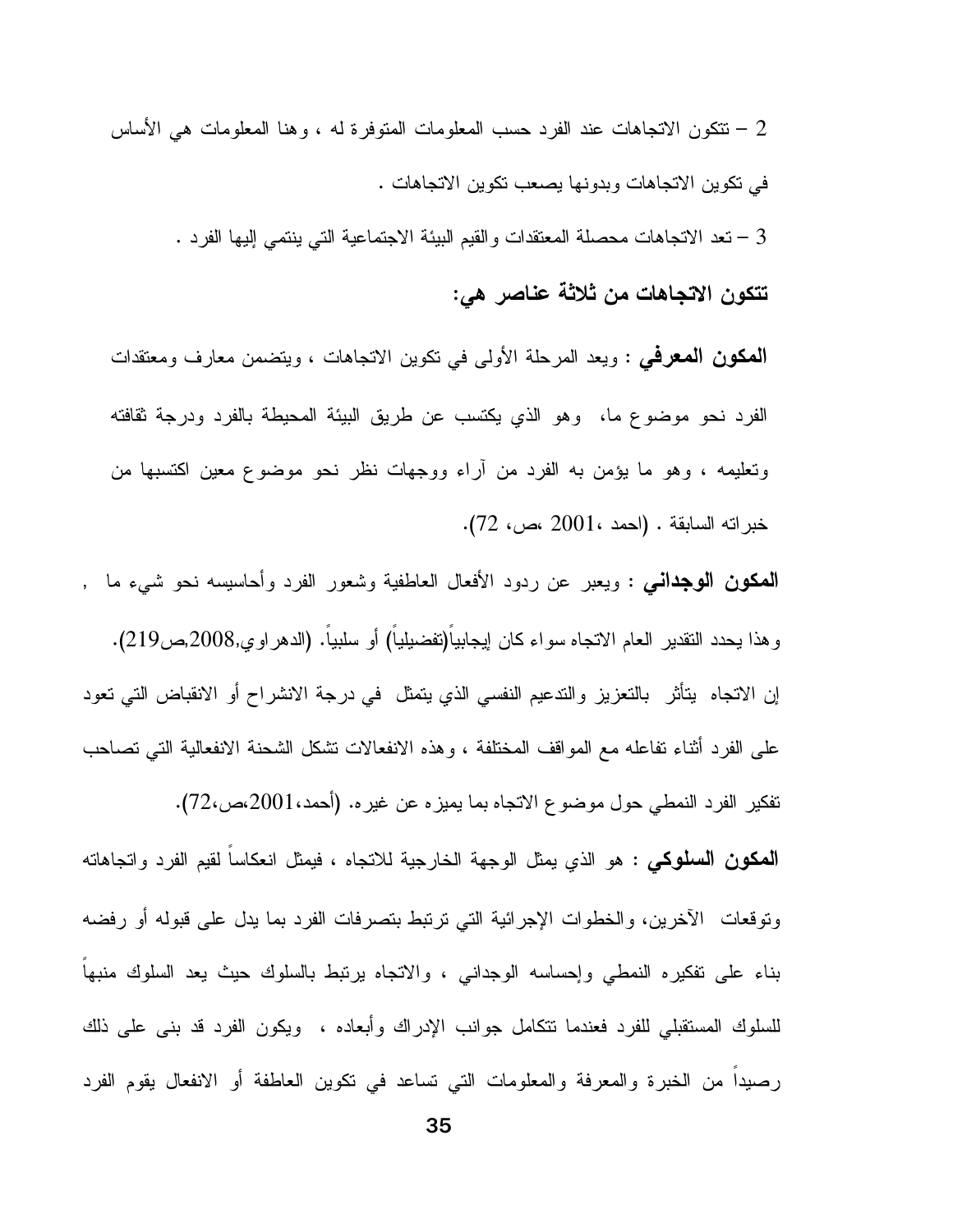بالسلوك أو نقديم الاستجابة التي نتناسب مع هذا الانفعال وهذه الخبرة والإدراك. (احمد ،2001 ،ص، 72).

والصورة في مجال التسويق مفهوم متعدد الأبعاد ، الصورة هي مجموعة استحضارات عقلية وعاطفية هي الصورة العضوية حيث انطباعات بحملها الفرد نحو المنظمة من خلال ووسائل مادية مثل (البناء والنجهيزات المكتبية والجمالية) ما يؤدي دورا مهما في نكوين الصورة ونرسيخها في أذهان الزبائن، ثم صورة المنتج المتعلقة بإدراكات الزبون عن المنتج السلع أو الخدمات , ونبنى على أساس العناصر الوظيفية المرنبطة بخصائص المنتج, والجانب الشعوري للزبون .( Lindon، **2000 ،p124 )** ، ثم صورة العلامة الاستحضارات العقلية والعاطفية التبي بربطها الشخص بعلامة ما, ونلعب العناصر الوظيفية والخيالية المرنبطة بالمنتج دور المنبهات التـي نعيد إحياء واستحضـار صورة المنتج ۖ أو العلامة أو الشركة , ويأتـي هذا النتبيه من مصادر مختلفة كتجربة أو رؤية المنتج , أو الإعلان , أو المعارض وغيرها (وهاب،2006مص  $. (88)$ 

ونرنبط الصورة الذهنية بجانبين هما الإدراك والانجاهات أما الإدراك فيعد جوهر النشاط العقلبي الإنساني ، فهو ينظم الخبرات التي يمر بها الفرد والانطباعات التي يكونها ويفسرها ، وهو عبارة عن عملية نفكيرية نشمل انتقاء المعلومات وإعطاءها معنى ويمكن نفسير أو إدراك نفس الظاهرة بطرق مختلفة وحسب مستويات الإدراك من قبل المشاهدين لنلك الظاهرة التي تشكل مناظير مختلفة لكل منهم. (القريوني،2009،ص124).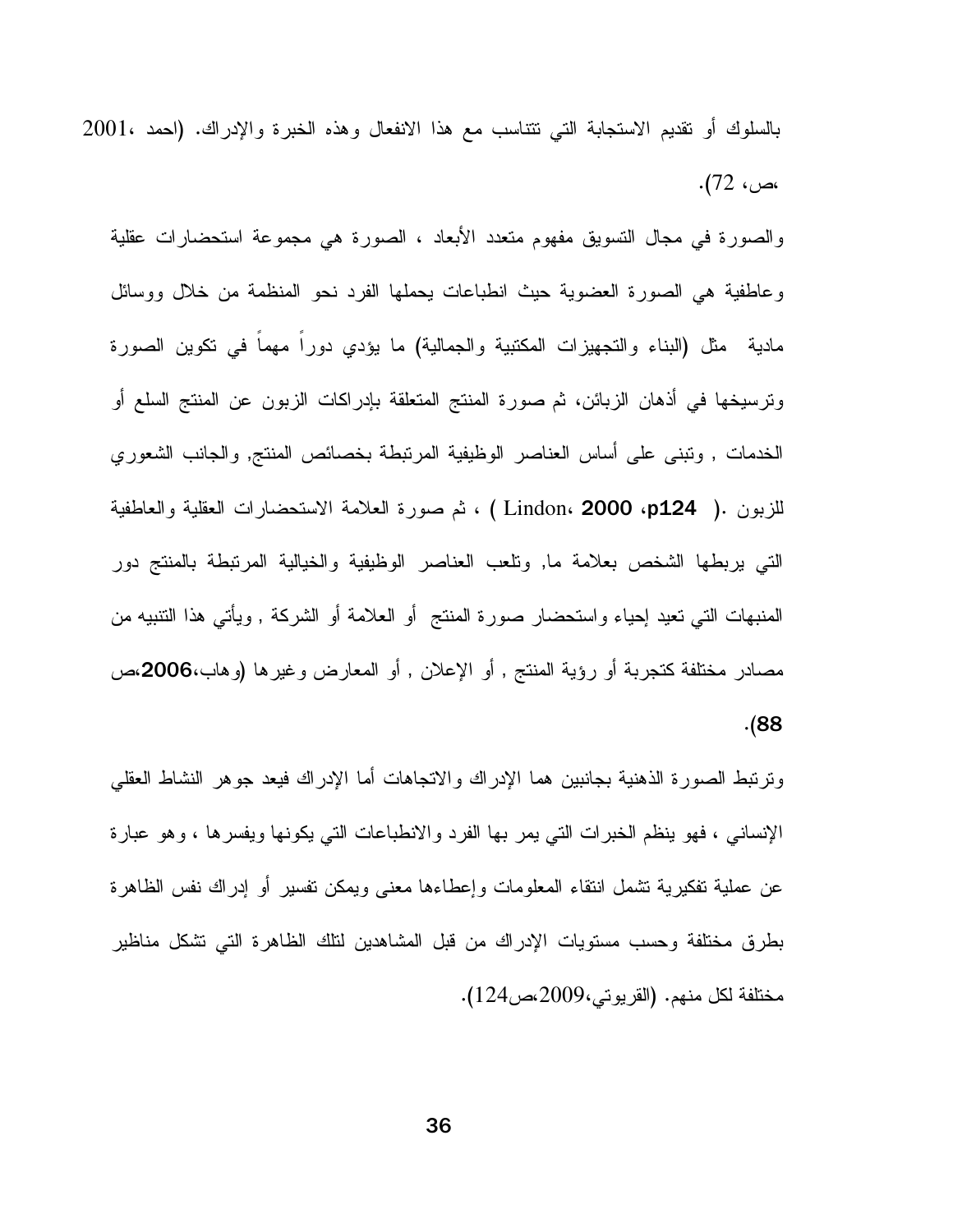# الخداع التسويقي: وجهة نظر شرعية

مقدمة : نظراً لقلة ما كُتِبَ حول الخداع التسويقي فقد اجتهد الباحث بأن يطلع على ما كُتب حول الخداع بالشريعة الإسلامية وفيما يلي عرض موجز لما ورد فيها:

أوجب الله – سبحانه وتعالى – على عباده الصدق والأمانة في الأمور كلها، فقال في الصدق: ﴿يَا أَيُّهَا الَّذِينَ آمَنُوا اتَّقُوا اللَّهَ وَكُونُوا مَعَ الصَّادِقِينَ﴾( التوبة، آية119) وقال في الأمانة: ﴿إِنَّ اللَّهَ يَأْمُرُكُمْ أَنْ تُؤَدُّوا الأَمَانَاتِ إِلَى أَهْلِهَا﴾.( النساء، آية،58).

ولما كان مقصود المعاملات هو تحصيل الكسب والأرباح ، وكان فرط الشرَه في تحصيل ذلك ونكثيره يحمل كثيراً من الناس على الكذب والخيانة في معاملاتهم أمر الله – سبحانه وتعالى – فيها بالصدق والبيان والأمانة فقال نعالى: ﴿وَلا نَبْخُسُوا النَّاسَ أَشْيَاءَهُمْ﴾( الأعراف، جزء آية: (85).) وقال تعالى : (فَإِنْ أَمِنَ بَعْضُكُمْ بَعْضًا فَلْيُوَدِّ الَّذِي اوْتُمِنَ أَمَانَتَهُ) (البقرة، أية ،283). ولقول النبي صلى الله عليه وسلم : ﴿ الْبَيعِانِ بِالْخَيَارِ ما لَم يَتَفَرِقَا ، فَإِن صَدَقَا وَبَيّنا بُورك لهما في بَيعِهما، وَإِن كَتما وَكَذْبا، مَحقت بَرِكَةُ بَيعِهما)( رواه البخاري) ، فالصدق والبيان من أكد أسباب المباركة في الرزق والمال ، والكذب والكتمان من أعظم أسباب المحق والخسارة. ومع ذلك فقد غَلَّظ النبي (صلى الله عليه وسلم)من جريمة الكذب في المعاملات ، ونهى عن الغش فقال صلى الله عليه وسلم ( ثَلاثةُ لا يُكلِمهُم اللهُ يَومَ القِيامَةِ ، وَلا ينظُر إليهم ، وَلا يُزكيهم ، ولهم عذابٌ أليم: المَنانُ، والمُسبل إزاره، والمُنفِق سلِعَتهُ بالحَلف الكاذب)( رواه مسلم) ، وقال الرسول (صلى الله عليه وسلم ) لصـاحب الطعام الذي أخفى عيب طعامه: ( ما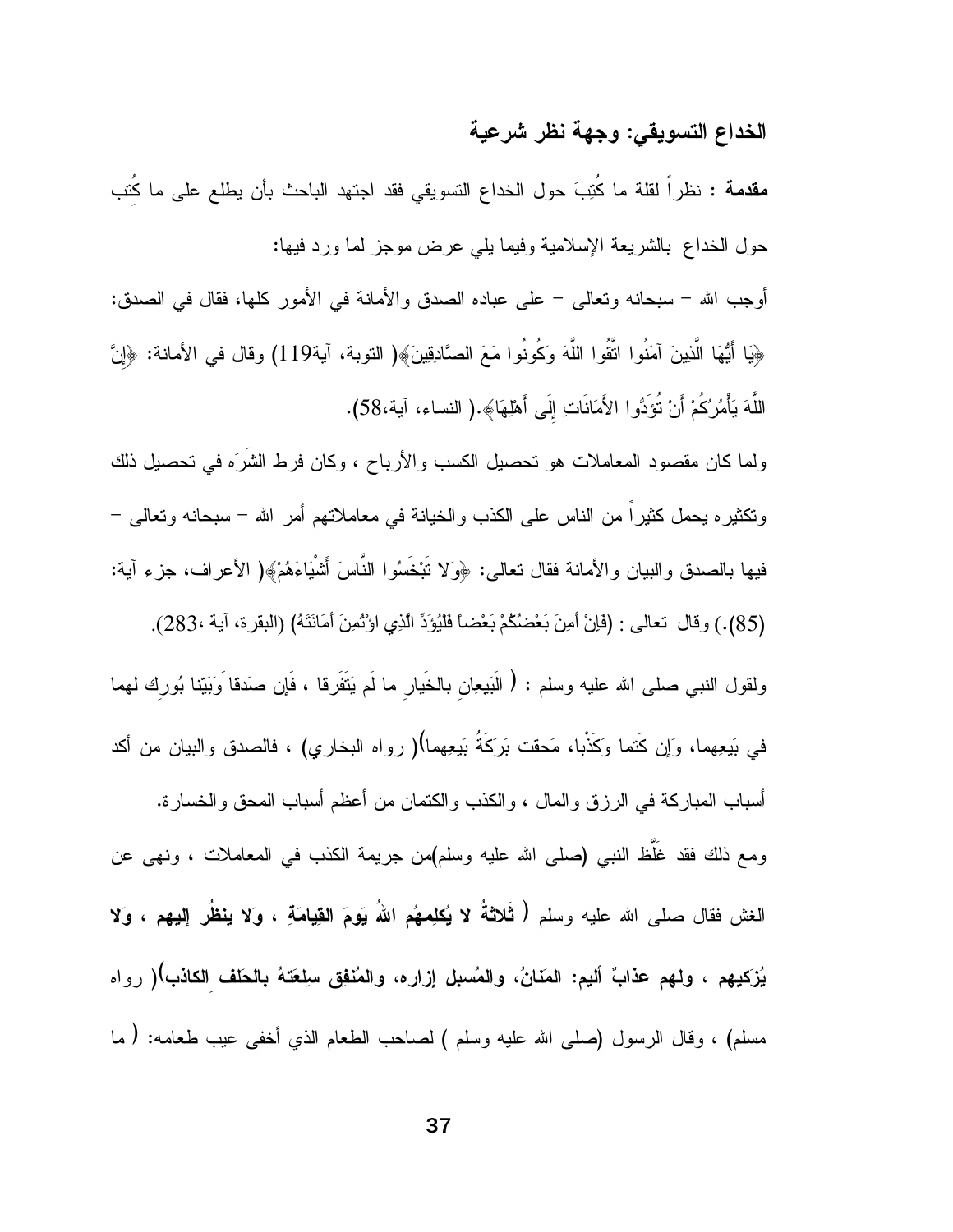هذا يا صـاحب الطعام؟ قال: أصـابته السماءُ يا رسول الله ، قال: ﴿ أَفَلا جَعَلْتَهَ فَوقَ الطَّعَام حَتي يَراه الناس؟)، ثم قال (صلى الله عليه وسلم) : ( مَنْ غشَ فَلَيسَ مِنَّا )( رواه مسلم) ، فهذه الأحاديث عامةً نتهي عن الغش في المعاملات كلها في النجارة والإجارة والمشاركة وكل شيء ، إذ يجب في المعاملات الصدق والبيان، ويحرم فيها الغش والندليس والكنمان. (الغزالي، بدون سنة نشر ص74).

كما أن النبي (صلى الله عليه وسلم) قال: ( لا يُؤمِن أَحَدُكُم حتى يُحبَّ لأخيهِ ما يحبُّ لنفسهِ ) (ر و اه البخار ي) ، فكل ما لو عومل به شَقٍّ عليه، وثقل علي قليه، فبنبغي أن لا بعامل به غير ه وقد فصلَّل الغزالـي ، فقال: فأما نفصيله ففي أربعة أمورٍ ، أن لا ينتـي علـي السلعة بما ليس فيها ، وأن لا يكتم من عبوبها وخفايا صفاتها شيئاً أصلاً ، وأن لا يكتم في وزنها ومقدارها شيئاً ، وأن لا يكتم من سعرها ما لو عرفه المعامل لامتنع عنه ' وهذا تفصيل جامع لكل ما ينبغي مراعاته من الصدق ، والبيان ، والأمانة في المعاملات ، فالواجب تمام الصدق والأمانة ، ولذلك منع الإمام أحمد – رحمه الله –المعاريض:( خلاف النصريح من القول) ، فالمعاريض: النورية بالشَّبِيء عن الشَّبيء، ونعني في الشَّراء والبيع ، لما فيها من التَّذليس ، وعدم البيان الواجب ، وهذا ليس خاصا بالبيع والشراء ، بل عام في جميع المعاملات ، قال شيخ الإسلام ابن نيمية كل ما وجب بيانه ، فالنعريض فيه حرام ، لأنه كتمان وندليس .( البحاوي ،1987،ص184).

وجاء الإسلام بإطار أخلاقي للنعامل بالحياة وخاصة الأعمال النجارية وفرَضَ العقوبات النبي نحمي المستهلك من الغش وحث الأمة على الأمانة قال الله نعالى: ( ويلٌ لَّلمُطَفَّفِينَ(1) الَّذِينَ إذَا اْكِتالوُا عَلَى النَّاس يَسْتَوْفُون(2) وَإِذا كَالُوهُم أَوِّ وَّزَنُوهُمْ يُخُسِرُون (3) ، (المطففين ،الآيات 1-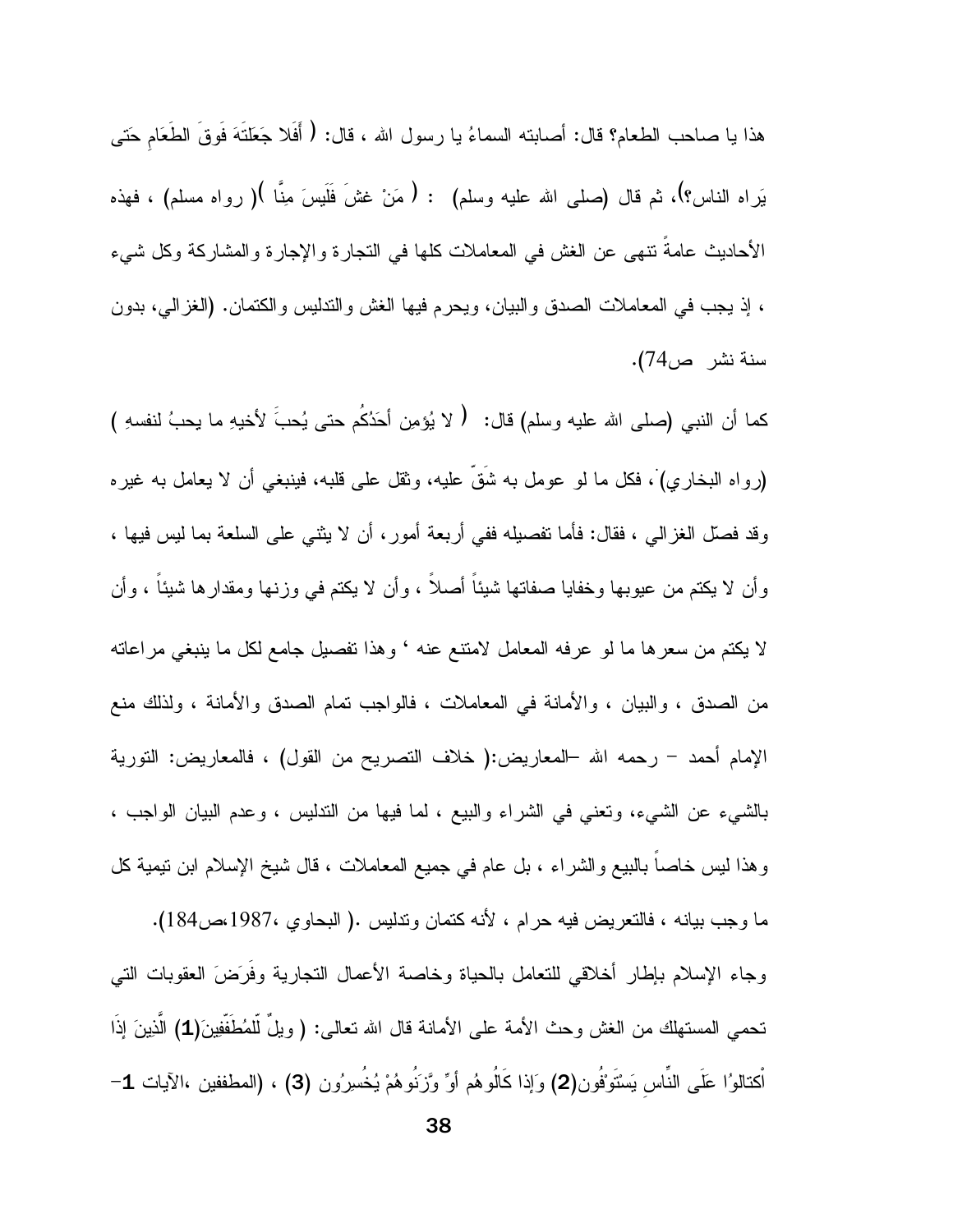3)، وَقالَ عليه السلام ( إِنَ النُّجاَرَ هُم الفُجارَ ، فَقيلَ يا رَسُولَ الله أَلَيسَ قُد أَحلَ اللهُ البيعَ ؟ قال: نعم ولكنَّهُم يحلفونَ فَيَأْتُمون و يُحَدِّثُونَ فَيَكْذِبُونِ)،( رواه أحمد). وقد حث الإسلام على ضرورة الرقابة على الأسعار من أجل نلبية حاجات السوق ، أو فرض أسعار في حالات معينة ، كما أنه حرم الاكتناز بهدف الحصول على أعلى سعر نتيجة زيادة الطلب على السلعة .

وقد نهي الإسلام عن الدعاية الكاذبة والمضللة، وأساليب البيع المضلل، لأن البائع سوف يُسْأَل أمام الله وهذا ينطلب من البائع أو المسوق الكشف عن جميع العيوب التبي لا يمكن مشاهدتها (القرني، 1988، ص453).

لقد عالج الإسلام قضية التسعير وهو مراعاة المصلحة العامة ودفع الظلم عن الناس مع مراعاة المصلحة الشخصية وذلك بالنوفيق بين المصلحة العامة والمصلحة الخاصة ، فالتسعير يجب أن يقوم ً من أجل تحقيق العدل الذي يصون حق جميع أطراف النجارة ، وقد بين ابن تيمية وتلميذه ابن القيم الحكم في التسعير بشكل تفصيلي فذكر أن التسعير منه ما هو ظلم محرم ومنه ما هو عدل جائر ، فإذا نضمن ظلم الناس وإكراههم بغير حق على البيع بثمن لا يرضونه أو منعهم مما أباح الله لهم فهو حرام ، وإذا نضمن العدل بين الناس مثل إكراههم على ما يجب عليهم من المعاوضة بثمن المثل ومنعهم مما يحرم عليهم من أخذ الزيادة علىي عوض المثل فهو جائز بل واجب ، وهذا بيل على حفظ حقوق الزبون و البائع معا (الطحاوي ،1996 ، ص342). لقد حرصت الشريعة الإسلامية على ربط الإعلان عن السلع والخدمات بالقيم الأخلاقية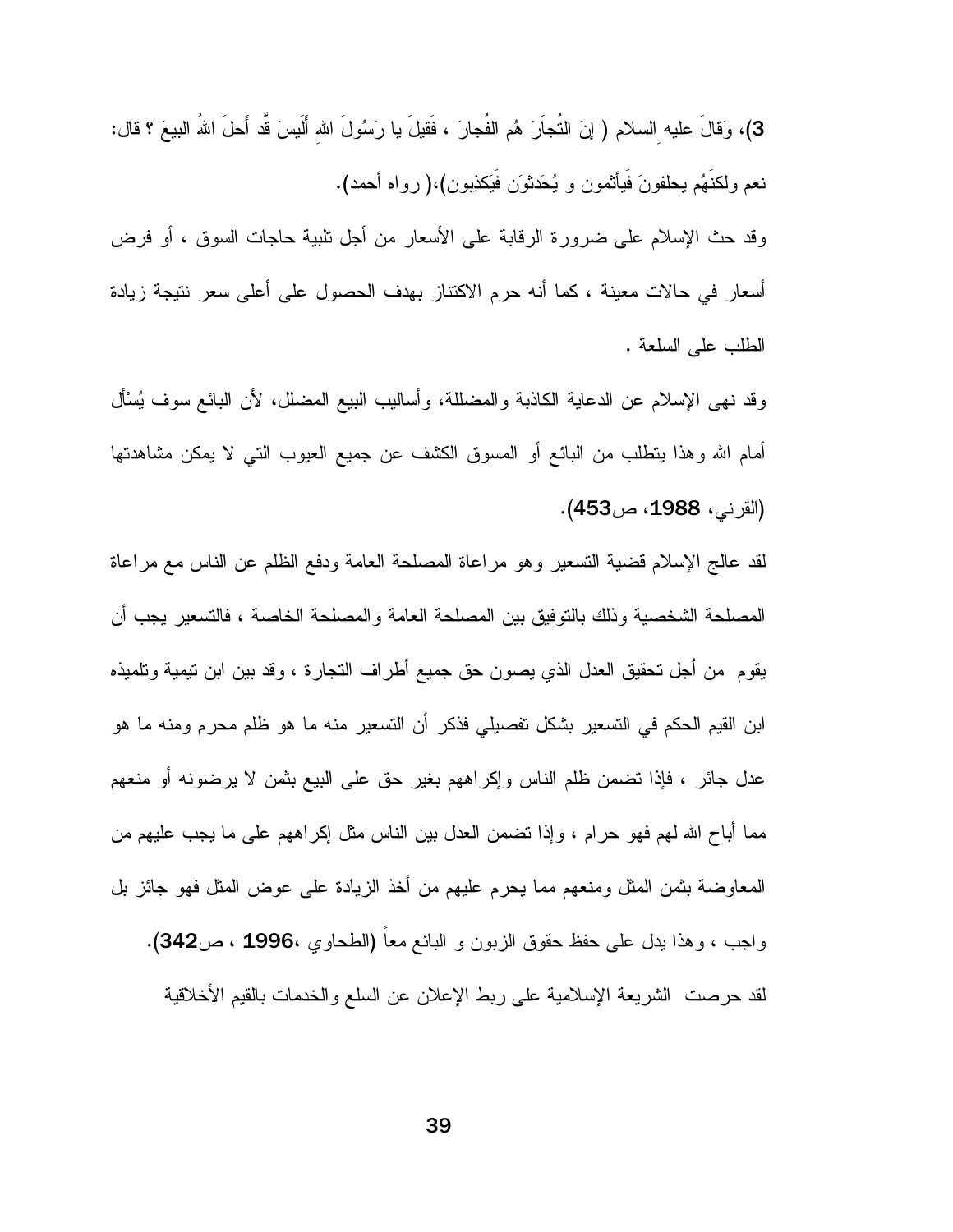والابتعاد عن الوقوع في الأخطاء التي تلحق الضرر بالمنظمة ، ويمكن أن نوضح ذلك من خلال:

الدعوة إلى الصدق في التجارة لنيل أعلى الدرجات عند الله كما جاء في حديث الرسول عليه السلام ( التاجرُ الأمينُ الصَدوق مع النبيين والصدِيقِينَ والشَّهَداءِ والصَّالحين ) ( رواه التر مذى).

## البيوع المنهي عنها بالشريعة الإسلامية:

لقد حدد الفقه التجاري الإسلامي ضوابط كثيرة للتعاملات التجارية من بيع وشراء لضمان حقوق أطراف العملية النبادلية ، وضمان عدم انتصار جهة على أخرى .

من هنا جاء فقهاء الإسلام بمجموعة من ممارسات البيع التي نهي عنها الإسلام وهي في الحقيقة تمثَّل أشكال و الخداع التسويقي وأنواعه في العصر الحالي، والبيوع المنهي عنها يمكن ابر ادها كما يلي:

أ – بَ**بيعُ النجش** : وبيعَ النجش أن يزيد الشخص في ثَمن السلعة المعروضة للبيع ، وهو غير راغب فيها ليغرر غيرهُ في شرائها ،( ابن قدامه) لقول الرسول عليه السلام ( لا يَبتع المرءُ على بَيع أُخيه ، ولا نَنَاجشوا ، ولا يَبِع حاضر لبادِ( رواه البخاري ) فَسَبَب النحريم في ذلك الأمر هو التغرير بالمشتري أو خديعة له ، وهذا ما يتم حاليا ً في الشركات من الطلب على سلعة ليوهم البائع الأخرين بأنها مطلوبة وبالنالبي برغبون في شرائها وهذا ما يتم في الإعلان مثلا بقصد التضليل في البيع .( فقه المعاملات ، 1996 ،ص37) وكذلك القصد إخفاء عيوب السلعة وأثارها السلبية لقول الرسول علية السلام (لا يَحِلُ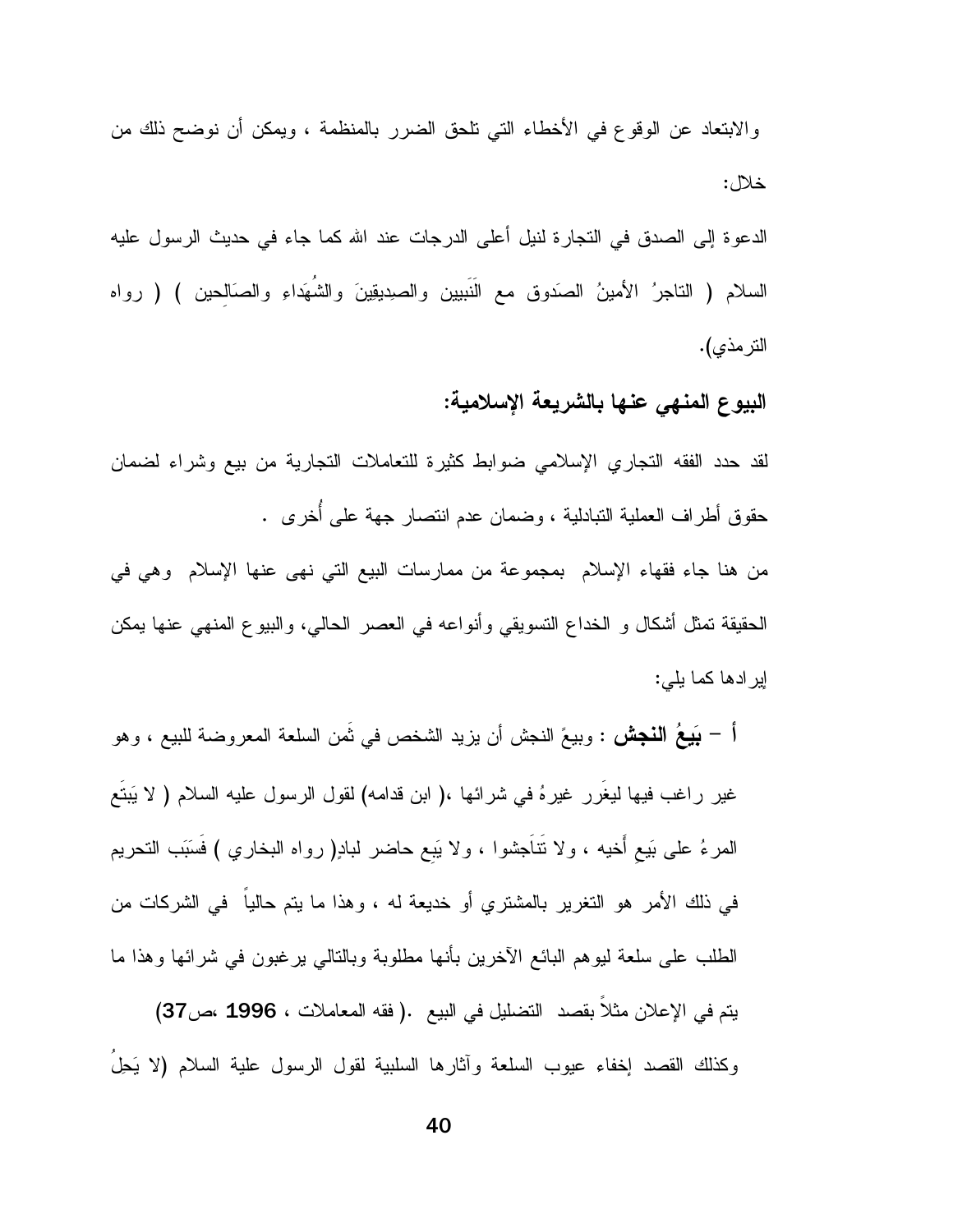لامرئ باعَ من أخيهِ بيعاً وفيه عيب إلا بَيِّنهُ له ) (رواه أحمد و ابن ماجة) وهذا ما يتم في الوقت الحاضر وخاصة في شركات الأدوية والغذاء لما للمنتجات من آثار سلبية على الصحة ، كما أن المصارف وشركات الاتصالات تحدد مصاريف غير واضحة في العقد ، يتفاجأ بها المشتر ي ، كذلك ما نقدمه الشركات للعملاء من نماذج تعَدُّ إعدادا خاصا للتعريف بالخدمة الجديدة حيث المبالغة في ذكر المو اصفات بما ليس فيها ، يقول الغزالي في ذلك: ( إن وَصفهُ للسلعةِ بما ليسَ فيها كذب ، فَإن قَبل المُشترىِ ذلك فهو ليسَ تلبيساً وظُلَماً مع كونهُ كذبا ، وَإِن لم يَقبل فهو كذب وإسقاط)(الغزالبي ،ص75 لا يوجد سنة للنشر )، وهنا نشير إلى أن معظم الإعلانات الحالية تعتمد هذا الأسلوب في المبالغة إذ أخذت أوروبا

وأمريكا حديثًا بسن القوانين المحرمة لمهذا الأسلوب.( راغب، 1986،ص 468) . ب – الحلف الكذب : نهى الإسلام عن الحلف الكاذب كأسلوب للإعلان والترويج عن السلعة إذ قال الرسول علية السلام (الحَلفُ مَنفَقَة للسلعة مُمحِقَة للبركةِ ) (رواه البخاري) ويعني منَفقةٍ أي مُروحة للسلعة ولكن نتُز ع البَركةُ منها .

ج – **الإضرار بالمنافسين حيث** نهى الإسلام أن يتصل الإعلان بمحاولة المعلن الإضرار المنافسين ، سواء في ذم السلع أو إنيان التصرفات التي من شأنها صرف الزبون عن الشراء من المنافسين ،ولم يحرم الإسلام المنافسة بل هي مطلوبة في الخير وليس في الشر، ومن الخير في المنافسة نقديم أفضل الخدمات للزبون قال تعالى (وَفَى ذلكَ فلْيَتنافس الْمُتنافِسُونَ ) (المطففين الآية 26)ليربط نلك الأصل الجوهري في الإسلام ، ويقول الرسول علية السلام (لا ضرر ولا ضرار) (رواه النرمذي) حيث يدعو الإسلام إلىي النكافل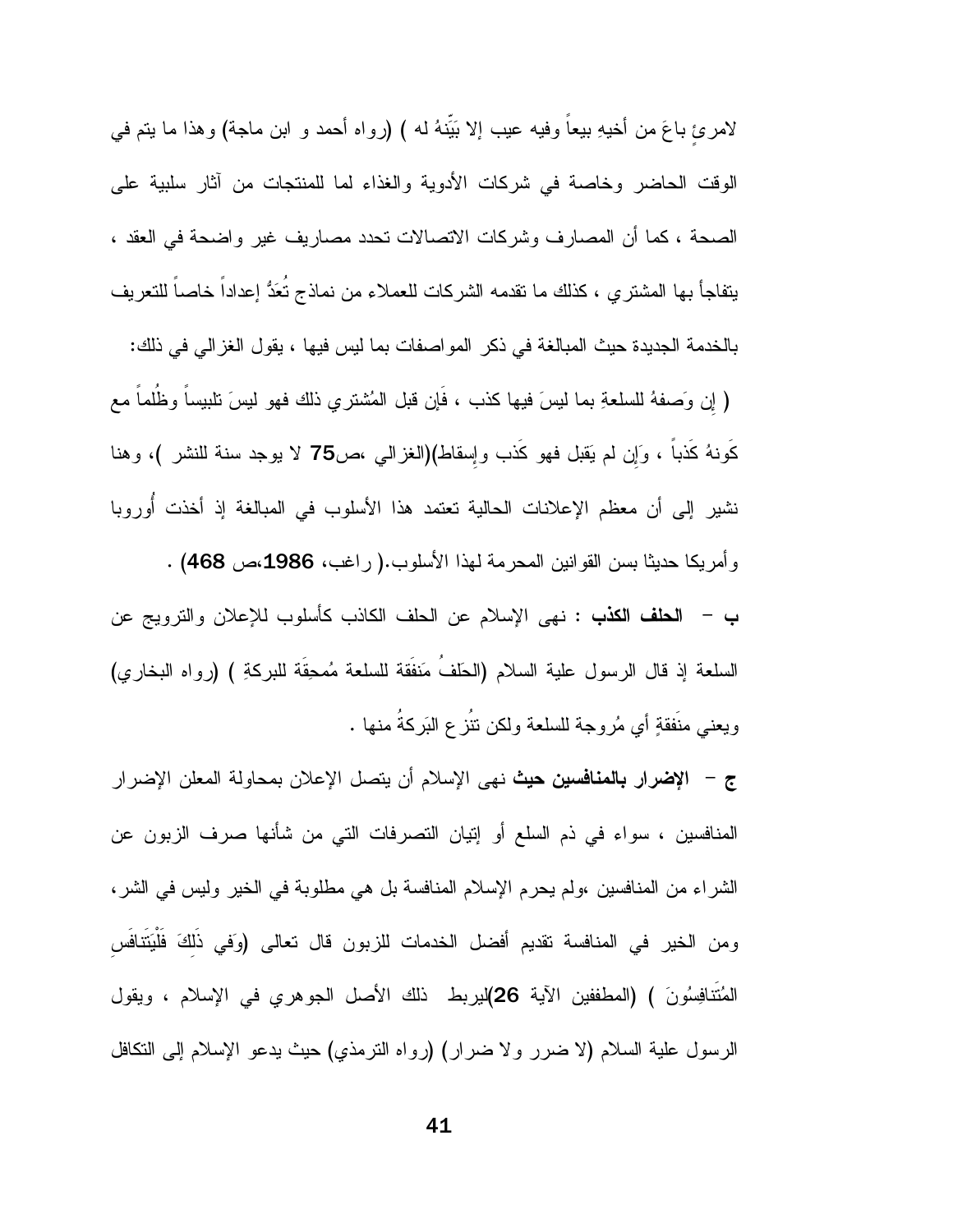و الو لاء بين المسلمين

**د** – **تلقي الركبان** : يقول الفَقهاء إن تلقي الركبان يعني خروج الرجل من مكانه يتلقى الْجَلْبِ قَبْلِ دَخُولِه فَيَشْتَرِيهِ ، والنَّهِي هَنَّا عَنْ تَعْرِضَ الرَّكْبَانِ وَشَرَّاء السُّلعة قبل وصول الجالب للسوق يعود إلى أن نلقى الركبان بنضمن إخبارا كاذبا عن أحوال السوق حتى يفوز المنلقى بالصفقة ، وهذا بنم في الوقت الحاضر في الإعلان الكاذب الذي بقوم به بعض الدلالين وأهل السمسرة حيث تغرير الزبون وغشه وأكل ماله بغير حق من خلال نقديم معلومات كاذبة عن السوق إذ يثق البائع بنلك المعلومات ولا يكون قد انصل أو وصل بالسوق ، فهذا من أعظم المنكرات التي يجب اجتنابها والإنكار على متعاطيها.

وهذا كذلك يشبه المسابقات التي نقوم بها كثير من المراكز التجارية وأصحاب السلع والخدمات حيث نوزِّع على كل مشترٍ أو كل زائرٍ للمركزِ بطاقةٍ فيها رقم ، ثم يتم السحب من هذه الأرقام ليتحدد الفائز بالجائزة فَيَتَهيَأ للزوار أن فرصة الفوز ستكون مؤكدة حسب ما يعلن الشخص الذي قابلهم عند الدخول وهذا بماثل نلقى الركبان النهي وهي الإخبار كذبا عن حالة السوق.(فقه المعاملات , 1996 ، ص 36).

ه – بيع المصراة: ونعني النصرية ربط أخلاف الشاه والناقة ، ونرك حلبها حتى يجتمع لبنها ، فيكثر ، فيظن المشتري أن ذلك عادتها ، فيزيد من ثمنها لما يرى من كثرَةِ اللبن ، وأصل النصرية حبس الماء ، والسبب في نحريمها ممارسة البائع الخداع والغش على المشتري في خداع البصر حيث يوهم البائع المشتري من خلال النظر بأن السلعة ذات جودة عالية ويكون بالخداع هنا ما يُركد بيعه من سلع أو خدمات.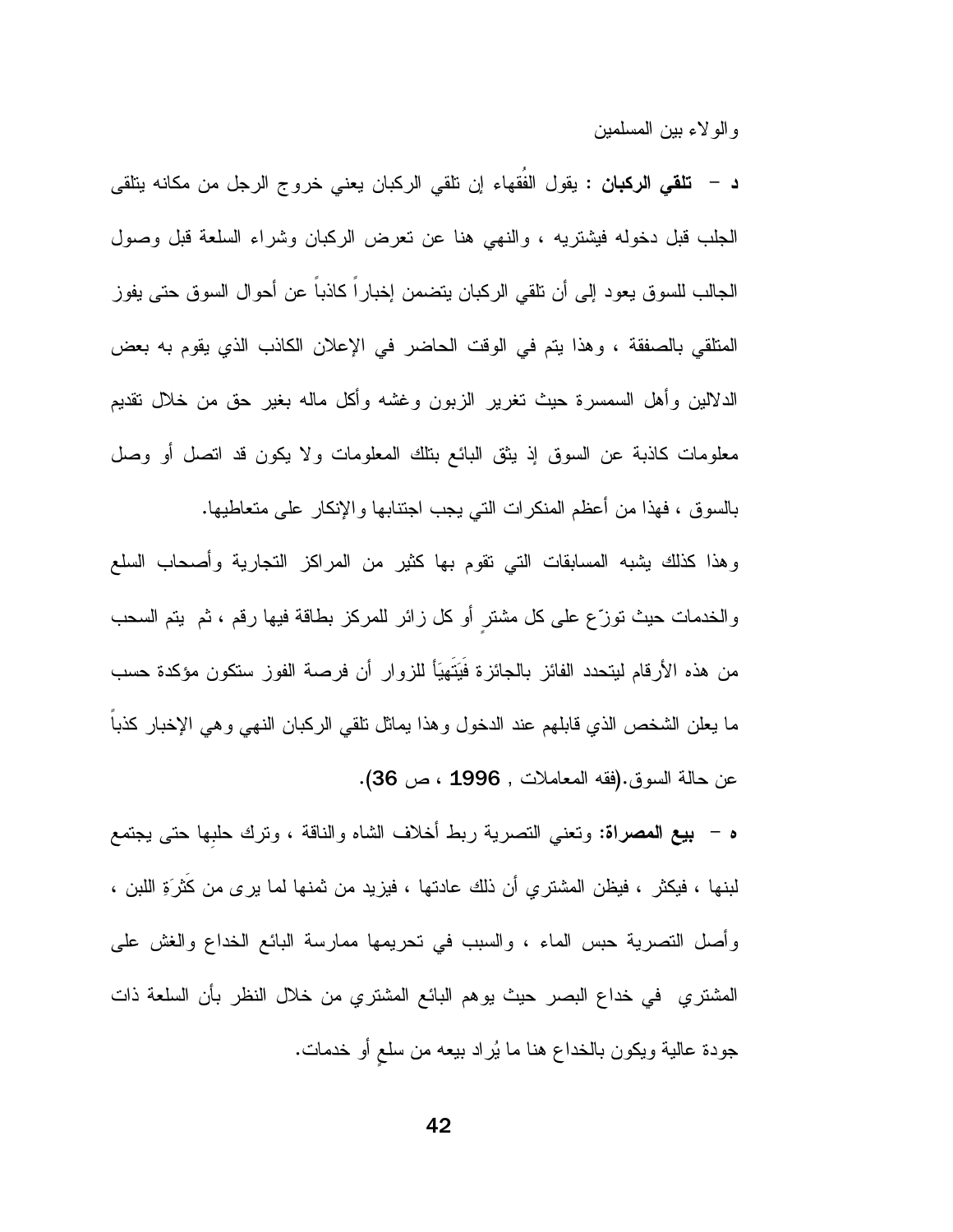يقول الرسول عليه السلام ( لا نلقوا الرُكبانَ، ولا يبع بَعضكِم على بَيع بَعض ، ولا نَتَاجَشُوا ، ۖ ولا يبع حاضر لبادٍ ، وَلا نَصروا الغَنم ، وَمن ابناعَها ، فَهوَ يُخَير النظرين ، بعدَ أن يَحلِبها ، إن رَضيها أمسكَها ، وإن سخطها ، رَدها ، وَصَاعاً مِن نَمرٍ). ( رواه البخاري ) ، ويقاس عليه في الوقت الحاضر، ما نقوم به الشركات من نزيين ونجميل للمظهر الخارجي والداخلي من ديكورات وإضاءة وغيرها ، ما يوحى أن الخدمات المقدمة ذات جودة عالية وهي خلاف ذلك ما يؤدي إلى نضليل وخداع الزبون ، أو ما نقوم به الشركات بالترويج عن خدماتها من إظهار للمزايا الحسنة فيها وطمس العيوب عمدا. و – بيع الغُرَر: هو بيع شخص شيئاً غير مقدور تسليمه لما رواه أبو هريره رضي الله عنه أن النبي صلى اللهُ عليه السلام (نَهى عن بَيع الغرر ، وبيع الحصاة) ( رواه البخاري)، وهذا ما نقوم به مكانب خدمات النعليم في نأمين البعثات الدراسية للطلاب ، علماً بأنَ هذه المكانب لا نكون قادرة على نسليم الطالب البعثة الدراسية في نفس الوقت .

ز – بيع الرجل على بيع أخيه : يقول الرسول عليه السلام ( لا يبع الَرجلَ على بيع أخيه ولا يَسُوم على سوم أخيه ) ( سنن ابن ماجه) كأن يقول لمن اشترى شيئاً في مدة الخيار أنا أبيعك مثله بدون هذا الثمن أو أجود منه بهذا الثمن ، وفي الصورة الثانية أن بقول لمن أراد الشراء لا تأخذه وأنا أبيعك خيراً منه بهذا الثمن أو أقل منه . (ابن قدامه ، 1985، ص325)

ح – ا**لنبيع بأقل من سعر المثل**: وهو السعر السائد في السوق والهدف منه الإضرار بالبائعين الآخرين فالبيع بسعر أقل من الأسعار السائدة فيه ترويج للسلعة بكميات كبيرة ،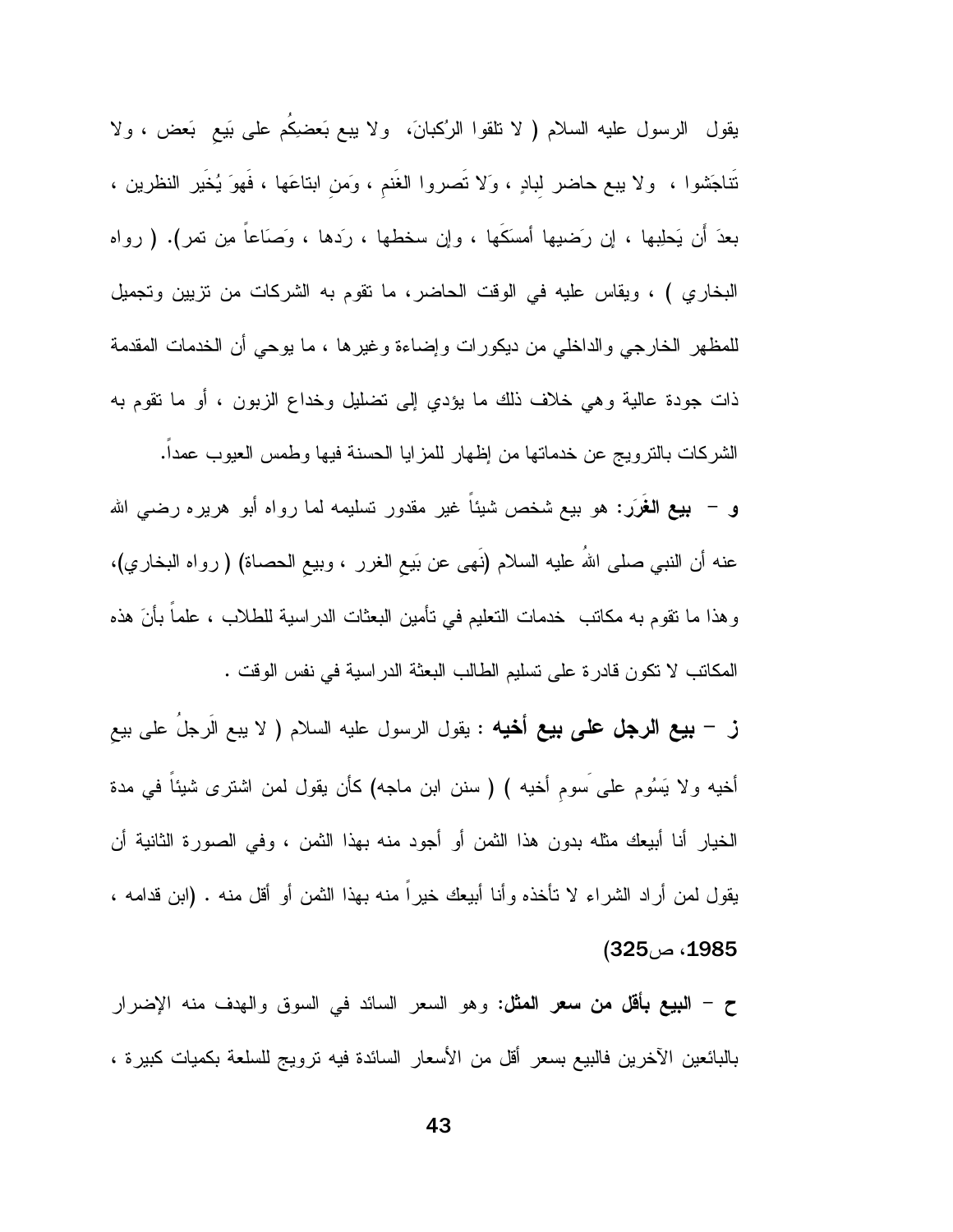ولكن ذلك من وجه آخر الإضرار بالمنافسين لتحول الزبائن عنهم ، ومن البيوع المعاصرة لمهذا النوع وهي الخصومات ، الحسومات ، التي نكون شاذة عن الأسعار المعروفة ( فقه المعاملات ,1996،ص 39،37).

**ط – بيع ما ليس عند الإنسان :** ويعني ذلك أن يبيع الرجل سلعة أو خدمة ليست عنده أو شيئًا قبل أن يملكه البائع ، والسبب في ذلك هو الضرر الذي يلحقه هذا النوع من البيع للبائع والمشتري في حال عدم الحصول على السلعة أو الخدمة المبيعَةِ لـحديث الرسول عليه السلام ( لا نتبعْ ما ليس عندكَ) ( رواه البخاري) ، ويقاس عليه ما نقوم به بعض الشركات لتأمين خدمة معينة مقابل دفع مبلغ من المال ، علما ً أنها لا نملك فعلياً شيئا بالوقت الحاضر ، وما هي إلا وعود وهمية لحين تمكنها الافتراضي للشيء (محل العقد) ، وهذا خدائم وندليس .

ي – بيع الكالئ بالكالئ : وهو بيع الدين بالدين لحديث الرسول عليه السلام ( نهى الرسول عليه السلام عن بيع الكَالئ بالكَالئ) (رواه البخاري ) وهذا ما نقوم به البنوك وبعض المؤسسات المالية من شراء ديون من الزبائن الذين يقعون في عُسرة مالية ، وهذا ما حدث في الأزمة المالية الحالية التي مرت بها معظم الشركات والبنوك في دول العالم . **ك – النبيع وشرطان** , ويعنبي ذلك هو أن يشترط البائع على المشتري شرطيان عند عملية البيع كأن يقول بائع القماش للمشتري أبيعك هذا القماش على أن تحيكه وتقصره عندي ، ونهي صلَّى الله عليه وسلَّم عن ذلك البيع لما فيه خداع ونحمل المشتري ثمنا أعلى من سعر السوق (ابن قدامه ، 1985، ص340) ، ودليل ذلك ما ورد عن الرسول عليه السلام قوله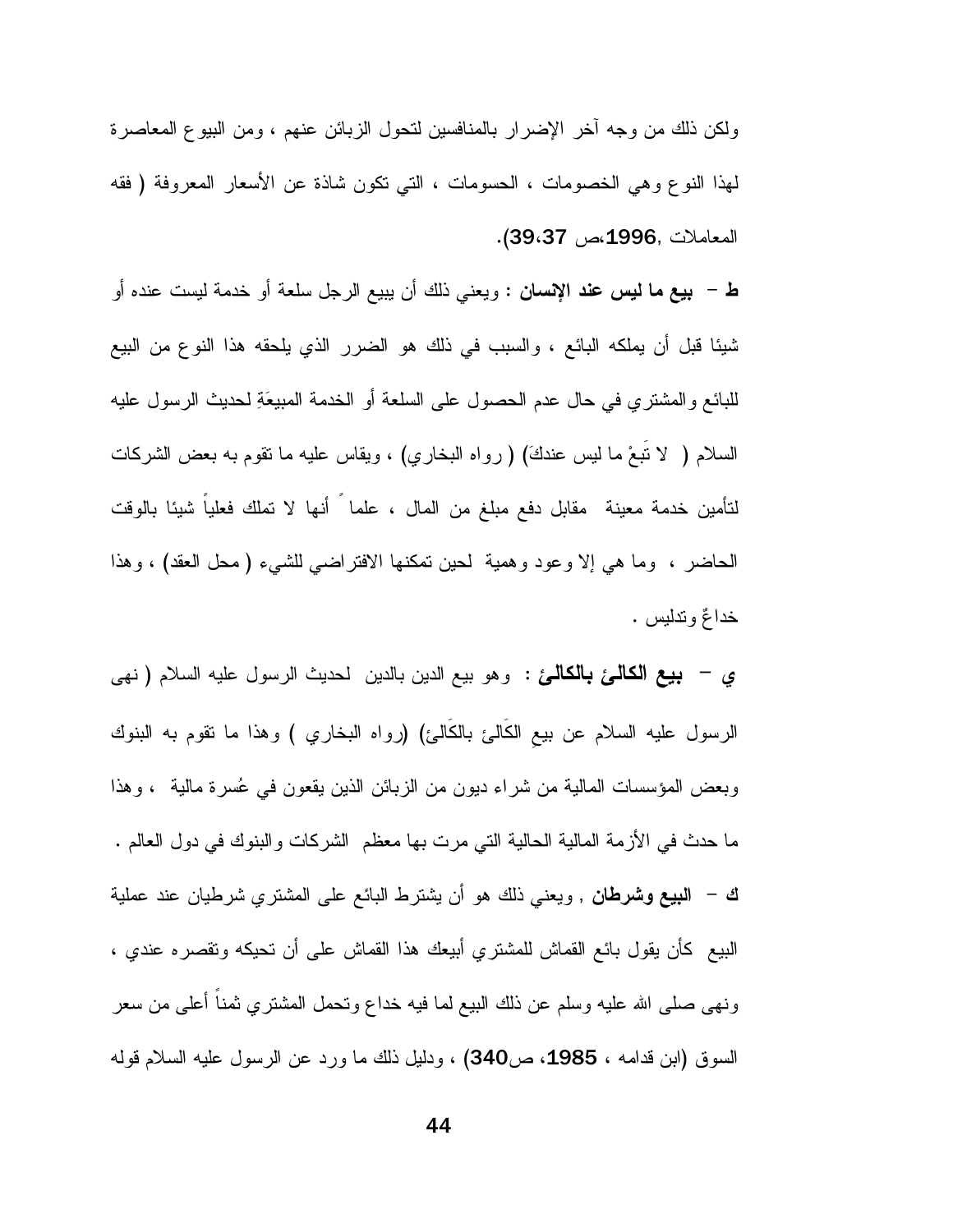( لا يَحلُ سَلَّف وَبيعٍ ، ولا شَرطان في بيعٍ ، ولا ربحٍ ما لم نضمَن ، و لا بَيعٍ ما ليسَ عِندَكَ ) ( رواه أبو داوود) ويقاس عليه ما نقوم به شركات الانصالات من نقديم خدمات وعلى سبيل المثال الاشتراك بخدمة الانترنت مقابل فترةٍ معينة أو ما تقوم به المستشفيات من الاشتراط على المريض عدم إحضار العلاجات أو الأطباء من خارج المستشفى.

ل – بيع بيعتين ببيعه واحدهَ : ويعني ذلك أن البيع يكون معلقاً على بيع آخر مثل أن نقول بعنك داري بألف دينار على أن نبيعني دارك بنسعمائة دينار ، نهى الرسول عليه السلام (نهى عن بيع بَيعتينِ ببيعةٍ واحده) ، ( رواه البخاري) لما فيه إجحاف في حق الطرف الآخر (البيهقي،1983، ص343) .

وهذا ما نقوم به شركات الخدمات على سبيل المثال في الجامعات مع الطلاب في استخدام المواقف المسموح بها للسيارات لكن مقابل دفع بدل مواقف ، أو نقدم شركات الاتصالات خطوطاً هانفية على أن يتم شراء الجهاز من الشركة ، أو شركات النقل على أن نكون وجبات الطعام والاستراحة في أماكن معينة يتم تحديدها من قبلهم ، حيث يكون الاتفاق بين الشركة وأصحاب الاستراحة على مبلغ معين من المال يُحَصل من الزبون من خلال زياد أسعار الخدمات المقدمة له سواء في الطعام أو الشراب ، وهذا العمل يؤدي إلى الزيادة في الأسعار على الزبون ، وتحميله سعراً فوق السعر الحقيقي.

حقوق المستهلك: وجهة نظر تسويقية وإسلامية :

هنا سيتم استعراض حقوق المستهلك من المنظور التسويقي الحديث مع حقوقه بالمنظور التجاري الإسلامي ، حيث كلا المنظورين يؤكد أن عدم قبول أي محاولات لخداع وغش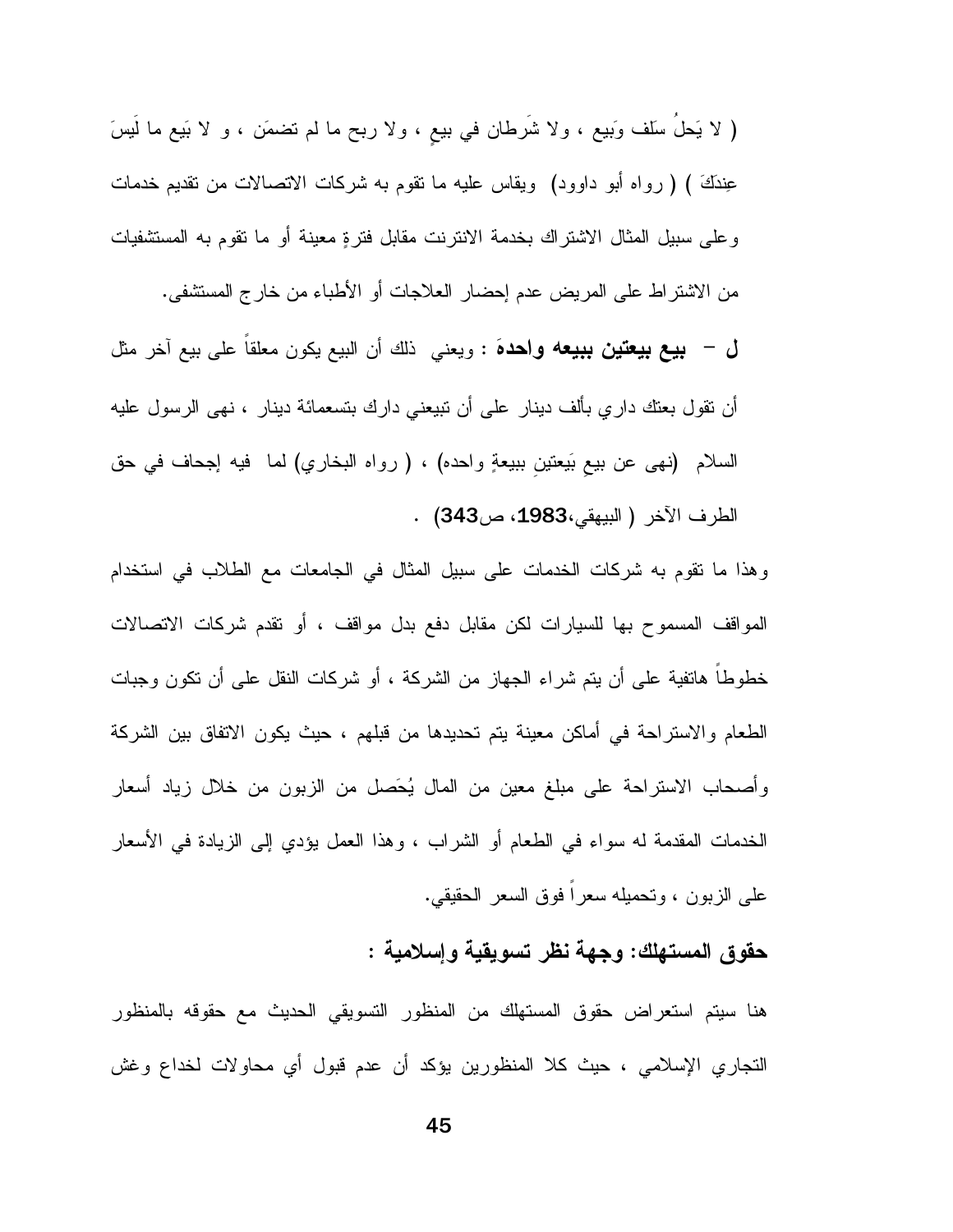الزبون بأي شكل من الأشكال بل حمايتهم من أي حالة من حالات الاعتداء على حقوقهم المادية أو المعنوية وفيما يلي عرض لنلك الحقوق: أولا : حقوق المستهلك بالمنظور الإسلامى:

**خيار الشرط:** ويعرف الخيار في اللغة ، تخيره بين الشيئين ، أي فوضت إليه الاختيار فيختار أحدهما(الفيومي ،1989مص71) أما شرعاً هو طلب خير الأمرين : إما إمضاء البيع أو فسخه ،( أبن المنظور ،1990، ص267) .

هو مركب إضافي ، حق يثبت لمن اشترطه من المتعاقدين أن يختار إما إمضاء العقد أو فسخه خلال مدةٍ معينةٍ ، ( ابن عابدين ، 1966، ص567) ، ودليل مشروعية حق خيار الشرط هو حديث الرسول عليه السلام ( المُتَبايعان كُلُ واحد منْهُما بالخيار ما لم يَتَفرقا ، أو يَكون البيعُ خيارًا) ( رواه البخاري) ، هذا الخيار جاء لحماية كلَّ من المشترى والبائع للحفاظ عل حقوقهما حتى لا يكون غررا من طرفٍ على آخرٍ ، ومدة خيار الشرط ثلاثة أيام ، هذا قول أبي حنيفة والشافعي والمالكي وأبي يوسف و الشيباني وهذا ما ورد في السنة الشريفة .( الحطاب ، 1992، ص 412).

√ خيار الرؤية : هو النظر بالعين والقلب ( الفيروز أبادي،1987، ص267) ، أما شرعًا هو حقٍّ يعطي للمُشتري الحقِّ له بموجبه إمضاء العقد ۖ أو فسخه عندما يرى السلعة المباعة ، إن لم يكن قد رأها عند إبرام عقد البيع ،( الزحيلي،1989مص 267) فالشريعةُ الإسلامية ۖ حريصةٌ كُلِّ الحرص على حقوق المشتري ۖ إذ أعطته هذا الحق للأسباب النالية :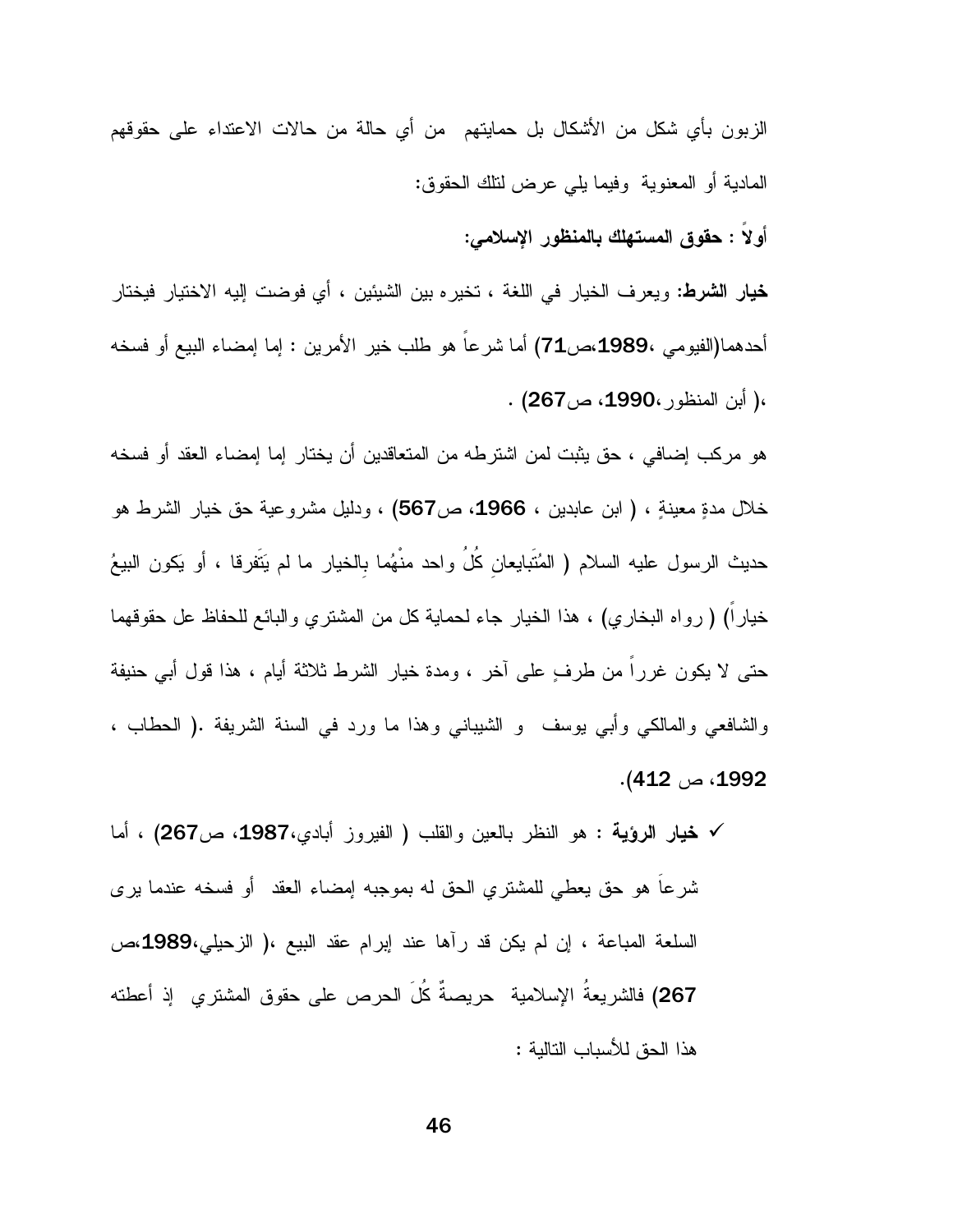شراءُ سلعةٍ لم يرها المشترى ، وشراء صفقة واحدة من أشياء متفاوتة وسلع عديدة ، وشراء الكفيف سلعة لم يعرف وصفها ، وجاءت مشروعية خيار الرؤية عند كل من الحنفية و المالكية والحنابلة ودليل ذلك قول الرسول عليه السلام : ( مَن اشترى شيئًا لَم يرهُ ، فَهو بالخَيار إذا رأه) (رواه البخاري) ويثبت خيار الرؤية عند رؤية محل العقد ، وثبوته يكون بالحكم الشرعي دون الحاجة إلى اشتراطه في العقد. (زيدان ، دون سنة نشر ،ص 320).

**√ خيار العيب:** وهو الوصمة كالمعاب أو العلامة ( الفيروز آبادي،1987، ص367)، أما شرعا فهو كل نقص في المبيع يوجب نقصان الثمن في عُرِف النجار ( الكاساني ، 1982، ص 274) وخيار العيب أن يكون للمتملك الحق في إمضاء العقد أو فسخه إذا وجد عيبا يوجب النقصان في عُرف النجار في محل العقد المعين بالتعبين ، ولم يطلع عليه عند التعاقد ، ( الشلبي، دون سنة نشر ، ص606)، وجاءت مشروعية خيار العيب لقول الله نعالى ( يا أيها الَّذينَ أَمنوا لَا نَأكلُواْ أَموالكُم بَيْنَكُم بالبَاطِل إِلَّا أَنْ نَكُونَ تِجَارة ًعَنْ تَراض مِّنكُمْ ) ( النساء، الآية 29) ، وحديث الرسول عليه السلام ( لا يَحِلُ لأحدِ أن يَبيعُ شيئاً إلا بَيَنَ ما فيه ، ولا يَحَلُ لأحدٍ يَعلَّمُ ذلكَ إلا بينهُ ) ( رواه أحمد) ، والسبب في ذلك هو أن المَبيعَ قد يحدث به عيب أثناءَ التسليم ، وقد يكون العيب جسيماً ينقص من ثمن السلعة ، أو وجود عيب في المبيع قبل الاستلام ، أو أن يقول البائع للمشتري إني ضامن السلعة من أي عيب ، وبعد ذلك يثبت العكس ، فهنا يحق للمشتري رد السلعة بعد اكتشاف العيب فيها .( الكاساني  $(281 \omega 1982)$  .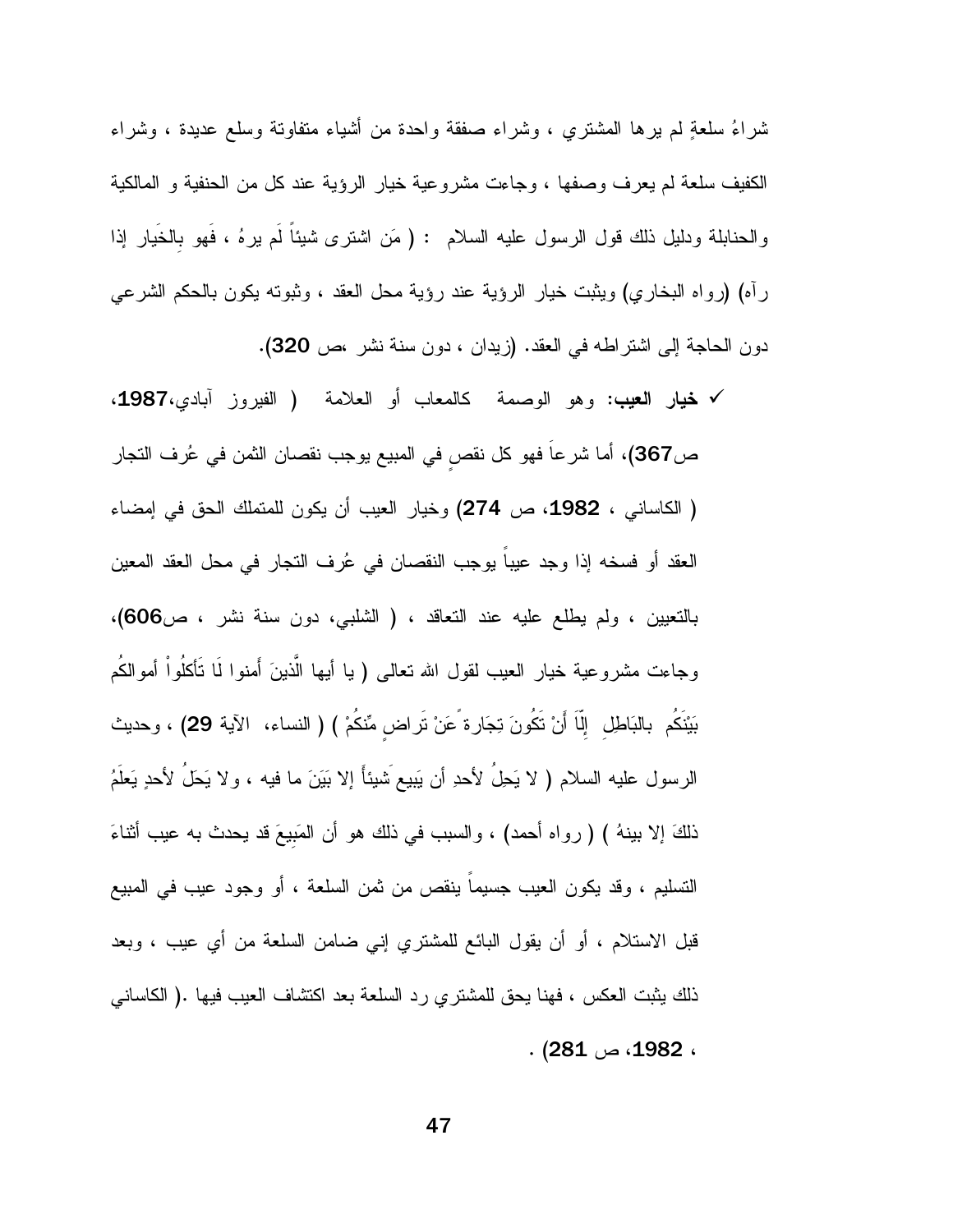**√ خيار المجلس :** الجلسة بالكسر وهي الحالة التي يكون عليها الجالس( الفيروزأبادي ،1987، ص167) وشرعاً حقٌ شرعي يُمنح لكل من العاقدين بموجبه يحقَ لكلِ منهما اختيار فسخ العقد ، ما داما في مجلس التعاقد ، ولم يتفرقا بأبدانهما ، أو يمضيا العقد (الحطاب، 1992،ص 409)، ودليل ذلك حديث الرسول عليه السلام ( البيعان بالخيار ما لم يَتَفَرِقا ، فإنْ صدَقا ، وبَيَّنا بُوركَ لهما في بَيعِهما ، وَإِنْ كَذبا وكَتما مُحقِّت بَركَةُ بَيعِهما ) (رواه البخاري ومسلم ) وفي ذلك دليلٌ على حرص الشريعة بيان كافة المعلومات عن المبيع دون غش أو خداع من كِلا الطرفين سواء كان في التسليم أو دفع الثمن .

**خيار الوصف** : ويكون المشتري مخيرًا بين أن يقبل بكل الثمن المسمى ، أو أن يفسخ البيع حيث فات وصفٌ مرغوب فيه في بيع شيءٍ غائب عن مجلس العقد ، ويعني ذلك حرية للمشتري في إمضاء العقد أو فسخه في حالة اختلاف وصف الخدمة أو السلعة التي لم يشاهدها عند الشراء ( الزحيلي،1989مص 522) ، ومشروعيته في حديث الرسول عليه السلام (الْمُسْلَمُونَ عْلَى شَرُوطِهِم )(رواه البخاري) ، وهذه الخيارات جاءت نوضح كيف كان الإسلام حريصاً ومحافظاً على حقوق البائع والمشتري وفي هذه الخيارات الغاء كافة أنواع الخداع والغش وأي ممارسات غير أخلاقية لا نتفق مع الشريعة الإسلامية.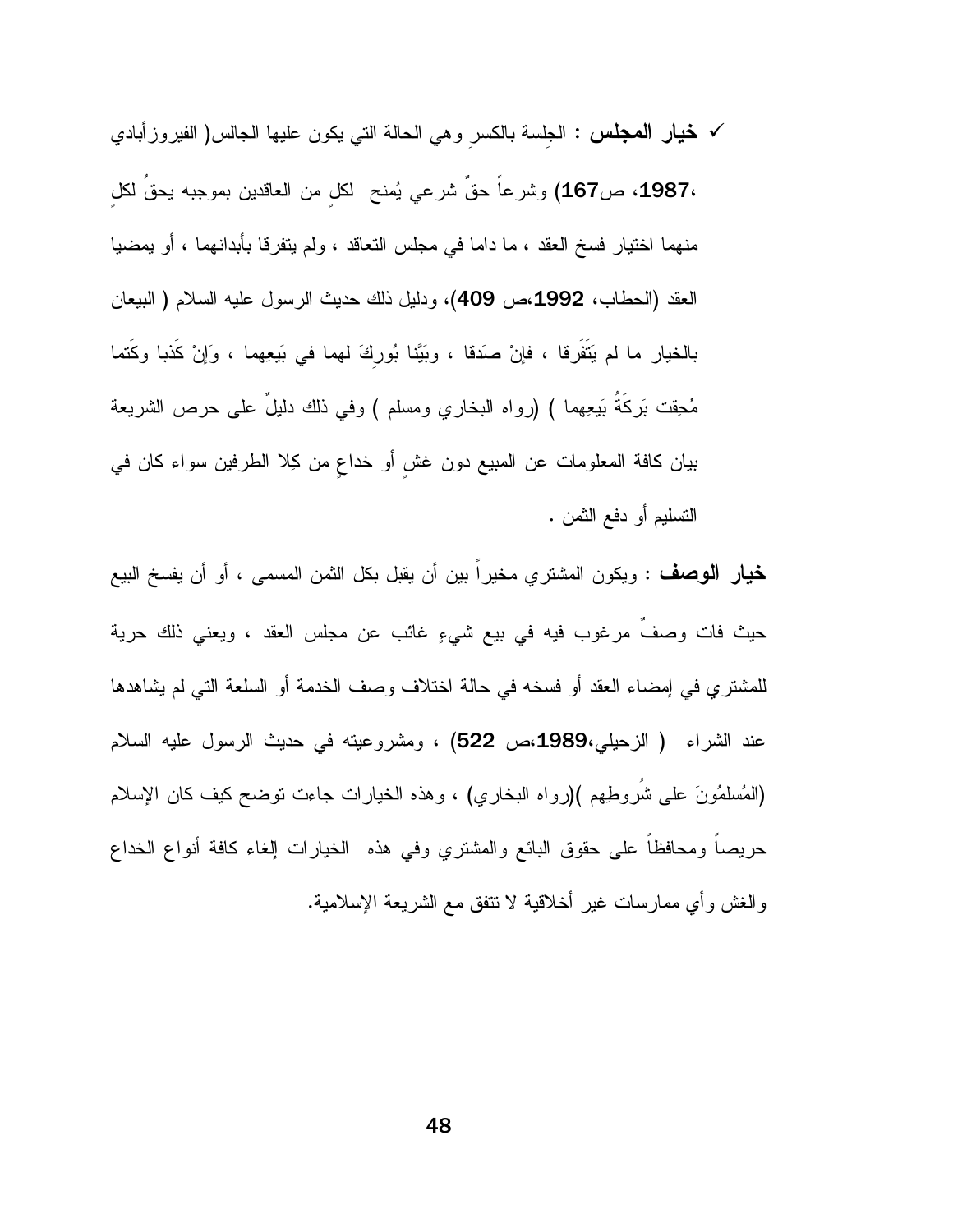#### حقوق المستهلك بالمنظور التسويقي:

جاء الاهتمام بحماية المستهلك نتيجة الإهمال والقصور في متابعة حقوقه إذ ظهر في العالم الغربي عندما حصل ارتفاع واضح في الأسعار المقدمة للزبون (Armstrong,1990,P520 . (Kotler  $\&$ 

وعليه فإن حماية الزبون نكمن في الآتي:(Schermerhorn,2001,pp:126-127)

- 1- حماية الزبون من الخداع والتضليل .
- 2- حماية العملاء من التلاعب في السلع.
- 3– نقديم المساعدة لذوى الدخل المنخفض والمعوزين بشكل خاص.
	- 4– النعاون مع منظمات الأعمال في نقديم معلومات صحيحة .

5– مساعدة الزبون في الحصول على ما يحتاجه في ظل التعقيد الكبير الذي تشهده الأسواق . والهدف من حماية المستهلك هو الارتقاء بالحياة النوعية للأفراد دون نلاعب أو غش أو خداع

يعود بالضرر المادي أو المعنوي عل المستهلكين (Schiebel,2000,p5)

**حقوق المستهلكين:** يمكن عرض حقوق المستهلك على النحو التالي:

**حق الأمان:** يعني ذلك حق حماية المستهلك ضد المنتجات التي قد تكون سببا في إحداث ضرر للأفراد أو تعرضه للحوادث أو غيرها. (Schiebel,2000,p6)

الحق في الحصول على المعلومات: يجب على المسوق منح الزبون المعلومات الصحيحة عن المنتجات التي نقدم له حتى نكون له القدرة على إجراء المقارنات اللازمة لحمايته من عمليات الاحتيال والخداع والتضليل.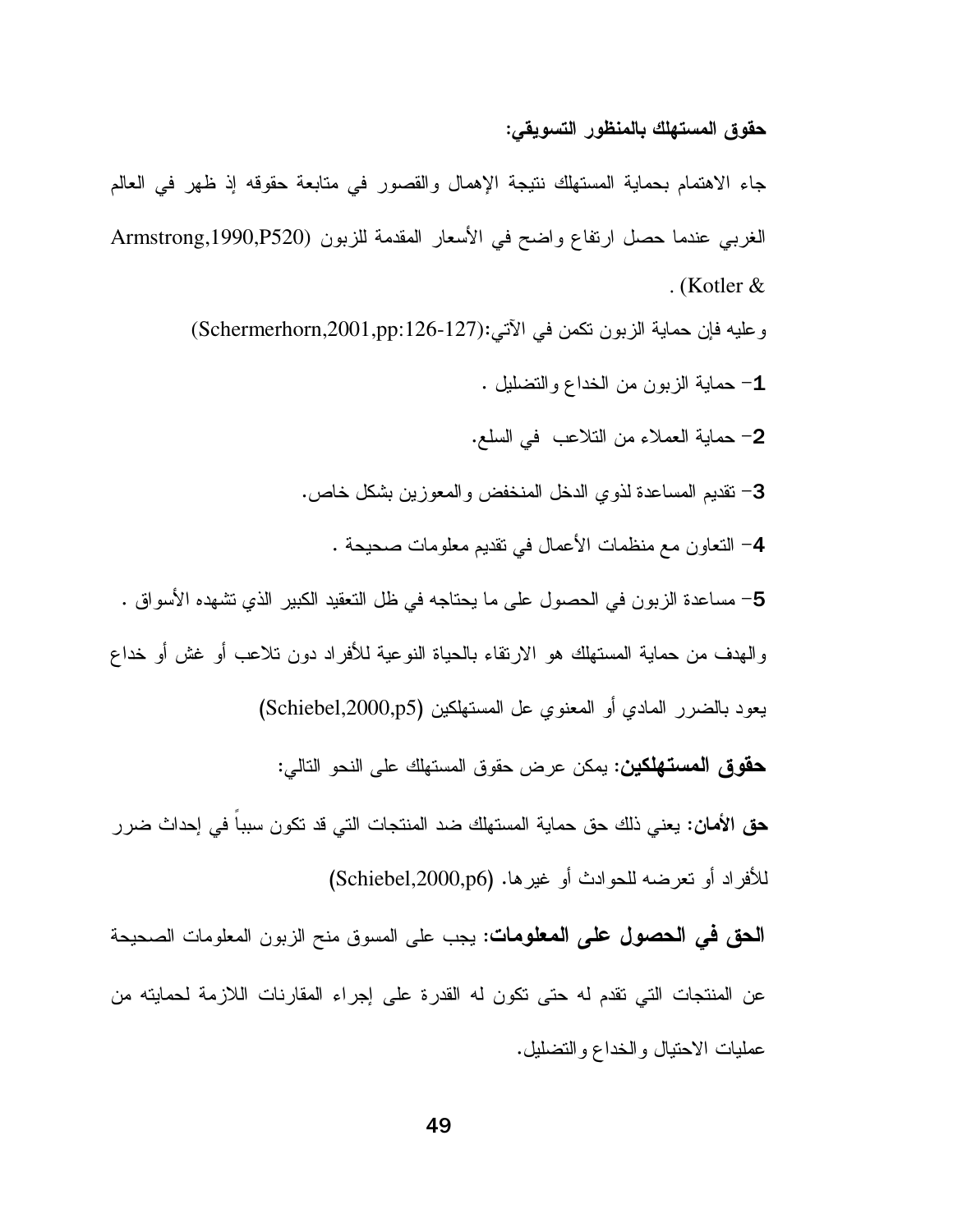**حق الخيار**: وهذا يعني إناحة الفرصة للزبون للاختيار بين السلع والخدمات التي يرغب بشر ائها. (الخير، 2001 ، ص94) **حق الزبون فمي إسماع رأيه:** وهذا يعني إفساح المحال للمستهلك لإبداء رأيه حول السلعة أو الخدمة المقدمة له،فهذا يعني التأكد من المنافع التي يحصل عليها وفق الاعتبارات الملائمة. (البكري ،2006،ص236) ، إن حماية المستهلك نمثل الجهود المستمرة الحكومية غير الحكومية للدفاع عن حقوقه ومصالحه نجاه الشركات الني نقدم السلع والخدمات غير المرغوب بها لما قد تحتوي من خداع وغش( Kotler & Armstrong,1990,520)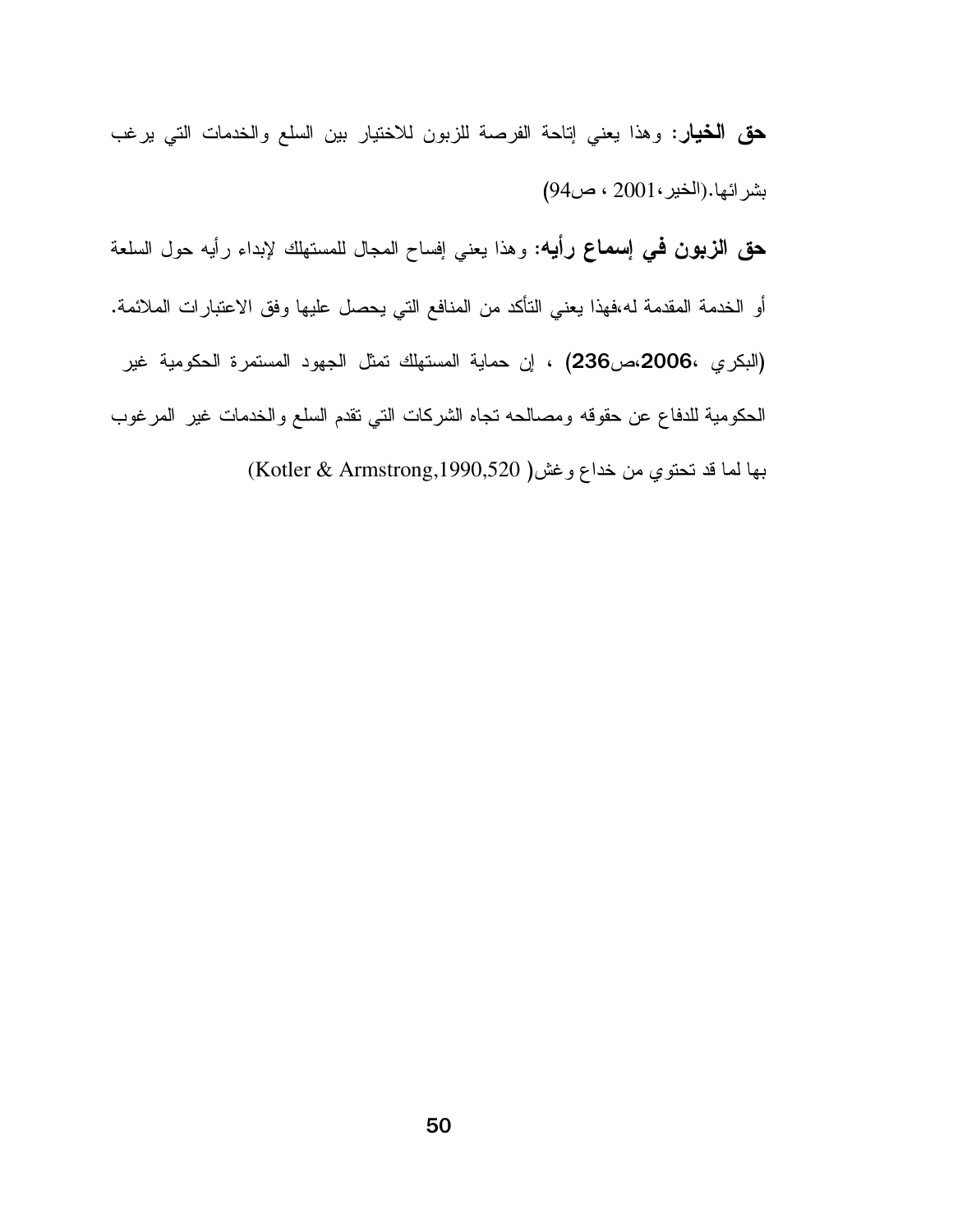الدر اسات السابقة:

أولا: الدراسات العربية التي تتعلق بالخداع التسويقي :

دراسة (النبر ، 1995) بعنوان (دور الإعلانات المتلفزة في حماية الزبون وأثارها عليه).

هدفت الدراسة إلى النعرف على دور الإعلان النجاري المنلفز في حماية الزبون ، ونحديد مدى الخداع المدرك في الإعلان النجاري المنلفز ومدى نوخي نلك الإعلانات حماية الزبون من الخداع في العاصمة عمان، أظهرت الدراسة إلى أن الإعلان المتلفز يوفر معلومات في مجالات معينة مثل أماكن نواجد السلع مع عدم نوفر معلومات عن استخدام هذه السلع ، أظهرت الدراسة أن الإعلانات التجارية تساهم بقدر كبير في خداع الزبون . دراسة (أبو جمعة ،2002 ) بعنوان (الخداع التسويقي في الوطن العربي )

هدفت الدراسة إلى عرض بعض الممارسات التي نتعكس وجودة الخداع التسويقي في الوطن العربي ، وتسليط الضوء عليها ونتعلق هذه الممارسات بالمزيج التسويقي للعناصر المختلفة من منتج وسعر ونرويج ومكان نوزيع ، أظهرت الدراسة بأن هناك خداعاً نسويقياً في الوطن العربي ، وذلك في كل من عناصر المزيج النسويقي، من منتج وسعر ونرويج ومكان توزيع .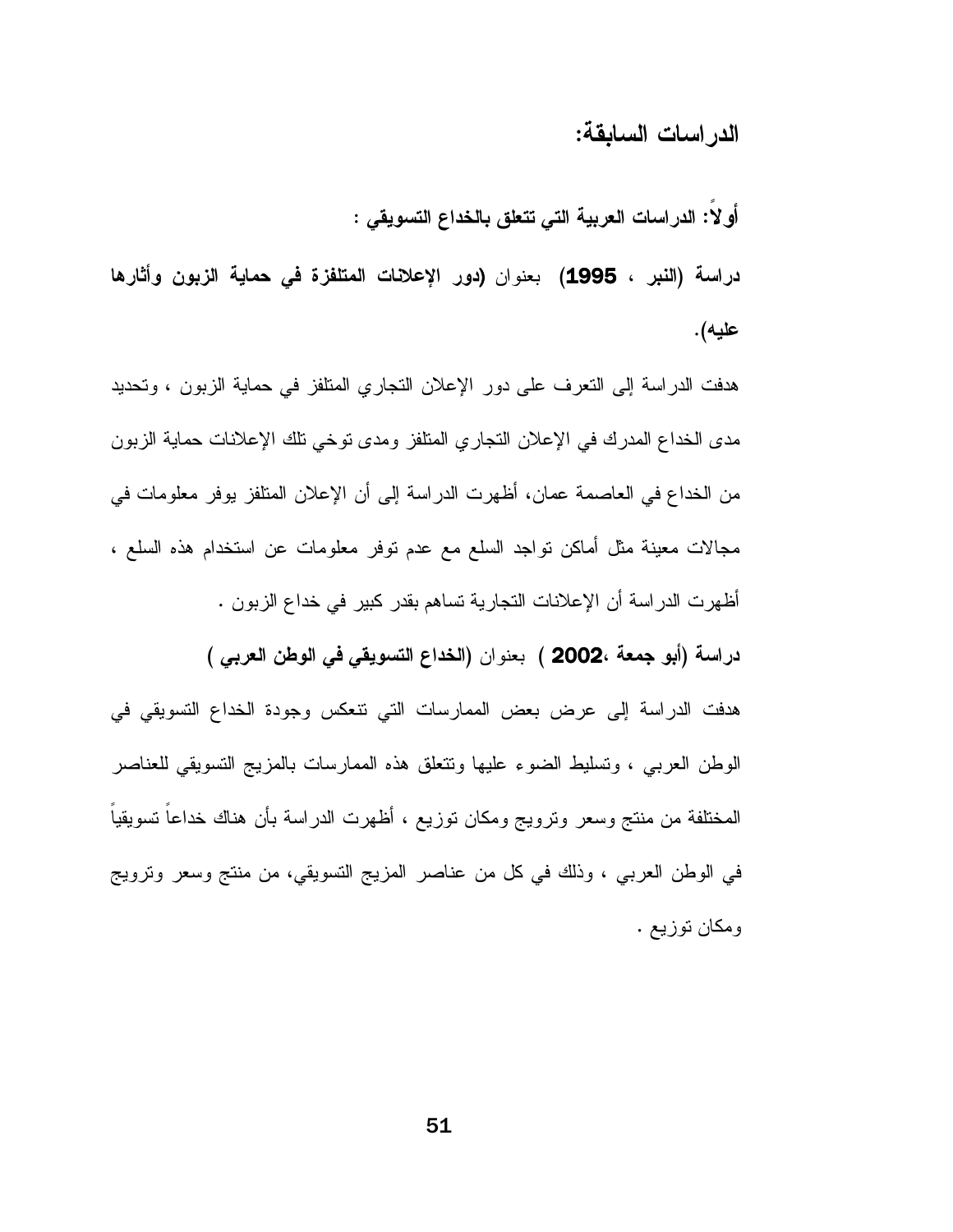دراسة( الزعبى، 2003) بعنوان ( الخداع التسويقي نحو الممارسات اللاأخلاقية في التسويق)

هدفت الدراسة إلى التعرف على مدى إدراك المواطن الأردني في مدينة إربد للممارسات اللاأخلاقية في النسويق والممارسات الخادعة في جوانب المزيج النسويقي (السعر ، السلعة ، الترويج ، التوزيع) أظهرت الدراسة إلى أن الزبون الأردني على درجة عالية من الوعي والثقافة التسويقية ، إذ إنه يدرك الخداع التسويقي الذي يمارس عليه في السوق في كل جوانب المزيج التسويقي ، وأن الزبون لا ينقبل الخداع الممارس عليه في السوق فيما يخص عناصر النسوق بشكل عام ، وأن الزبون بنقبل الخداع النسويقي في حالة وجود جودة عالية للسلعة مقارنة بالسلع الأخرى المنافسة .

دراسة( أبو جمعة 2003) بعنوان ( ظواهر تسويقية غير صحيحة في الوطن العربي). هدفت الدراسة إلى محاولة تسليط الضوء على ظواهر تسويقية غير صحيحة في الوطن العربي والتبي يمكن أن نقف عقبة في سبيل النهوض بالسوق ونحليل هذه الظواهر والأسباب التبي أدت إلى ظهور هذه المشاكل والتوصيات اللازمة التي يمكن التعامل مع هذه الظواهر غير صحيحة موضع الدراسة ، أظهرت إلى أن هناك عددا من الظواهر التسويقية التي تتصف بأنها غير صحيحة ( غير مرغوب فيها ) وهناك عدد من المشاكل المحتملة لهذه الظواهر ، التبي لابد من النعامل معها أو أن بعض هذه الظواهر نتشأ منذ فترة ليست بالقصيرة ولا زالا بعضها سائدا حتى الآن ، ولعل سبب ظهورها ملاحقة النطورات التي نحدث في النسوق .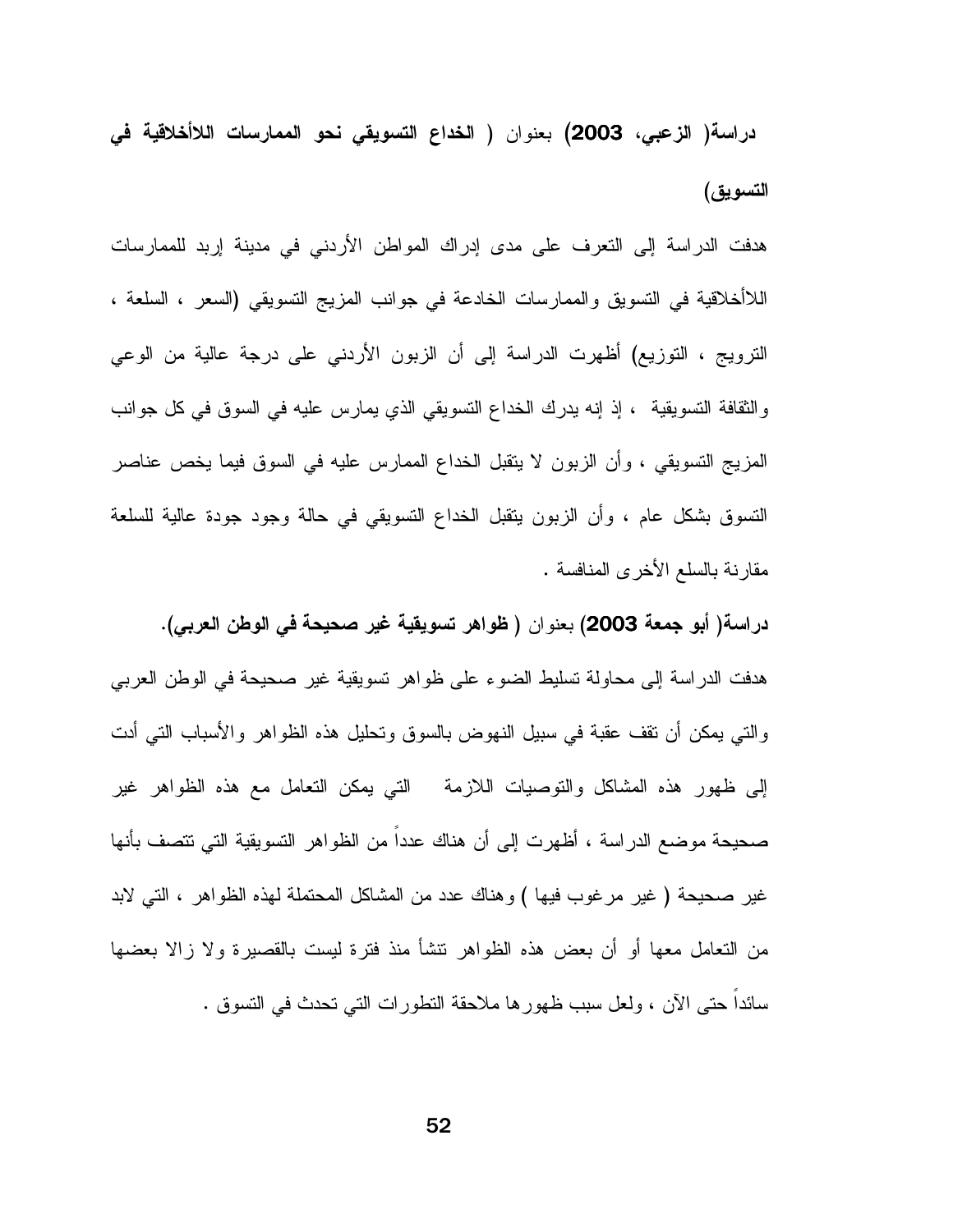دراسة ( المبرد ، 2005) بعنوان ( الإعلان التجاري وحقيقة الإعلان)

هدفت الدراسة إلى بيان أهمية الإعلان التجاري في نزويج السلع عبر وسائل الاتصال المؤثرة على الأفراد والمجتمعات ، أظهرت الدراسة الأحكام الفقهية المتعلقة بالإعلان التجاري وأثره على عقد البيع ، والنكيف الفقهي لاستخدام أهل المهن في الإعلان النجاري والحكم الشهادة للسلع في الإعلان التجاري وكذلك أثر الإعلان التجاري في التأثير على الزبائن بتلبية الحاجات الكائنة، أظهرت الدراسة إن الإعلان النجاري الأصل به الإباحة.

دراسة (مركز البحوث والدراسات ،2005) بعنوان ( الغش التجاري والتقليد في ظل التطور التقني والتجارة العالمية المعاصرة ) .

هدفت الدراسة إلى تحليل ماهية الغش التجاري في ظل التطورات المعاصرة ،خلال ثلاث نقاط رئيسة هي ماهية النطورات المعاصرة في البيئة الاقتصادية العالمية وماهية أشكال الجرائم الإلكترونية الناجمة عن تلك التطورات والغش التجاري في المجتمع الإلكتروني الجديد ، وكذلك ظهور أشكال وصور جديدة من الجرائم عرفت بجرائم الكترونية، ا أظهرت الدراسة كافة الأفعال والنصرفات الاحتيالية التي ترتكب بحق الزبائن والمؤسسات أو حتى الحكومات من قبيل الغش التجاري .

دراسة (أبو حميدة ، 2006) بعنوان( مدى التزام شركات الأدوية الأردنية بأخلاقيات التسويق)

هدفت الدراسة التعرف على مدى التزام شركات الأدوية الأردنية بأخلاقيات التسويق والممارسات الاخلاقية من قبل الشركات ، حيث اشتملت الدراسة على الأطباء والصيادلة في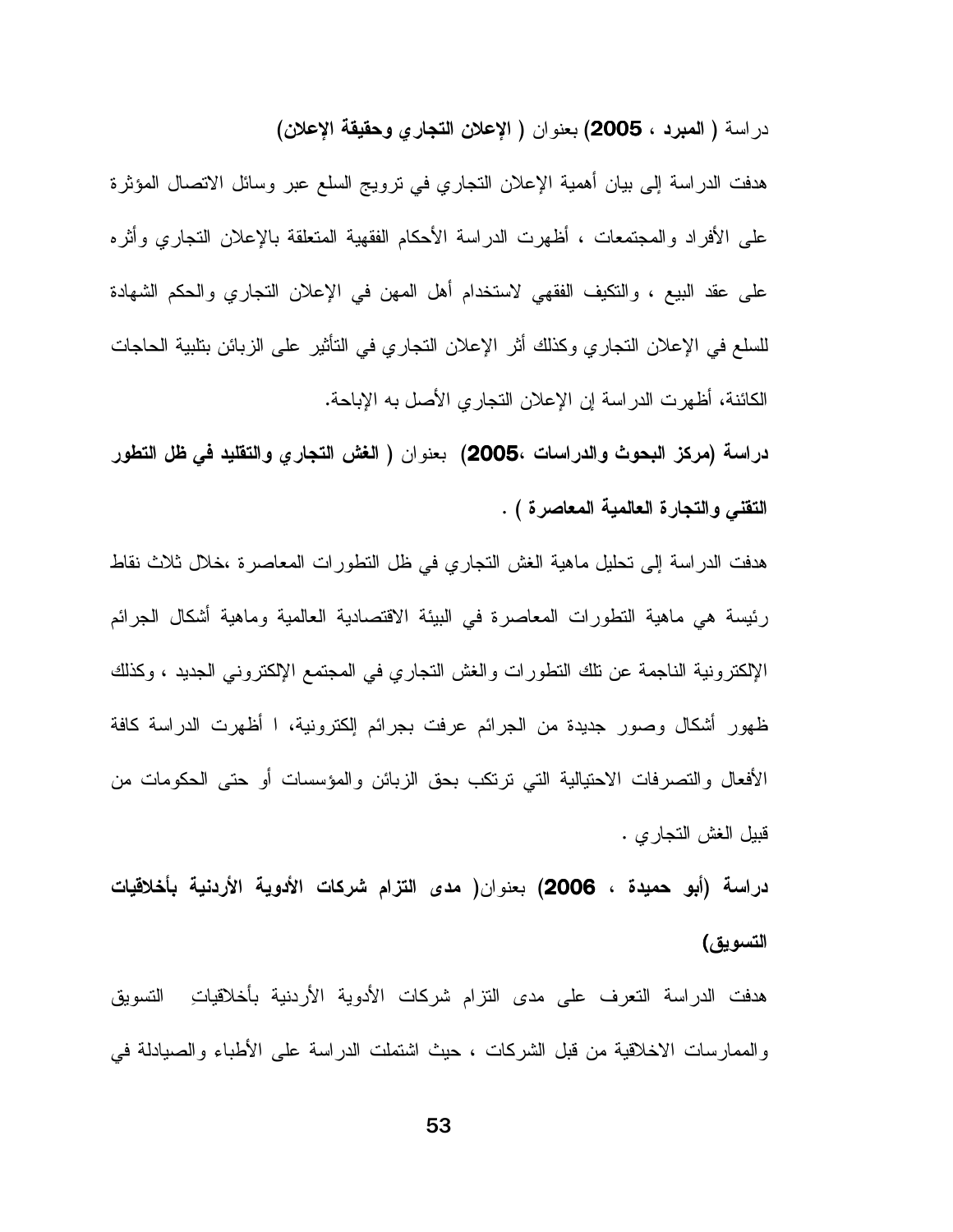مدينة عمان، أظهرت الدراسة النزام مجتمع الدراسة بأخلاقيات التسويق الدوائي، ولكن لا يلتز مون بأخلاقيات التسعير الدوائبي.

دراسة (الطائي,2006) بعنوان ( إطار مفاهيم الأخلاقيات التسويق والمسئولية الاجتماعية في **منظمات الأعمال الخدمية)** هدفت الدراسة إلى النعرف على المفهوم الأخلاقي للتسويق وامتداده للمفهوم الاجتماعي والمجتمعي، والتركيز على المسؤولية الاجتماعية والاعتبارية للتسويق ، وسلوك القائمين على النسويق وأخلاقياتهم والمساءلة و محاسبة أصحاب المصلحة في منظمات الأعمال الإنتاجية والخدمية على حد سواء ، أظهرت الدراسة إلى ضرورة فهم التداخل بين أخلاقيات التسويق والمسئولية الاجتماعية لكل من منظمة الأعمال والزبائن والمجتمع بهدف تحقيق الرفاهية للمجتمع .

دراسة (المصلح ،2007) بعنوان ( التوجيهات الإستراتيجية للاستثمار في المصارف الإسلامية وأثرها على تخطيط سياساتها التسويقية).

هدفت الدراسة إلى بيان الأحكام والضوابط الشرعية للتسويق المصرفي الإسلامي ، والأراء الفقهية لهذه الأحكام من خلال القرآن الكريم والسنة النبوية الشريفة ، أظهرت الدراسة الخداعات والممارسات غير الأخلاقية التي نقوم بها البنوك غير الإسلامية ،كذلك بينت أنواع البيوع التي حرمتها الشريعة مقارنة مع البيوع في الوقت الحاضر .

دراسة (عثمان, 2007) بعنوان ( التسويق وحماية حقوق الزبون في السوق اليمنية ) . هدفت الدراسة على التعرف تأثير الإعلانات الموجهة نحو المنتجات والبيانات المدونة على المنتجات في السوق اليمنية ) ، وتسليط الضوء على واقع حقوق الزبون في السوق اليمنية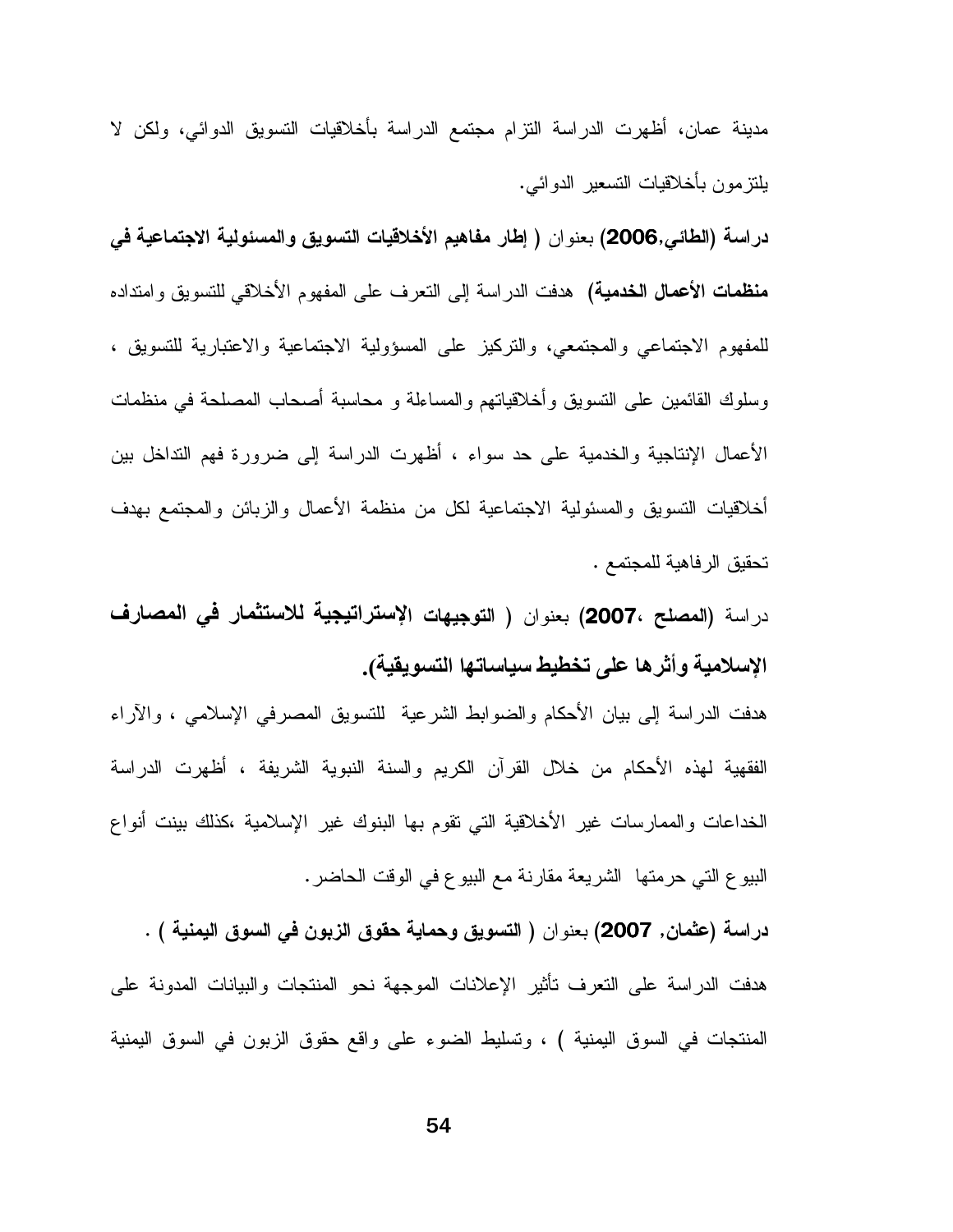وأظهرت الدراسة عدم ثقة الزبون في السوق اليمنية بالإعلانات وأن البيانات والمعلومات المدونة على المنتجات في السوق اليمنية هدفها تصريف المنتجات الراكدة وليس خدمة الزبون. دراسة ( شحاتة ،2008) بعنوان ( البيوع المعاصرة الجائزة والمنهى عنها شرعا) . بينت الدراسة أنواع البيوع المعاصرة الجائزة والمنهى عنها شرعا ،وكذلك الضوابط الشرعية النَّبي نتحدث عن :المشروعية والطِّيبات, والنراضـي, والأخلاق الطَّيبة , بـحيث نكون خالية من الغش والاحتكار والخداع والتدليس والغرر والغبن والربا والنطفيف والكذب والسحت وكل صور أكل أموال الناس بالباطل ،وكذلك مواصفات الناجر المسلم الذي يتمتع بمجموعة من القيم الإيمانية والأخلاقية والسلوكية الطيبة بالإضافة إلى الحنكة والبصيرة والتفقه في أحكام ومبادئ الشريعة الإسلامية , وعلى الأخص فقه المعاملات والبيوع, أظهرت الدراسة الأساسيات التي يجب أن يفقهها المتعاملون في الأسواق ومن أهمها : أركان وشروط البيع الصحيح , والبيوع الجائزة شرعا والمنهي عنها شرعا , والبيوع التي نثار حولها شبهات , وهذا يعد فرض عين على كل ناجر .

دراسة( الزعبي وزيادات ، 2009) بعنوان (اتجاهات الزبائن نحو ممارسات الخداع التسويقي في الجانب الإعلاني ).

هدفت الدراسة إلى التعرف على اتجاهات الزبائن نحو ممارسات الخداع التسويقي في الجوانب المختلفة المتمثلة بعنصر الإعلان في مدينة إربد، ومدى تقبلهم له تحت مختلف الظروف، أظهرت الدراسة أن الزبون الأردنبي على درجة عالية من الوعبي والثقافة الاستهلاكية، إذ إنه يدرك الخداع التسويقي الذي يمارس عليه من السوق في الجانب الإعلاني، كما أنه لا يتقبل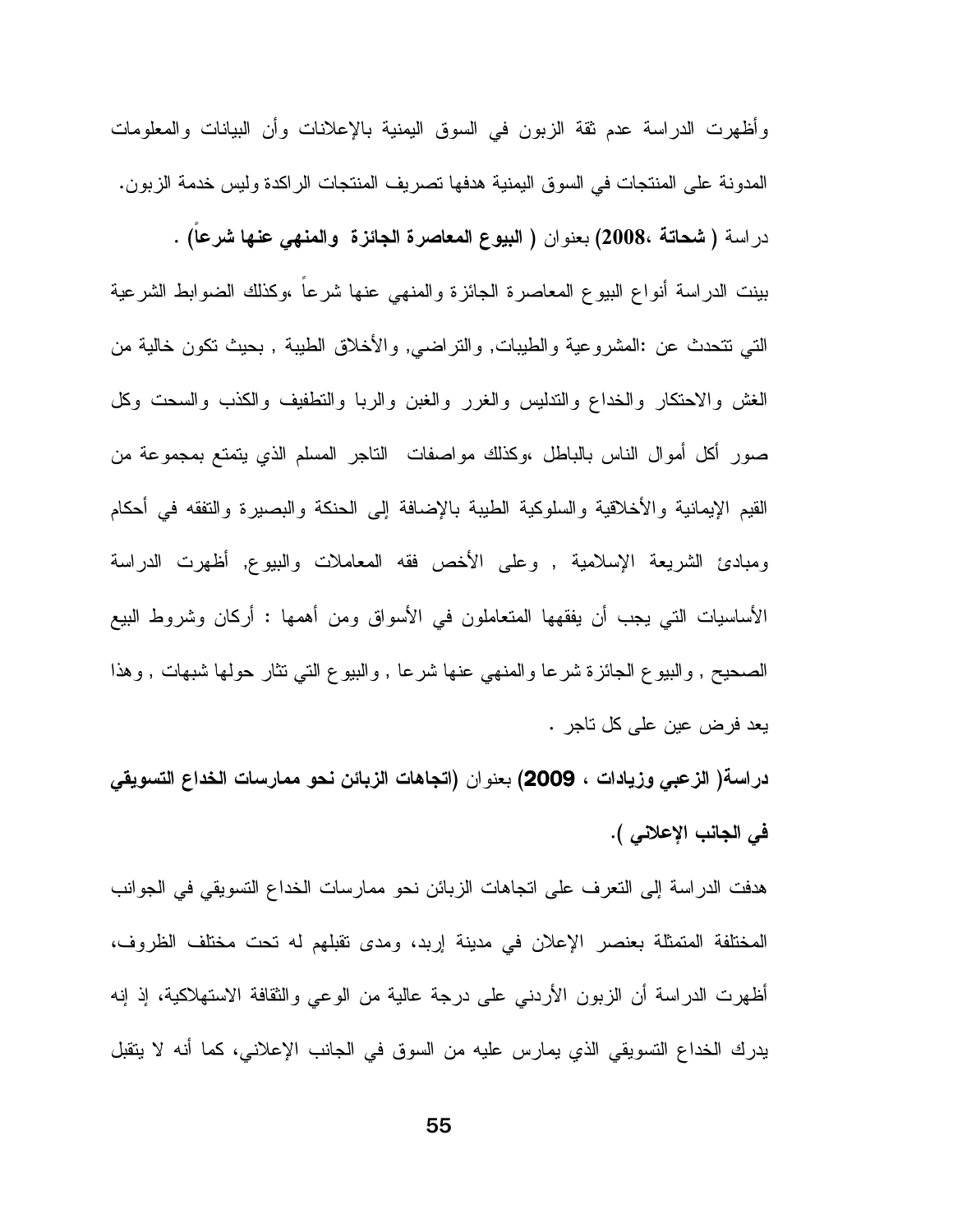الخداع التسويقي في الجانب الآخر ، إلا أنه يمكن أن يتغاضى عن بعض ممارسات الخداع النسويقي في الحالات النبي نكون فيها جودة السلعة عالية .

دراسة (الشيخ ،2009 ) بعنوان (تحليل آليات حماية المستهلك في ظل الخداع والغش التسويقي)

هدفت الدراسة إلى النعرف على المفهوم وعرض أهداف الحماية وأبعادها ، ثم نسليط الضوء على الجوانب التي تمثل إخلالا بمبدأ الحماية مع تقديم الآليات التي تحافظ على حماية الزبون من الغش والخداع التسويقي ، أظهرت الدراسة بأن الزبون الجزائري بحاجة إلى حماية نتيجة الخداع النسويقي بكافة المجالات الاجتماعية والصحية والإعلانية المعنوية.

دراسة (أبو رمان والزيادات ، 2010) بعنوان ( مدى إدراك السياح الأردنيين للخداع التسويقي الذي تمارسه وكالات السياحة والسفر) .

هدفت الدراسة إلى النعرف على ممارسة الخداع ضد الزبون ، في قطاع السياحة وتحديدا على السياح الأردنبين الذين بمارسون السياحة من خلال وكالات السياحة والسفر ، كشفت الدراسة عن ممارسات الخداع التسويقي في عناصر المزيج التسويقي الخدمي ( 7p's ) ، أظهرت الدراسة أن وكالات السياحة والسفر نمارس الخداع بقوة على السائح الأردنبي ، وقد كشفت الدراسة بأن السعر كان أكثر عناصر المزيج التسويقي الذي يمارس فيها الخداع ثم تلاه المنتج السياحي ثم الدلائل المادية ، النرويج ، العاملين ، الإجراءات والعمليات ، وأخيرًا النوزيع . دراسة ( العبيدي ،2010) بعنوان (أثر الممارسات اللاأخلاقية الخاصة بالمزيج التسويقى **على اتجاهات الزبائن نحو السلع الاستهلاكية ).** هدفت الدراسة إلى نسليط الضوء على أهم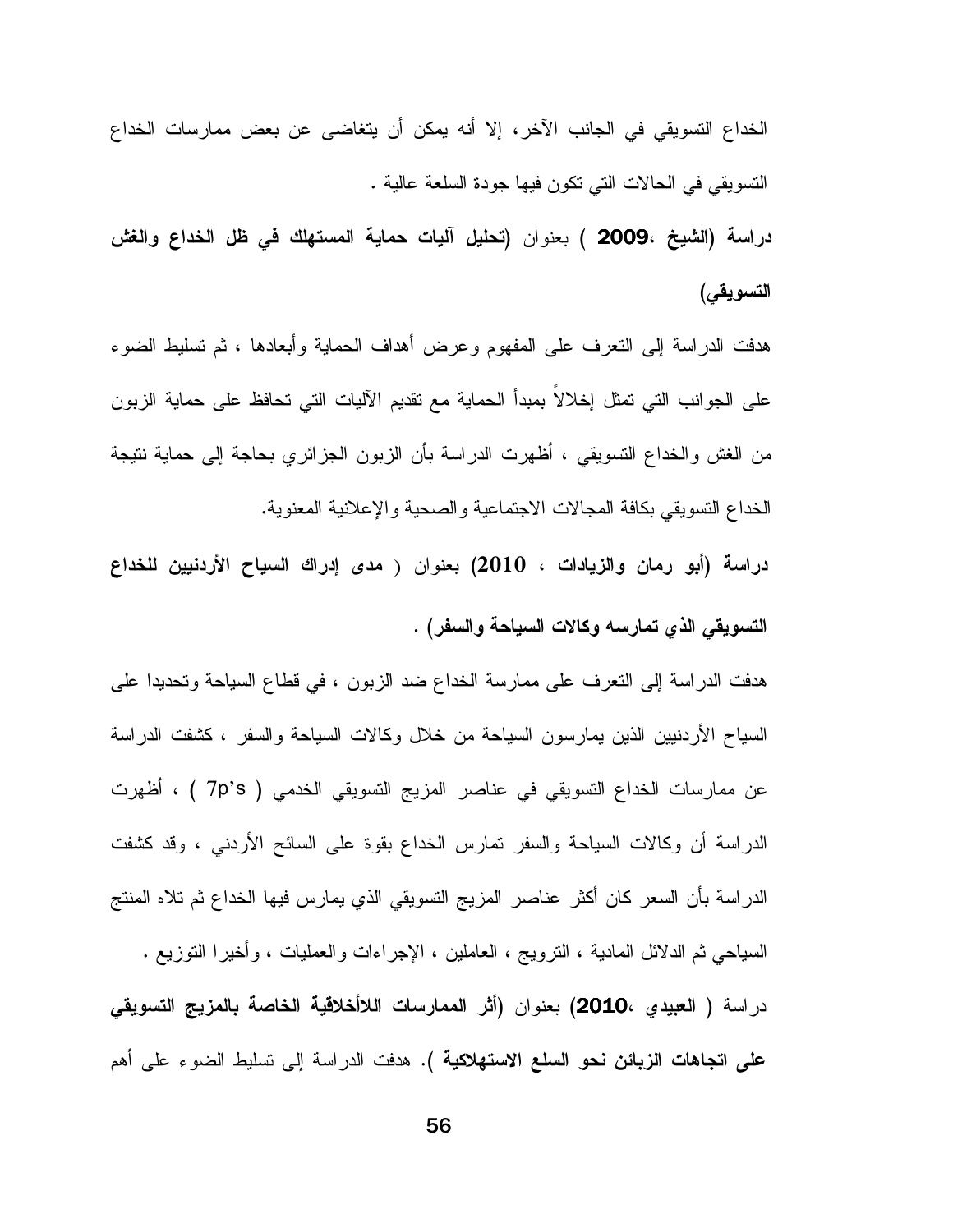الممارسات اللاأخلاقية الخاصة بعناصر المزيج النسويقى الأربعة وهي ( السلعة ، السعر ، النَّزويج ، النَّوزيع )، أظهرت الدراسة إلى أن هناك ممارسات لا أخلاقية تمارس من قبل البائع على الزبائن.

ثانيا : الدراسات التي تتعلق بالصورة الذهنية:

دراسة (الضمور، وعايش ، 2005) بعنوان( أثر عناصر المزيج التسويقي الخدمي لفنادق الخمس نجوم في الأردن على الصورة الذهنية المدركة من قبل السياح).

هدفت الدراسة إلى تحليل عناصر المزيج التسويقي الخدمي لفنادق الخمس نجوم ، وذلك إجراء مقارنة بين السياح العرب وغير العرب المقيمين في فنادق الخمسة نجوم ، كذلك هدفت أيضاً إلى معرفة أثر بعض الخصائص الديمغرافية على الصورة المدركة ، أظهرت الدراسة وجود رضا السياح عن عناصر المزيح التسويقي الخدمي ، أظهرت الدراسة بوضوح معايير نتضمن تقديم الخدمة ،وتطوير البرامج التسويقية، أظهرت الدراسة أثر العوامل الديمغرافية على الصورة المدركة

دراسة (هاشم ،2007) بعنوان( مدى التزام شركات الاتصالات الأردنية بأخلاقيات التسويق من وجهة نظر الزبائن وأثره على تكوينهم الصورة الذهنية لها).

هدفت الدراسة النعرف إلى مدى النزام شركات الاتصالات الأردنية بأخلاقيات التسويق من وجهة نظر الزبائن وأثره على نكوينهم الصورة الذهنية لها، اشتملت الدراسة على زبائن شركات الاتصالات أظهرت الدراسة النزام شركات الاتصالات بأخلاقيات التسويق وإنما تساعد علي تكوين صورة ذهنية لهم.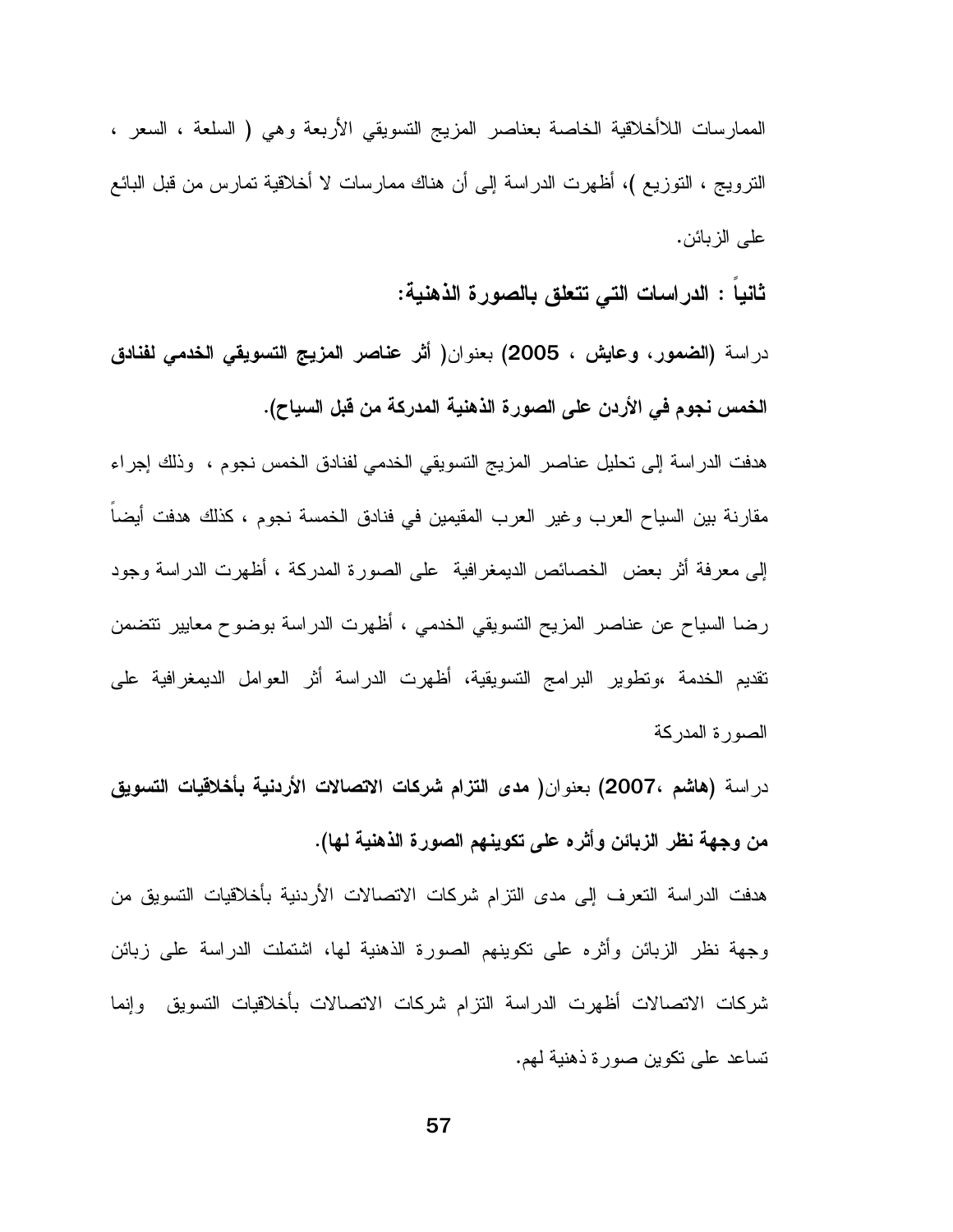دراسة (سالم ،2007) بعنوان (المزيج التسويقي السياحي وأثره على الصورة الذهنية لليَمَن من وجهة نظر السياح).

هدفت الدراسة بيان أثر عناصر مزيج التسويق السياحي على الصورة الذهنية المدركة للسياح عن اليمن ، ونكوين صورة ذهنية معينة عنه و قياس نأثير عناصر مزيج التسويق السياحي عليها، ۖ وبما يعزز من مكانة المنتج السياحي ومنه خلق صورة ذهنية جيدة ۖ ، أظهرت الدراسة إلى أن متغيرات البيئة التسويقية السياحية تؤثر على اختيار السياح كون اليمن بلدا سياحيا وفي مقدمتها المتغبر ات الاقتصادبة.

دراسة (بن حدو ،2008) بعنوان ( الصورة الذهنية المدركة للبتراء كمقصد سياحي من وجهة نظر السياح الأجانب).

هدفت الدراسة إلى بيان العوامل الأساسية التي نؤثر في فهم الصورة الذهنية المدركة للبتراء، من النواحي الايجابية والسلبية، أظهرت الدراسة إلى وجود فجوات بين توقعات السياح عن البنراء قبل الزيارة وبعدها ،أظهرت الدراسة أن هناك نكثيف الإعلام عن البنراء ،وكذلك بيان نو عية الخدمات المقدمة في البتر اء.

در اسة( **بانـ4,2008)** بعنوان (أثر الـعلاقات الـعامـة على سلوك الزبون النـهائـي).

هدفت الدراسة إلى بيان أثر العلاقات العامة وانعكاسها على نكوين الصورة الذهنية لدى الزبون عن الخدمات المقدمة من قبل شركات الاتصالات، وكذلك رفع مستوى العمل من قبل هذه الشركات في عكس صورة ايجابية عن الخدمات المقدمة للزبائن، أظهرت الدراسة أنه كلما كان تفعيل دور العلاقات العامة قويا كانت صورة الشركة ليجابية من قبل الزبائن والعكس صحيح.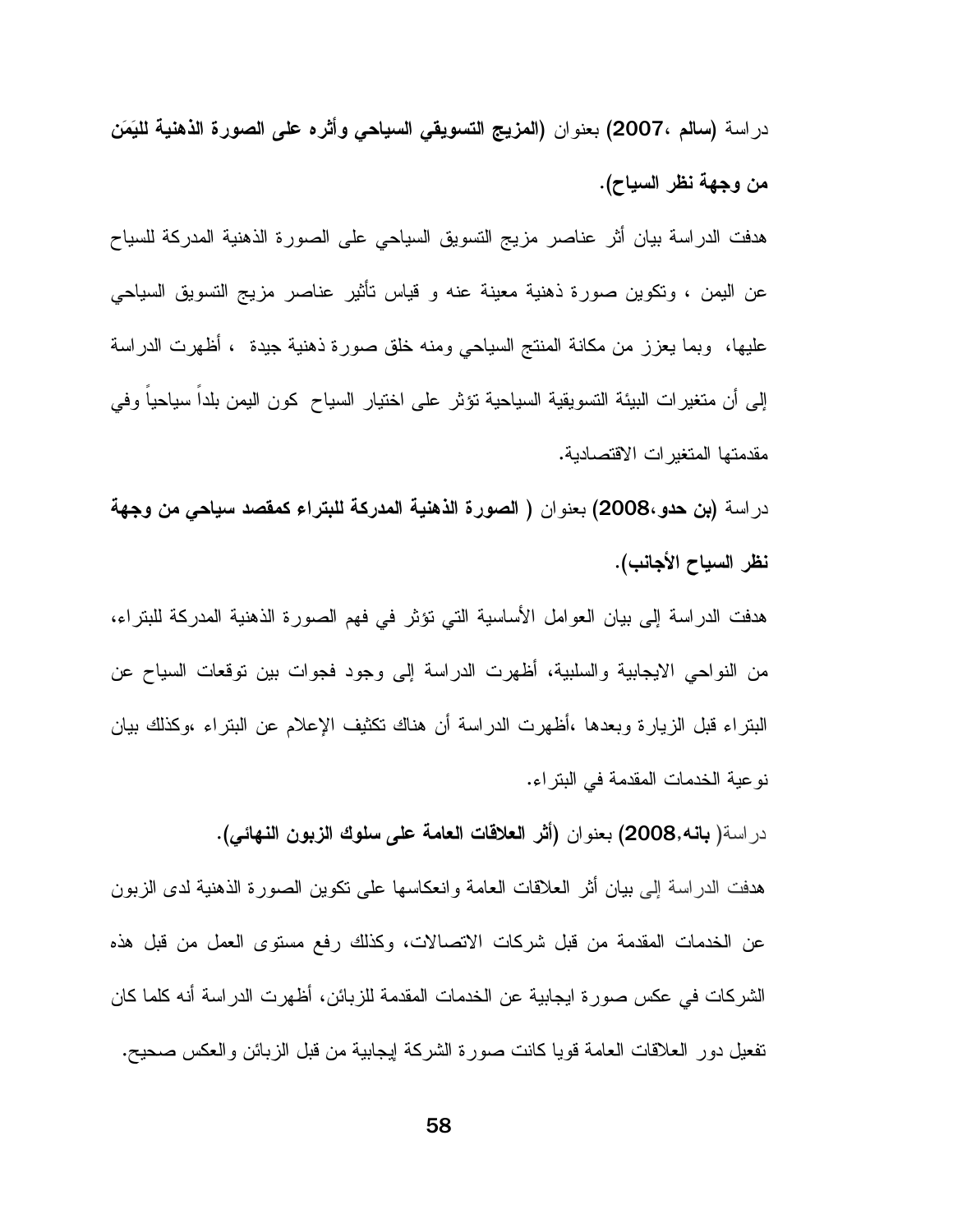در اسة(الصالح ،2008) بعنوان( تأثير العلامة التجارية على سلوك الزبون). هدفت الدراسة إلى نأثير العلامة النجارية على سلوك الزبون ومدى قوة نأثير العلامة النجارية على سلوك الزبون، في نكوين صورة ذهنية عن العلامة التجارية,من خلال عناصر جودة العلامة التجارية، إذ نبين أنه كلما كانت العلامة التجارية مشهورة عالميا كانت الصورة في ذهن الزبون قوية جدا مما يؤدي ذلك الحصول على المنتج أو الخدمة بسهولة ويسر . ثالثاً : الدر اسات الأجنبية التي تتعلق بالخداع التسويقي:

> Behavior IUnethical In ) بعنوان ( Andrew, Priest,2002 ) دراسة Australia) هدفت الدراسة إلى التعرف على ممارسة السلوك **Business** اللاأخلاقي في التعامل مع المسوقين في استراليا واعتمدت الدراسة على المسح المبداني من منشآت الأعمال ومركز البحث المبداني على مستويات الخداع والفساد في منشآت الأعمال أظهرت الدراسة إلى أن كل عشر منشآت هناك منشأته تمارسا الخداع التسويقي، وأن نسبة 41%من الاسيويين يمارسون الخداع التسويقي في الأعمال ،أظهرت الدر اسة إلى عدم مسؤولية منشات الأعمال تجاه المجتمع.

> دراسة ( Yeung,2004 ) بعنوان ( Hospitality Ethics Curriculum An Industry Perspective International)بينت الدراسة كيفية معاملة العاملين في خدمات الضيافة حيث تعامل الباحث مع ثمانية أبعاد من الممارسات الأخلاقية للعاملين وهي: خداع الأعمال ، الضمير الاجتماعي، واستقامة العاملين ، حماية البيئة ، المصـالـح الشخصية ، حماية الزبون ، خصوصية العاملين ، حقوق العاملين ،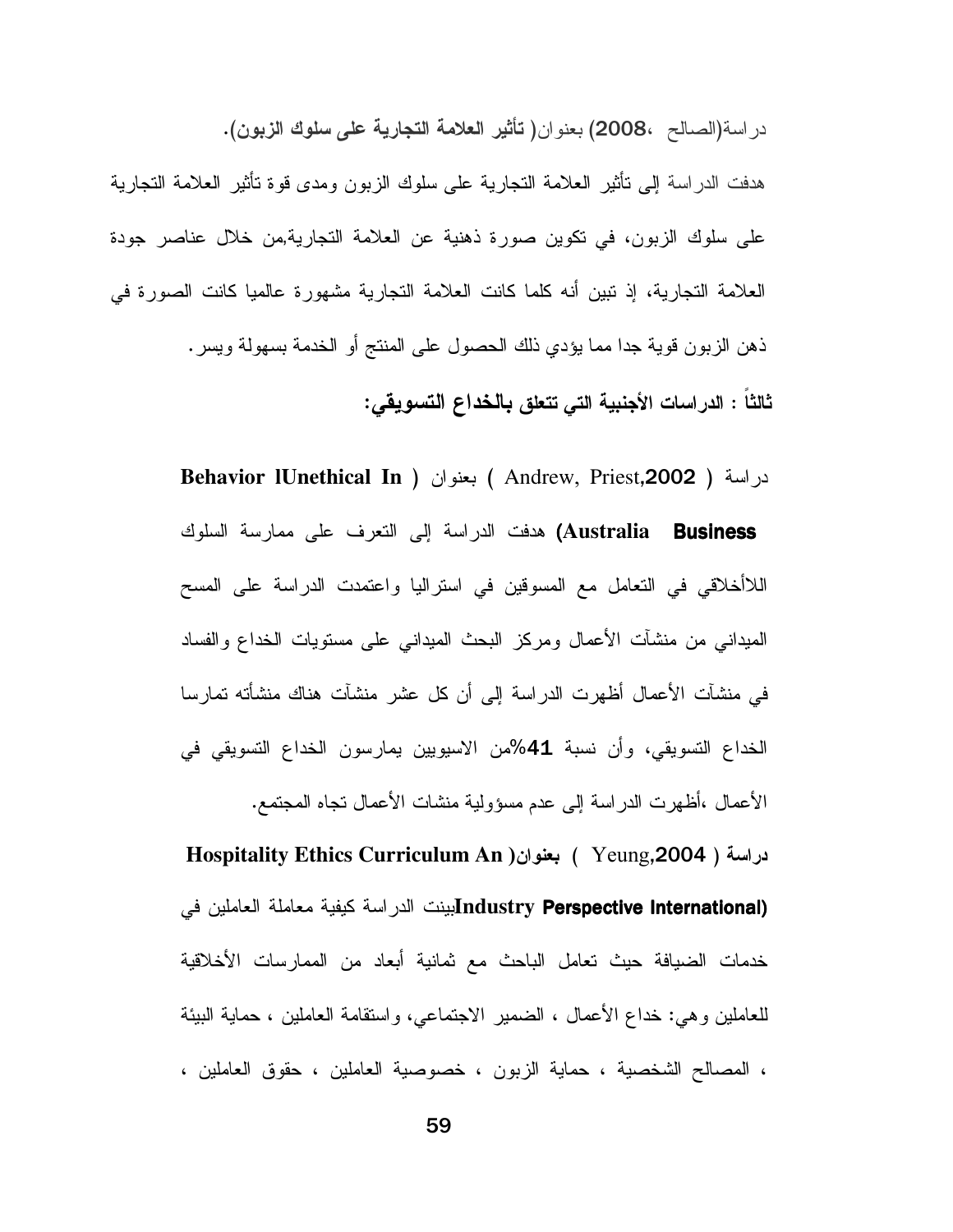العدالة الإجتماعية ، أظهرت الدراسة أن أكثر الممارسات اللاأخلاقية في صناعة الضيافة كانت في خداع الأعمال ، حيث انضح في هذا المجال بأن العاملين غير حريصين على نقديم خدمات وفقا لمعايير السلامة والنوعية كما أنهم يبوحون بمعلومات حساسة عن الشركة ، وجاء في المرتبة الثالثة حماية البيئة .

دراسة(2006, Balked ) بعنوان ( Creativity In Design And Ethics ). نهدف الدراسة إلى الممارسات غيراللاأخلاقية في الإعلانات ومعرفة إن كانت هناك أخلاقيات في الإعلان ومدى استخدامات اللوحات الإعلانية في التعبير واستخدام العاطفة في ووسائل اللو حات الإعلانية , أظهر ت الدر اسة إلى أن هناك ممار سات غير أخلاقية في اللو حات الإعلانية من خلال استخدام المرأة في الإثارة في لوحة الإعلانات أكثر من الرجل، وكذلك استخدام اللهجة العامية في الإعلان في اللوحات الإعلانية ووجود منافع غير عادلة في إظهار العلامة التجارية واستخدام الرسائل الخارجية من خلال أرقام الهواتف النقالة الموجودة على اللوحات الإعلانية والمبالغة في الخصم حول الأسعار .

دراسة:(Porter & Arnold Bird & Alston ,2009) بعنوان(Capabilities (Product Misrepesentation Product Liability Consumer Fraud **False Advertising and Deception Defects Product Disclosure** Cases in the Following Privacy and Identity Protection Practices **Pharmaceuticals Industries Are Discussed)** 

هدفت الدراسة إلى الكشف عن عيوب المنتج ، والإعلانات الكاذبة والخداع ، والخصوصية وحماية الهوية وذلك في الحالات التالية: الصناعات، وتناقش ، المستحضرات الصيدلانية والرعاية الصحية ، المؤسسات المالية ، التكنولوجيا العالية، وتصنيع وغيرها من المنتجات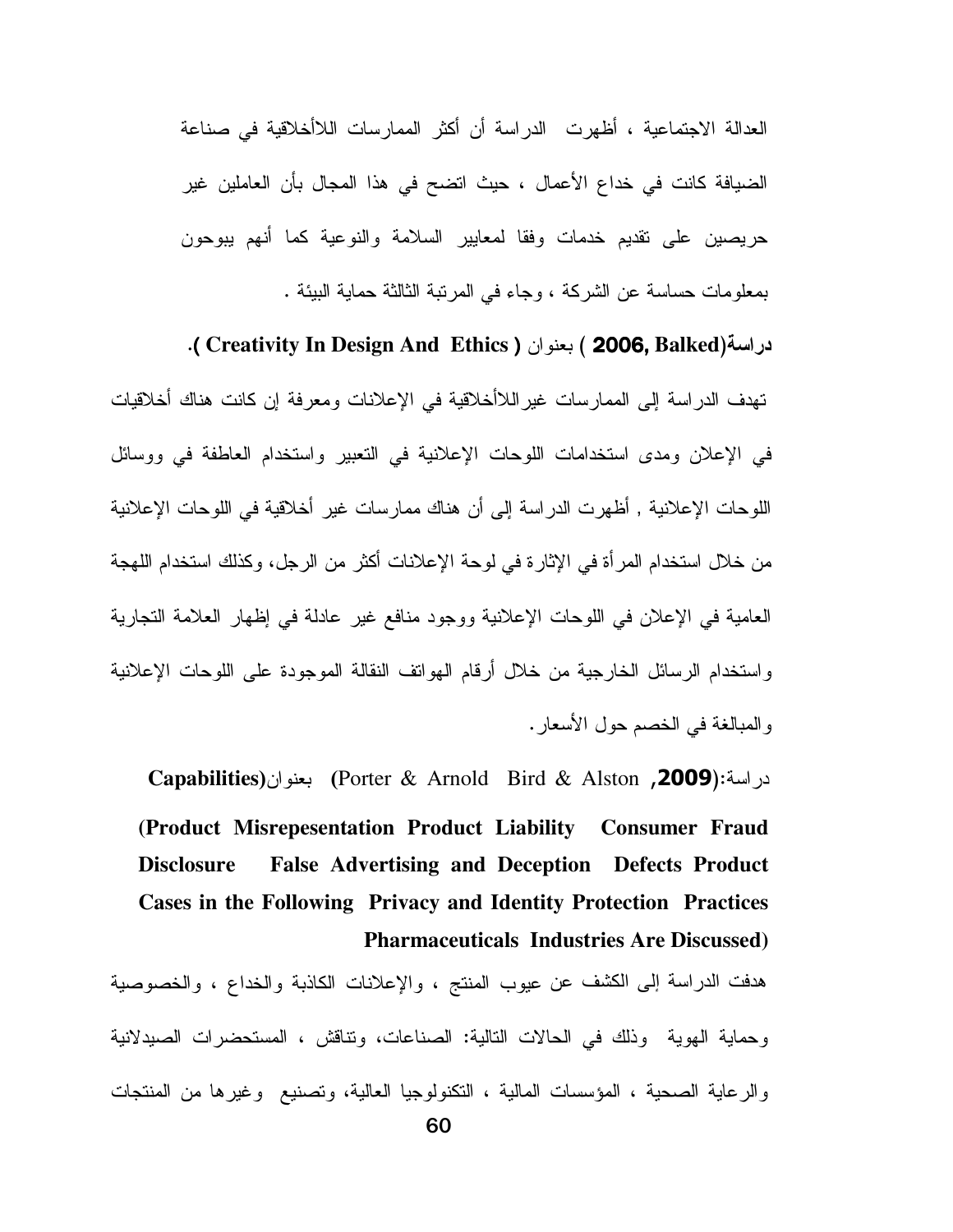الاستهلاكية ، وقد بينت الدراسة كيفية تضليل الأسعار حول حجم صحيح "الخصم" ، وكذلك الخداع في الإعلان الذي نقوم به شركة وساطة مالية ۖ في طبقة العمل النبي نتطوى على شركة وساطة مالية ، والدعاية المضللة حول معدلات وقدرات عدد الصفقات المنفذة ، وسهولة الوصول إليها، وكذلك الرسوم التي نفرض على أنواع معينة من المعاملات ، أظهرت الدراسة أن هناك أشكالا مختلفة تقوم بها الشركات من خداع في سبيل الحصول على العائد الأكبر من المال ، دون النظر إلى المشاكل الاجتماعية والاقتصادية الناتجة عن هذا الخداع

دراسة (Hong,2009) بعنوان . ( Ethics and the cell-phone ad ) تحدثت الدراسة عن الهاتف الخلوي الذي أصبح مألوفاً لكافة شرائح المجتمعات في العالم، وما له من فوائد وعيوب، إذ يوضح هذا البحث بعض المشاكل الأخلاقية الواضحة بما في ذلك المخالفات الحقوقية والرسائل غير المرغوب فيها وعدم اكتمال نموذج الإعلام ، وبيان بعض الأمثلة على ذلك كما نبين الدراسة بعض الحلول الني نهدف إلى خفض أو حتى القضاء على المشاكل المذكورة أعلاه من خلال الاقتراحات المتمثلة في عدة جوانب منها ما يقع على الحكومة ،ومقدمي المعلومات ، والمشغلين ، والعملاء ، حماية الزبائن.

دراسة( 2010،kauish) بعنوان ( The labor market and business ethics and , Magazine, deceptive messages)

هدفت الدراسة إلى الأثار غير اللاأخلاقية والسلوكيات داخل السوق من ممارسات خادعة في السوق وعدم الثقة والالتزام من قبل الشركات في السوق ومدى نطور العلاقة بين الزبون والسوق، أو المنتج وكذلك حجب المعلومات أو الخداع في السوق، كما أظهرت الدراسة أن هناك خداعا في وسائل الاتصال من خلال الرسائل الخادعة وانخراط المديرين الانتهازية في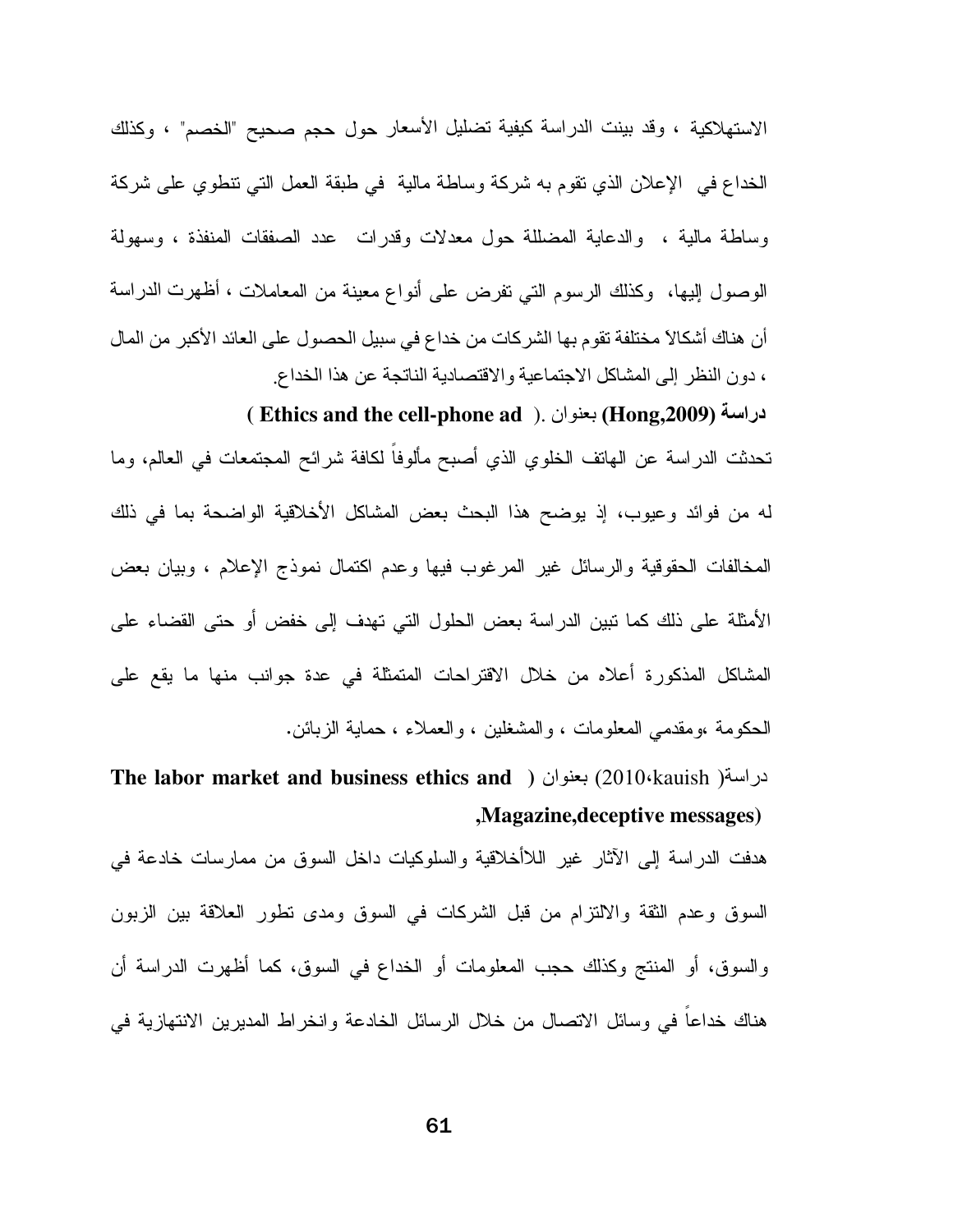السلوك و عدم نتافس المعلومات بين المديرين ووجود ثقوب في الهيكل التنظيمي للمنظمة و عدم وجود مصداقية في المعلومات لوجود الخداع والابتعاد عن القواعد غيراللاأخلاقية. ر ابعاً : الدر اسات الأجنبية حول الصور ة الذهنية:

دراسة (Lanna ,2004) بعنوان The impact ofmotivation factoron) marketing ethics in Lithuanian media)

هدفت هذه الدراسة إلى بيان الصورة الذهنية لدى الزبائن عن المشروب (Zmet) من قبل شركة زبن وكبفية تروبجه باستخدام الأساليب التروبجية القديمة والمحافظة على سمعته على مستوى العالم من خلال استخدام الصور والشعارات ،وما لها من أثر على العاطفة لدى الزبون حيث قامت الشركة بالتعرف على أفكار ومشاعر وذلك من خلال المقابلات المباشرة الزبائن بشكل فر دي وجماعي، أظهر ت الدر اسة إلى أنه يمكن التأثير على الزبائن من خلال الصور والشعار ات في الإعلان وما لها من أثار ً على الصور ة الذهنية لدى الزبون.

لدراسة (Hong,2006) بعنوان ( Matching the Advertising Creative Strategy Mode: The Moderating Effect of Product Type «Hong Thinking to the on the Effectiveness of Imagery-Evoking Advertising Tactics) هدفت الدراسة إلى معالجة مدى نأثير الصور على الزبائن بصورة عقلانية عن المنتج من خلال الإعلانات ، وكذلك تأثير المنتج على الزبون من خلال الصورة التكتيكية المستخدمة في الإعلان، أظهرت الدراسة أن هناك تأثيراً عالياً جداً من خلال الصور المستخدمة في المنتج، سواء كان هذا التأثير فورياً أو من خلال اتخاذ القرار الاحقاً في استخدام المنتج.

دراسة (Jiang,2008) بعنوان The Role of Mental Imagery and Visual) **Perspective in Consumer Behavior**) 62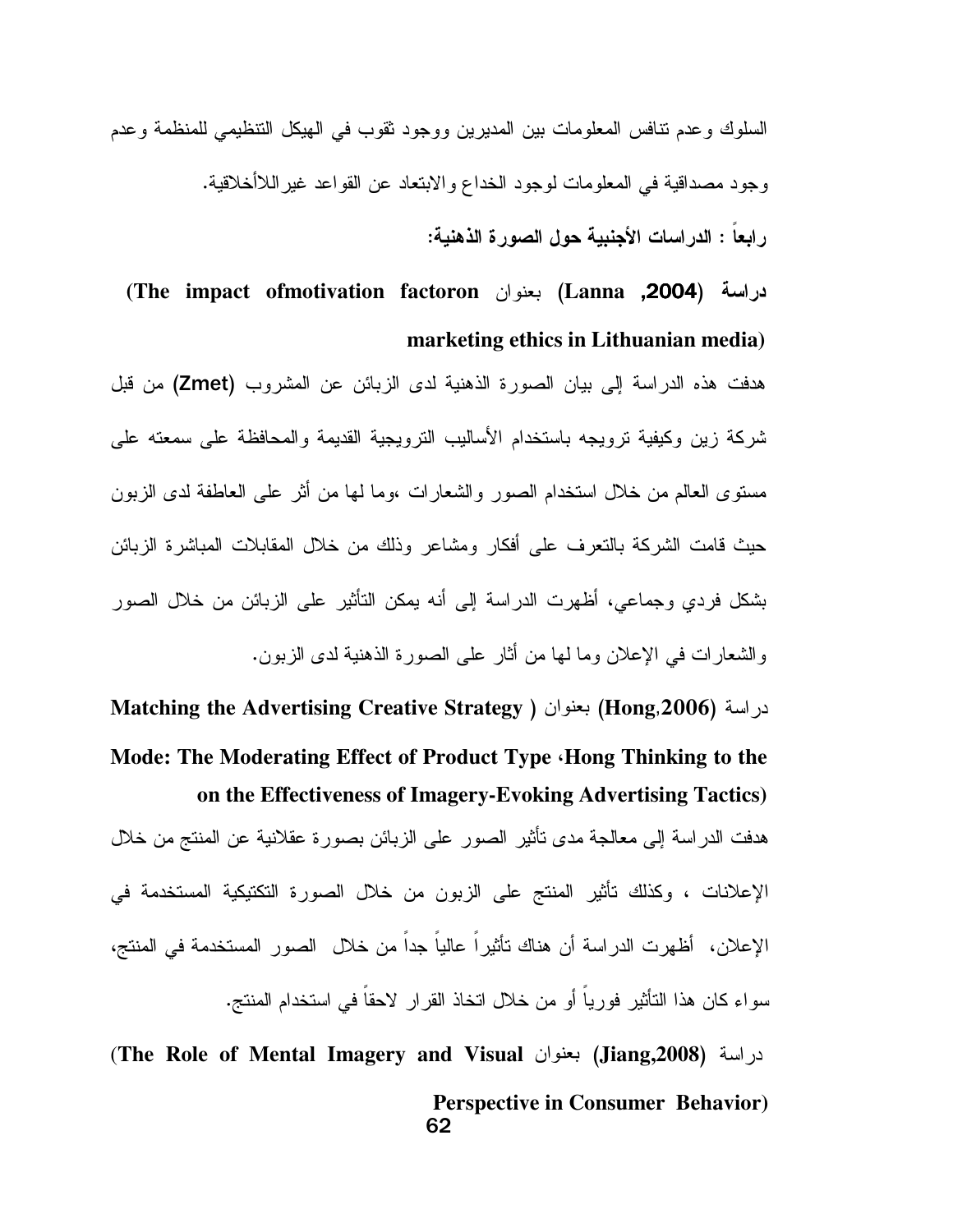تهدف الدراسة إلى النعرف على أثار العوامل المرئية واللفظية من خلال المعلومات والأحداث الموصوفة عن المنتجات، وطريقة نقلها وكيفية المعالجة الصحيحة لها وبناء صورة ذهنية حقيقية عن المنتجات في أذهان الزبائن، وقد أظهرت الدراسة إلى أن هناك نوعية من الزبائن ، النوع الأول مستهلكون يعانون من صعوبة معالجة المعلومات من خلال الصورة العقلية المكونة عن المنتج لديهم وأن لديهم ردود فعل عاطفية عن المنتج ، أما النوع الثاني لديهم القدرة على معالجة المعلومات سواء كانت هذه المعلومات بصرية أو لفظية عن المنتج

دراسة( Cialdin ,2009) بعنوان( The Role of Visual Imagery in

Consumer Research) الدراسة تهدف إلى التخيل يتخيله الزبون عن المنتج ،من خلال زيادة فاعلية الإعلان، وكيفيه بناء صورة ذهنية بسهولة عن المنتج ،وكذلك نأثر موقف الزبون نحو الإعلان و المنتج، أظهر ت الدر اسة أن الز بائن يعانون من الحالات المبينة في الإعلانات، و أن هذه التخيلات

تضر في تكوين الصورة الذهنية الحقيقة عن المنتج بسبب الإعلانات ، أظهرت الدراسة المبالغة في الإعلانات

خلاصة الدراسات السابقة وما يميز. هذه الدراسة عن الدراسات السابقة:

نتاولت الدراسات السابقة الخداع التسويقي من جانب والصورة الذهنية في الشركات الخدمية من جانب أخر ،وكذلك الدراسات الشرعية التي ركزت على الضوابط الشرعية ، ۖ إذ هدفت الدراسات إلىي معرفة أثر الخداع التسويقي علىي الزبائن وأكدت جميع الدراسات علىي الممارسات اللاأخلاقية في الخداع التسويقي الذي يمارس على الزبون من قبل المسوقين والمنتجين في جوانب مختلفة من عناصر المزيج النسويقي والمتمثلة في ( السعر ، النوزيع ، والنريج والمكان ) ونتاولت الدراسات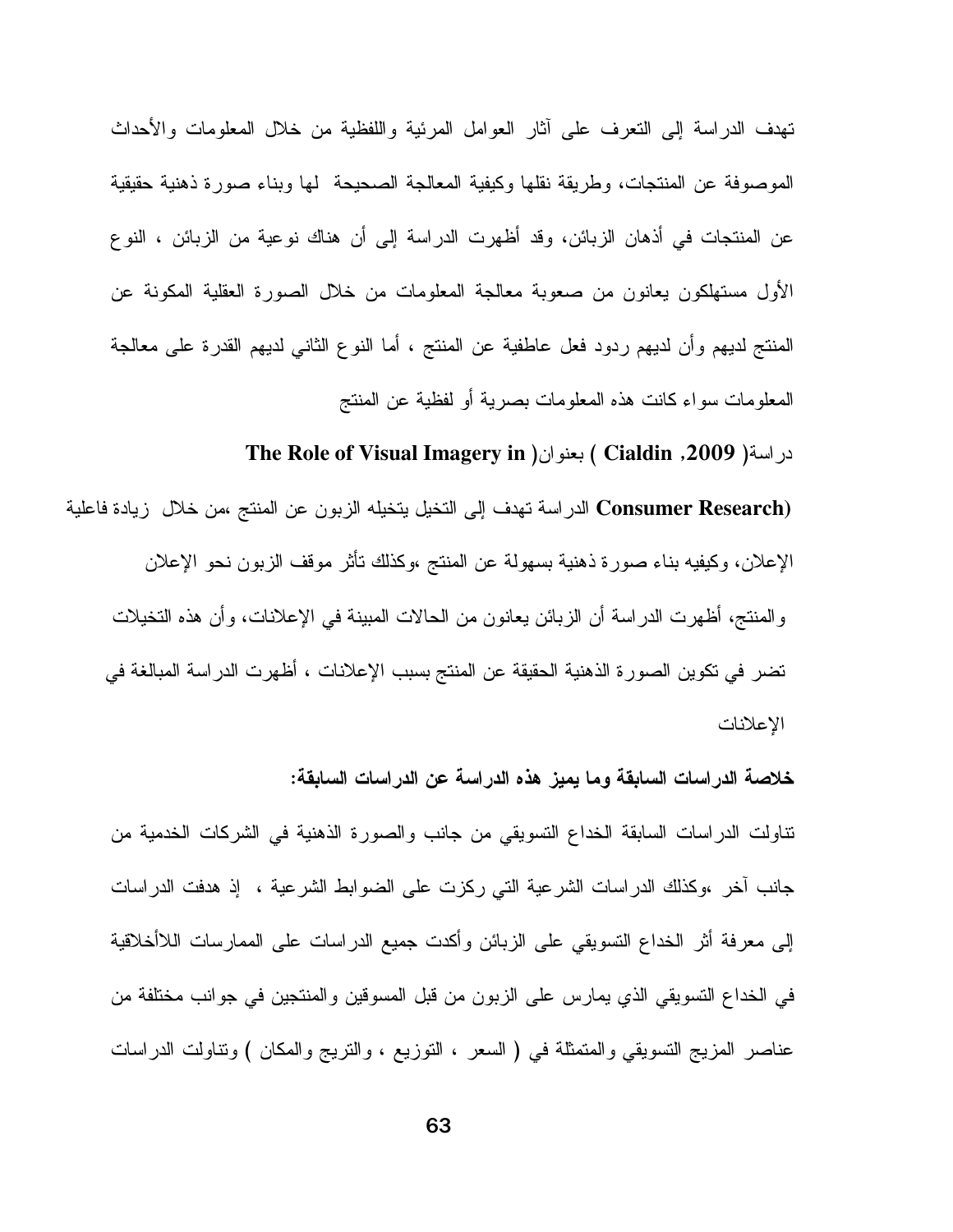السابقة كذلك وجهات نظر الزبائن نحو الخداع الممارس عليهم وكذلك بينت الدراسات أن الخداع التسويقي نتم ممارسته عن قصد وغير قصد من قبل المسوقين ، وان الزبون ليس لديه المعرفة الكافية حول أساليب الخداع النسويقي.

قدمت معظم الدراسات السابقة توصيات للحد من هذه الممارسات غير اللاأخلاقية في الخداع النسويقي منها دور المسؤولية الاجتماعية والأخلاقية نجاه الزبون والمجتمع لحمايته من ممارسات الخداع والنضليل والغش والمحافظة على البيئة النبي يعيش بها الزبون وماله من أثر إيجابي على المجتمع ككل .

أما هذه الدراسة فقد جمعت بين الخداع في عناصر المزيج التسويقي الأربعة وأثرها على الصورة الذهنية بشكل مباشر ، وكذلك بينت أشكال الخداع وأنواعه.

وكذلك بيان أحكام الشريعة الإسلامية من الخداع من نوضيح بعض المفاهيم التي نتعلق بالبيوع المنهى عنها في الوقت الحاضر وهو ما تمارسه الشركات حاليا.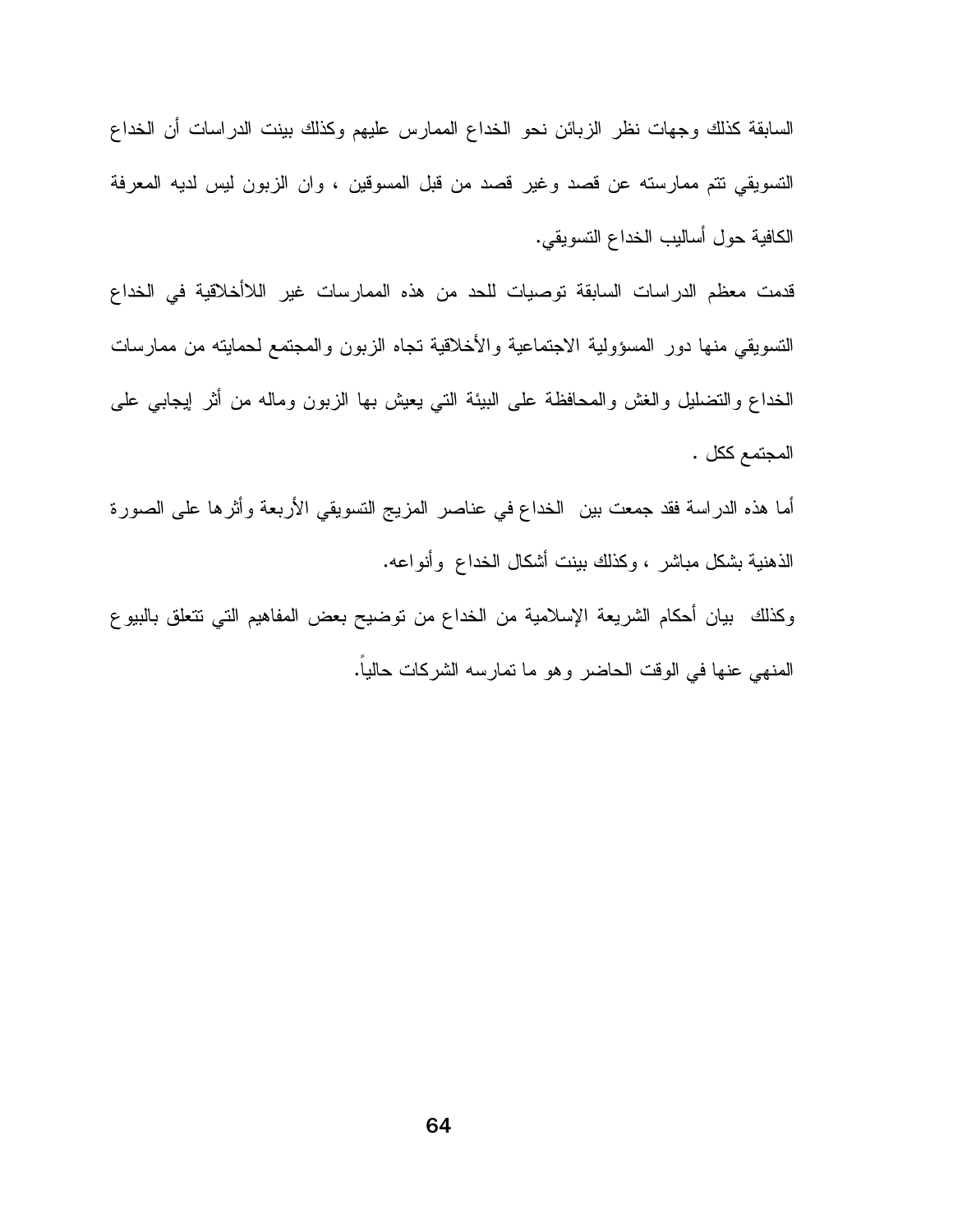# الفصل الثالث<br>منهجية الدراسة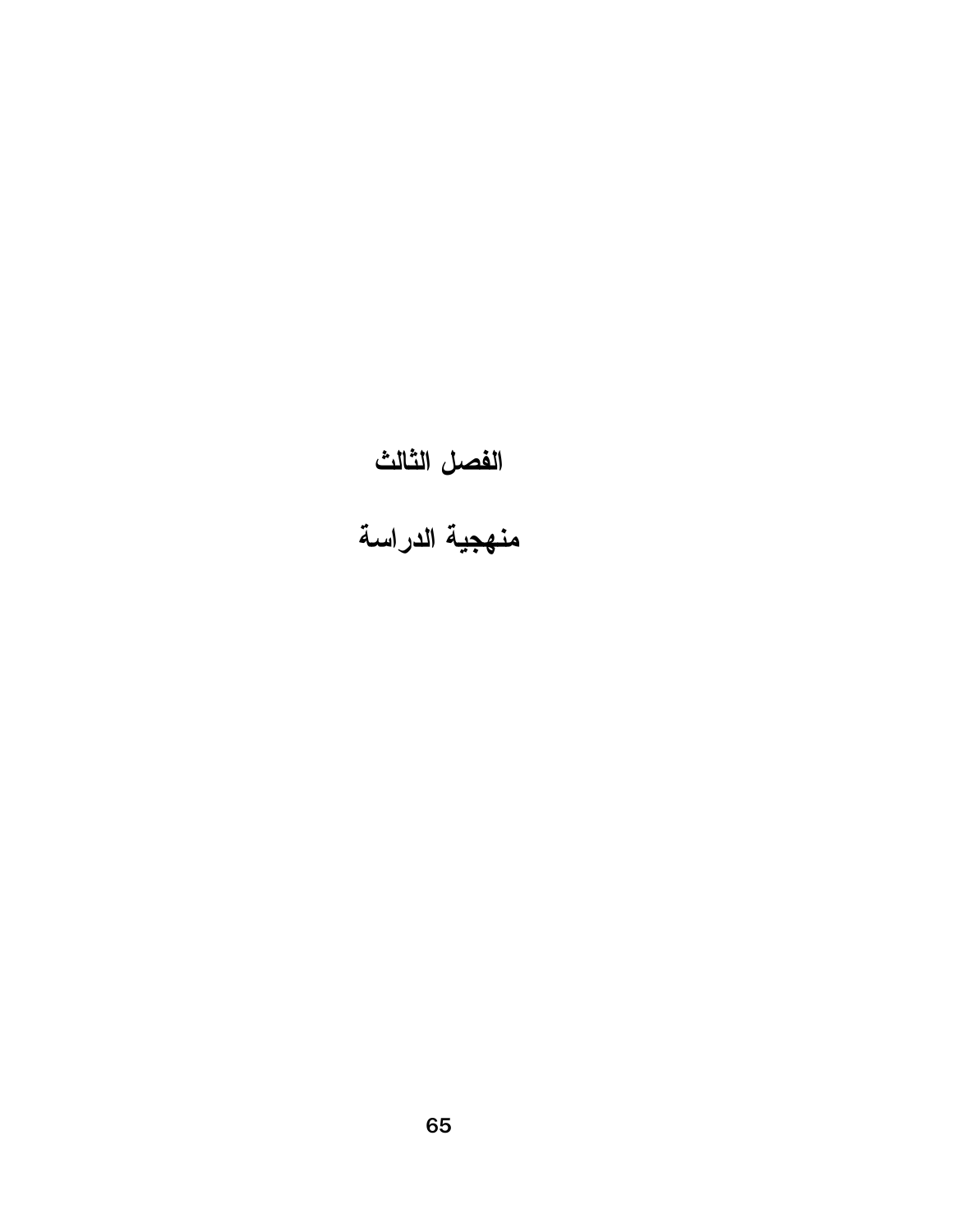المقدمة :

يهدف هذا الفصل إلى توضيح منهجية الدراسة المعتمدة , من حيث أسلوب الدراسة ونصميمها, ونحديد مجتمع الدراسة والعينة النبي شملتها الدراسة واختبارها وكذلك الأداة التبي استخدمت في جمع البيانات وطرق جمعها , واختبار صدق الأداة وثباتها , والأساليب الإحصائية المستخدمة.

منهج الدراسة:

استخدم الباحث في نصميم هذه الدراسة المنهج الوصفي وذلك بالرجوع إلى الأدبيات المنشورة والمتعلقة بموضوع الدراسة من كتب ومقالات ودراسات لإعداد الجانب النظري من البحث , والمنهج التحليلي لتحليل متغيرات الدراسة إحصائيا وذلك لتحليل البيانات والكشف عن طبيعة العلاقة القائمة بين متغير ات الدر اسة.

#### مجتمع الدراسة:

نَكُوِّنَ مجتمع الدراسة من الزبائن الذين يتعاملون مع الشركات الخدمية الخاصة العاملة في قطاعات (التعليم،والصحة، والبنوك، والسياحية، والفنادق، والنقل، والاتصالات ، والمقاولات) الموجودة العاصمة الأردنية عمان.

التي تبلغ مساحة مدينة عمان (1,680 كم) وعدد سكانها (2,315,600) موزعين في (9) ألوية و(6) أقضية ، وتُعد أكبر مدن المملكة من حيث المساحة.(دائرة الإحصاءات العامة الأردنية التقرير السنوي ،2009) ، ويعد قطاع الخدمات في العاصمة عمان من أهم القطاعات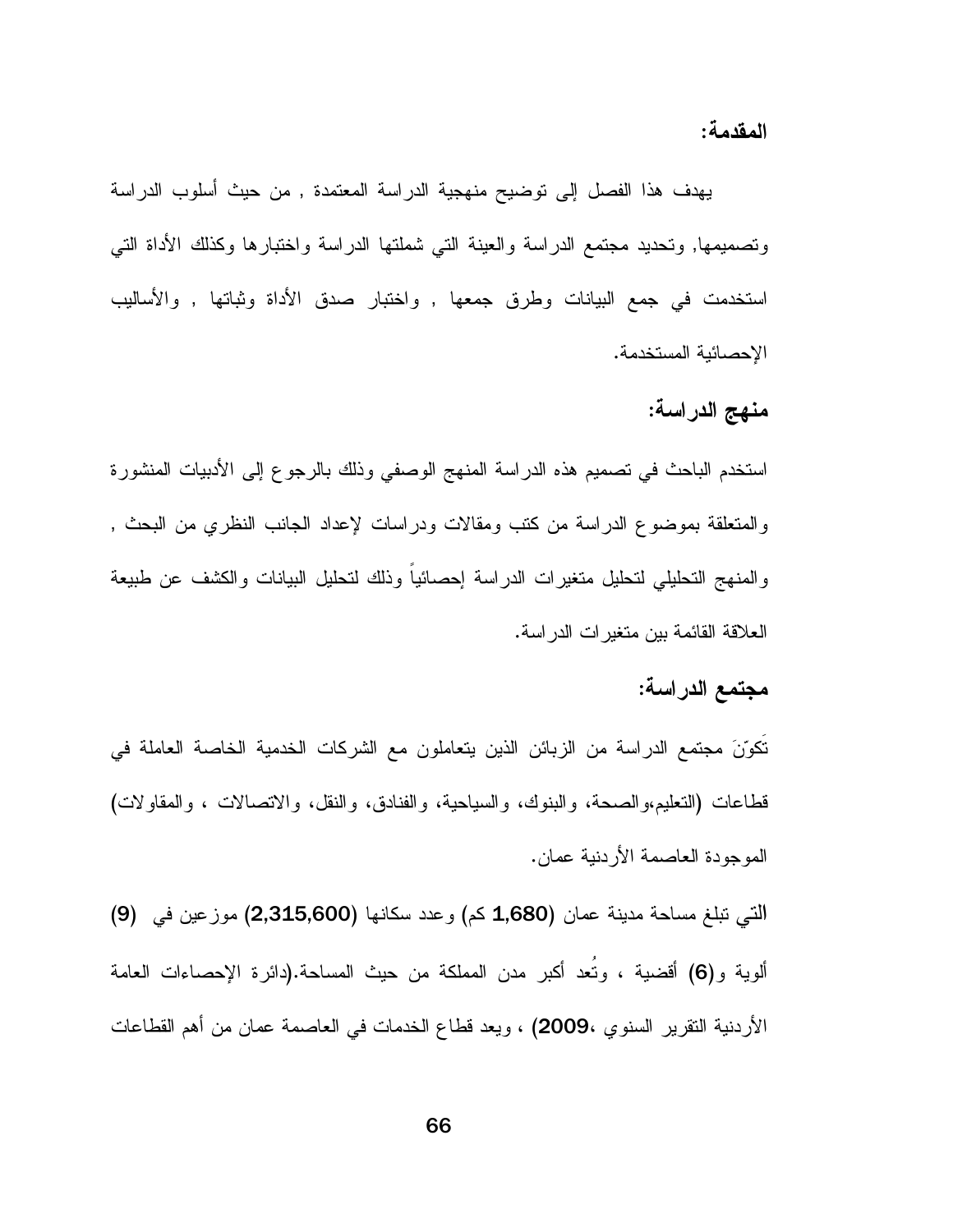في المملكة الأردنية الهاشمية ، حيث يتألف قطاع الخدمات كما ما هو مبين في الجدول رقم  $\cdot(1)$ 

الجدول رقم(**1**)

| العدد | أسم القطاع            |
|-------|-----------------------|
| 57    | البنوك وشركات التأمين |
| 154   | النقل والاتصالات      |
| 319   | الخدمات السياحية      |
| 39    | الصحة                 |
| 1033  | التعليم               |
| 1056  | المقاولات والانشائات  |
| 31    | الدعاية والإعلان      |

أعداد الشركات في قطاعات الخدمات الخاصة في مدينة عمان

(دائرة الإحصاءات العامة الأردنية , التقرير السنوى 2009)

**عينة الدراسة:** أستخدمت الدراسة العينة العشوائية الطبقية التي تعني تقسيم مجتمع الدراسة إلى الطبقات ونكون الطبقات غير منداخلة ،بحيث يتم اختيار عددٍ من المفردات من كل طبقة. (العتوم، العاروري ،2002، ص 28).

وقد نم نوزيع (1100) استبانة على مجتمع الدراسة إذ نم نقسيم المجتمع إلى قطاعات هي (كما هو موضح في الجدول رقم(2) وكان توزيع الاستبانات بما يناسب حجم القطاع الخدمي المستهدف ، وقد شملت عمليات النوزيع المواطنين من عمر (18) سنة فأكثر ممن يتعاملون مع قطاعات الخدمة الداخلة ضمن الدراسة إذ نمت مقابلة المواطنين ( أفراد العينة بالأماكن العامة المذكورة في الجدول (2) إذ قام فريق عمل النوزيع بالمقابلات اللازمة معهم ونوضيح أهداف 67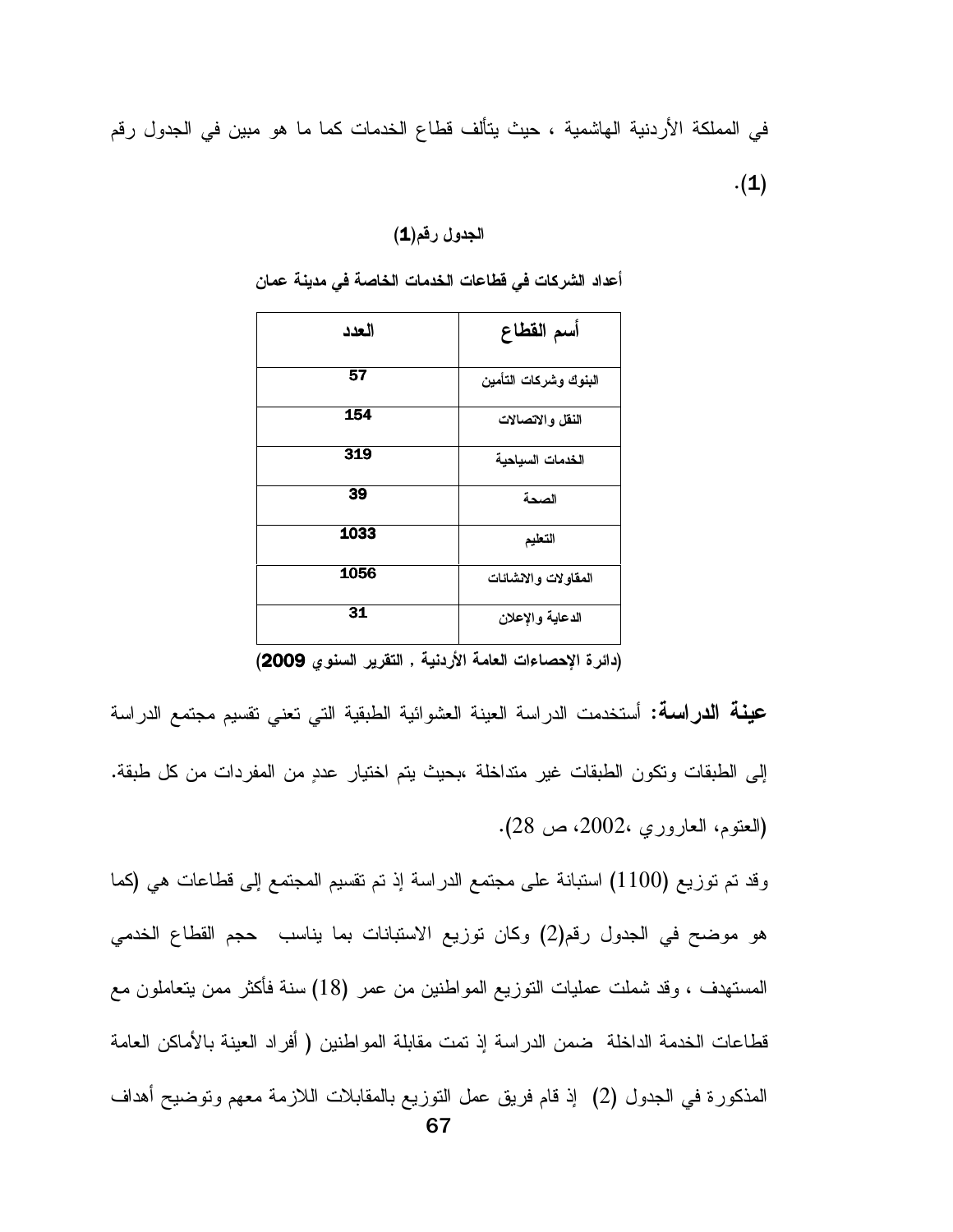الدراسة ، وبعد النوزيع النهائي للاستبيانات تمكن الباحث من جمع (992) استبانة وهي تمثل ما نسبة (91%) من المجموع الكلي ، علماً بأنه تم استبعاد (57) استبانة بسبب الإجابة العشوائية للاستبانات والجدول رقم (2) بببين التفاصيل ، علماً بان عملية التوزيع استغرقت (ثلاثة أسابيع) من تاريخ 2010/11/1 ولغاية 2010/11/20.

#### الجدول (2)

| عدد الاستبيانات المستردة | عدد الاستبيانات التي توزيعها | مكان التوزيع                   | أسم القطاع                 |
|--------------------------|------------------------------|--------------------------------|----------------------------|
|                          |                              |                                |                            |
| 180                      | 200                          | القاهرة<br>بنك الإسكان –بنك    | قطاع البنوك وشركات النأمين |
|                          |                              | عمان−                          |                            |
|                          |                              | البنك العربي–البنك الأردني     |                            |
|                          |                              | الكويتي- بنك لبنان والمهجر-    |                            |
|                          |                              | البنك التجاري – بنك الاردن     |                            |
|                          |                              | شركة الدولية للتامين- شركة     |                            |
|                          |                              | النسر لتأمين –الشركة الامارتية |                            |
|                          |                              | لتأمين                         |                            |
| 89                       | 100                          | فندق فور سيزر – فندق هولدي     | قطاع الخدمات السياحية      |
|                          |                              | إن– جاردن لاند                 |                            |
|                          |                              | فندق شيرتون                    |                            |
| 331                      | 350                          | شركة ستى باص                   | قطاع النقل والاتصالات      |
|                          |                              | شركة زين                       |                            |
|                          |                              | شركة موبايلكم أورنج            |                            |
|                          |                              | شركة أمنية                     |                            |
| $\overline{75}$          | 100                          | مستشفى الحياة - مستشفى الهلال  | قطاع الصحة                 |

#### يبين توزيع الاستبيانات على الزبائن عينة الدراسة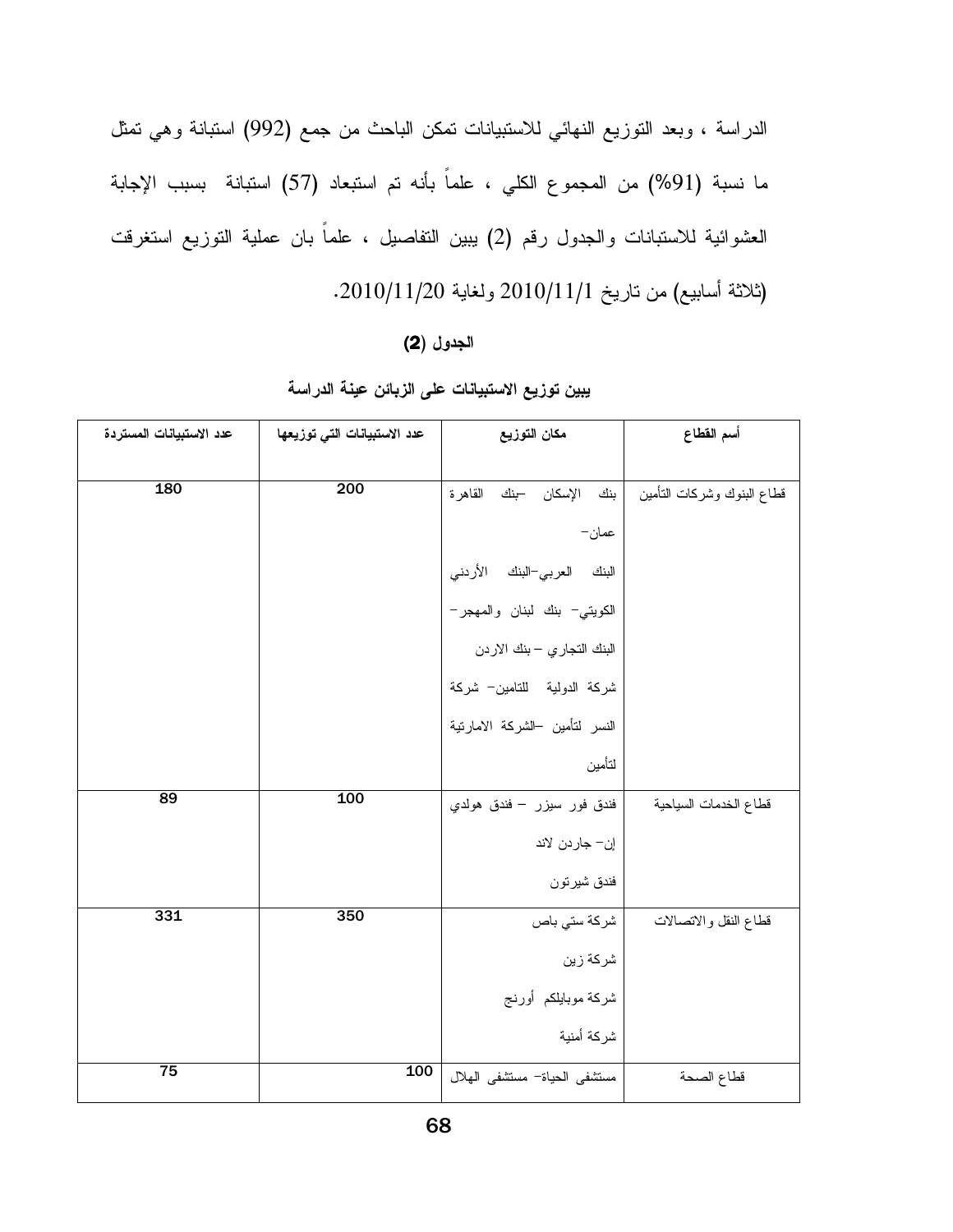|     |      | الأحمر<br>الأردني-مستشفى     |                      |
|-----|------|------------------------------|----------------------|
|     |      | الأردن– مستشفى الخالدي–      |                      |
|     |      | مستشفى الأمل مسشفى الايطالبي |                      |
| 234 | 350  | جامعة الشرق الأوسط           | قطاع التعليم         |
|     |      | جامعة العلوم التطبيقية       |                      |
|     |      | جامعة الزيتونة               |                      |
|     |      | مدارس المدينة المنورة        |                      |
|     |      | مدارس الحصاد التربوي         |                      |
| 83  | 100  | تم توزيع الاستبانات على      | قطاع خدمات المقاولات |
|     |      | أصحاب الشقق في هذه المناطق   |                      |
|     |      | التالية :ضاحية الياسمين ،    |                      |
|     |      | ضاحية الأمير حسن             |                      |
| 992 | 1100 | المجموع                      |                      |

أدوات الدراسة:

اعتمدت الدراسة في جمع البيانات على مصدرين هما :

**أولا المصادر الثانوية** : وهي البيانات التي تم الحصول عليها من المصادر المكتبية والمراجعة الأدبية للدراسات السابقة منها والدوريات والتقارير الصادرة عن الهيئات ومراكز الأبحاث والرسائل الجامعية والدوائر الحكومية ، وذلك بهدف بناء الإطار النظري للدراسة.

**ثانيا المصادر الأولية** : وهي بيانات تم الحصول عليها من خلال تصميم وتطوير استبانة خطية موضوع الدراسة الحالية بحيث غطت الجوانب التي نتاولها الإطار النظري والفرضيات التي استندت عليها الدر اسة.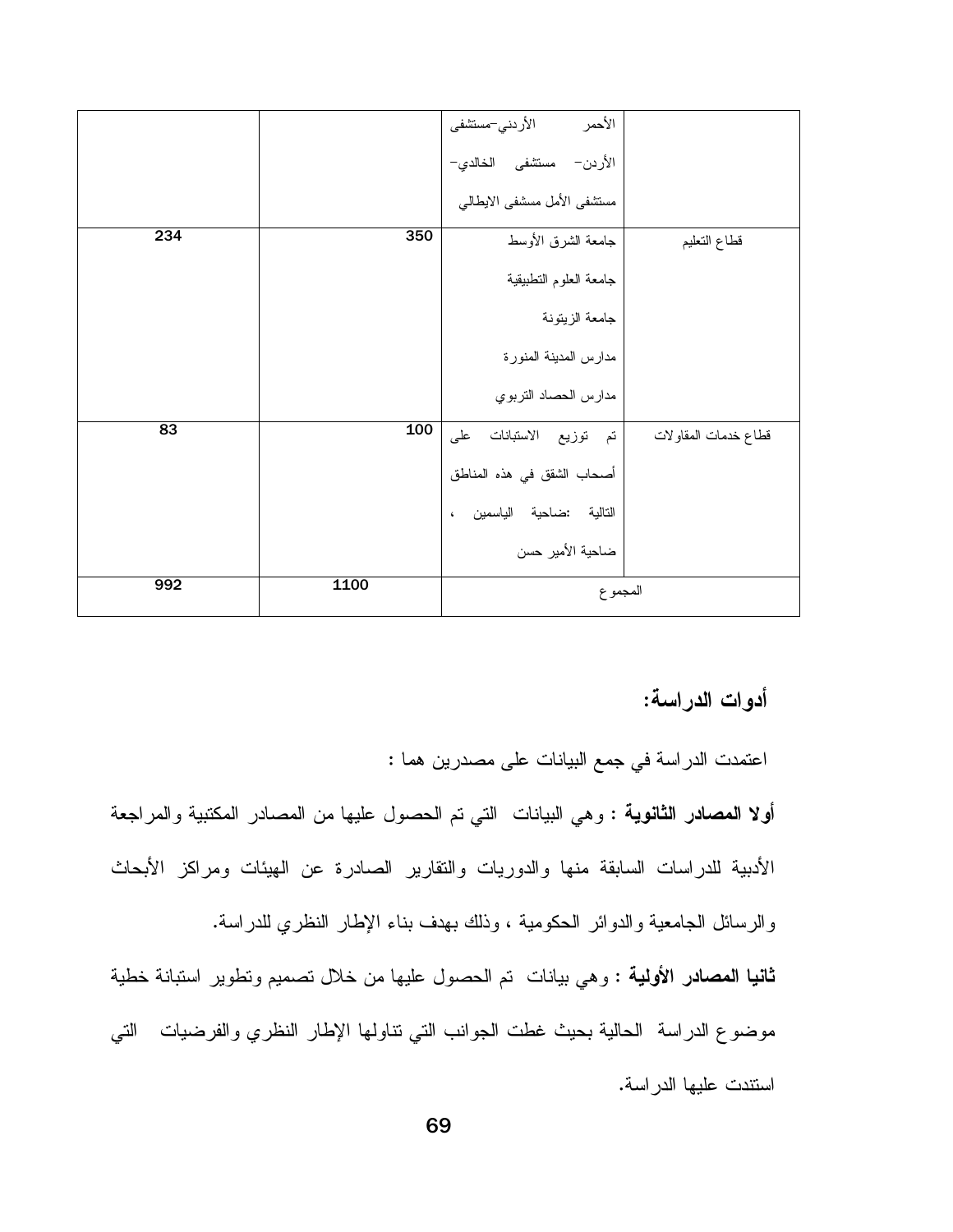#### مراحل تطوير الاستبانـة:

بعد مراجعة النظريات التي نتعلق بمفهومي الخداع النسويقي والصورة الذهنية نمكن الباحث من تطوير بنود الاستبانة وعباراتها بحيث تخدم أغراض الدراسة , وأصبحت الاستبانة جاهزة بصفتها النهائية الملحق ( 2 ), ونكونت من الأجزاء التالية :

**الجزء الأول :** ونتاول العوامل الديموغرافية في جمع البيانات التعريفية الخاصة بالزبائن وقد نضمنت (الجنس, والعمر , والمستوى النعليمي ,الدخل) ولقد اشتمل هذا الجزء علمى (4)عبار ات.

**الجزء الثاني:** إذ نتاول أبعاد الخداع التسويقي اعتماداً على (الخداع الخدمي والخداع التسعيري والخداع النرويجي والخداع المحيط المادي شمل هذا الجزء (20) عبارة .

**الْجِزْءِ الثَّالث :**حيث نَّناول أبعاد الصورة الذهنية وهي (المعرفي والوجداني والسلوكي ) ولقد اشتمل هذا الجزء ( 8) عبارات .

تم اعتماد مقياس ليكرت الخماسي حيث : (الدرجة 1 :غير موافق بشدة ,الدرجة 2 :غير موافق , الدرجة 3 : موافقة متوسطة , الدرجة 4 :موافق , الدرجة 5 : موافق بشدة ) وقد تم تقسيم مقياس الدراسة الخماسي إلى ثلاث فئات لغايات التحليل والجدول رقم (3) ببين ذلك :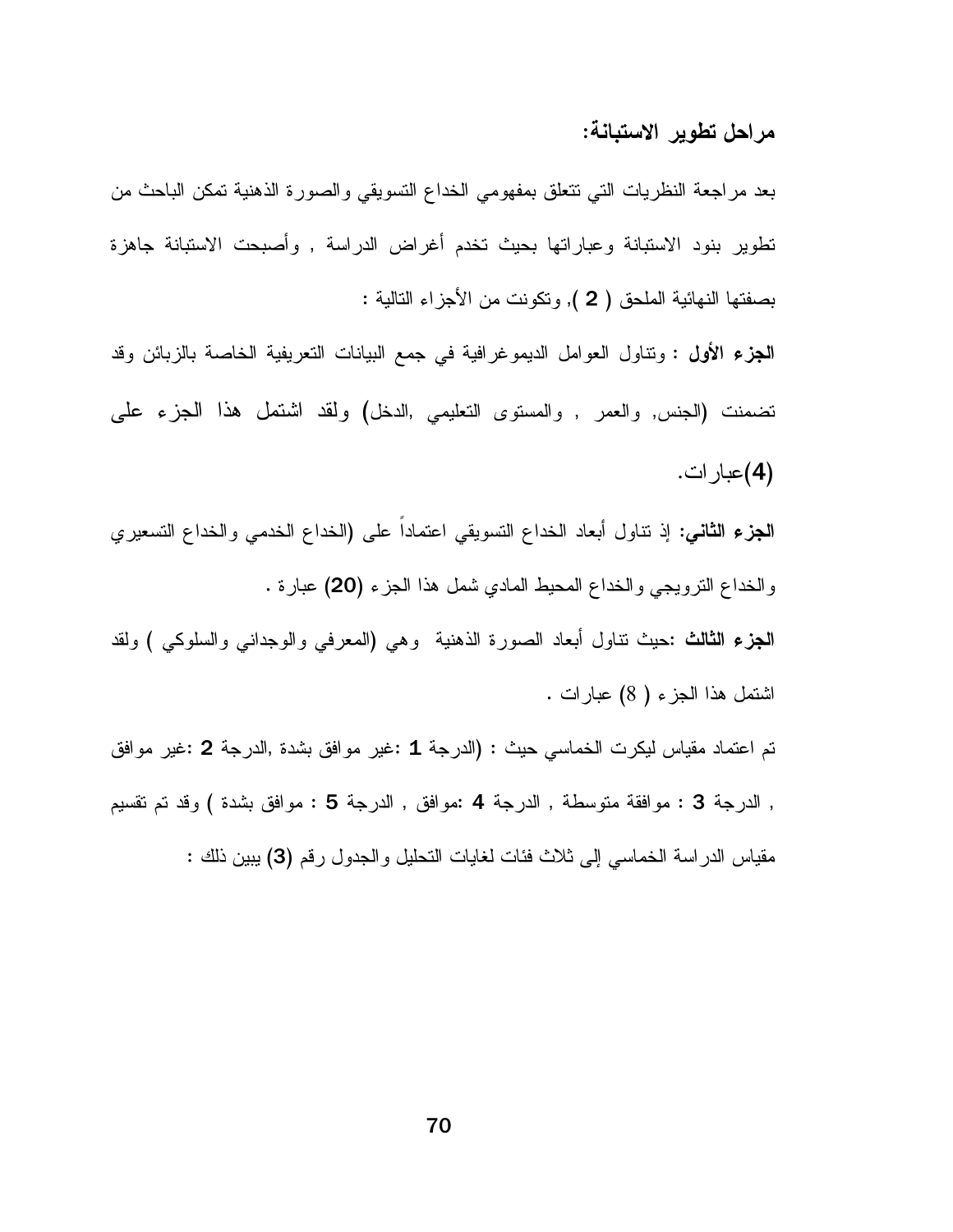#### الجدول (3)

| مستوى التقييم | الفئة         |
|---------------|---------------|
| مرتفع         | $3.67 - 5$    |
| متوسط         | $2.34 - 3.66$ |
| منخفض         | $1 - 2.33$    |

معيار الفئات الثلاثية الناتجة عن المقياس الخماسي

#### صدق أداة الدراسة

تم عرض الاستبانة على مجموعة من المحكمين أعضاء الهيئة التدريسية في الجامعات الأردنية المتخصصين في إدارة الأعمال والتسويق والإحصاء والبالغ عددهم أحد عشر , بغرض تنقيقها والتأكد من مناسبة الفقرات وصحتها وصباغتها ، حيث أبدوا ملاحظات وتعديلات ،قام الباحث بإجرائها ما ساهم في إخراج الاستبانة بصورة نهائية. الملحق رقم (2) ثبات أداة الدر اسة

للتأكد من ثبات أداة القياس المستخدمة في الدراسة تم احتساب معامل (كرونباخ ألفا ) لأبعاد الدراسة،إذ أظهرت نتائج التحليل الإحصائي أن مستوى الثبات كان عالياً وفقاً للمعايير الإحصائية المتعارف عليها . والجدول رقم (4) يبين التفاصيل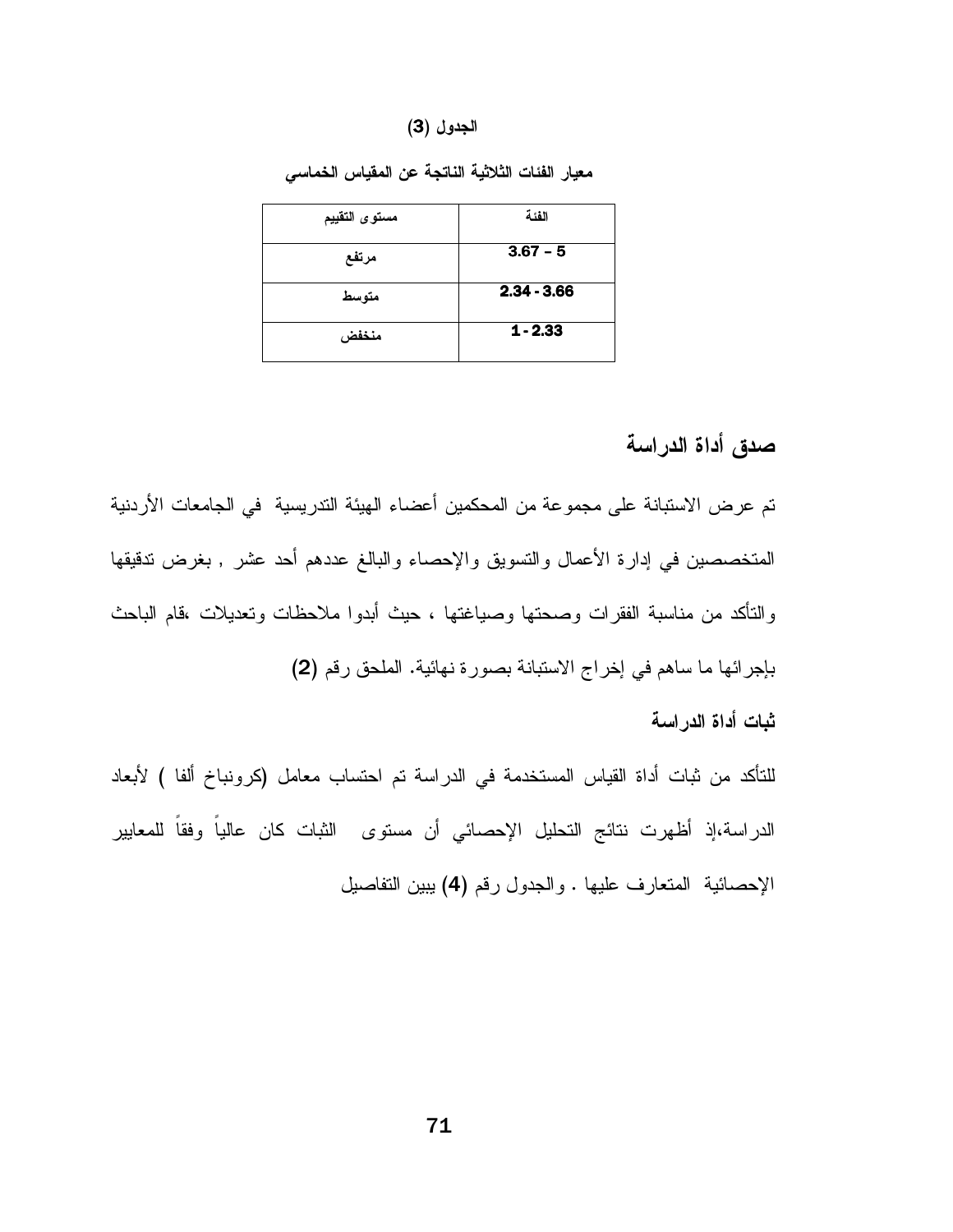#### الجدول (4)

| قيمة ألفا | عدد الفقرات | المتغبر                 |
|-----------|-------------|-------------------------|
| 0.859     | 6           | الخداع في المنتج الخدمي |
| 0.893     | 6           | الخداع في الترويج       |
| 0.807     | 4           | الخداع في الأسعار       |
| 0.930     | 4           | الخداع في المحيط المادي |
| 0.890     |             | الصورة الذهنية          |

قيم كرونباخ ألفا لمتغيرات الدراسة

الأساليب الإحصائية <mark>المستخدمة في الدراسة :تم استخدم الإحص</mark>اء الوصفي والتحليلي لوصف متغيرات الدراسة المتعلقة بالخصائص الديمغرافية وتحليل أبعاد الخداع التسويقي والصورة الذهنية من خلال البرنامج الإحصائي ( SPSS ) وهي :

- الانحراف المعياري والوسط الحسابي.  $\cdot$ 1
	- النكر ارات والنسب المئوية.  $\cdot$ .2
		- تحليل الانحدار البسيط.  $\cdot$ 3
			- تحليل التباين Aova.  $.4$ 
				- $\cdot$ (F test)  $.5$

#### متغيرات الدراسة الشكل رقم (2)

ا**لمتغيرات المستقلة** : أبعاد الخداع التسويقي الذي يقاس من خلاله للمتغيرات اعتمد ت الدراسة أربعة: (الخداع الخدمي , الخداع في المعلومات,الخداع في الأسعار , الخداع في المحيط المادي) المقغيرات التابعة : الصورة الذهنية التي تقاس من خلال الأنواع التالية :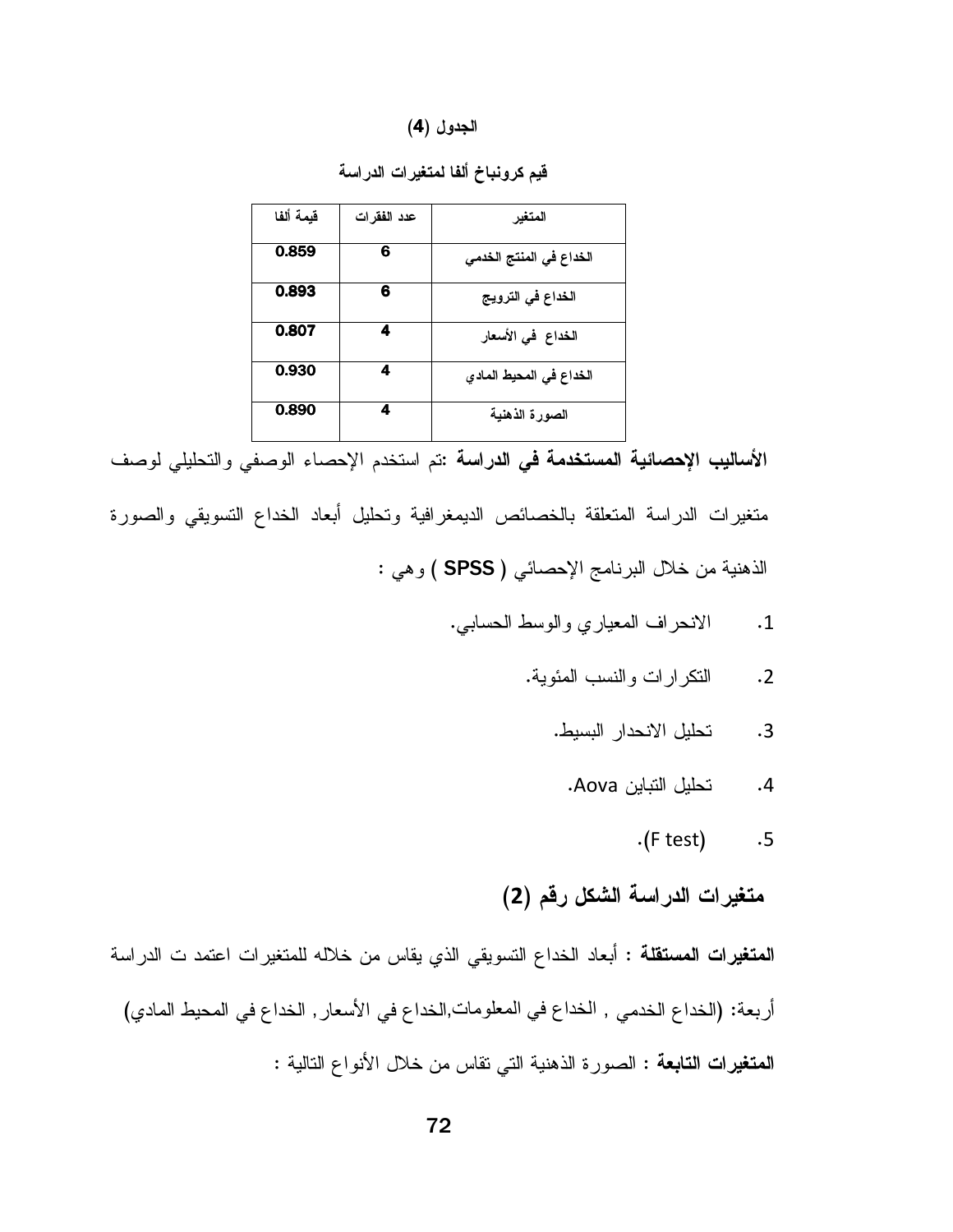

Porter, , Arnold, Bird, Malkoc, 2009. Alston, 2005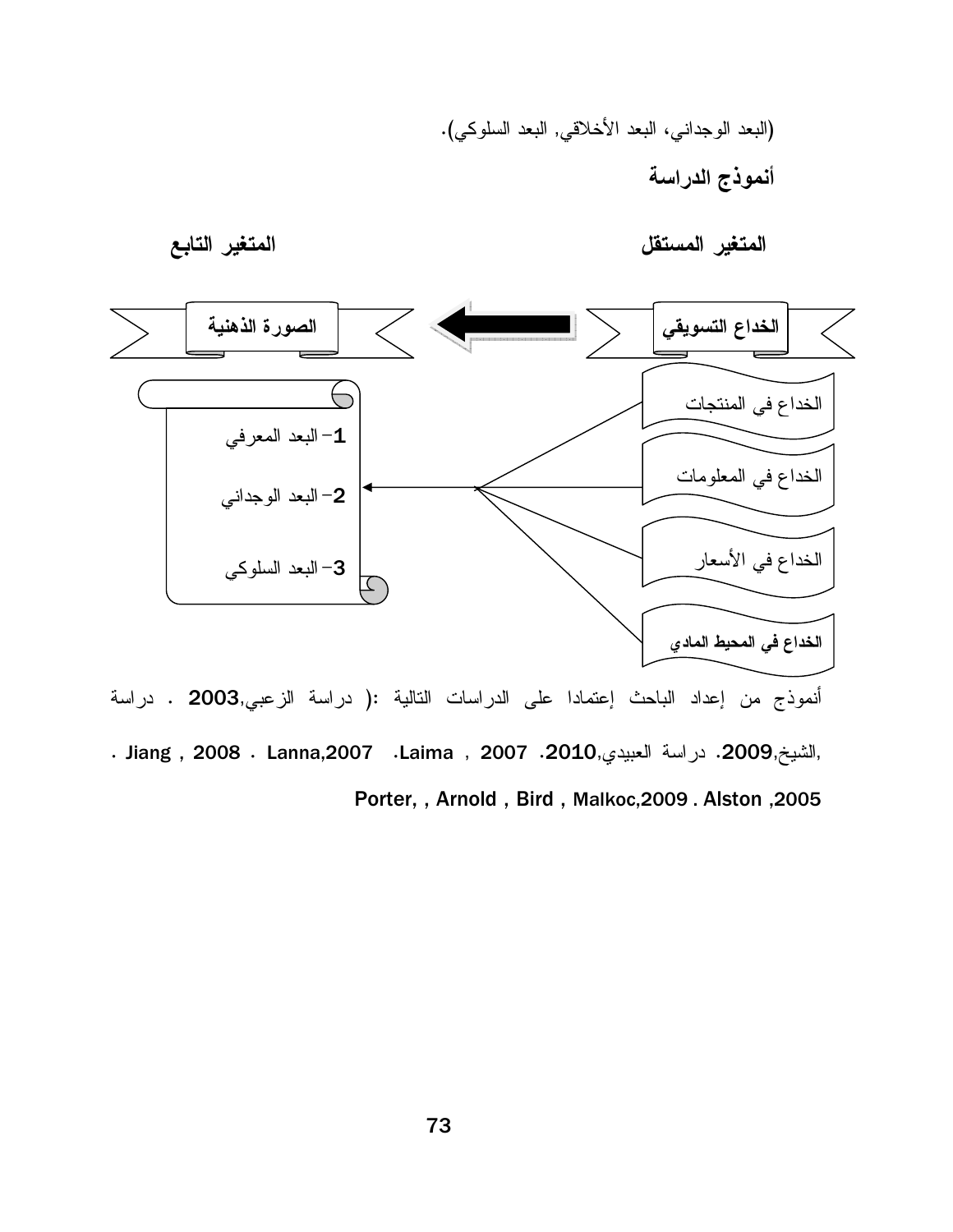# الفصل الرابع

## تحليل الفرضيات والنتائج والتوصيات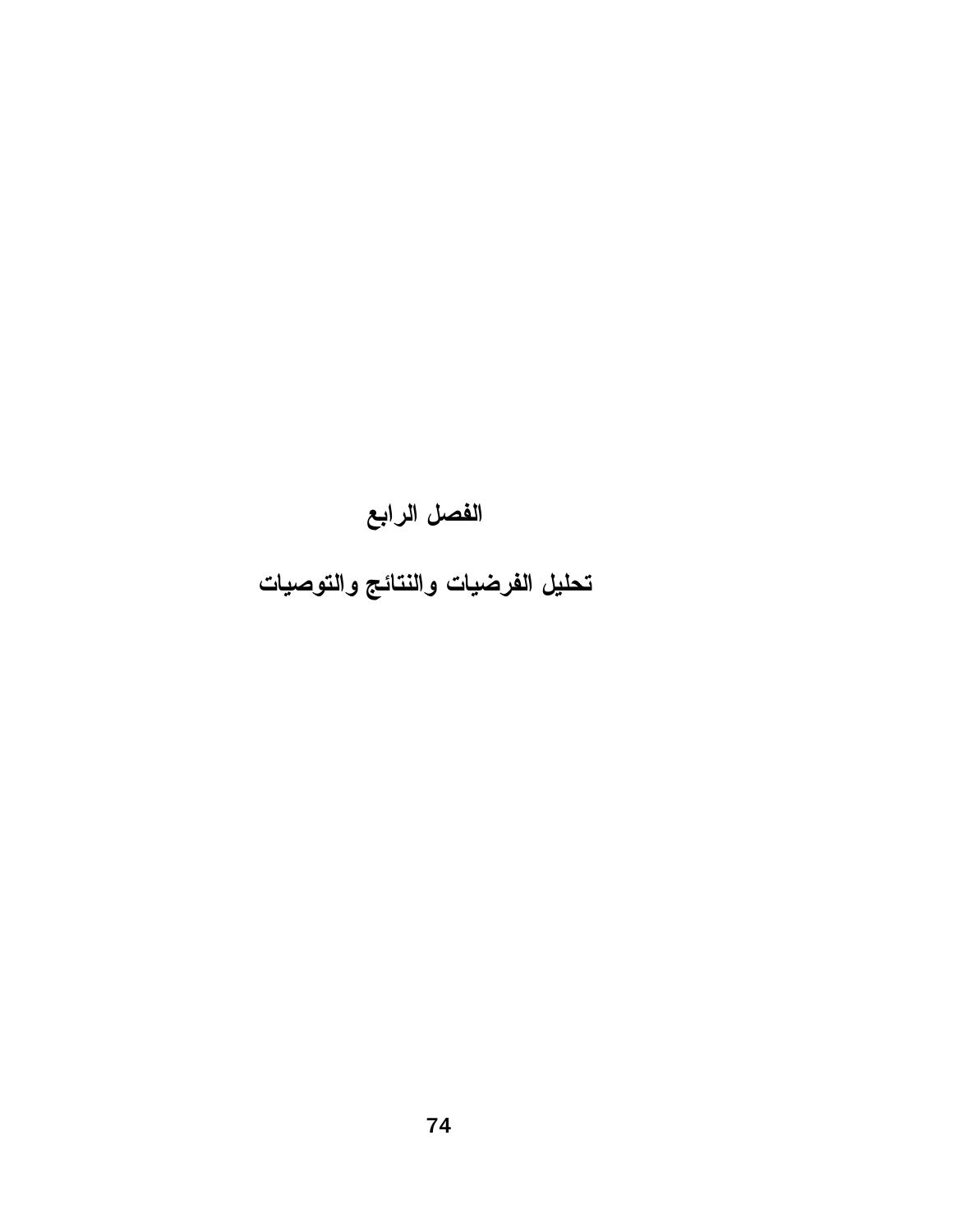ا**لمقدمة:**نتم في هذا الفصل نتاول عدة جوانب نتعلق بالبيانات التي جمعت بواسطة أداة الدراسة ، إذ تم وصف عينة الدراسة التحليل ومناقشة الفرضيات ، وكذلك الإجابة عن أسئلة الدراسة.

#### جدول رقم (5)

| النسبة المئوية | التكرار | الفئة              | المتغير          | الرقم                   |
|----------------|---------|--------------------|------------------|-------------------------|
| 65.1           | 625     | ذكر                | الجنس            | $\overline{\mathbf{1}}$ |
| 23.3           | 310     | أنثى               |                  |                         |
| 88.4           | 935     | المجموع            |                  |                         |
| 20.5           | 197     | ثانوية عامة أو اقل | المستوى التعليمي | $\overline{2}$          |
| 38.3           | 368     | دبلوم              |                  |                         |
| 33             | 317     | بكالوريوس          |                  |                         |
| 5.5            | 53      | در اسات عليا       |                  |                         |
| 88.4           | 935     | المجموع            |                  |                         |
| 8.9            | 85      | أقل من 20          | العمر            | $\overline{\mathbf{3}}$ |
| 38.1           | 366     | $30 - 21$          |                  |                         |
| 16.6           | 159     | $40 - 31$          |                  |                         |
| 33.9           | 325     | 41 – فأكثر         |                  |                         |
| 88.4           | 935     | المجموع            |                  |                         |
| 26.3           | 252     | 200 فأقل           | الدخل            | $\overline{4}$          |
| 30.3           | 291     | $400 - 201$        |                  |                         |
| 16.9           | 162     | $600 - 401$        |                  |                         |
| 24             | 230     | 600 فأكثر          |                  |                         |
| 88.4           | 935     | المجموع            |                  |                         |

#### المتغيرات الديموغرافية لأفراد العينة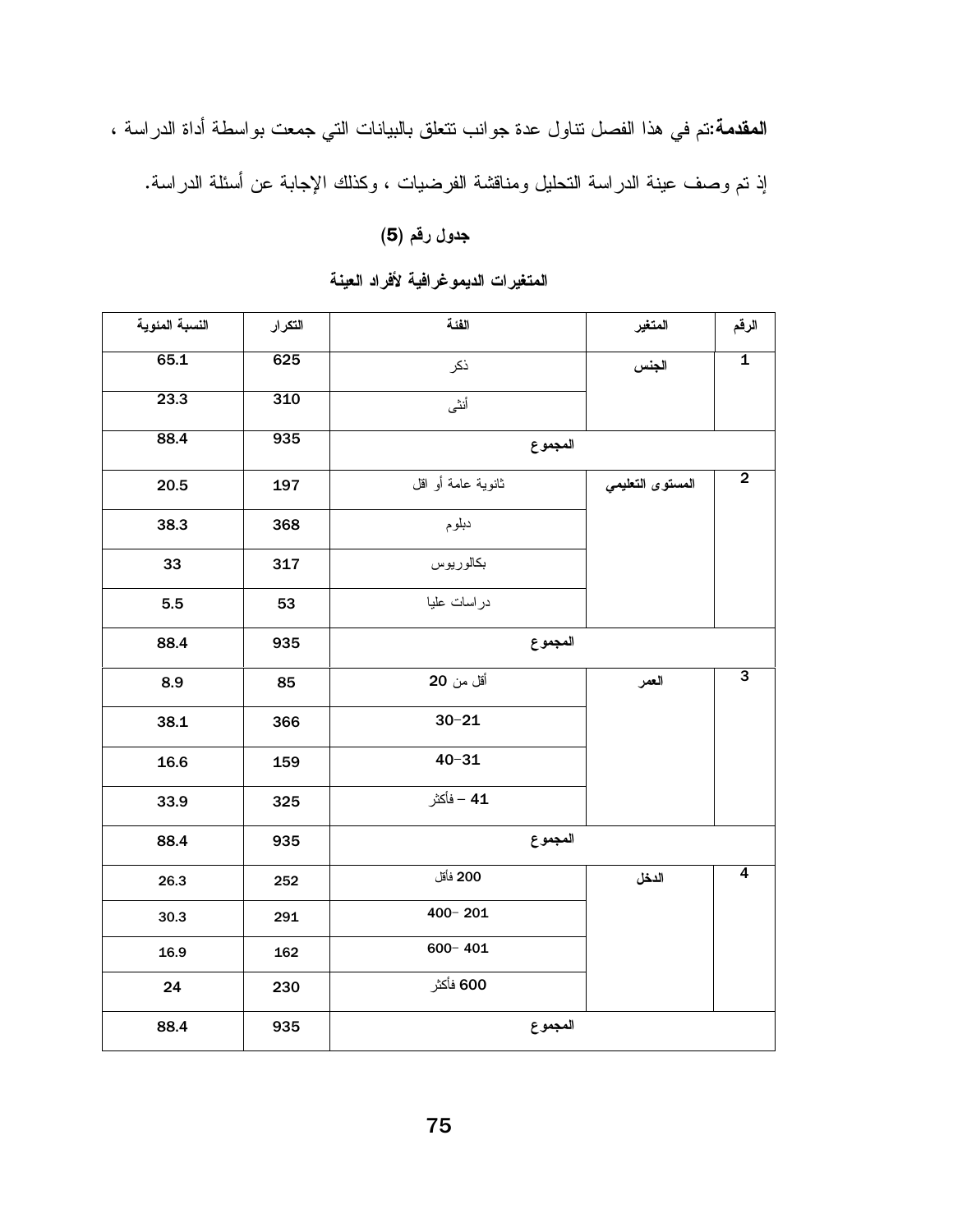بيين الجدول رقم (5) المتغيرات الديمغرافية لأفراد العينة حيث كان مجموع الذكور (625) وهي النسبة الأعلى إذ بلغت (65.1%) أما الإناث كانت النتيجة (310) بنسبة (23.3%) أما المستوى التعليمي وكان عدد الحاصلين على شهادة الدبلوم(368) بنسبة(38.3%) أما الدارسات العليا فقد بلغ العدد (53)و بنسبة (5.5%) ، وقد بلغت الفئة العمرية (21 –30 سنة ) الأعلى بنسبة وصلت إلى (38.1%) ، في حين كانت فئة الدخل (201 -400 دينار) قد بلغت (30.3%) من مجموع العينة .

#### اختبار فرضيات الدراسة :

تم اختبار فرضيات الدراسة ثم بناء عليه الإجابة عن أسئلة الدراسة ولتحقيق هذا الغرض تم استخراج الوسط الحسابي, والانحراف المعياري, لوصف إجابات عينة الدراسة, واستخراج معامل الارنباط, ومعامل النحديد , ومعامل الانحدار, وكذلك إظهار نتائج جميع العبارات المستخدمة لقياس كل فرضية من فرضيات الدراسة وفيما يلي تفاصيل ذلك :

**الفرضية الرئيسة الأولى:** والتي نتص على أنه لا يوجد حالات خداع نسويقي نمارس في (المنتجات الخدمية ، والمعلومات الترويجية ، وأسعار الخدمات ، والمحيط المادي للشركات الخدمية) من وجهة نظر الزبائن في قطاع الخدمات الخاص الأردني ، التي تجيب عن سؤال الدراسة الرئيس الأول الذي يفيد : هل يوجد خداع نسويقي تمارس في (المنتجات الخدمية ، والمعلومات النزويجية ، وأسعار الخدمات ، والمحيط المادي للشركات الخدمية) من وجهة نظر الزبائن في قطاع الخدمات الأردنى الخاص؟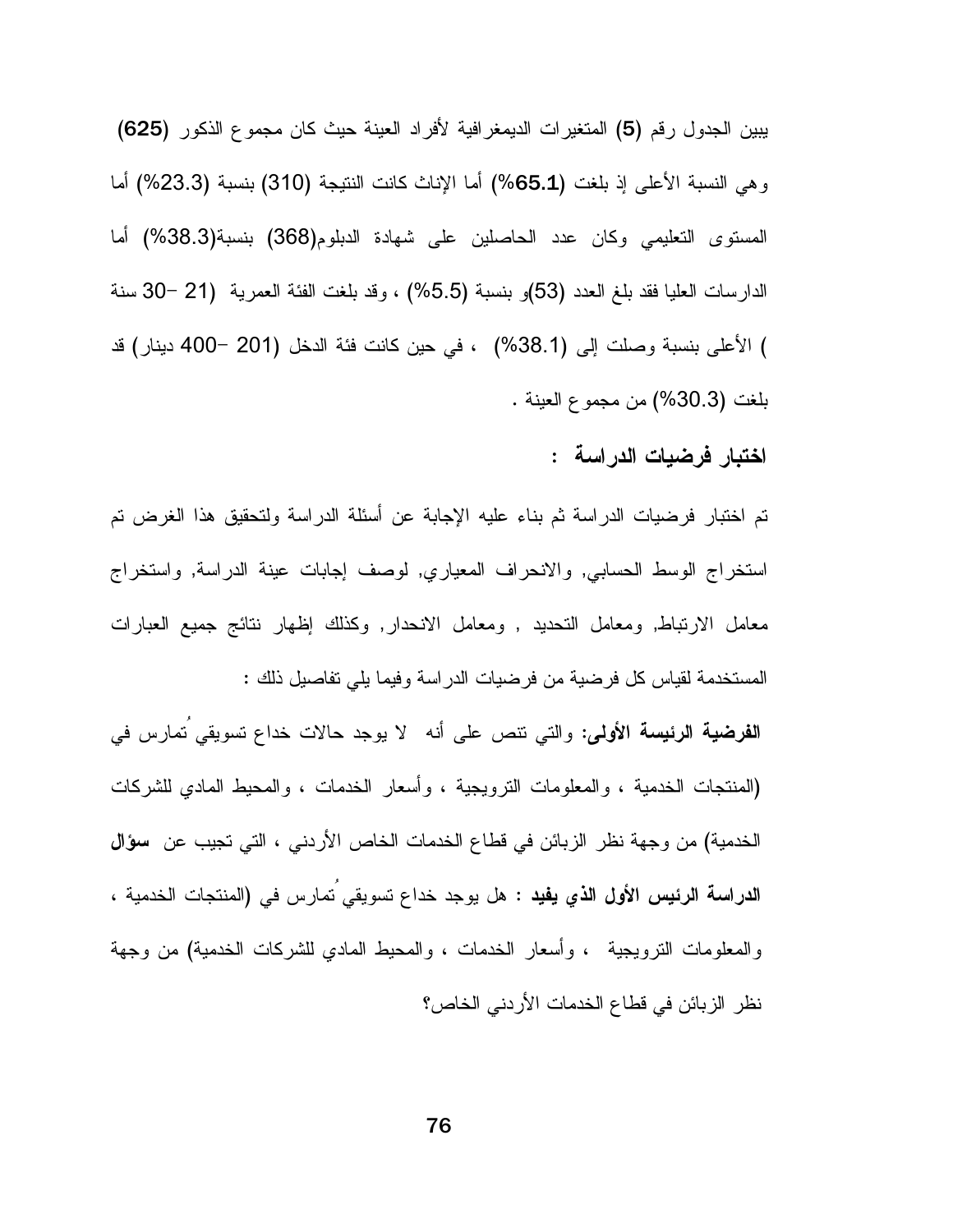لاختبار هذه الفرضية تم حساب المتوسطات الحسابية والإنحرافات المعيارية لاستجابات أفراد عينة الدراسة على مستوى كل نوع من أنواع الخداع التسويقي الذي تمارسه شركات الخدمات الأردنية الخاصة ، كما تم إجراء اختبار ( one sample t-test) والجدول رقم (6) يوضح المتوسطات الحسابية والانحرافات المعيارية لعبارات الخداع التسويقي بأنواعه الأربعة التي خضعت للدر اسة

#### الجدول رقم (6)

المتوسطات الحسابية والانحرافات المعيارية وقيم الاختبار (t) لإجابات العينة على الخداع التسويقي بأنواعه

| الدلالة الإحصائية | فيمة(t) | الانحراف     | المتوسط        | الفقر ة                                       | الرقم                   |
|-------------------|---------|--------------|----------------|-----------------------------------------------|-------------------------|
|                   |         | المعيار ي    | الحسابى        |                                               |                         |
| 0.000             | 107.593 | 1.1          | 3.9            | نقدم الشركات خدمات لزبائنها غير نلك التي      | $\mathbf{1}$            |
|                   |         |              |                | و عدت بها.                                    |                         |
| 0.000             | 107.601 | 1.1          | 3.9            | نقدم الشركات معلومات نرويجية غير نلك          | $\overline{2}$          |
|                   |         |              |                | التي نقدم فعلا عند الحصول على الخدمة.         |                         |
| 0.000             | 135.259 | $\mathbf{1}$ | 3.8            | بتعامل مقدموالخدمات في الشركات بأسلوب         | 3                       |
|                   |         |              |                | يوحى بأن الخدمة المقدمة ذات جودة عالية        |                         |
|                   |         |              |                | والواقع غير ذلك.                              |                         |
| 0.000             | 108.422 | $\mathbf{1}$ | 3.9            | لا تفي الشركات بوعودها التـي أبرمتها مع       | $\overline{\mathbf{4}}$ |
|                   |         |              |                | الزبائن.                                      |                         |
| 0.000             | 116.879 | $\mathbf{1}$ | 4.2            | نقدم الشركات معلومات عن الخدمات نبنى          | 5                       |
|                   |         |              |                | صورة ايجابية وعند النعامل الفعلى مع           |                         |
|                   |         |              |                | الخدمة يكون الأمر خلاف ذلك.                   |                         |
| 0.000             | 124.830 | 0.9          | 4.2            | توحى الشركات أن الخدمات المتاحة محدودة        | 6                       |
|                   |         |              |                | لتحفز الزبائن على الشراء.                     |                         |
| 0.000             |         |              | 3.99           | التوسط الحسابي العام للخداع بالمنتجات الخدمية |                         |
| 0.000             | 139.881 | $\mathbf{1}$ | $\overline{4}$ | يخدع  مندوبو  البيع الزبائن بأساليب عرض       | $\overline{7}$          |
|                   |         |              |                | مضللة للمعلومات بقصد إخفاء العيوب ودفع        |                         |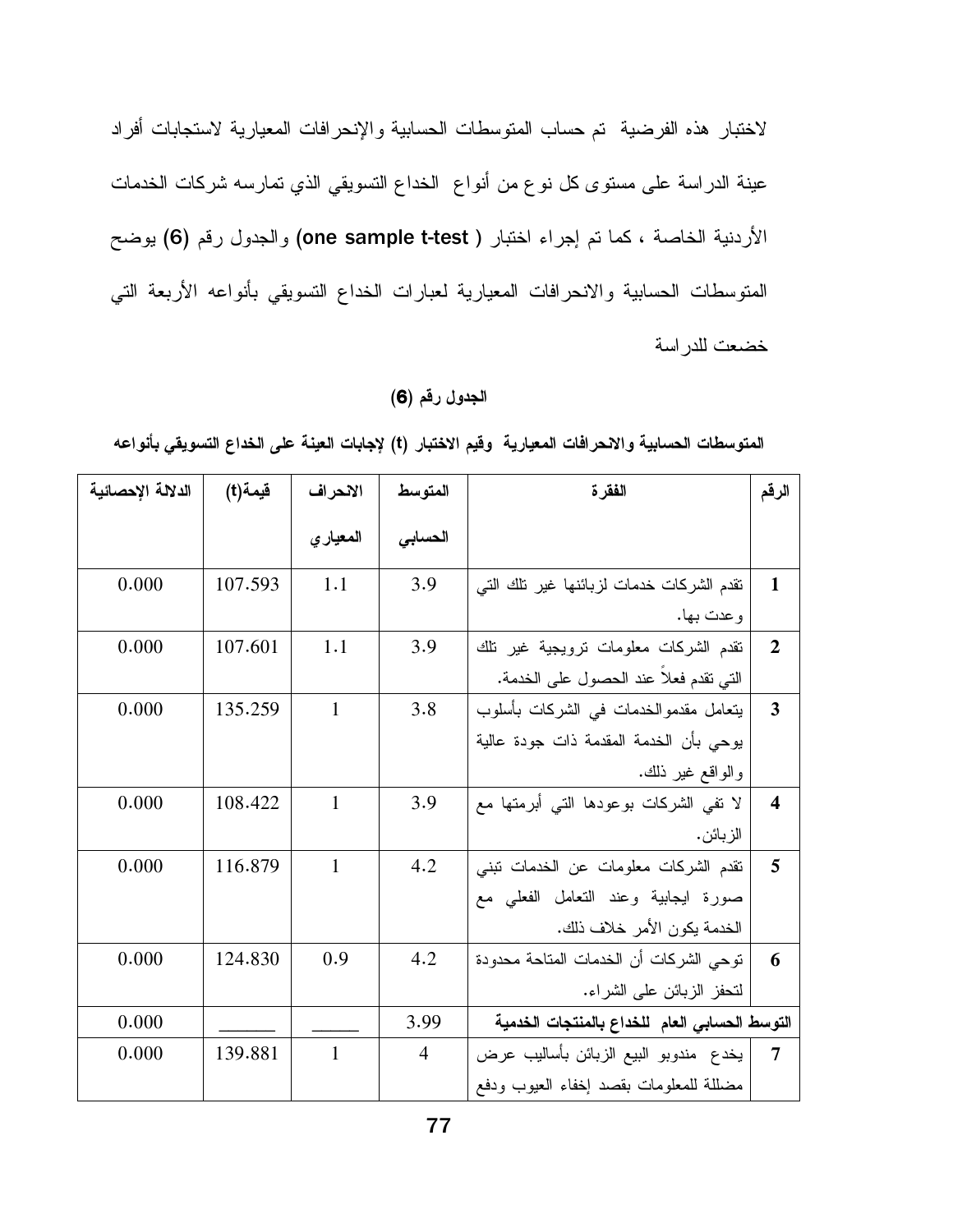|    | الزبائن للشراء.                                |                |              |         |       |
|----|------------------------------------------------|----------------|--------------|---------|-------|
| 8  | يهتم رجال البيع بتسويق الخدمة دون              | $\overline{4}$ | $\mathbf{1}$ | 121.267 | 0.000 |
|    | الاهتمام بدقة المعلومات المقدمة.               |                |              |         |       |
| 9  | نتصف المعلومات الواردة بالإعلانات              | 3.8            | 1.1          | 118.863 | 0.000 |
|    | بالمبالغة ووصف واقع الخدمة بغير ما هي          |                |              |         |       |
|    | عليه.                                          |                |              |         |       |
| 10 | نقدم الشركات معلومات إعلانية مضللة             | $\overline{4}$ | 0.9          | 104.328 | 0.000 |
|    | للزبائن.                                       |                |              |         |       |
| 11 | نبلغك الشركة أنك ربحت أو فزت بجائزة ثم         | 4.1            | 1.04         | 128.913 | 0.000 |
|    | نكتشف أن الربح مقرون بشرط غير معلن             |                |              |         |       |
|    | هو الاشتر اك بالخدمة.                          |                |              |         |       |
| 12 | بعد أن أشترك بالخدمات التي تقدمها <sup>ا</sup> | 4.3            | 0.9          | 128.144 | 0.000 |
|    | الشركات أكتشف أن كثير من المزايا التي          |                |              |         |       |
|    | وعدت بها لم تتحقق.                             |                |              |         |       |
|    | المتوسط الحسابي العام للخداع الترويجي          | 4.03           |              |         | 0.000 |
| 13 | تستخدم الشركات إعلانات سعريه ذات               | 3.9            | 1.1          | 120.408 | 0.000 |
|    | خصومات لا نتطابق مع الواقع عند الشراء.         |                |              |         |       |
| 14 | تخدع الشركة الزبائن من خلال التحفيز على        | 4.1            | 1.1          | 141.074 | 0.000 |
|    | الاشتراك المجاني في الخدمات ثم بعد ذلك         |                |              |         |       |
|    | تبدأ باقتطاع جزء من  الرصيد دون علم            |                |              |         |       |
|    | الزبون.                                        |                |              |         |       |
| 15 | الأسعار المعلنة لا نمثل جودة الخدمة            | 3.98           | 1.1          | 102.167 | 0.000 |
|    | الحقيقى .                                      |                |              |         |       |
|    |                                                |                |              |         |       |
| 16 | يتم الاشتراك بالخدمة لمدة محدودة ثم عند        | $\overline{4}$ | 1.1          | 113.606 | 0.000 |
|    | انقضائها يستمر الاشتراك دون استذان             |                |              |         |       |
|    | طالب الخدمة.                                   |                |              |         |       |
|    | المتوسط الحسابي العام للخداع التسعيري          | $\overline{4}$ |              |         | 0.000 |
| 17 | نقوم الشركات بتزيين المظهر الخارجى             | $\overline{4}$ | 1.1          | 112.510 | 0.000 |
|    | للمباني للإيحاء بأن الخدمات متميزة.            |                |              |         |       |
| 18 | نهتم الشركات بمظهر العاملين وهندامهم           | 4.2            | 0.9          | 113.397 | 0.000 |
|    | للإيحاء بأن الخدمات المقدمة متميز ة.           |                |              |         |       |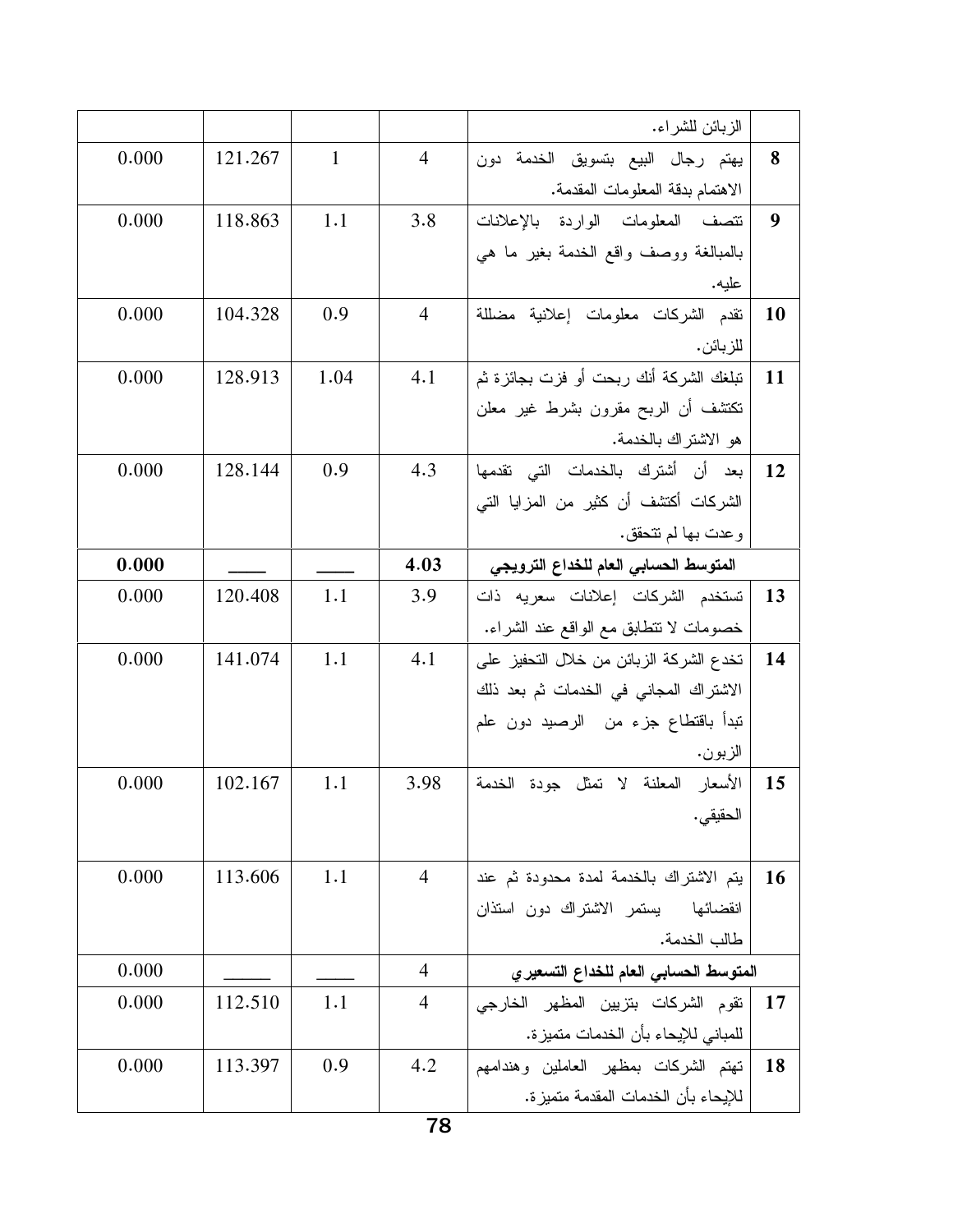| -19 | توفير بيئة متميزة من حيث الإضاءة               | 4.4 | 0.8 | 106.650 | 0.000 |
|-----|------------------------------------------------|-----|-----|---------|-------|
|     | والتكييف توحى بالجودة وتكون الخدمة             |     |     |         |       |
|     | المقدمة خلاف ذلك.                              |     |     |         |       |
|     | 20   تقديم الخدمة في بيئة جاذبة من حيث الألوان | 4.2 | 0.9 | 103.727 | 0.000 |
|     | والتصاميم للإيحاء أن الخدمات المقدمة           |     |     |         |       |
|     | مميز ة.                                        |     |     |         |       |
|     | المتوسط الحسابي العام للخداع بالمحيط المادى    | 4.2 |     |         | 0.000 |

يشير الجدول رقم (6) أن المتوسطات الحسابية لاستجابات أفراد عينة الدراسة تراوحت بين (3.8 –4.4 ) وبانحرافات معيارية نراوحت بينَ (1.1-0.8) ، وكان أعلى متوسط للفقرة (19) إذ بلغ (4.4) التي تفيد " توفير بيئة متميزة من حيث الإضاءة والتكييف وتكون الخدمة المقدمة خلاف ذلك "، تلبها فقرة رقم (12) بمتوسط حسابي(4.3 ) والتبي تفيد "بعد أن اشترك بالخدمات التي نقدمها الشركات اكتشف أن كثيرا من المزايا التي وعدت بها لم نتحقق"بينما أدني متوسط حسابي كان لفقرة رقم (3) بمتوسط حسابي (3.8) التي تفيد "يتعامل مقدمو الخدمات في الشركات بإسلوب بوحي بأن الخدمة المقدمة ذات جودة عالية والواقع غير ذلك ، وكذلك الْفَقَرَة (9) بمنوسط حسابـي (3.8) والنَّبي نفيد "تنصف المعلومات الواردة بالإعلانات بالمبالغة ووصف واقع الخدمة بغير ما هي عليه ".أما المتوسط الحسابـي العام لفقرات الخداع التسويقي ككل فقد بلغ (4.06) وهذا يشير إلى درجة نقدير عاليه ۖ ووفقًا للمعايير المستخدمة في الدراسة المبين في الجدول رقم (3) ، وكانت قيم (t) دالة إحصائيا لجميع الفقرات ، كذلك كانت قيمة (t) للمتوسط الحسابي العام للخداع التسويقي بأنواعه ذات دلالة إحصائية عند مستوى ( ≥ α 0.05 ) وهذا يدلُّ على ارتفاع الخداع النسويقي بأنواعه من قبل الشركات ً في تسويق الخدمات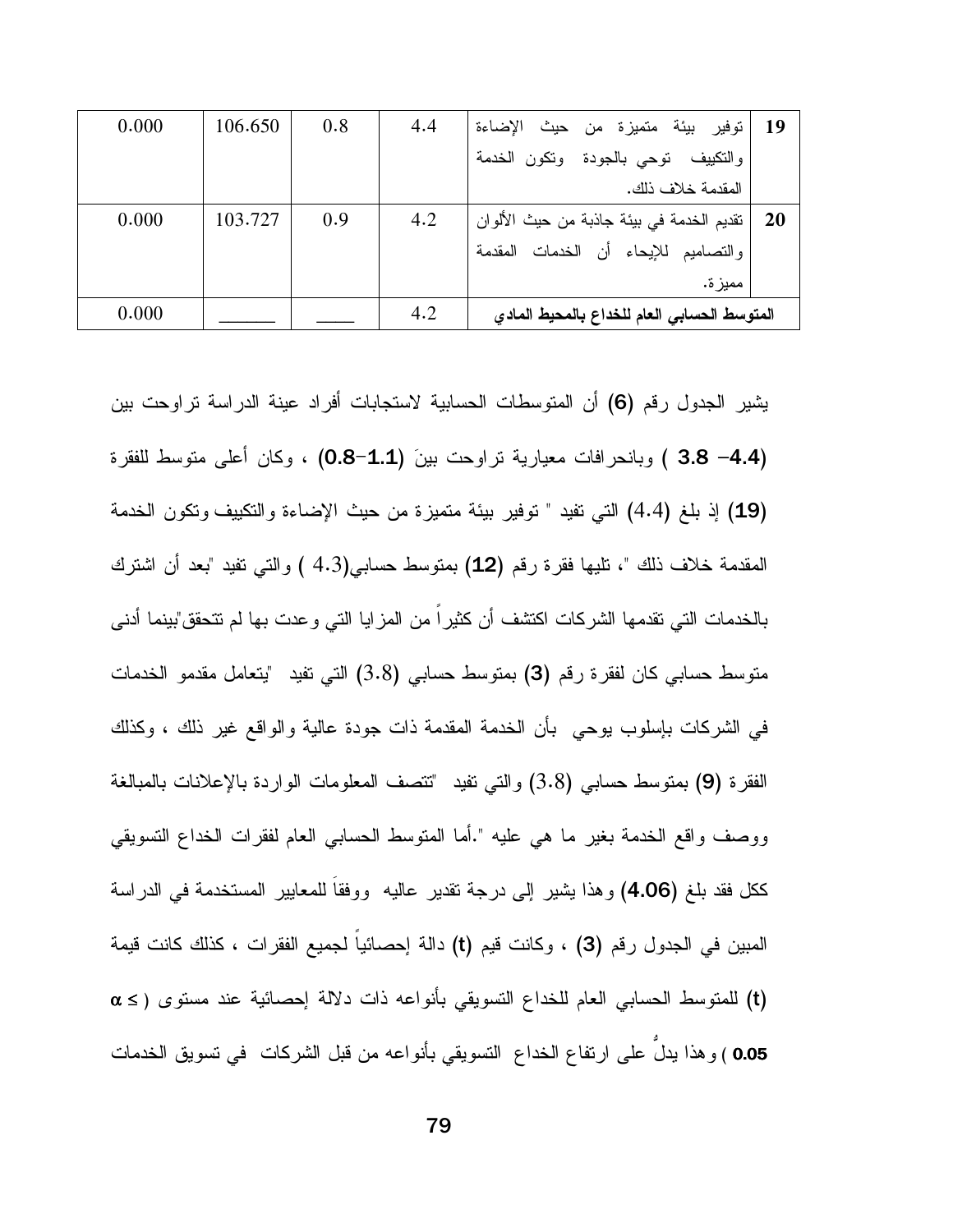ما يؤدي إلى رفض الفرضية الرئيسة الأولى وقبول الفرضية البديلة التي تؤكد يوجد حالات خداع تسويقي بأنواعه(الخدمي والترويجي والتسعيري والمحيط المادي) يمارس في قطاع الخدمات الخاص الأردني.

#### الجدول رقم (7)

| المتوسط الحسابى | عدد الاستبانات التي | عدد الاستبانات التي تم | عدد الاستبانات التي | أعداد الاستبانات | إسم القطاع       | الرقم          |
|-----------------|---------------------|------------------------|---------------------|------------------|------------------|----------------|
| العام           | لم يتم اإتردادها    | استردادها              | تم توزيعها          | من– إلى          |                  |                |
|                 |                     |                        |                     |                  |                  |                |
| 3.982           | 20                  | 180                    | 200                 | $200 - 1$        | البنوك والتأمين  | $\mathbf{1}$   |
| 3.901           | 11                  | 89                     | 100                 | $300 - 201$      | الخدمات السياحية | $\overline{2}$ |
| 4.234           | 19                  | 331                    | 350                 | $650 - 301$      | النقل والاتصالات | 3              |
| 4.003           | 25                  | 75                     | 100                 | $750 - 651$      | الصحة            | $\overline{4}$ |
| 3.949           | 16                  | 234                    | 250                 | $1000 - 751$     | النعليم          | 5              |
| 3.815           | 17                  | 83                     | 100                 | 1100-1000        | خدمات المقاولات  | 6              |
| 3.980           | 108                 | 992                    | 1100                |                  |                  |                |

#### المتوسطات الحسابية العام لقطاعات الخدمات في الشركات الخاصة

يشير الجدول رقم (7) إلى أن المتوسطات الحسابية لقطاعات الشركات الخدمات تراوحت بين (3.815 –

4.234) وكان أعلى متوسط حسابي في قطاع النقل والانصالات إذ بلغ (4.234) وأدناها في قطاع المقاولات والانشاءات إذ بلغ (3.815)، يدل ذلك على أن الخداع في الاتصالات هو الاكثر والسبب في ذلك أن هذه الخدمات لا يمكن السيطر ة علها من قبل الزبائن.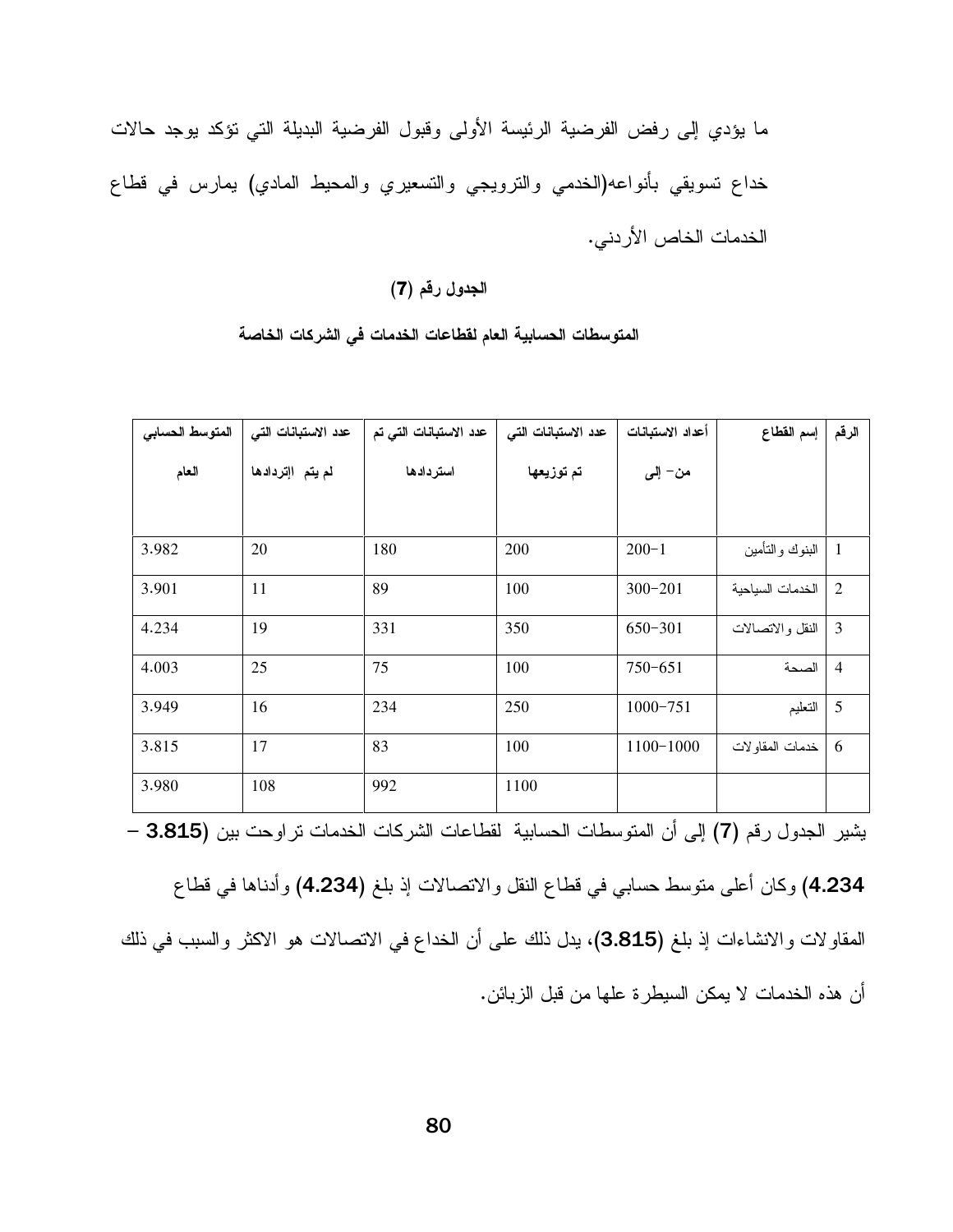### الجدول رقم (8)

| يبين المتوسطات الحسابية والانحرافات المعيارية للخداع التسويقي بأنواعه في قطاع البنوك والتأمين |  |  |  |
|-----------------------------------------------------------------------------------------------|--|--|--|
|-----------------------------------------------------------------------------------------------|--|--|--|

| الانحراف  | المتوسط | العبارات                                         | الرقم           |
|-----------|---------|--------------------------------------------------|-----------------|
| المعيار ي | الحسابى |                                                  |                 |
| 1.03906   | 3.7430  | نقدم الشركات خدمات لزبائنها غير نلك التى وعدت    | 1               |
|           |         | بها.                                             |                 |
| 1.02265   | 3.8045  | نقدم الشركات معلومات نرويجية غير نلك النى نقدم   | $\overline{2}$  |
|           |         | فعلا عند الحصول على الخدمة.                      |                 |
| .96264    | 4.0168  | يتعامل مقدمو الخدمات في الشركات بأسلوب يوحى      | 3               |
|           |         | بأن الخدمة المقدمة ذات جودة عالية والواقع غير    |                 |
|           |         | <u>ذالك .</u>                                    |                 |
| 1.06295   | 3.6425  | لا نفي الشركات بوعودها الني أبرمنها مع الزبائن   | 4               |
| 1.04313   | 3.7486  | نقدم الشركات معلومات عن الخدمات نبنى صورة        | 5               |
|           |         | ايجابية وعند النعامل الفعلي مع الخدمة يكون الأمر |                 |
|           |         | خلاف ذلك.                                        |                 |
| 1.01517   | 4.0559  | نوحي الشركات أن الخدمات المتاحة محدودة لتحفز     | 6               |
|           |         | الزبائن على الشراء.                              |                 |
| .93781    | 4.0503  | يخدع  مندوبو  البيع الزبائن بأساليب عرض مضللة    | 7               |
|           |         | للمعلومات بقصد إخفاء العيوب ودفع الزبائن للشراء  |                 |
| .97495    | 3.9330  | يهتم رجال البيع بتسويق الخدمة دون الاهتمام بدقة  | 8               |
|           |         | المعلومات المقدمة.                               |                 |
| 1.01334   | 3.8659  | نتصف المعلومات الواردة بالإعلانات بالمبالغة      | 9               |
|           |         | ووصف واقع الخدمة بغير ما هي عليه.                |                 |
| 1.06667   | 3.6536  | نقدم الشركات معلومات إعلانية مضللة للزبائن.      | <b>10</b>       |
| 1.05905   | 4.0447  | تبلغك الشركة أنك ربحت أو فزت بجائزة ثم           | $\overline{11}$ |
|           |         | نكتشف أن الربح مقرون بشرط غير معلن هو            |                 |
|           |         | الاشتراك بالخدمة.                                |                 |
| .94431    | 3.9609  | بعد أن أشترك بالخدمات التي تقدمها الشركات        | 12              |
|           |         | أكتشف أن كثيراً من المزايا التي وعدت بها لم      |                 |
|           |         | تتحقق .                                          |                 |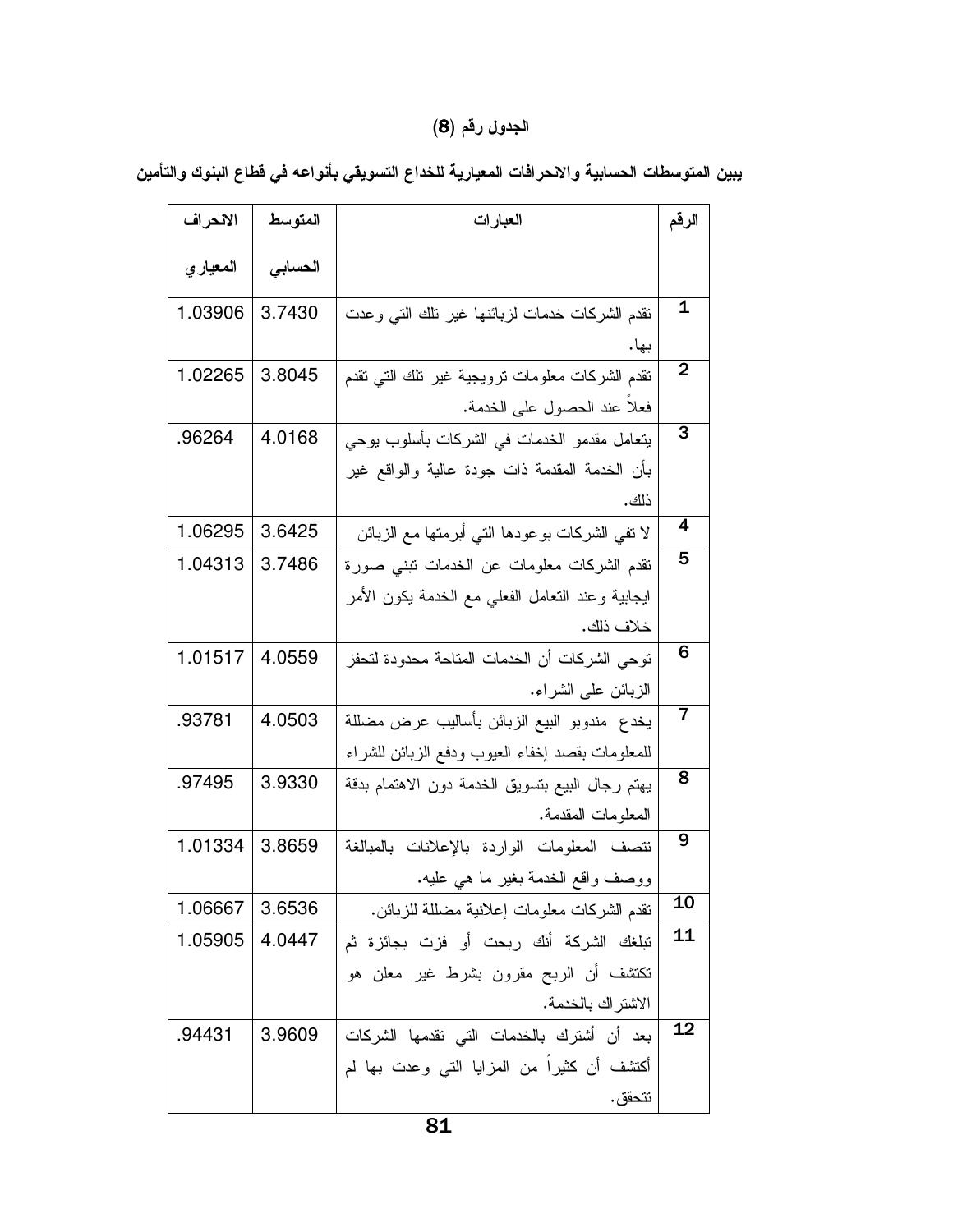| .97438  | 4.0056 | تستخدم الشركات إعلانات سعريه ذات خصومات          | 13 |  |  |
|---------|--------|--------------------------------------------------|----|--|--|
|         |        | لا نتطابق مع الواقع عند الشراء.                  |    |  |  |
| .94101  | 4.1564 | تخدع الشركة الزبائن من خلال التحفيز على          | 14 |  |  |
|         |        | الاشتراك المجاني في الخدمات ثم بعد ذلك تبدأ      |    |  |  |
|         |        | باقتطاع جزء من الرصيد دون علم الزبون.            |    |  |  |
| 1.02198 | 4.0223 | الأسعار المعلنة لا تمثل جودة الخدمة الحقيقي.     | 15 |  |  |
| .91952  | 4.2179 | يتم الاشتراك بالخدمة لمدة محدودة ثم عند انقضائها | 16 |  |  |
|         |        | يستمر الاشتراك دون استذان طالب الخدمة.           |    |  |  |
| .92476  | 4.1453 | تقوم الشركات بتزيين المظهر الخارجي للمباني       | 17 |  |  |
|         |        | للإيحاء بأن الخدمات متميزة.                      |    |  |  |
| .88221  | 4.1173 | تهتم الشركات بمظهر العاملين وهندامهم للإيحاء     | 18 |  |  |
|         |        | بأن الخدمات المقدمة متميز ة.                     |    |  |  |
| .96264  | 3.9832 | توفير بيئة متميزة من حيث الإضاءة والتكييف        | 19 |  |  |
|         |        | نوحي بالجودة ونكون الخدمة المقدمة خلاف ذلك.      |    |  |  |
| 1.01093 | 3.9777 | نقديم الخدمة في بيئة جاذبة من حيث الألوان        | 20 |  |  |
|         |        | و النصاميم للإيحاء أن الخدمات المقدمة مميزة.     |    |  |  |
|         | 3.982  | المتوسط الحسابي الكلى                            |    |  |  |
|         |        |                                                  |    |  |  |

نلاحظ من الجدول رقم (8) أن المتوسطات الحسابية لاستجابات أفراد عينة الدراسة نراوحت بين (3.64 - 4.2) وبانحرافات معيارية كانت بين (0.88 -1.06 ) وبدرجة تقدير عالية ، وكان أعلاها الفقرة (16) التي تفيد " يتم الاشتراك بالخدمة لمدة محدودة ثم عند انقضائها يستمر الاشتراك دون استذان طالب الخدمة ، بينما أدنى متوسط حسابي كان لفقرة رقم (10) التي نفيد " نقدم الشركات معلومات إعلانية مضللة للزبائن ، أما المنوسط الحسابي لفقرات قطاع البنوك والتأمين ككل فقد بلغ (3.982).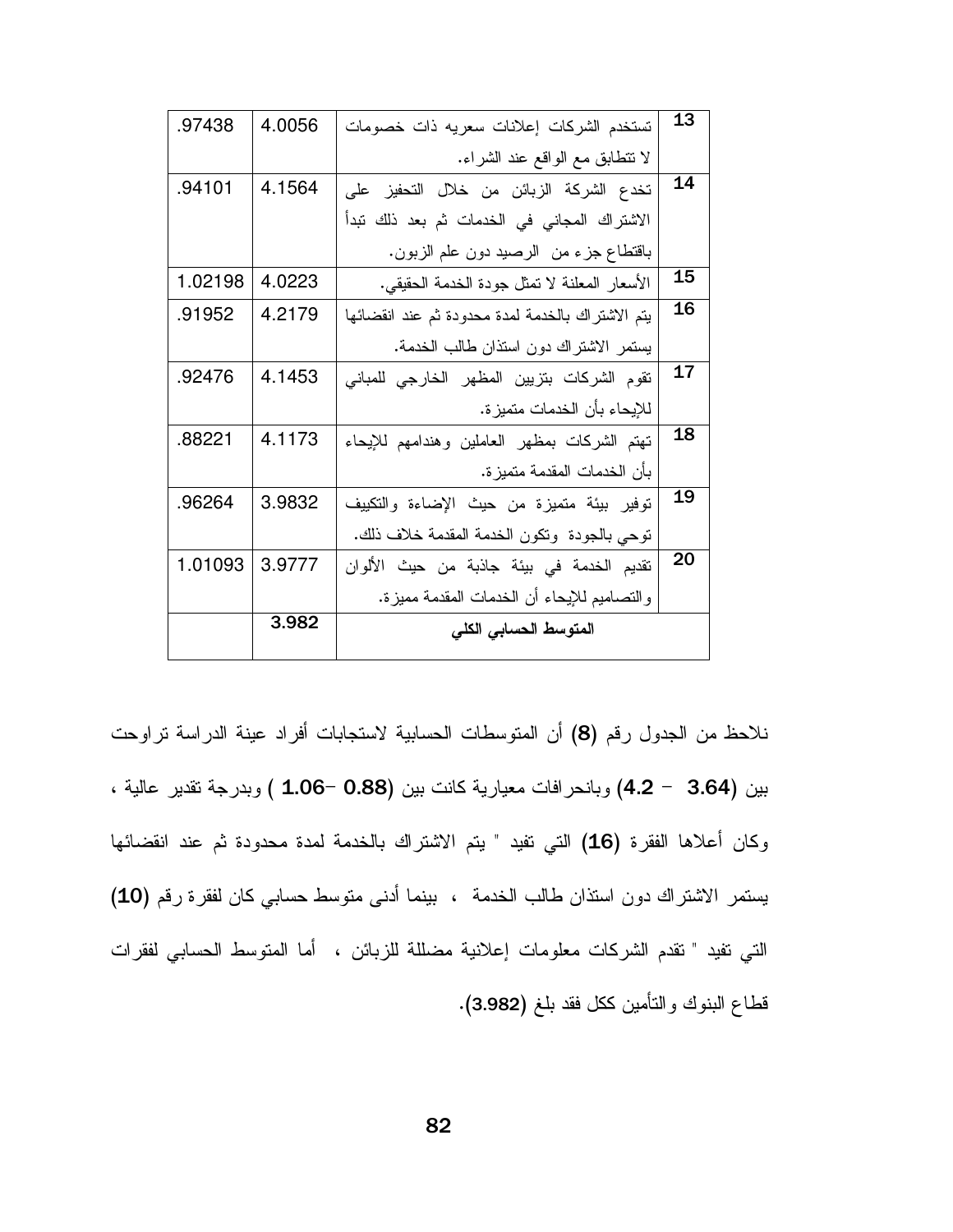#### الجدول رقم (9)

| الانحراف  | المتوسط | العبارات                                         | الرقم       |  |  |
|-----------|---------|--------------------------------------------------|-------------|--|--|
| المعيار ي | الحسابى |                                                  |             |  |  |
| 1.24880   | 3.6067  | نقدم الشركات خدمات لزبائنها غير نلك التي وعدت    | $\mathbf 1$ |  |  |
|           |         | بها.                                             | 2           |  |  |
| 1.27190   | 3.7978  | نقدم الشركات معلومات نرويجية غير نلك النبى نقدم  |             |  |  |
|           |         | فعلا عند الحصول على الخدمة.                      |             |  |  |
| 1.00535   | 4.2135  | يتعامل مقدمو الخدمات في الشركات بأسلوب يوحي      | 3           |  |  |
|           |         | بأن الخدمة المقدمة ذات جودة عالية والواقع غير    |             |  |  |
|           |         | ذلك.                                             |             |  |  |
| 1.12713   | 3.8427  | لا نفي الشركات بوعودها الني أبرمنها مع الزبائن   | 4           |  |  |
| 1.09542   | 3.9326  | نقدم الشركات معلومات عن الخدمات نبنى صورة        | 5           |  |  |
|           |         | ايجابية وعند النعامل الفعلي مع الخدمة يكون الأمر |             |  |  |
|           |         | خلاف ذلك.                                        |             |  |  |
| 1.13256   | 4.1124  | توحى الشركات أن الخدمات المتاحة محدودة لتحفز     |             |  |  |
|           |         | الزبائن على الشراء.                              |             |  |  |
| .99796    | 4.1236  | يخدع  مندوبو  البيع الزبائن بأساليب عرض مضللة    |             |  |  |
|           |         | للمعلومات بقصد إخفاء العيوب ودفع الزبائن للشراء  |             |  |  |
| 1.14366   | 3.8539  | يهتم رجال البيع بتسويق الخدمة دون الاهتمام بدقة  | 8           |  |  |
|           |         | المعلومات المقدمة.                               |             |  |  |
| 1.04934   | 3.9663  | نتصف المعلومات الواردة بالإعلانات بالمبالغة      | 9           |  |  |
|           |         | ووصف واقع الخدمة بغير ما هي عليه.                |             |  |  |
| 1.11357   | 3.8202  | نقدم الشركات معلومات إعلانية مضللة للزبائن.      | <b>10</b>   |  |  |
| 1.09169   | 4.1124  | تبلغك الشركة أنك ربحت أو فزت بجائزة ثم           | <b>11</b>   |  |  |
|           |         | نكتشف أن الربح مقرون بشرط غير معلن هو            |             |  |  |
|           |         | الاشتر اك بالخدمة.                               |             |  |  |
| 1.03353   | 4.0000  | بعد أن أشترك بالخدمات التي تقدمها الشركات        | <u>12</u>   |  |  |
|           |         | أكتشف أن كثيرًا من المزايا التي وعدت بها لم      |             |  |  |
|           |         | تتحقق .                                          |             |  |  |

يبين المتوسطات الحسابية والانحرافات المعيارية للخداع التسويقي بأنواعه في قطاع السياحة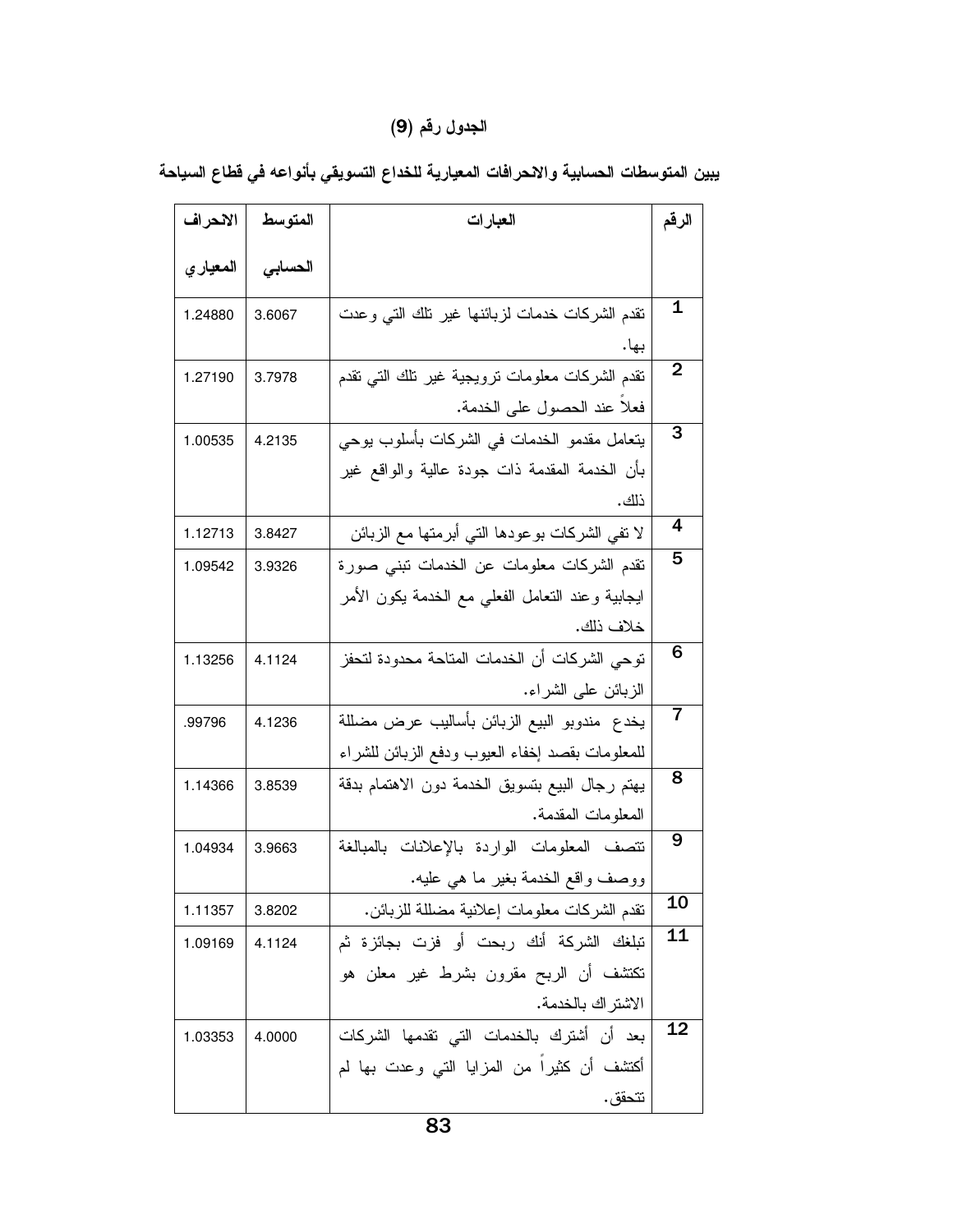| 1.09227 | 3.9888 | تستخدم الشركات إعلانات سعريه ذات خصومات          | 13 |  |  |  |
|---------|--------|--------------------------------------------------|----|--|--|--|
|         |        | لا نتطابق مع الواقع عند الشراء.                  |    |  |  |  |
| 1.06469 | 4.1910 | تخدع الشركة الزبائن من خلال التحفيز على          | 14 |  |  |  |
|         |        | الاشتراك المجاني في الخدمات ثم بعد ذلك نبدأ      |    |  |  |  |
|         |        | باقتطاع جزء من الرصيد دون علم الزبون.            |    |  |  |  |
| 1.42303 | 3.6517 | الأسعار المعلنة لا تمثل جودة الخدمة الحقيقي      | 15 |  |  |  |
| 1.41872 | 3.8202 | يتم الاشتراك بالخدمة لمدة محدودة ثم عند انقضائها | 16 |  |  |  |
|         |        | يستمر الاشتراك دون استذان طالب الخدمة.           |    |  |  |  |
| 1.36711 | 3.8315 | تقوم الشركات بتزيين المظهر الخارجى للمبانى       | 17 |  |  |  |
|         |        | للإيحاء بأن الخدمات متميز ة.                     |    |  |  |  |
| 1.33316 | 3.7079 | تهتم الشركات بمظهر العاملين وهندامهم للإيحاء     | 18 |  |  |  |
|         |        | بأن الخدمات المقدمة متميز ة.                     |    |  |  |  |
| 1.36683 | 3.7079 | توفير بيئة متميزة من حيث الإضاءة والتكييف        | 19 |  |  |  |
|         |        | نوحي بالجودة ونكون الخدمة المقدمة خلاف ذلك.      |    |  |  |  |
| 1.40033 | 3.7528 | تقديم الخدمة في بيئة جاذبة من حيث الألوان        |    |  |  |  |
|         |        | والتصاميم للإيحاء أن الخدمات المقدمة مميزة.      |    |  |  |  |
|         | 3.9016 | المتوسط الحسابي الكلى                            |    |  |  |  |

(3.6 - 4.2) وبانحرافات معيارية كانت بين (0.99 -1.4 ) وبدرجة تقدير عالية ، وكان أعلاها الفقرة (3) التي تفيد " يتعامل مقدمو الخدمات في الشركات بأسلوب يوحي بأن الخدمة المقدمة ذات جودة عالية والواقع غير ذلك ، بينما أدنى متوسط حسابي كان لفقرة رقم (15) التي نفيد " الأسعار المعلنة لا نمثل جودة الخدمة الحقيقي" ، أما المتوسط الحسابي لفقرات فطاع السياحة ككل فقد بلغ (3.901).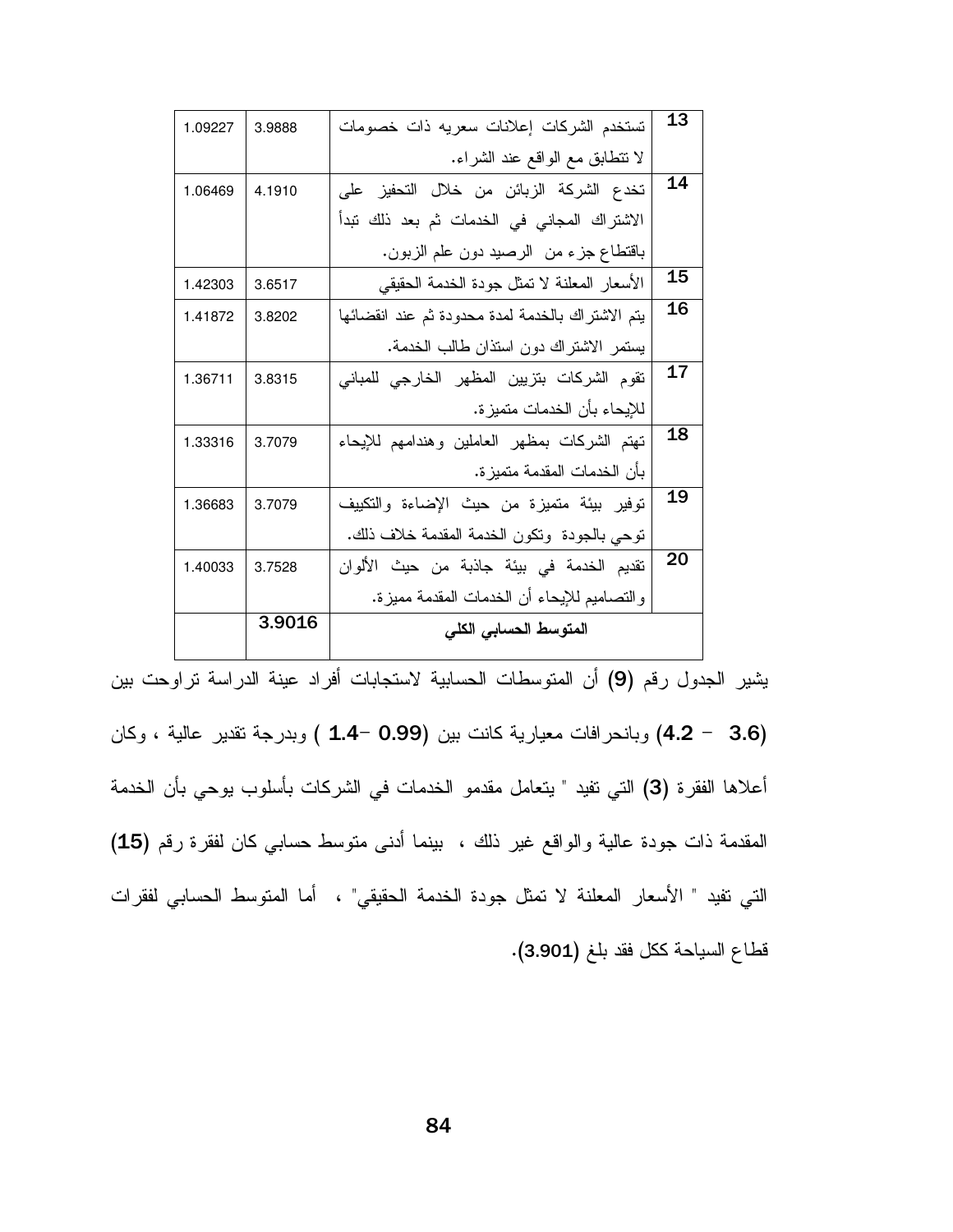#### الجدول رقم (**10**)

| الانحراف  | المتوسط | العبارات                                         |                |  |  |
|-----------|---------|--------------------------------------------------|----------------|--|--|
| المعيار ي | التسابى |                                                  |                |  |  |
| 1.10164   | 3.9607  | نقدم الشركات خدمات لزبائنها غير نلك التي وعدت    | 1              |  |  |
|           |         | بها.                                             |                |  |  |
| 1.11902   | 3.9517  | نقدم الشركات معلومات نرويجية غير نلك النبى نقدم  | $\overline{2}$ |  |  |
|           |         | فعلا عند الحصول على الخدمة.                      |                |  |  |
| .96758    | 4.3112  | يتعامل مقدمو الخدمات في الشركات بأسلوب يوحى      |                |  |  |
|           |         | بأن الخدمة المقدمة ذات جودة عالية والواقع غير    |                |  |  |
|           |         | ذلك.                                             |                |  |  |
| 1.04833   | 3.8731  | لا نفي الشركات بوعودها التي أبرمتها مع الزبائن   | 4              |  |  |
| .96481    | 3.8278  | نقدم الشركات معلومات عن الخدمات نبنى صورة        | 5              |  |  |
|           |         | ايجابية وعند النعامل الفعلي مع الخدمة يكون الأمر |                |  |  |
|           |         | خلاف ذلك.                                        |                |  |  |
| 1.01978   | 4.1722  | توحى الشركات أن الخدمات المتاحة محدودة لتحفز     |                |  |  |
|           |         | الزبائن على الشراء.                              |                |  |  |
| .82042    | 4.4109  | يخدع  مندوبو  البيع الزبائن بأساليب عرض مضللة    |                |  |  |
|           |         | للمعلومات بقصد إخفاء العيوب ودفع الزبائن للشراء  |                |  |  |
| .93044    | 4.2477  | يهتم رجال البيع بتسويق الخدمة دون الاهتمام بدقة  | 8              |  |  |
|           |         | المعلومات المقدمة.                               |                |  |  |
| .93916    | 4.2689  | نتصف المعلومات الواردة بالإعلانات بالمبالغة      | 9              |  |  |
|           |         | ووصف واقع الخدمة بغير ما هي عليه.                |                |  |  |
| 1.05473   | 4.0755  | نقدم الشركات معلومات إعلانية مضللة للزبائن.      | <b>10</b>      |  |  |
| .85165    | 4.4350  | تبلغك الشركة أنك ربحت أو فزت بجائزة ثم           | 11             |  |  |
|           |         | تكتشف أن الربح مقرون بشرط غير معلن هو            |                |  |  |
|           |         | الاشتر اك بالخدمة.                               |                |  |  |
| .89332    | 4.3505  | بعد أن أشترك بالخدمات التي تقدمها الشركات        | 12             |  |  |
|           |         | أكتشف أن كثيرا من المزايا التي وعدت بها لم       |                |  |  |
|           |         | تتحقق .                                          |                |  |  |

يبين المتوسطات الحسابية والاحرافات المعيارية للخداع التسويقي بأنواعه في قطاع النقل والاتصالات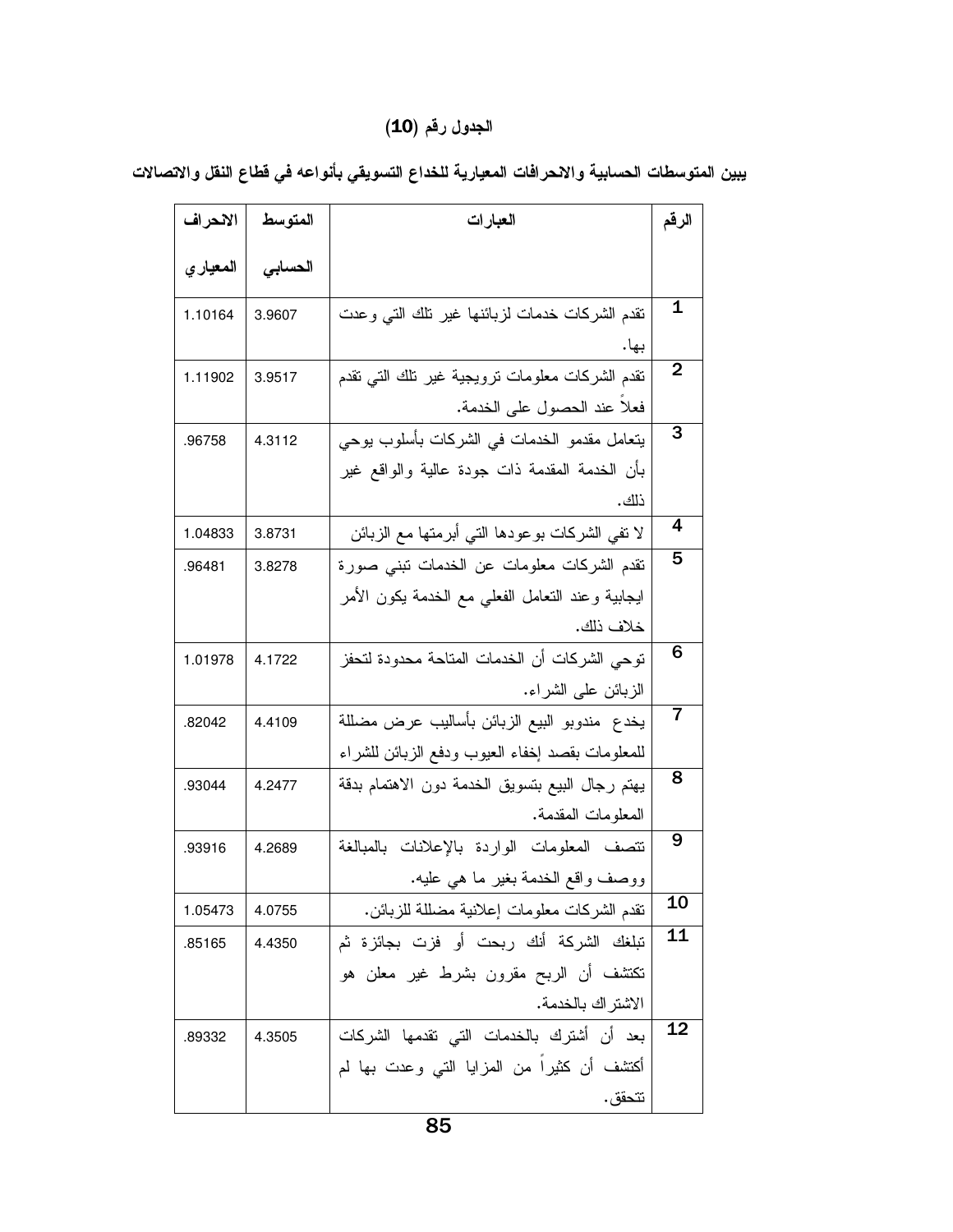| .91820  | 4.3595 | تستخدم الشركات إعلانات سعريه ذات خصومات          | 13 |  |  |  |
|---------|--------|--------------------------------------------------|----|--|--|--|
|         |        | لا نتطابق مع الواقع عند الشراء.                  |    |  |  |  |
| .76828  | 4.5770 | تخدع الشركة الزبائن من خلال التحفيز على          | 14 |  |  |  |
|         |        | الاشتراك المجاني في الخدمات ثم بعد ذلك تبدأ      |    |  |  |  |
|         |        | باقتطاع جزء من الرصيد دون علم الزبون.            |    |  |  |  |
| 1.06688 | 4.2356 | الأسعار المعلنة لا تمثل جودة الخدمة الحقيقي      | 15 |  |  |  |
| .98211  | 4.4139 | يتم الاشتراك بالخدمة لمدة محدودة ثم عند انقضائها | 16 |  |  |  |
|         |        | يستمر الاشتراك دون استذان طالب الخدمة.           |    |  |  |  |
| .96285  | 4.4079 | تقوم الشركات بتزيين المظهر الخارجي للمباني       | 17 |  |  |  |
|         |        | للإيحاء بأن الخدمات متميزة.                      |    |  |  |  |
| .98643  | 4.3293 | تهتم الشركات بمظهر العاملين وهندامهم للإيحاء     |    |  |  |  |
|         |        | بأن الخدمات المقدمة متميز ة                      |    |  |  |  |
| 1.04023 | 4.2326 | نوفير بيئة متميزة من حيث الإضاءة والتكييف        | 19 |  |  |  |
|         |        | نوحي بالجودة ونكون الخدمة المقدمة خلاف ذلك.      |    |  |  |  |
| 1.05769 | 4.2568 | تقديم الخدمة في بيئة جاذبة من حيث الألوان        | 20 |  |  |  |
|         |        | والنصاميم للإيحاء أن الخدمات المقدمة مميزة.      |    |  |  |  |
|         | 4.234  | المتوسط الحسابي الكلى                            |    |  |  |  |

يؤكد لنا الجدول رقم (10) أن المتوسطات الحسابية لاستجابات أفراد عينة الدراسة تراوحت بين (3.8 - 4.4) وبانحرافات معيارية كانت بين (0.76 -1.1 ) وبدرجة تقدير عالية ، وكان أعلاها الفقرة (7) التي تفيد "يخدع ً مندوبو البيع الزبائن بأساليب عرض مضللة للمعلومات بقصد إخفاء العيوب ودفع الزبائن للشراء "، بينما أدنى متوسط حسابي كان لفقرة رقم (5) التي تفيد " نقدم الشركات معلومات عن الخدمات نبني صورة ايجابية وعند النعامل الفعلي مع الخدمة يكون الأمر خلاف ذلك "، أما المتوسط الحسابي لفقرات قطاع النقل والاتصالات ككل فقد بلغ (4.234).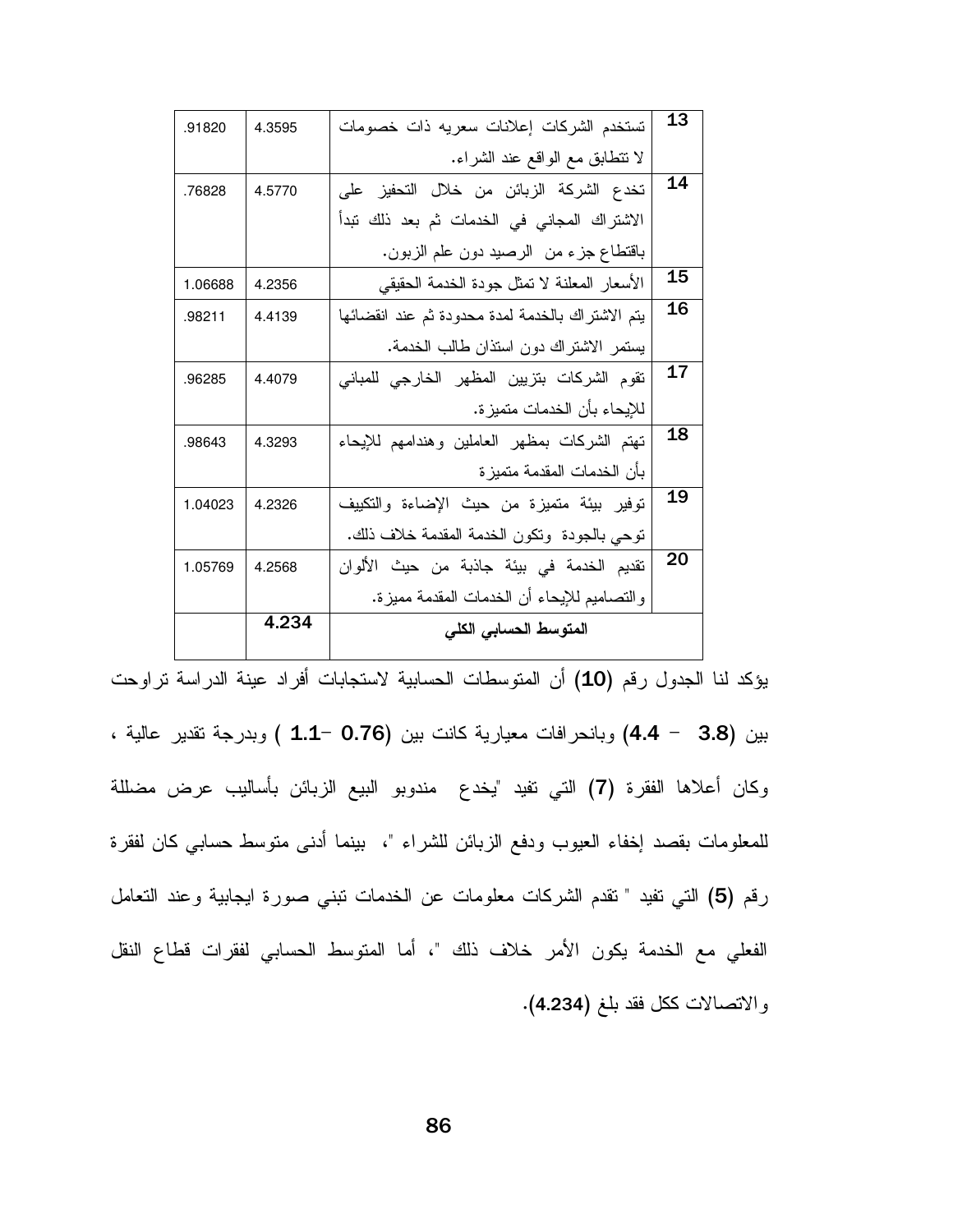#### الجدول رقم (**11**)

| الانحراف  | المتوسط | العبارات                                         |           |  |  |
|-----------|---------|--------------------------------------------------|-----------|--|--|
| المعيار ي | الحسابى |                                                  |           |  |  |
| 1.07603   | 3.7600  | نقدم الشركات خدمات لزبائنها غير نلك التبى وعدت   | 1         |  |  |
|           |         | بها.                                             |           |  |  |
| 1.07267   | 3.8933  | نقدم الشركات معلومات نرويجية غير نلك التبى نقدم  | 2         |  |  |
|           |         | فعلا عند الحصول على الخدمة.                      |           |  |  |
| .90544    | 4.1333  | يتعامل مقدمو الخدمات في الشركات بأسلوب يوحى      | 3         |  |  |
|           |         | بأن الخدمة المقدمة ذات جودة عالية والواقع غير    |           |  |  |
|           |         | ذلك .                                            |           |  |  |
| 1.08004   | 3.6800  | لا نفي الشركات بوعودها الني أبرمنها مع الزبائن   | 4         |  |  |
| 1.04096   | 3.7467  | نقدم الشركات معلومات عن الخدمات نبنى صورة        | 5         |  |  |
|           |         | ايجابية وعند النعامل الفعلي مع الخدمة يكون الأمر |           |  |  |
|           |         | خلاف ذلك.                                        |           |  |  |
| 1.10494   | 4.0933  | توحى الشركات أن الخدمات المتاحة محدودة لتحفز     |           |  |  |
|           |         | الزبائن على الشراء.                              |           |  |  |
| .88470    | 4.1200  | يخدع  مندوبو  البيع الزبائن بأساليب عرض مضللة    |           |  |  |
|           |         | للمعلومات بقصد إخفاء العيوب ودفع الزبائن للشراء  |           |  |  |
| 1.03419   | 3.8933  | يهتم رجال البيع بتسويق الخدمة دون الاهتمام بدقة  | 8         |  |  |
|           |         | المعلومات المقدمة.                               |           |  |  |
| 1.00449   | 3.9333  | تتصف المعلومات الواردة بالإعلانات بالمبالغة      | 9         |  |  |
|           |         | ووصف واقع الخدمة بغير ما هي عليه.                |           |  |  |
| 1.10690   | 3.6667  | نقدم الشركات معلومات إعلانية مضللة للزبائن.      | 10        |  |  |
| .98053    | 4.1067  | نبلغك الشركة أنك ربحت أو فزت بجائزة ثم           | 11        |  |  |
|           |         | نكتشف أن الربح مقرون بشرط غير معلن هو            |           |  |  |
|           |         | الاشتراك بالخدمة.                                |           |  |  |
| .91178    | 3.9200  | بعد أن أشترك بالخدمات التي تقدمها الشركات        | <u>12</u> |  |  |
|           |         | أكتشف أن كثيرا من المزايا التي وعدت بها لم       |           |  |  |
|           |         | تتحقق .                                          |           |  |  |

يبين المتوسطات الحسابية والالحرافات المعيارية للخداع التسويقي بأنواعه في قطاع الصحة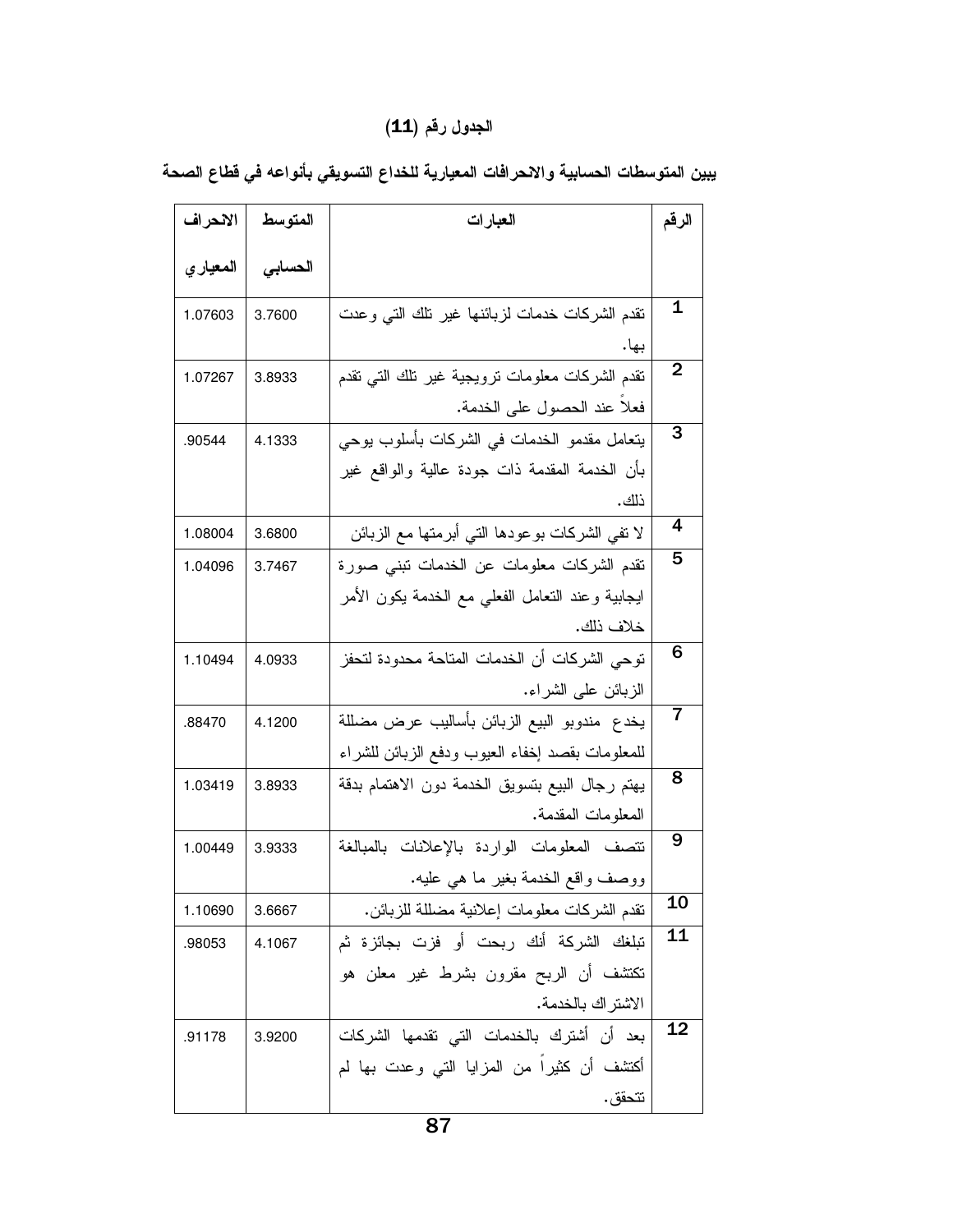| 1.06407 | 4.0533 | تستخدم الشركات إعلانات سعريه ذات خصومات          | 13 |  |  |
|---------|--------|--------------------------------------------------|----|--|--|
|         |        | لا نتطابق مع الواقع عند الشراء.                  |    |  |  |
| .92765  | 4.2400 | تخدع الشركة الزبائن من خلال التحفيز على          | 14 |  |  |
|         |        | الاشتراك المجاني في الخدمات ثم بعد ذلك تبدأ      |    |  |  |
|         |        | باقتطاع جزء من الرصيد دون علم الزبون.            |    |  |  |
| 1.04545 | 3.9600 | الأسعار المعلنة لا تمثل جودة الخدمة الحقيقي      | 15 |  |  |
| .85572  | 4.2533 | يتم الاشتراك بالخدمة لمدة محدودة ثم عند انقضائها | 16 |  |  |
|         |        | يستمر الاشتراك دون استذان طالب الخدمة.           |    |  |  |
| .95634  | 4.2400 | تقوم الشركات بتزيين المظهر الخارجي للمباني       |    |  |  |
|         |        | للإيحاء بأن الخدمات متميزة.                      |    |  |  |
| .87878  | 4.2267 | تهتم الشركات بمظهر العاملين وهندامهم للإيحاء     |    |  |  |
|         |        | بأن الخدمات المقدمة متميز ة.                     |    |  |  |
| .97869  | 4.0400 | نوفير بيئة متميزة من حيث الإضاءة والتكييف        | 19 |  |  |
|         |        | نوحي بالجودة ونكون الخدمة المقدمة خلاف ذلك.      |    |  |  |
| .94383  | 4.1200 | نقديم الخدمة في بيئة جاذبة من حيث الألوان        |    |  |  |
|         |        | والنصاميم للإيحاء أن الخدمات المقدمة مميزة.      |    |  |  |
|         | 4.003  | المتوسط الحسابي الكلى                            |    |  |  |

يبين لنا الجدول رقم (11) أن المتوسطات الحسابية لاستجابات أفراد عينة الدراسة تراوحت بين (3.6 - 4.2) وبانحرافات معيارية كانت بين (0.76 -1.1 ) وبدرجة نقدير عالية ، وكان أعلاها الفقرة (17) التي تفيد "تقوم الشركات بتزيين المظهر الخارجي للمباني للإيحاء بأن الخدمات متميزة "، بينما أدنى متوسط حسابي كان لفقرة رقم **(10)** التي تفيد " تقدم الشركات معلومات إعلانية مضللة للزبائن " ، أما المتوسط الحسابي لفقرات قطاع الصحة ككل فقد بلغ (4.000).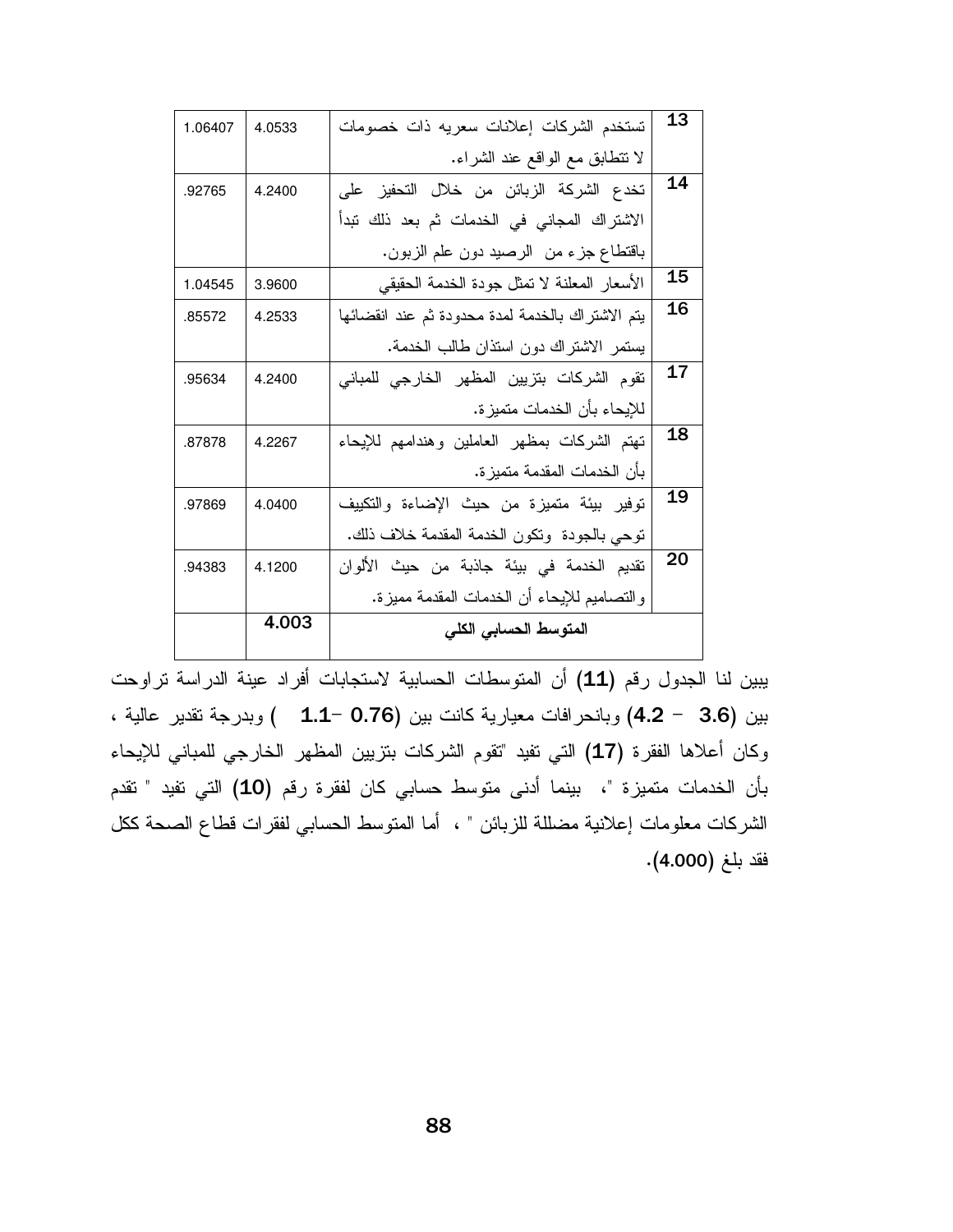#### الجدول رقم (**12**)

| الانحراف  | المتوسط | العبارات                                         | الرقم          |  |  |
|-----------|---------|--------------------------------------------------|----------------|--|--|
| المعيار ي | الحسابى |                                                  |                |  |  |
| 1.11273   | 3.7265  | نقدم الشركات خدمات لزبائنها غير نلك التي وعدت    | 1              |  |  |
|           |         | بها.                                             | 2              |  |  |
| 1.18131   | 3.8419  | نقدم الشركات معلومات نرويجية غير نلك النى نقدم   |                |  |  |
|           |         | فعلا عند الحصول على الخدمة.                      |                |  |  |
| 1.00889   | 4.1709  | يتعامل مقدمو الخدمات في الشركات بأسلوب يوحى      | 3              |  |  |
|           |         | بأن الخدمة المقدمة ذات جودة عالية والواقع غير    |                |  |  |
|           |         | ذلك.                                             |                |  |  |
| 1.14519   | 3.7350  | لا نفي الشركات بوعودها النبي أبرمنها مع الزبائن  | $\overline{4}$ |  |  |
| 1.03077   | 3.7991  | تقدم الشركات معلومات عن الخدمات نبني صورة        | 5              |  |  |
|           |         | ايجابية وعند النعامل الفعلى مع الخدمة يكون الأمر |                |  |  |
|           |         | خلاف ذلك.                                        |                |  |  |
| 1.09056   | 4.1111  | توحى الشركات أن الخدمات المتاحة محدودة لتحفز     |                |  |  |
|           |         | الزبائن على الشراء.                              |                |  |  |
| .94398    | 4.1368  | يخدع  مندوبو  البيع الزبائن بأساليب عرض مضللة    |                |  |  |
|           |         | للمعلومات بقصد إخفاء العيوب ودفع الزبائن للشراء  |                |  |  |
| 1.05180   | 3.9274  | يهتم رجال البيع بتسويق الخدمة دون الاهتمام بدقة  | 8              |  |  |
|           |         | المعلومات المقدمة.                               |                |  |  |
| 1.10433   | 3.8718  | نتصف المعلومات الواردة بالإعلانات بالمبالغة      | 9              |  |  |
|           |         | ووصف واقع الخدمة بغير ما هي عليه.                |                |  |  |
| 1.16234   | 3.5855  | نقدم الشركات معلومات إعلانية مضللة للزبائن       | <b>10</b>      |  |  |
| 1.04029   | 4.1282  | تبلغك الشركة أنك ربحت أو فزت بجائزة ثم           | 11             |  |  |
|           |         | نكتشف أن الربح مقرون بشرط غير معلن هو            |                |  |  |
|           |         | الاشتر اك بالخدمة.                               |                |  |  |
| 1.02051   | 3.9615  | بعد أن أشترك بالخدمات التي تقدمها الشركات        | <u>12</u>      |  |  |
|           |         | أكتشف أن كثيرًا من المزايا التي وعدت بها لم      |                |  |  |
|           |         | تتحقق .                                          |                |  |  |

يبين المتوسطات الحسابية والالحرافات المعيارية للخداع التسويقي بأنواعه في قطاع التعليم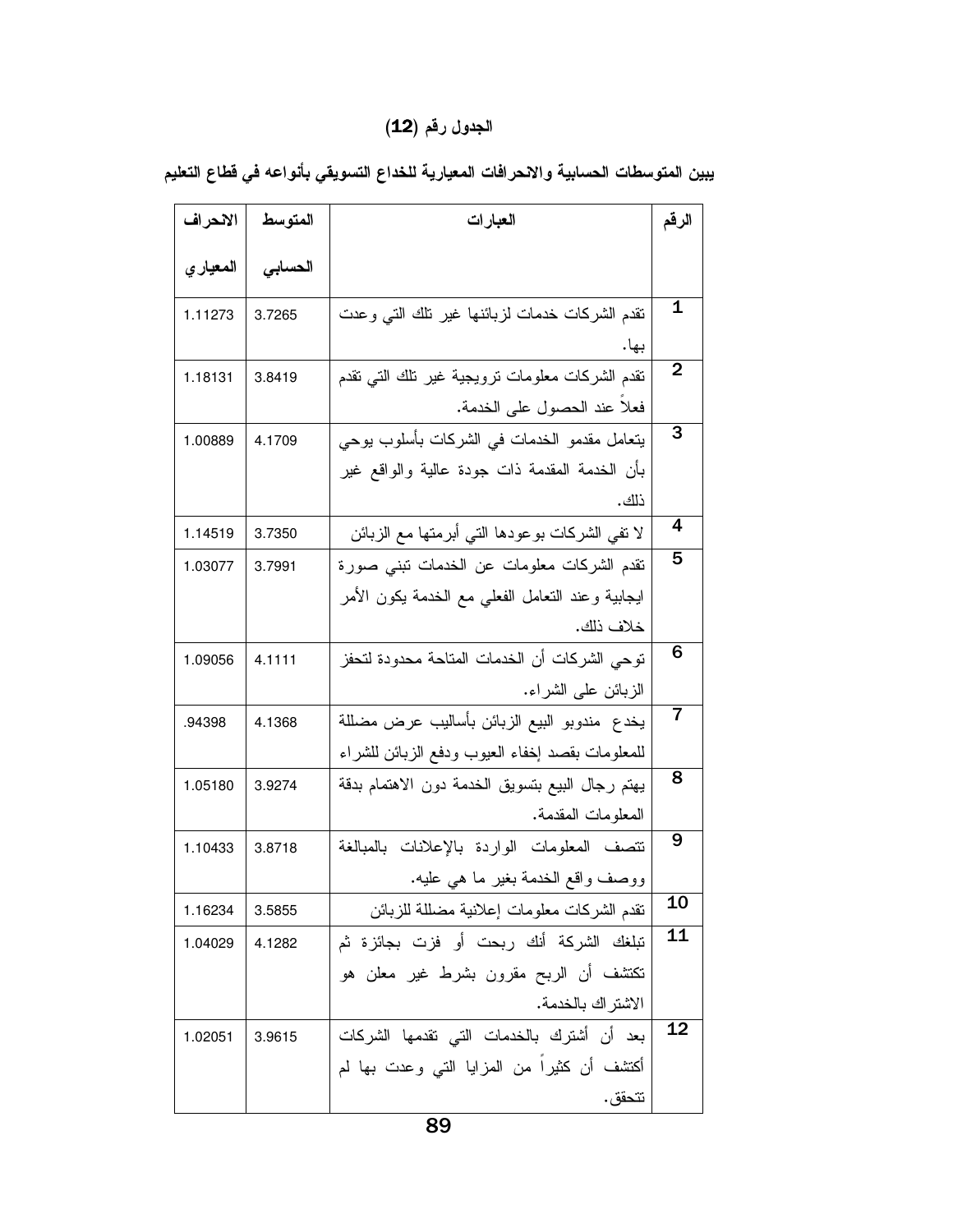| 1.13303 | 3.9103 | تستخدم الشركات إعلانات سعريه ذات خصومات          | 13 |  |  |  |
|---------|--------|--------------------------------------------------|----|--|--|--|
|         |        | لا نتطابق مع الواقع عند الشراء.                  |    |  |  |  |
| 1.00657 | 4.2350 | تخدع الشركة الزبائن من خلال التحفيز على          | 14 |  |  |  |
|         |        | الاشتراك المجاني في الخدمات ثم بعد ذلك تبدأ      |    |  |  |  |
|         |        | باقتطاع جزء من الرصيد دون علم الزبون.            |    |  |  |  |
| 1.20394 | 3.8120 | الأسعار المعلنة لا تمثل جودة الخدمة الحقيقي.     | 15 |  |  |  |
| 1.17950 | 4.1282 | يتم الاشتراك بالخدمة لمدة محدودة ثم عند انقضائها | 16 |  |  |  |
|         |        | يستمر الاشتراك دون استذان طالب الخدمة.           |    |  |  |  |
| 1.21558 | 4.0855 | تقوم الشركات بتزيين المظهر الخارجي للمباني       | 17 |  |  |  |
|         |        | للإيحاء بأن الخدمات متميزة.                      |    |  |  |  |
| 1.16139 | 4.0556 | تهتم الشركات بمظهر العاملين وهندامهم للإيحاء     | 18 |  |  |  |
|         |        | بأن الخدمات المقدمة متميز ة.                     |    |  |  |  |
| 1.17395 | 3.8889 | توفير بيئة متميزة من حيث الإضاءة والتكييف        | 19 |  |  |  |
|         |        | نوحي بالجودة ونكون الخدمة المقدمة خلاف ذلك.      |    |  |  |  |
| 1.25101 | 3.8803 | تقديم الخدمة في بيئة جاذبة من حيث الألوان        | 20 |  |  |  |
|         |        | والنصاميم للإيحاء أن الخدمات المقدمة مميزة.      |    |  |  |  |
|         | 3.949  | المتوسط الحسابي الكلى                            |    |  |  |  |

تبين لنا الجدول رقم (12) أن المتوسطات الحسابية لاستجابات أفراد عينة الدراسة تراوحت بين (3.7 - 4.1) وبانحرافات معيارية كانت بين (0.94 -1.1 ) وبدرجة نقدير عالية ، وكان أعلاها الفقرة (14) التي تفيد " تخدع الشركة الزبائن من خلال التحفيز على الاشتراك المجاني في الخدمات ثم بعد ذلك نبدأ باقتطاع جزء من الرصيد دون علم الزبون "، بينما أدنى منوسط حسابي كان لفقرة رقم (1) التي تفيد " نقدم الشركات خدمات لزبائنها غير نلك التي وعدت بها " ، أما المتوسط الحسابي لفقرات قطاع النعليم ككل فقد بلغ (3,949).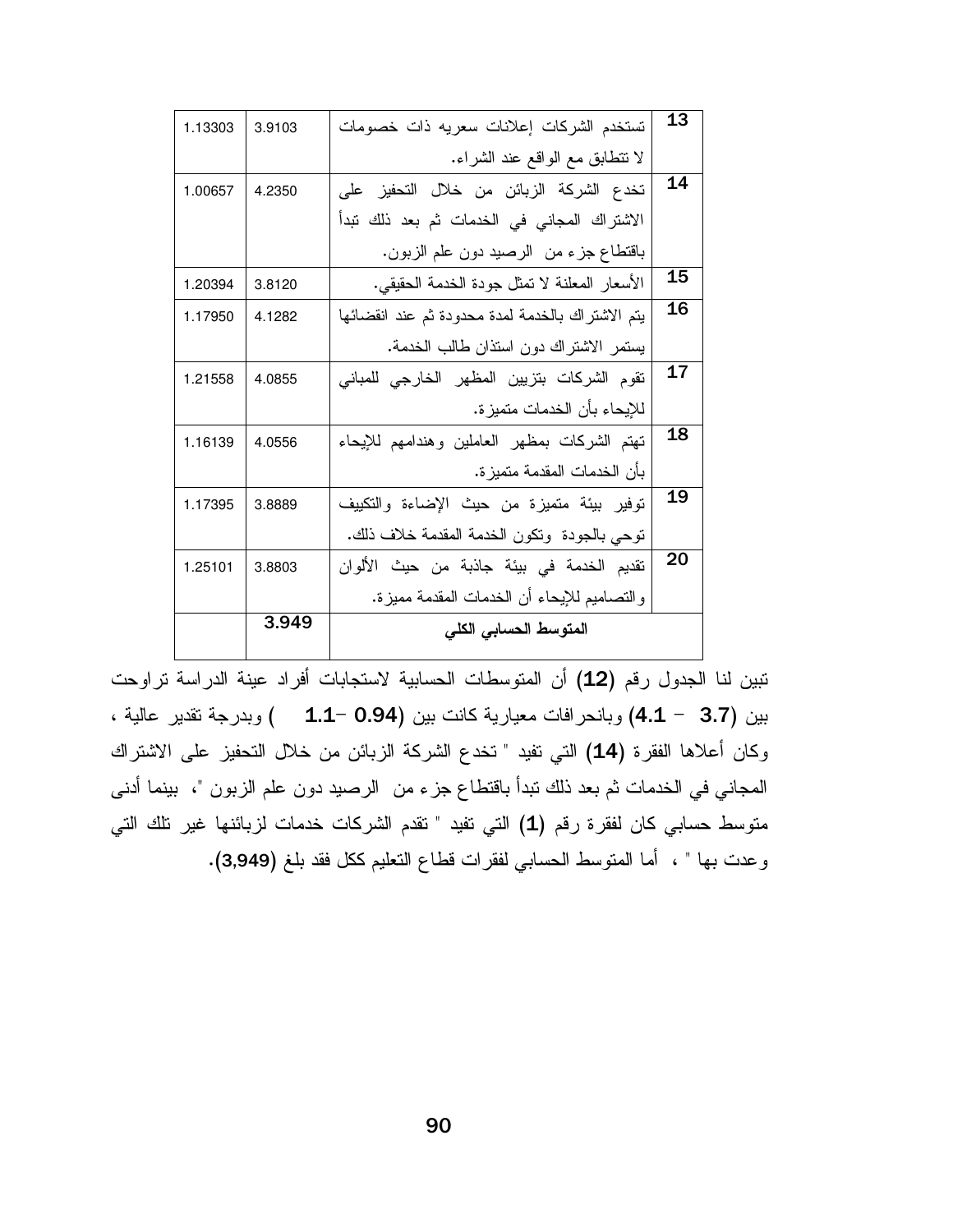#### الجدول رقم (**13**)

| الانحراف  | المتوسط | العبارات                                         |                |  |  |
|-----------|---------|--------------------------------------------------|----------------|--|--|
| المعيار ي | الحسابى |                                                  |                |  |  |
| 1.29103   | 3.5301  | نقدم الشركات خدمات لزبائنها غير نلك التبى وعدت   | 1              |  |  |
|           |         | بها.                                             |                |  |  |
| 1.32916   | 3.6506  | نقدم الشركات معلومات نرويجية غير نلك التبي نقدم  | 2              |  |  |
|           |         | فعلا عند الحصول على الخدمة.                      |                |  |  |
| 1.06448   | 4.1928  | يتعامل مقدمو الخدمات في الشركات بأسلوب يوحى      | 3              |  |  |
|           |         | بأن الخدمة المقدمة ذات جودة عالية والواقع غير    |                |  |  |
|           |         | ذلك.                                             |                |  |  |
| 1.24101   | 3.8193  | لا نفي الشركات بوعودها التي أبرمتها مع الزبائن   | 4              |  |  |
| 1.07574   | 3.9639  | نقدم الشركات معلومات عن الخدمات نبنى صورة        | 5              |  |  |
|           |         | ايجابية وعند النعامل الفعلي مع الخدمة يكون الأمر |                |  |  |
|           |         | خلاف ذلك.                                        |                |  |  |
| 1.08864   | 4.2410  | نوحي الشركات أن الخدمات المتاحة محدودة لتحفز     |                |  |  |
|           |         | الزبائن على الشراء.                              |                |  |  |
| 1.02654   | 4.0843  | يخدع  مندوبو  البيع الزبائن بأساليب عرض مضللة    | $\overline{7}$ |  |  |
|           |         | للمعلومات بقصد إخفاء العيوب ودفع الزبائن للشراء  |                |  |  |
| 1.02997   | 3.9880  | يهتم رجال البيع بتسويق الخدمة دون الاهتمام بدقة  | 8              |  |  |
|           |         | المعلومات المقدمة.                               |                |  |  |
| 1.12957   | 3.7229  | نتصف المعلومات الواردة بالإعلانات بالمبالغة      | 9              |  |  |
|           |         | ووصف واقع الخدمة بغير ما هي عليه.                |                |  |  |
| 1.24149   | 3.5663  | نقدم الشركات معلومات إعلانية مضللة للزبائن.      | 10             |  |  |
| 1.18369   | 3.9639  | نبلغك الشركة أنك ربحت أو فزت بجائزة ثم           | 11             |  |  |
|           |         | نكتشف أن الربح مقرون بشرط غير معلن هو            |                |  |  |
|           |         | الاشتراك بالخدمة.                                |                |  |  |
| 1.14777   | 3.8916  | بعد أن أشترك بالخدمات التي تقدمها الشركات        | <u>12</u>      |  |  |
|           |         | أكتشف أن كثيرًا من المزايا التي وعدت بها لم      |                |  |  |
|           |         | تتحقق .                                          |                |  |  |

يبين المتوسطات الحسابية والانحرافات المعيارية للخداع التسويقي بأنواعه في قطاع الانشاءات والمقاولات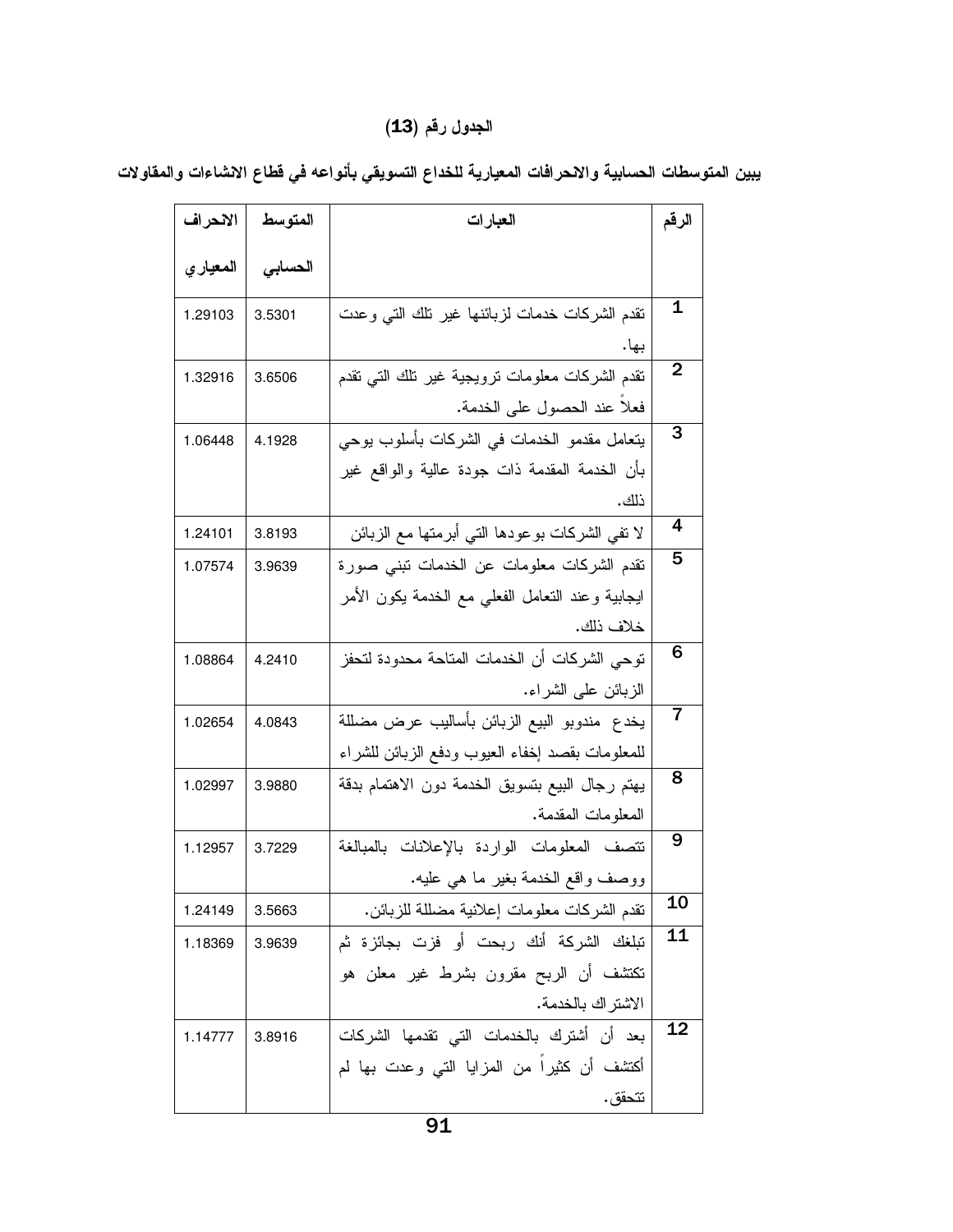| 1.23282 | 3.7229 | تستخدم الشركات إعلانات سعريه ذات خصومات          | 13 |  |  |
|---------|--------|--------------------------------------------------|----|--|--|
|         |        | لا نتطابق مع الواقع عند الشراء.                  |    |  |  |
| 1.11504 | 4.0241 | تخدع الشركة الزبائن من خلال التحفيز على          | 14 |  |  |
|         |        | الاشتراك المجاني في الخدمات ثم بعد ذلك تبدأ      |    |  |  |
|         |        | باقتطاع جزء من الرصيد دون علم الزبون.            |    |  |  |
| 1.41453 | 3.4096 | الأسعار المعلنة لا تمثل جودة الخدمة الحقيقي.     | 15 |  |  |
| 1.45275 | 3.7108 | يتم الاشتراك بالخدمة لمدة محدودة ثم عند انقضائها | 16 |  |  |
|         |        | يستمر الاشتراك دون استذان طالب الخدمة.           |    |  |  |
| 1.54547 | 3.6867 | تقوم الشركات بتزيين المظهر الخارجي للمباني       | 17 |  |  |
|         |        | للإيحاء بأن الخدمات متميزة.                      |    |  |  |
| 1.50188 | 3.8434 | تهتم الشركات بمظهر العاملين وهندامهم للإيحاء     | 18 |  |  |
|         |        | بأن الخدمات المقدمة متميز ة.                     |    |  |  |
| 1.42229 | 3.6024 | توفير بيئة متميزة من حيث الإضاءة والتكييف        | 19 |  |  |
|         |        | نوحي بالجودة ونكون الخدمة المقدمة خلاف ذلك.      |    |  |  |
| 1.48763 | 3.6988 | نقديم الخدمة في بيئة جاذبة من حيث الألوان        | 20 |  |  |
|         |        | والنصاميم للإيحاء أن الخدمات المقدمة مميزة.      |    |  |  |
|         | 3.815  | المتوسط الحسابي الكلى                            |    |  |  |

تبين لنا الجدول رقم (13) أن المتوسطات الحسابية لاستجابات أفراد عينة الدراسة تراوحت بين (3.5 - 4.1) وبانحرافات معيارية كانت بين (1.01 -1.4 ٪) وبدرجة تقدير عالية ، وكان أعلاها الفقرة (6) التي تفيد " توحي الشركات أن الخدمات المتاحة محدودة لتحفز الزبائن على الشراء "، بينما أدنى متوسط حسابي كان الفقرة رقم (1) التي تفيد " تقدم الشركات خدمات لزبائنها غير تلك التي وعدت بها تقدم الشركات خدمات لزبائنها غير تلك التي وعدت بها " ، أما المتوسط الحسابي لفقرات قطاع التعليم ككل فقد بلغ (3,815).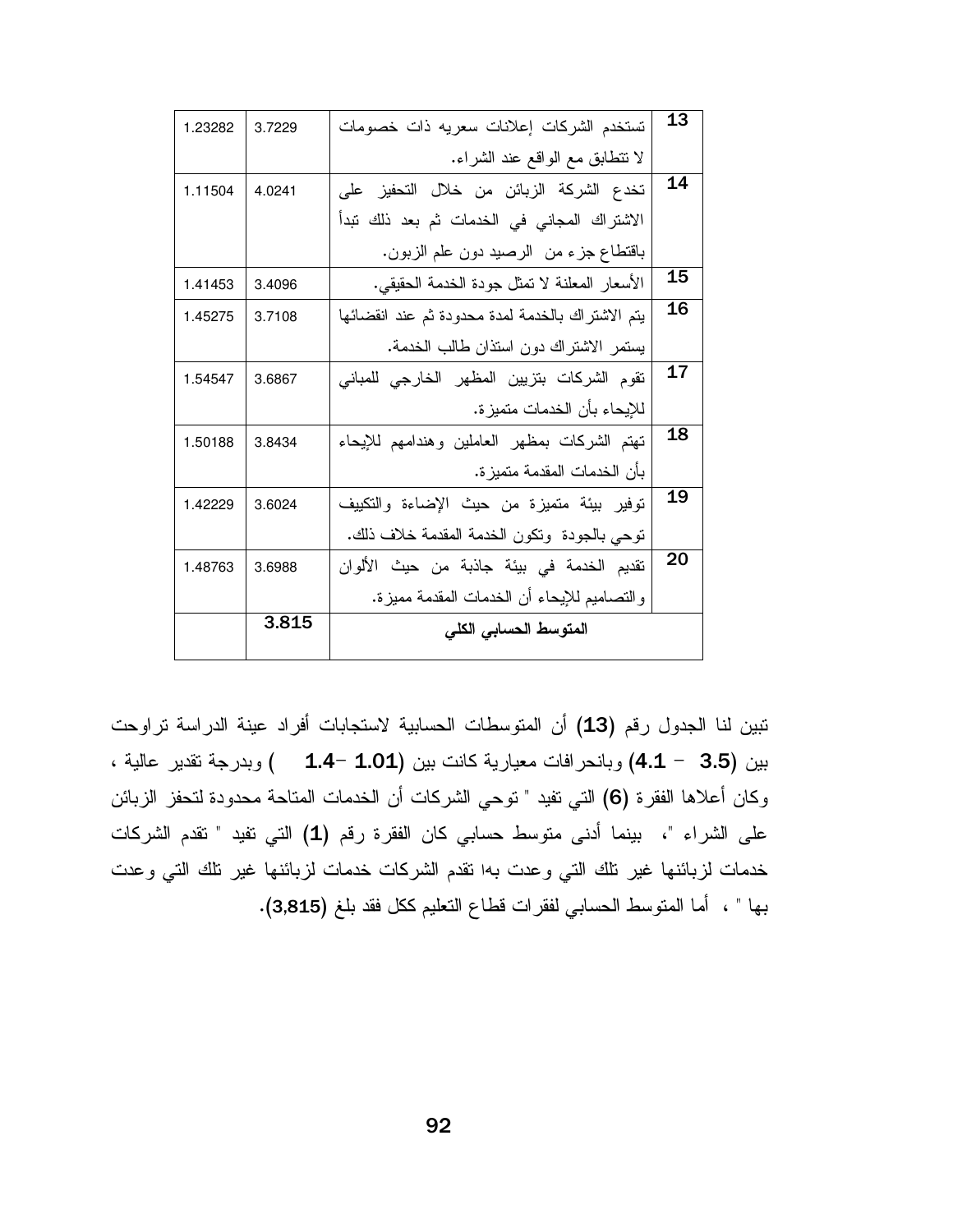جدول رقم(14)

| القطاع/المتوسط الحسابي | الخداع الخدمي | الخداع الترويجي | الخداع التسعيري | الخداع بالمحيط المادي |
|------------------------|---------------|-----------------|-----------------|-----------------------|
| البنوك والتأمين        | 3.91          | 3.9             | 4.1             | 4.05                  |
| السياحة                | 3.91          | 3.97            | 3.91            | 3.74                  |
| النقل والاتصالات       | 4.01          | 4.29            | 4.34            | 4.30                  |
| الصحة                  | 3.88          | 3.94            | 4.12            | 4.15                  |
| التعليم                | 3.89          | 3.85            | 4.02            | 3.97                  |
| الإنشاءات والمقاولات   | 3098          | 3.86            | 3.71            | 3.70                  |
| المتوسط الحسابي العام  | 3.97          | 3.96            | 4.04            | 3.98                  |

بين المتوسطات الحسابية للخداع التسويقي بأنواعه في قطاعات شركات الخدمات الخاصة

يبين لنا الجدول رقم (14) أن المتوسطات الحسابية لاستجابات أفراد عينة الدراسة في الخداع الخدمي تراوحت بين (3.9 - 4.01) ، أما الخداع الترويجي كان (3.85-4.29) ، الخداع التسعيري تبين (3.71–4.34) أما الخداع البمحيط المادي كان المتوسط الحسابي(3.70–4.30) أما المتوسط العام لكل نوع فقد بلغ كما هو مبين في الجدول أعلاه). وهذا يدل على تفاوت المتوسطات الحسابية لاستجابات أفراد العينة

الفرضية الفرعية الأولى:

HO1. لا يوجد حالات خداع تسويقي ُتمارس في المنتجات الخدمية في قطاع الخدمات الخاص الأردني، والتي تجيب سؤال الدراسة الفرعي الأول :هل يوجد خداع تسويق في المنتجات الخدمية في قطاع الخدمات الخاص الأردني ؟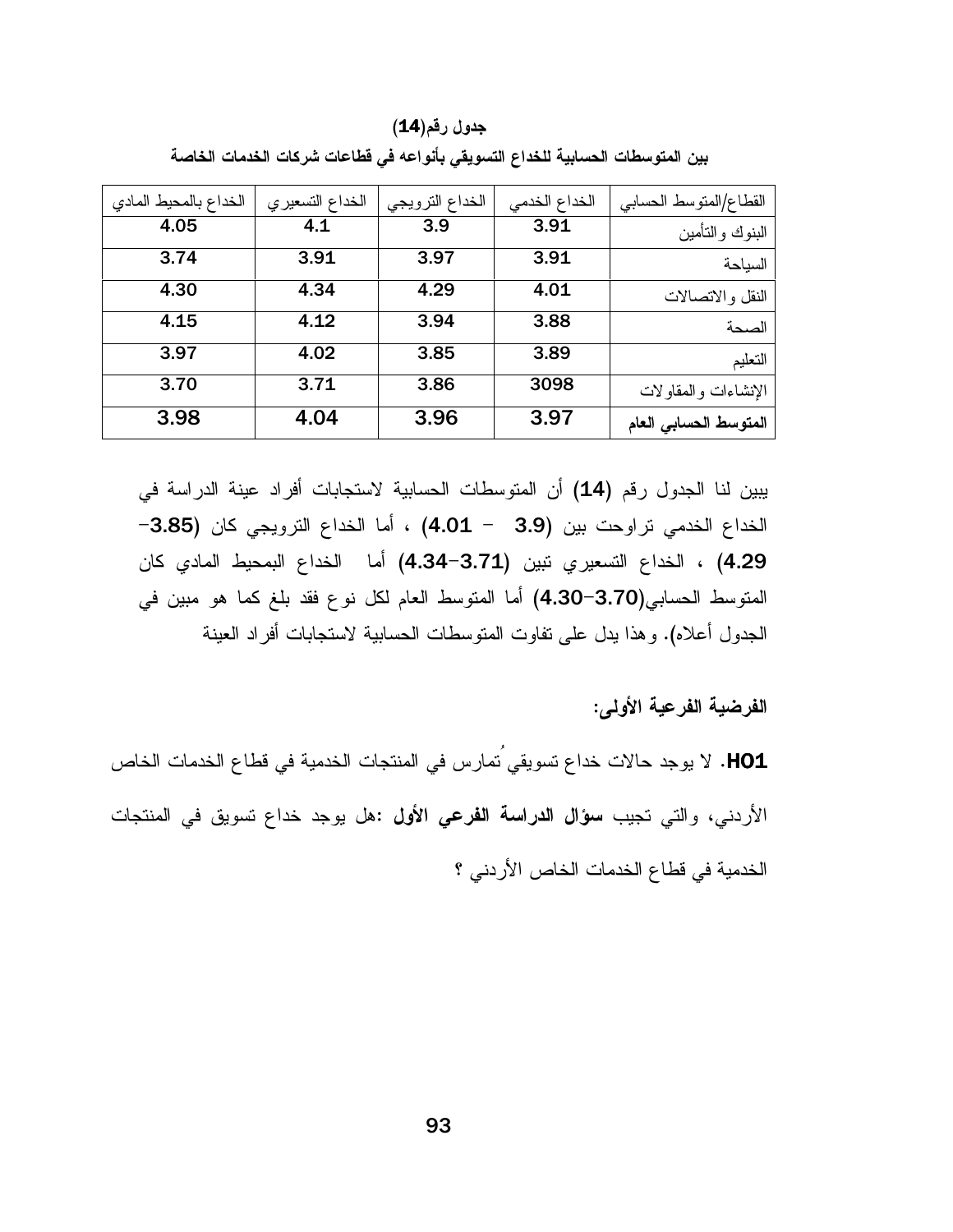#### الجدول رقم (15)

| الدلالة   | فيمة(t) | الإنحراف     | المتوسط | العبارات                                           | التسلسل                 |
|-----------|---------|--------------|---------|----------------------------------------------------|-------------------------|
| الإحصائية |         | المعيار ي    | الحسابى |                                                    |                         |
| 0.000     | 107.593 | 1.1          | 3.9     | نقدم الشركات خدمات لزبائنها غير نلك التبى وعدت     | $\mathbf 1$             |
|           |         |              |         | بها.                                               |                         |
| 0.000     | 107.601 | 1.1          | 3.9     | نقدم الشركات معلومات نرويجية غير نلك النبى نقدم    | $\mathbf 2$             |
|           |         |              |         | فعلا عند الحصول على الخدمة.                        |                         |
| 0.000     | 135.259 | $\mathbf{1}$ | 3.8     | يتعامل مقدمو الخدمات في الشركات بأسلوب بوحي        | 3                       |
|           |         |              |         | بأن الخدمة المقدمة ذات جودة عالية والواقع غير ذلك  |                         |
| 0.000     | 108.422 | 1            | 3.9     | لا نفي الشركات بوعودها التـي أبرمتها مـع الزبـائن. | $\overline{\mathbf{4}}$ |
| 0.000     | 116.879 | $\mathbf{1}$ | 4.2     | تقدم الشركات معلومات عن الخدمات نبنى صورة          | 5                       |
|           |         |              |         | ليجابية وعند النعامل الفعلى مع الخدمة يكون الأمر   |                         |
|           |         |              |         | خلاف ذلك.                                          |                         |
| 0.000     | 124.830 | 0.9          | 4.2     | توحى الشركات أن الخدمات المتاحة محدودة لتحفز       | 6                       |
|           |         |              |         | الزبائن على الشراء.                                |                         |
| 0.000     | 116.76  |              | 3.99    | المتوسط الحسابي الكلي                              |                         |

المتوسطات الحسابية والانحرافات المعيارية وقيم الاختبار (t) لللخداع في المنتج الخدمي

نلاحظ من الجدول رقم (15) أن المتوسطات الحسابية لاستجابات أفراد عينة الدراسة تراوحت بين (3.8 - 4.2) وبانحر افات معيارية كانت بين (0.9 -1.1 ) وبدرجة نقدير عالية ، وكان أعلاها الفقر ة (5) التي تفيد " تقدم الشركات معلومات عن الخدمات تبني صور ة إيجابية وعند التعامل الفعلي مع الخدمة يكون الأمر خلاف ذلك "، تليها فقرة رقم (6) التي تفيد "توحي الشركات أن الخدمات المتاحة محدودة لتحفز الزبائن على الشراء" ، ببنما أدنى متوسط حسابي كان لفقرة رقم (3) التي تفيد "يتعامل مقدمو الخدمات في الشركات بإسلوب يوحى بأن الخدمة المقدمة ذات جودة عالية والواقع غير ذلك ، أما المتوسط الحسابي لفقرات الخداع الخدمي ككل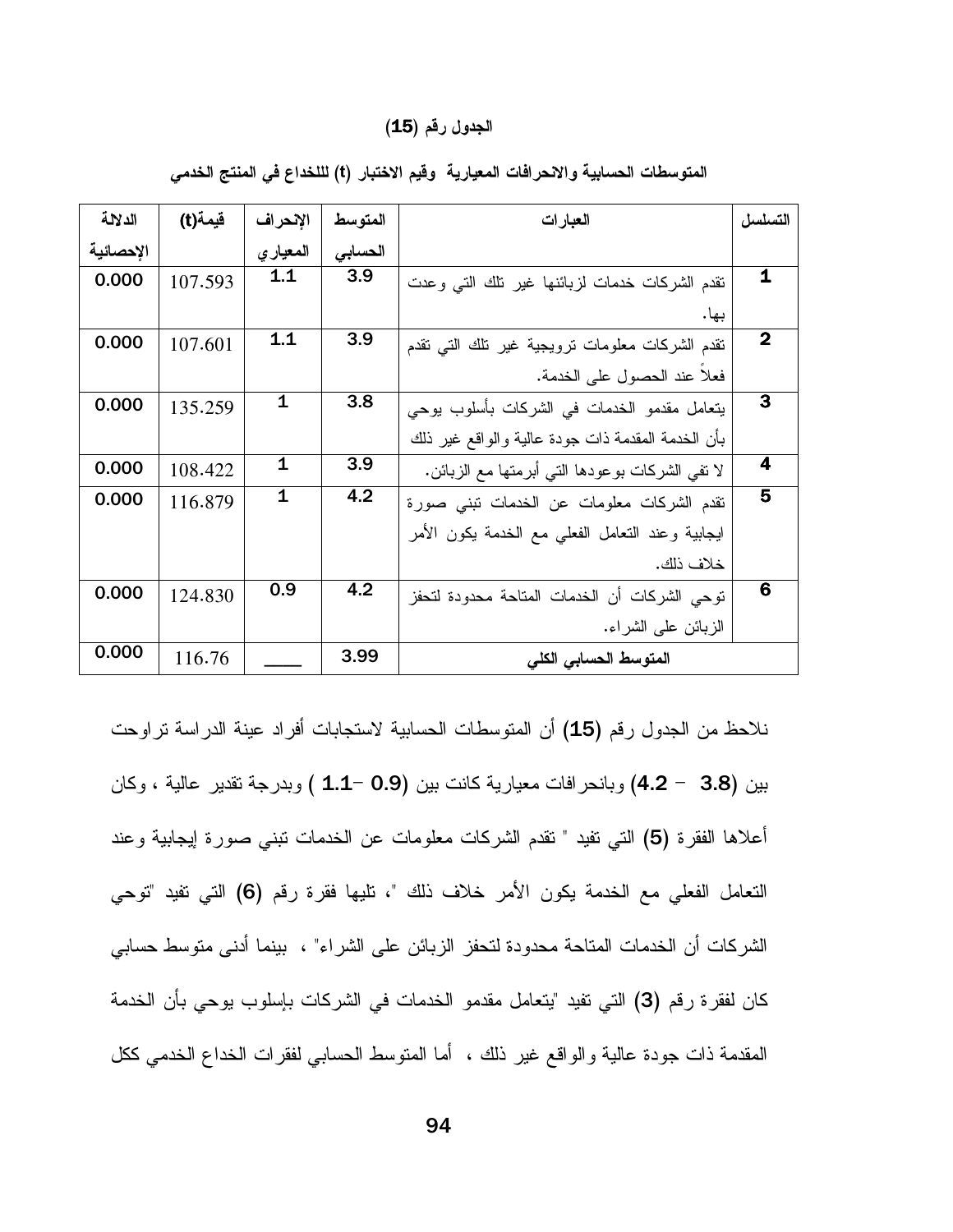فقد بلغ (3.99) وبدرجة تقدير عالية،وكان تقيم أختبار(t) لفقرات الخداع الخدمي ذات دالة إحصائية لجميع الفقرات ،كذلك بلغت قيمة الاختبار ( t ) للمتوسط الحسابي العام للخداع الخدمي (116.764) وهي قيمة ذات دلاله إحصائية عند مستوى (0.05  $\alpha \leq 0.05$ . وهذا يدل على ارتفاع الخداع في المنتجات الخدمية من قبل الشركات ، ما يؤدي إلى رفض الفرضية الفرعية الأولى وقبول الفرضية البديلة يوجد حالات خداع تسويقي تمارس في المنتجات الخدمية في قطاع الخدمات الخاص الأردني .

HO2: لايوجد حالات خداع تسويقي تمارس في ترويج الخدمات في قطاع الخدمات الخاص الأردني، والتي تجيب **سؤال الدراسة الفرعي الثاني** : هل يوجد خداع تسويقي في المعلومات الترويجية في قطاع الخدمات الخاص الأردني ؟

الجدول رقم (16)

| الدلالة  | t       | الإنحراف     | المتوسط        | الفقر ة                                                   | التسلسل        |
|----------|---------|--------------|----------------|-----------------------------------------------------------|----------------|
| لإحصائية |         | المعيار ي    | الحسابى        |                                                           |                |
| 0.000    | 139.881 | 1            | $\overline{4}$ | يخدع  مندوبو  البيع الزبائن بأساليب عرض مضللة للمعلومات   | $\overline{1}$ |
|          |         |              |                | بقصد إخفاء العيوب ودفع الزبائن للشراء.                    |                |
| 0.000    | 121.267 | $\mathbf{1}$ | $\overline{4}$ | يهتم رجال البيع بتسويق الخدمة دون الاهتمام بدقة المعلومات | $\mathfrak{D}$ |
|          |         |              |                | المقدمة.                                                  |                |
| 0.000    | 118.863 | 1.1          | 3.8            | نتصف المعلومات الواردة بالإعلانات بالمبالغة ووصف واقع     | 3              |
|          |         |              |                | الخدمة بغير ما هي عليه.                                   |                |
| 0.000    | 104.328 | 0.9          | $\overline{4}$ | نقدم الشركات معلومات إعلانية مضللة للزبائن.               | $\overline{4}$ |
| 0.000    | 128.913 | 1.04         | 4.1            | تبلغك الشركة أنك ربحت أو فزت بجائزة ثم تكتشف أن الربح     | 5              |
|          |         |              |                | مقرون بشرط غير معلن هو الاشتراك بالخدمة.                  |                |
| 0.000    | 128.144 | 0.9          | 4.3            | بعد أن أشترك بالخدمات التي تقدمها الشركات أكتشف أن كثيراً | 6              |
|          |         |              |                | من المزايا التي وعدت بها لم نتحقق.                        |                |
| 0.000    |         |              | 4.03           | المتوسط الحسابي الكلى                                     |                |

المتوسطات الحسابية والانحرافات المعيارية وقيم الاختبار (t) للخداع في المعلومات الترويجية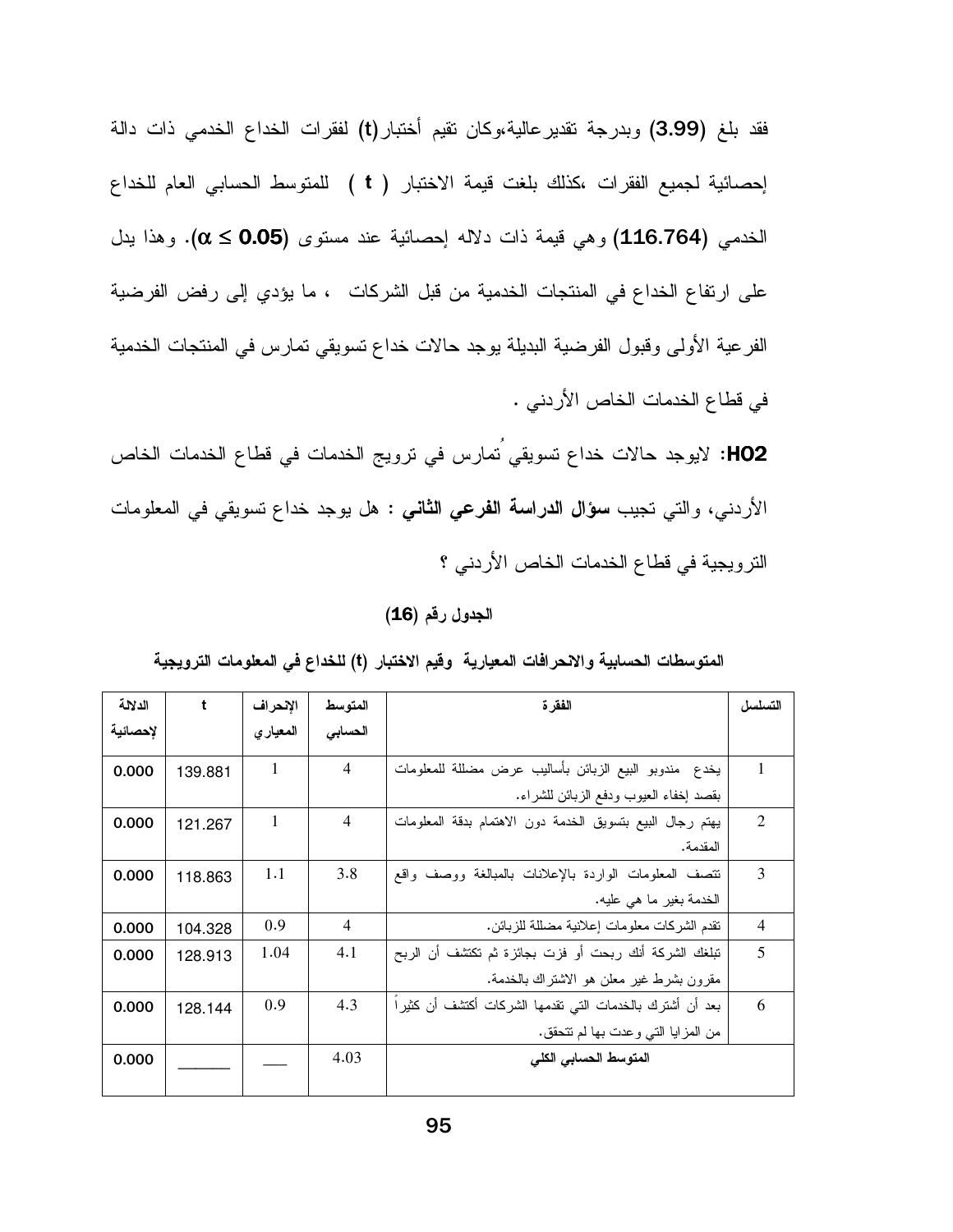يؤكد لنا الجدول رقم (16) أن المتوسطات الحسابية لاستجابات أفراد عينة الدراسة تراوحت بين (3.8–4.3) وبانحرافات معيارية بين (0.9–1.1) وبدرجة تقدير عالية ، وكان أعلاها الفقر ة (6) التي تفيد " بعد أن اشترك بالخدمات التي تقدمها الشركات اكتشف أن كثيراً من المزايا التي وعدت بها لم نتحقق"، بينما أدنى متوسط حسابي كان لفقرة رقم (3) التي نفيد " نتصف المعلومات الواردة بالإعلانات بالمبالغة ووصف واقع الخدمة بغير ما هي عليه"، أما المتوسط الحسابي لفقرات الخداع بالمعلومة النزويجية ككل فقد بلغ (4.03) وبدرجة نقدير عالية ، وكانت قيم الاختبار (t) لفقرات الخداع التسويقي دالة إحصائيا لجميع الفقرات ، كذلك قيمة الاختبار (t ) للمتوسط الحسابي العام للخداع الترويجي وهي ذات دلالة إحصائية عند مستوى (0.05≥ α). وهذا يدل على ارتفاع الخداع من قبل الشركات في ترويج الخدمات ، ما بؤدي إلى رفض الفرضية الفرعية الثانية ، وقبول البديلة التي نؤكد وجود حالات خداع نسويقي في المعلومات النزويجية من قطاع الخدمات الخاص الأردنبي.

HO3: الفرضية الفرعية الثالثة: لا يوجد حالات خداع تسويقي تمارس في الأسعار من قبل قطاع الخدمات الخاص الأردني، والتي تجيب عن **سؤال الدراسة الثالث** : هل يوجد خداع تسويقي في الأسعار في قطاع الخدمات الأردني الخاص ؟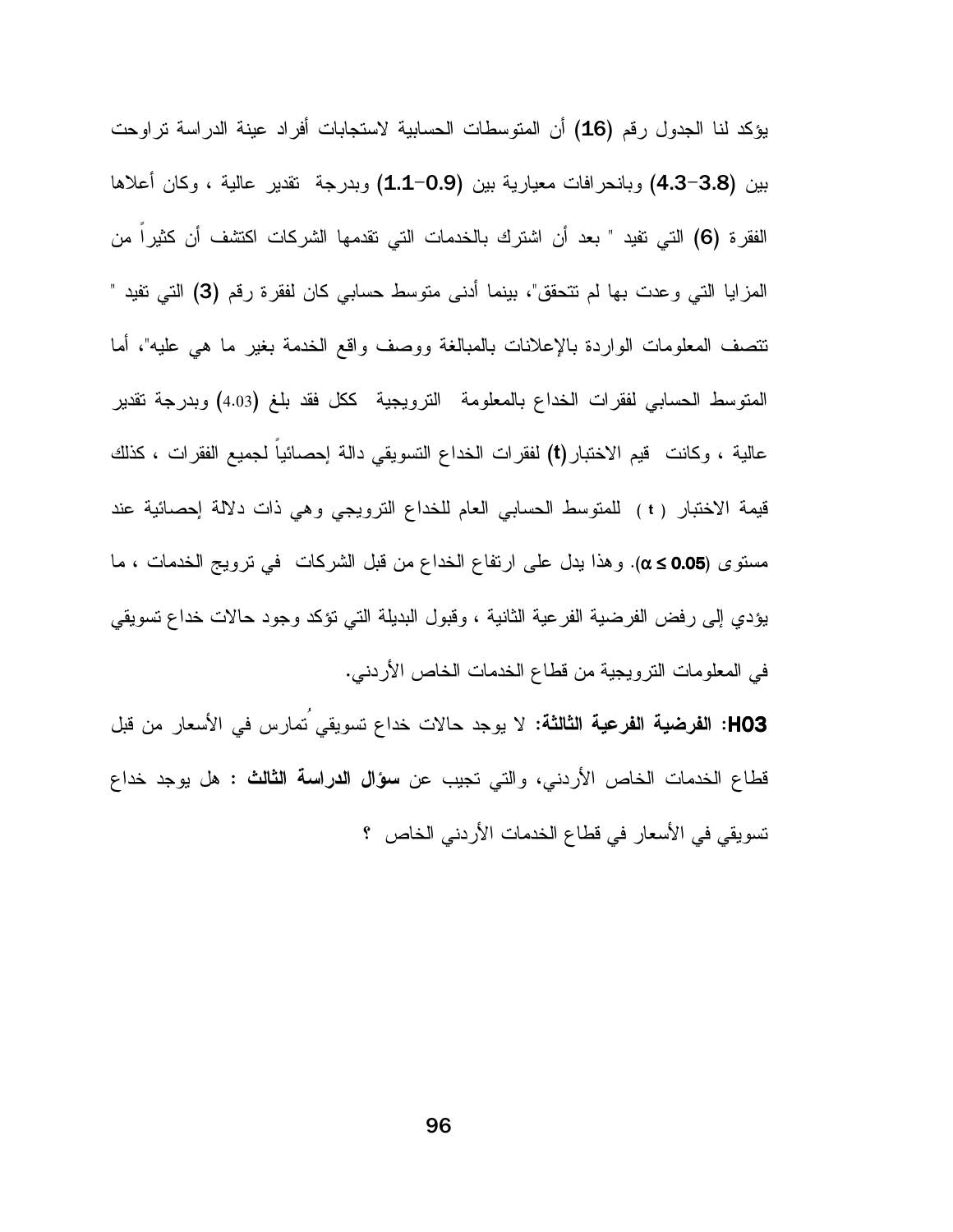#### الجدول رقم (17)

| الدلالة   | t       | الإنحراف  | المتوسط        | العبار ات                                                 | التسلسل      |
|-----------|---------|-----------|----------------|-----------------------------------------------------------|--------------|
| الإحصائية |         | المعيار ي | الحسابى        |                                                           |              |
| 0.000     | 120.408 | 1.1       | 3.9            | تستخدم الشركات إعلانات سعريه ذات خصومات لا نتطابق مع      |              |
|           |         |           |                | الواقع عند الشراء.                                        |              |
| 0.000     | 141.074 | 1.1       | 4.1            | تخدع الشركة الزبائن من خلال التحفيز على الاشتراك المجاني  | $\mathbf{2}$ |
|           |         |           |                | في الخدمات ثم بعد ذلك نبدأ باقتطاع جزء من الرصيد دون علم  |              |
|           |         |           |                | الزبون.                                                   |              |
| 0.000     | 102.167 | 1.1       | 3.98           | الأسعار المعلنة لا تمثل جودة الخدمة الحقيقي.              | 3            |
| 0.000     | 113.606 | 1.1       | $\overline{4}$ | يتم الاشتراك بالخدمة لمدة محدودة ثم عند انقضائها<br>يستمر | 4            |
|           |         |           |                | الاشتراك دون استذان طالب الخدمة.                          |              |
| 0.000     | 119.313 |           | 4              | المتوسط الحسابي الكلي                                     |              |

المتوسطات الحسابية والانحرافات المعيارية وإاختبار (t) للخداع ا لتسعير ي

يظهر الجدول رقم (17) أن المتوسطات الحسابية لاستجابات أفراد عينة الدراسة نراوحت بين ( 4.1− 3.9 ) وبدرجة تقدير عالية كان أعلاها للفقرة (2) التي تفيد " تخدع الشركة الزبائن من خلال التحفيز على الاشتراك المجاني في الخدمات ثم بعد ذلك نبدأ باقتطاع جزء من الرصيد دون علم الزبون "بينما بلغ أدنى متوسط حسابي للفقرة رقم (1) التي تفيد " تستخدم الشركات إعلانات سعرية ذات خصومات لا نتطابق مع الواقع عند الشراء"، أما المتوسط الحسابي الكلي الخداع التسعيري ككل فقد بلغ (4) وبدرجة تقدير عالية ، كان اختبار (t) لفقرات الخداع التسعيري دالة إحصائياً لجميع الفقرات ، كذلك كان اختبار( t) للمتوسط الحسابي العام للخداع التسعيري دلالة إحصائية عند مستوى (0.05≥α). وهذا يدل على ارتفاع الخداع التسعيري من قبل الشركات ، ما يؤدي إلى رفض الفرضية الفرعية الثالثة ، وقبول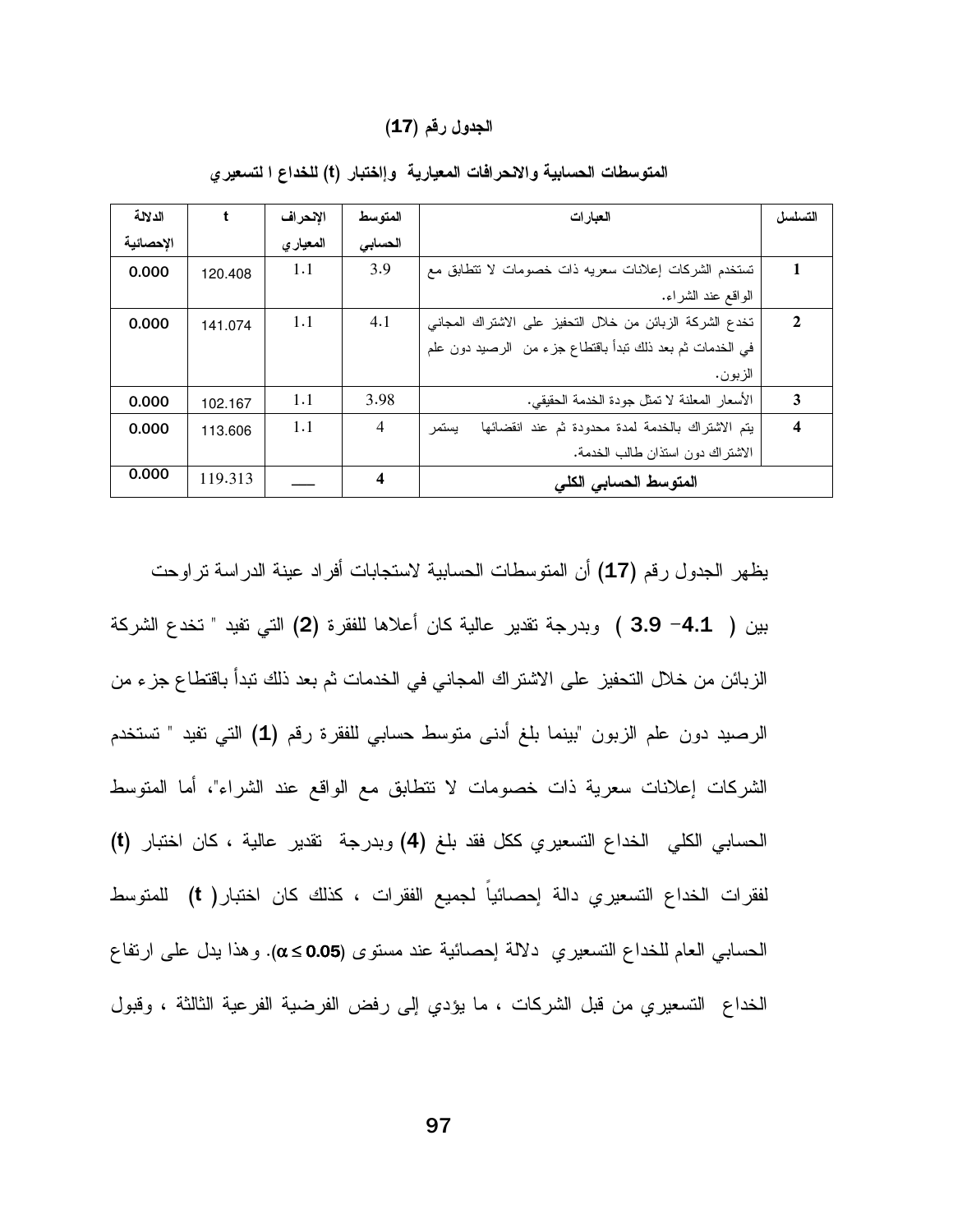الفرضية البديلة التي نؤكد وجود حالات خداع نسويقي في الأسعار من قبل قطاع الأردني الخاص.

H40: الفرضية الفرعية الرابعة : لا يوجد حالات خداع تسويقي نمارس في المحيط المادي قبل قطاع الخدمات الأردني الخاص والتي تجيب عن ،السؤال الفرعي الرابع : هل يوجد خداع تسويقي في المحيط المادي في قطاع الخدمات الخاص الأردني؟

### الجدول رقم (18)

| الدلالة   |         | الإنحراف  | المتوسط        | العبارات                                                 | التسلسل |
|-----------|---------|-----------|----------------|----------------------------------------------------------|---------|
| الإحصائية |         | المعيار ي | الحسابى        |                                                          |         |
| 0.000     | 113.606 | 1.1       | $\overline{4}$ | نقوم الشركات بتزيين المظهر الخارجي للمباني للإيحاء بأن   | 1       |
|           |         |           |                | الخدمات متميز ة.                                         |         |
| 0.000     | 107.593 | 0.9       | 4.2            | نهتم الشركات بمظهر العاملين وهندامهم للإيحاء بأن الخدمات | 2       |
|           |         |           |                | المقدمة متميز ة.                                         |         |
| 0.000     | 107.601 | 0.8       | 4.4            | توفير بيئة متميزة من حيث الإضاءة والتكييف وتكون الخدمة   | 3       |
|           |         |           |                | غير ذلك.                                                 |         |
| 0.000     | 135.259 | 0.9       | 4.2            | نقديم الخدمة في بيئة جاذبة من حيث الألوان والتصاميم      | 4       |
|           |         |           |                | للإيحاء أن الخدمات المقدمة مميز ة.                       |         |
| 0.000     | 116.147 |           | 4.2            | المتوسط الحسابي الكلي                                    |         |

المتوسطات الحسابية والانحرافات المعيارية إختبار (t) للخداع بالمحيط المادى

تبين من الجدول رقم (19) أن المتوسطات الحسابية لاستجابات أفراد عينة الدراسة تراوحت بين( 4-4.4) بدرجة تقدير عالية حسب المعايير المستخدمة في الدراسة المبين في الجدول رقم (3)، وكان أعلاها الفقرة (3) التي تفيد " توفير بيئة متميزة من حيث الإضاءة والتكييف ونكون الخدمة غير ذلك" بينما أدنى منوسط حسابي كان لفقرة رقم (1) التي تفيد " نقوم الشركات بتزيين المظهر الخارجي للمباني للإيحاء بأن الخدمات متميزة "، أما المتوسط الحسابي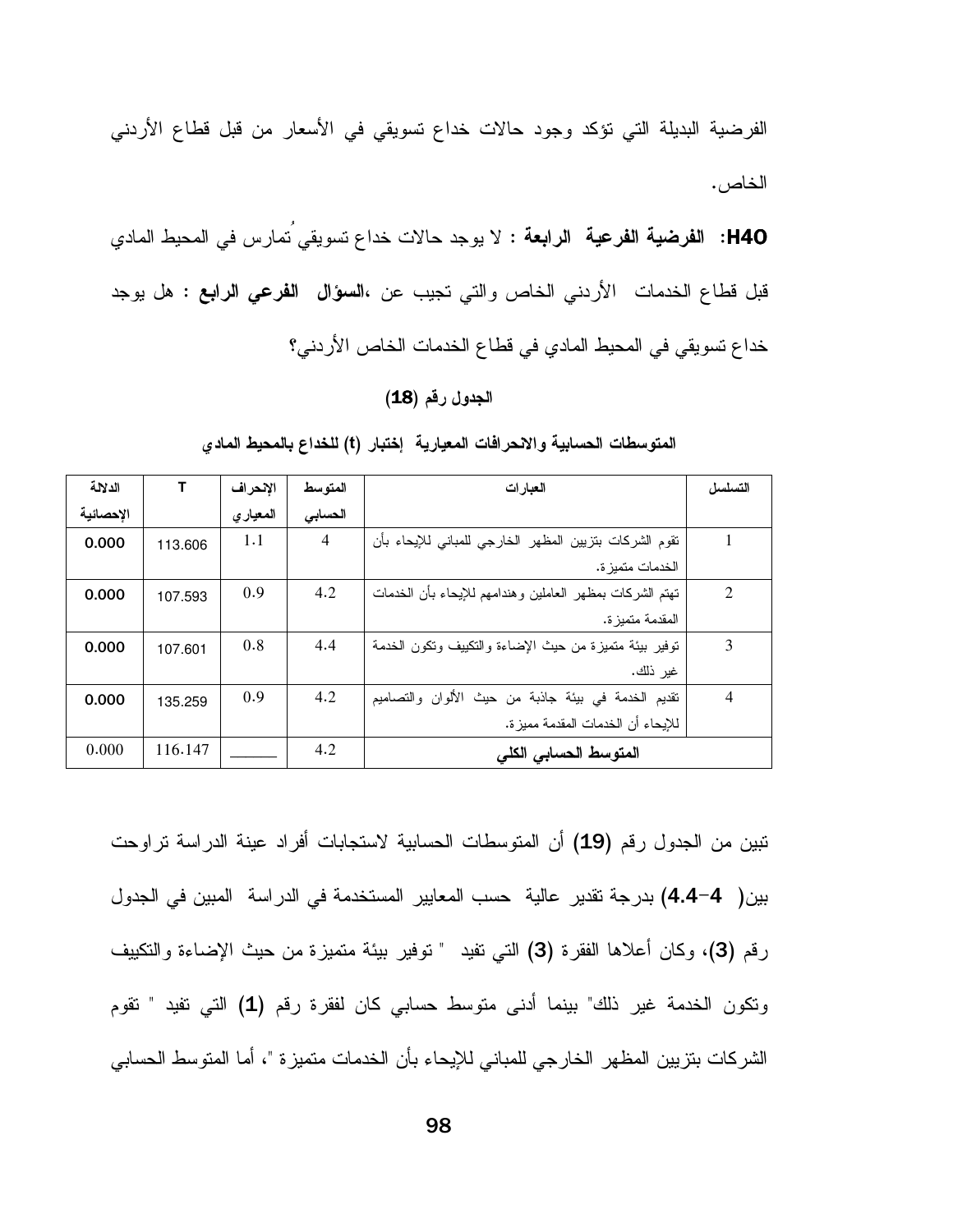لفقرات الخداع بالمحيط المادي ككل فقد بلغ (4.2).وبدرجة تقدير عالية ، كان اختبار(t) لفقرات الخداع بالمحيط المادي دالة إحصائيا لجميع الفقرات ، كما كان اختبار ( t) للمتوسط الحسابي العام للخداع بالمحيط المادي دلالة إحصائية عند مستوى (α≤0.05). وهذا يدل على أن هناك الخداع من قبل الشركات بالمحيط المادي، ما يؤدي إلى رفض الفرضية الفرعية الرابعة ، وقبول الفرضية البديلة ايوجد حالات خداع نسويقى في المحيط المادي في قطاع الخدمات الأردني الخاص.

ا**لفرضية الرئيسة الثانية** :لا يوجد أثر ذو دلالة إحصائية لحالات الخداع التسويقي التي تمارس في (المنتجات الخدمية ، والمعلومات النرويجية ، وأسعار الخدمات ، والمحيط المادي للشركات الخدمية) من وجهة نظر الزبائن في قطاع الخدمات الأردني الخاص في بناء صورة ذهنية وفقا للبعد المعرفي و الوجداني و السلوكي حيث نجيب هذه الفرضية عن. سوّال الدراسة الرئيس الثاني : هل يوجد أثر للخداع النسويقي بأنواعه (المنتجات الخدمية ، والمعلومات النزويجية ، والأسعار، والمحيط المادي) في بناء صورة ذهنية معينة لدى الزبائن

وفقا للبعد المعرفي والوجداني والسلوكي ؟

الانحدار البسيط و االتباين Anova لأثر الخداع التسويقي بأنواعه في بناء الصورة الذهنية

| Sig*    | DF     | В        |          | (R <sup>2</sup> ) | (R)      |
|---------|--------|----------|----------|-------------------|----------|
| مستوى   | درجات  | معامل    | المحسوبة | معامل             | الارتباط |
| الدلالة | الحرية | الانحدار |          | التحدبد           |          |
| 0.000   | 1      | 0.409    | 186.805  | 0.167             | 0.409    |
|         | 932    |          |          |                   |          |
|         | 933    |          |          |                   |          |

 $\alpha \leq 0.05$ ذو دلالة إحصائية عند مستوى (0.05 $\alpha \leq$ 

الجدول رقم(19)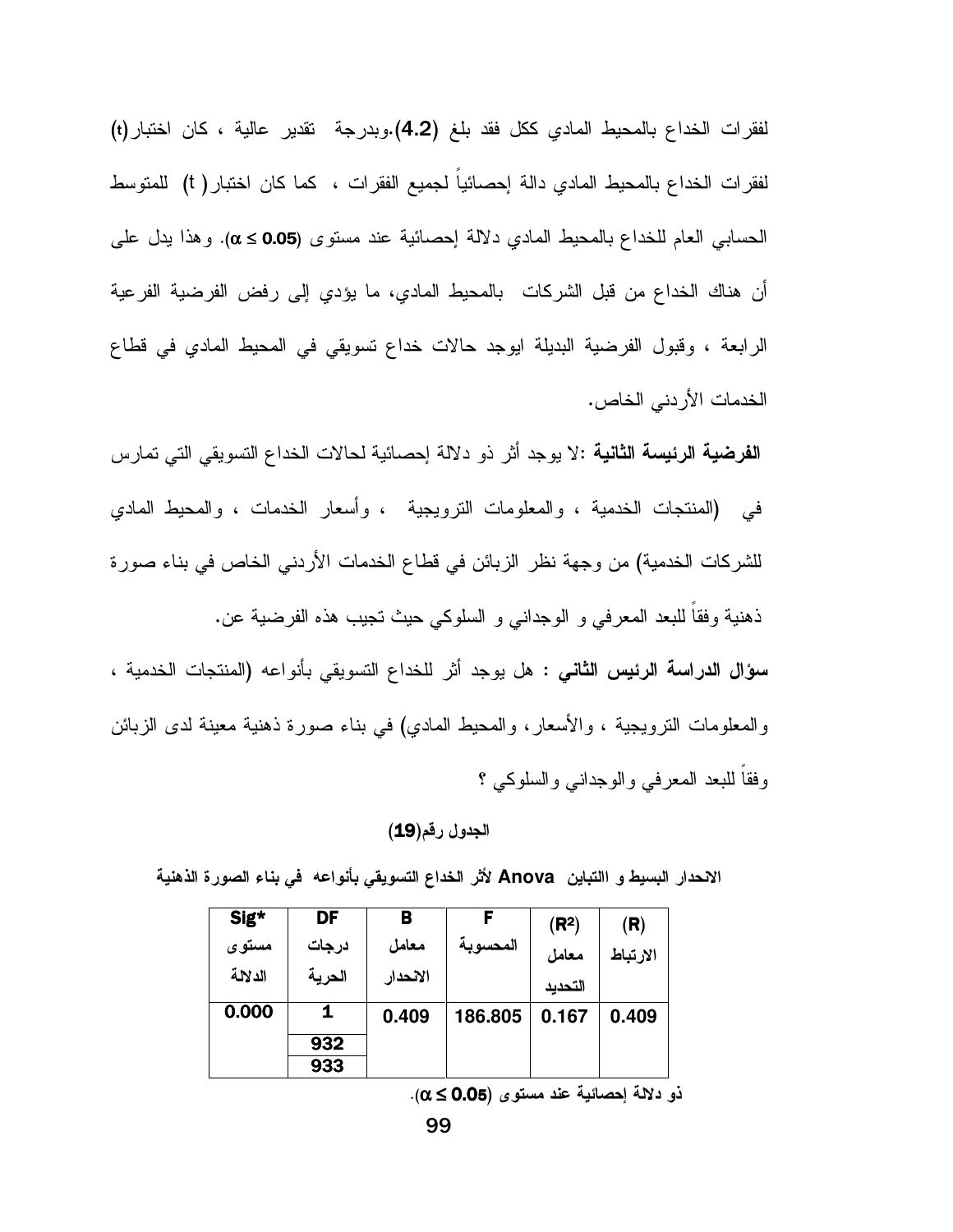لاختبار الفرضية الرئيسة الثانية ثم الإجابة عن سؤال الدراسة الرئيس الثاني تم استخدام تحليل الانحدار البسيط الجدول رقم (19) ، إذ أظهرت نتائج التحليل الإحصائي وجود أثر ذي دلالة إحصائية للخداع النسويقي بأنواعه (المنتجات الخدمية ، والمعلومات النرويجية ، والأسعار، والمحيط المادي) في بناء صورة ذهنية معينة لدى الزبائن وفقا للابعاد (المعرفي والوجداني والسلوكي) ، إذا بلغ معامل الارتباط (R) (0.409) عند مستوى (0.05  $\alpha \leq \alpha \leq \alpha$ ) أما معامل التحديد (R2) فقد بلغ (0.167)، أي أن ما قيمته (0.167) من بناء صورة ذهنية ناتج عن تغير في الخداع التسويقي بأنواعه كما بلغت قيمة (β) (0.409) ، وهذا يعنى أن الزيادة بدرجة واحدة في أنواع الخداع التسويقي يؤدي إلى بناء صورة ذهنية أكثر سلبية بمقدار(0.409) ، وما يؤكد هذا الأثر قيمة (F) المعنوية وهي ذات دلالة إحصائية عند  $\alpha \leq 0.05$ ). مستوى

الجدول رقم (20)

عبار ات قياس الصور ة الذهنية المستخدمة في الدر اسة وفقا( للبعد المعرفي و الوجداني و السلوكي).

| الانحراف  | المتو سط | العبارات                                                        | الرقم              |
|-----------|----------|-----------------------------------------------------------------|--------------------|
| المعيار ي | الحسابى  |                                                                 |                    |
| 0.8       | 4.4      | بسبب الخداع فإنني أبحث عن بدائل أخر ى من الشركات الخدمية.       | 1.                 |
| 0.9       | 4.3      | تجعلني عملية الشعور بالخداع مندفعا نحو نوصية معارفي بعدم الشراء | 2.                 |
|           |          | من الشركات الخادعة.                                             |                    |
| 0.99      | 4.2      | نجعلني عمليات الخداع غير وائق بالعاملين في الشركة.              | 3.                 |
| 0.9       | 4.2      | عند سماع اسم الشركة التي مارست الخداع أتذكر جوانب سلبية في      | $\boldsymbol{4}$ . |
|           |          | الخدمات المقدمة ما يجعل مزاجيا مضطربا.                          |                    |
| 0.99      | 4.2      | يذكرني المظهر الخارجي للشركة بالجوانب السلبية للخدمات.          | 5.                 |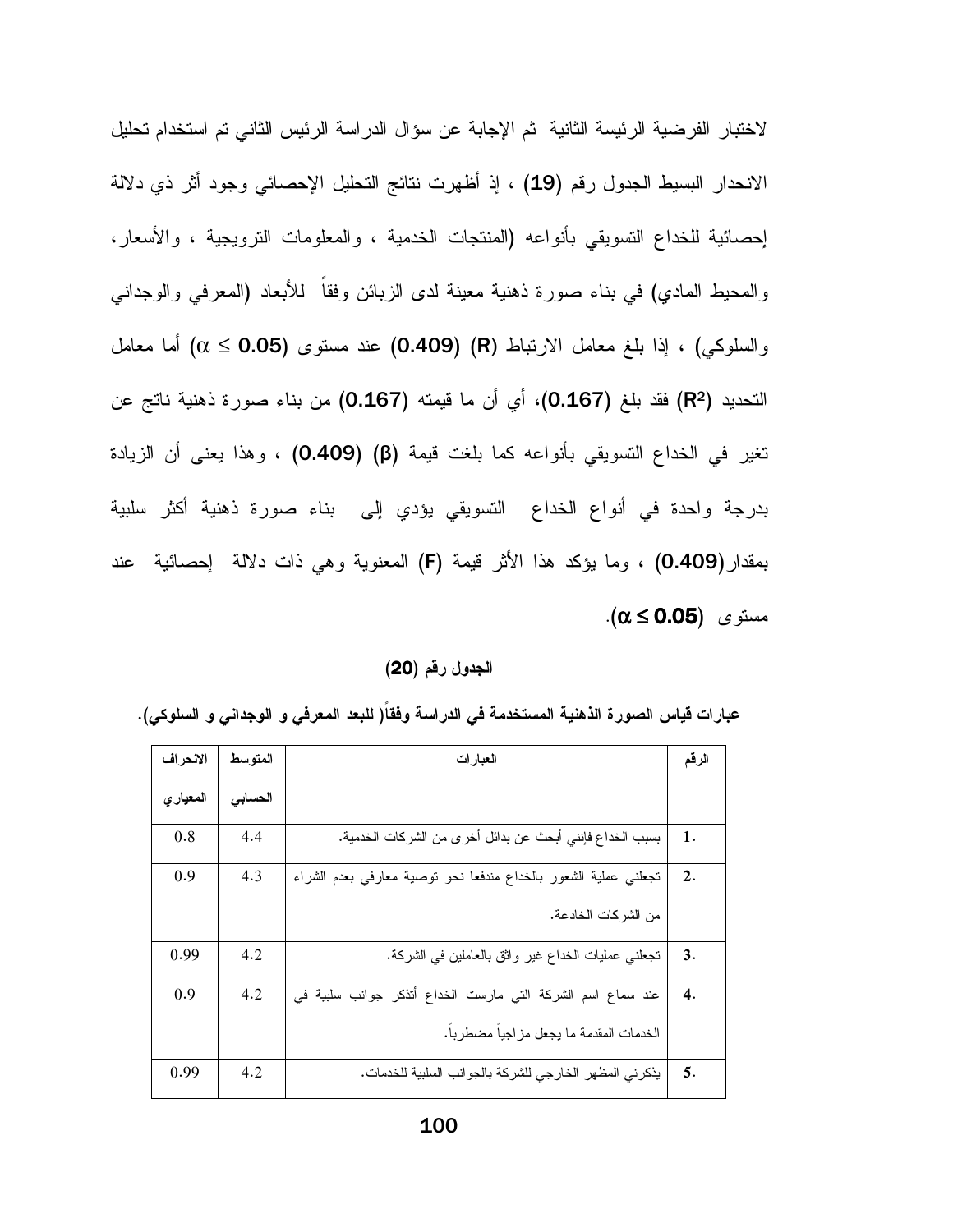|     | 4.3  | نجعلني عملية الشعور بالخداع غير واثق باسم الشركة النجارية حيث | 6. |
|-----|------|---------------------------------------------------------------|----|
|     |      | نتنابني مشاعر سلبية نحوه.                                     |    |
| 0.8 | 4.4  | يتكون لدي اتجاه سلبي نحو المعلومات الصادرة عن الشركة بسبب     | 7. |
|     |      | ممارسات الخداع التسويقي.                                      |    |
| 0.9 | 4.3  | تتخفض مصداقية المعلومات الشركة بسبب الخداع الممارس معى أو مع  | 8. |
|     |      | غير ي.                                                        |    |
|     | 4.29 | المتوسط الحسابي العام                                         |    |

ويبين الجدول (20) يبين المنوسطات الحسابية للعبارات المستخدمة لقياس الفرضية الرئيسة الثانية التي نتعلق بأثر الخداع التسويقي بأنواعه في بناء الصورة الذهنية لدى الزبائن ، حيث بلغ المنوسط الحسابي العام لنلك الفقرات (4.29) وهو يشير إلى نقييم بمستوى عالٍ حسب المعيار المعتمد للدراسة المشار إليه في الجدول رقم (3) ما يعني أن الخداع التسويقي يساهم في بناء صورة ذهنية سلبية لدى الزبائن علماً بأن العبارتين رقم **(1) ( 7)** اللتين تفيدان " بسبب الخداع فإنني أبحث عن بدائل أخرى من الشركات الخدمية " ثم العبار ة رقم (7) " يتكون لدي اتجاه سلبي نحو المعلومات الصادرة عن الشركة بسبب ممارسات الخداع التسويقي حيث بلغ المتوسط في كلا العبارتين (4.4 )، وأدناها كانت للفقرات(3و4و5) بمتوسط حسابي بلغ(4.2).والعبارات هي على النوالي "تجعلني عمليات الخداع غير واثق بالعاملين في الشركة " ثم "عند سماع اسم الشركة التي مارست الخداع أتذكر جوانب سلبية في الخدمات المقدمة ما يجعل مز اجي مضطرباً " و أخير اً" يذكرني المظهر الخارجي للشركة بالجو انب السلبية للخدمات"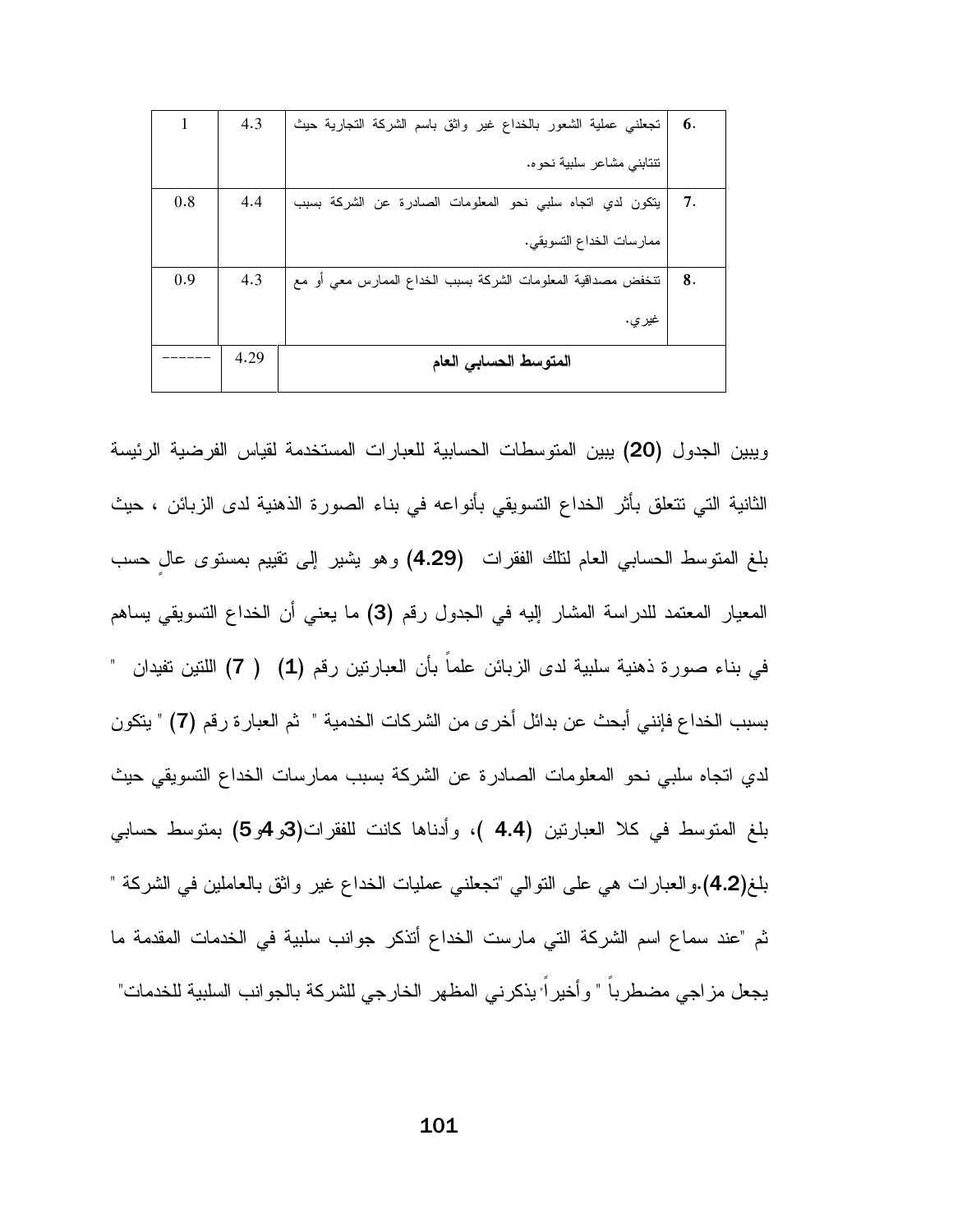الفرضية الفرعية الأولى :

HO1: لا يوجد أثر ذو دلالة إحصائية لحالات الخداع التسويقي التي تمارس في المنتجات الخدمية في قطاع الخدمات الأردني في بناء صورة ذهنية وفقا البعد السلوكي والوجداني والمعرفي ، إذ تحاول هذه الفرضية الإجابة عن سؤال الدراسة الفرعى الأول: هل للخداع التسويقي في المنتجات الخدمية أثر في بناء صورة ذهنية معينة لدى الزبائن، وفقا للأبعاد السلوكية والوجدانية والمعرفية ؟

#### جدول(21)

الانحدار البسيط و االتباين Anova لأثر الخداع التسويقي في المنتج الخدمي في بناء الصورة الذهنية

| Sig*    | DF     | В        |          | (R <sup>2</sup> ) | (R)      |
|---------|--------|----------|----------|-------------------|----------|
| مستوى   | درجات  | معامل    | المحسوبة | معامل             | الارتباط |
| الدلالة | الحرية | الانحدار |          | التحديد           |          |
| 0.000   | 1      | 2.217    | 143.652  | .134              | .365     |
|         | 932    |          |          |                   |          |
|         | 933    |          |          |                   |          |

 $(\alpha \leq 0.05)$  ذو دلالة إحصائية عند مستوى

لاختبار هذه الفرضية تمت الإجابة عن سؤال الدراسة الفرعي الأول تم استخدام تحليل الانحدار البسيط الجدول (21) ، إذ أظهرت النتائج وجود أثر ذي دلالة إحصائية للخداع في المنتجات الخدمية في قطاع الخدمات الأردني الخاص إذا بلغ معامل الارتباط (R ) (0.365) أما معامل التحديد R<sup>2</sup> فقد بلغ (0.134) أي أن ما قيمته (0.365) من التغير في الخداع في المنتجات الخدمية يؤدي إلى نغيير في الصورة الذهنية بإتجاه سلبي، كما بلغت قيمة التأثير β (0.365) ، وهذا يعني أن الزيادة بدرجة واحدة الخداع النسويقي على مستوى الخدمات يؤدي إلى بناء صورة ذهنية سلبية بمقدار (0.365) ، وما يؤكد هذا الأثر القيمة المعنوية (F) عند 102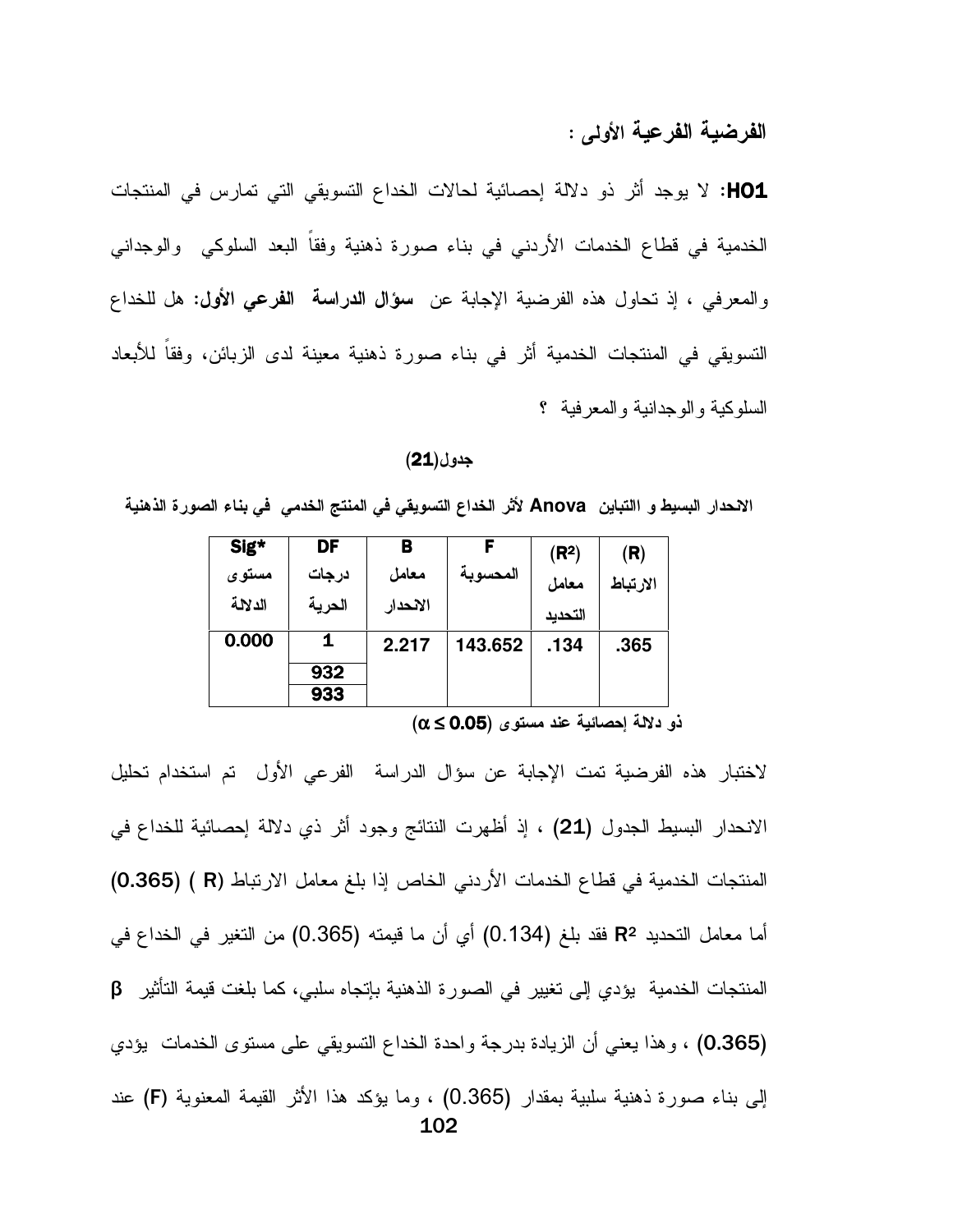مستوى (0.05>α ) ما يؤكد الآثار السلبية التي تحدثها حالات الخداع في المنتجات الخدمية في تشكيل صورة الذهنية سلبية لدى الزبائن وفقاً للأبعاد السلوكية والوجدانية والمعرفية، وبالتالي رفض الفرضية العدمية وقبول الفرضية البديلة يوجد أثر للخداع التسويقي في المنتجات الخدمية في بناء صورة ذهنية وفقا وفقا البعد السلوكي والوجداني والمعرفي.

HO2 : الفرضية الفرعية الثانية لا يوجد أثر ذو دلالة إحصائية في المعلومات الترويجية في قطاع الخدمات الأردني في بناء صورة ذهنية وفقا البعد السلوكي والوجداني والمعرفي ، إذ تحاول هذه الفرضية الإجابة عن،ا**لسؤال الدراسة الفرعى الثاني :** هل للخداع في المعلومات الترويجية أثر في بناء صورة ذهنية معينة لدى الزبائن، وفقا للأبعاد السلوكية والوجدانية والمعرفية ؟

جدول(22)

الانحدار البسيط و االتباين Anova لأثر الخداع الترويجي في بناء الصورة الذهنية

| $Sig*$  | Df     | В        | F        | $(R^2)$ | (R)      |
|---------|--------|----------|----------|---------|----------|
| مستوى   | درجات  | معامل    | المحسوبة | معامل   | الارتباط |
| الدلالة | الحرية | الانحدار |          | التحديد |          |
| 0.000   |        | 3.754    | 166.418  | .152    | .389     |
|         | 932    |          |          |         |          |
|         | 933    |          |          |         |          |

 $\cdot(\alpha \leq 0.05)$  ذو دلالة إحصائية عند مستوى (0.05

لاختبار هذه الفرضية تمت الإجابة عن سؤال الدراسة الفرعي الثاني تم استخدام تحليل الانحدار البسيط الجدول (22 ) ، إذ أظهرت النتائج وجود أثر ذي دلالة إحصائية للخداع في المعلومات الترويجية في قطاع الخدمات الأردني الخاص إذا بلغ معامل الارتباط (R)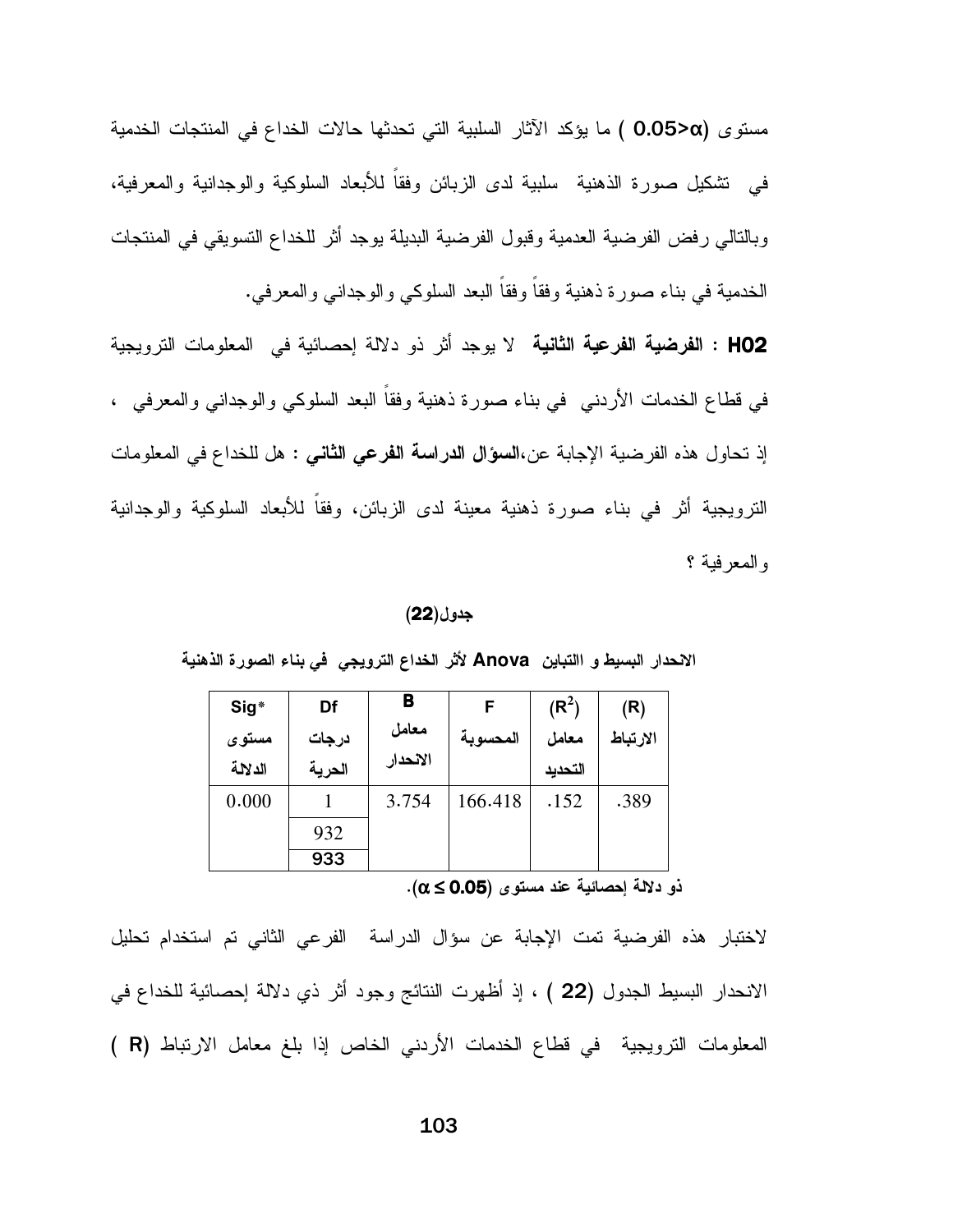(0.389) أما معامل التحديد R<sup>2</sup> فقد بلغ (0.152)، أي أن ما قيمته (0.389) من التغير في الخداع في المعلومات الترويجية يؤدي إلى نغيير في بناء الصورة الذهنية باتجاه سلبي، كما بلغت فيمة التأثير β (0.389) ، وهذا يعني أن الزيادة بدرجة واحدة للخداع التسويقي على مستوى الخدمات يؤدي إلى بناء صورة ذهنية سلبية بمقدار(0.389) ، وما يؤكد هذا الأثر القيمة المعنوية (F) عند مستوى (0.05>α ) ما يؤكد الآثار السلبية التي تحدثها حالات الخداع النسويقي ً على مستوى المعلومات الترويجية في الصورة الذهنية لدى الزبائن وفقاً للأبعاد السلوكي والوجداني والمعرفي، بالنالي رفض الفرضية العديمة وقبول الفرضية البديلة بوجد أثر للخداع في المعلومات الترويجية في بناء صورة ذهنية وفقاً للأبعاد السلوكية والوجدانية و المعرفية.

HO3: الفرضية الفرعية الثالثة لا يوجد أثر ذو دلالة إحصائية لحالات الخداع التسويقي التي تمارس في الأسعار في قطاع الخدمات الأردنبي في بناء صورة ذهنية. وفقا البعد السلوكي والوجداني والمعرفي ، حيث تحاول هذه الفرضية الإجابة عن، **سؤال الدراسة الفرعي الثالث:** هل للخداع النسويقي في الأسعار أثر في بناء صورة ذهنية معينة لدى الزبائن، للأبعاد السلوكية والوجدانية والمعرفية؟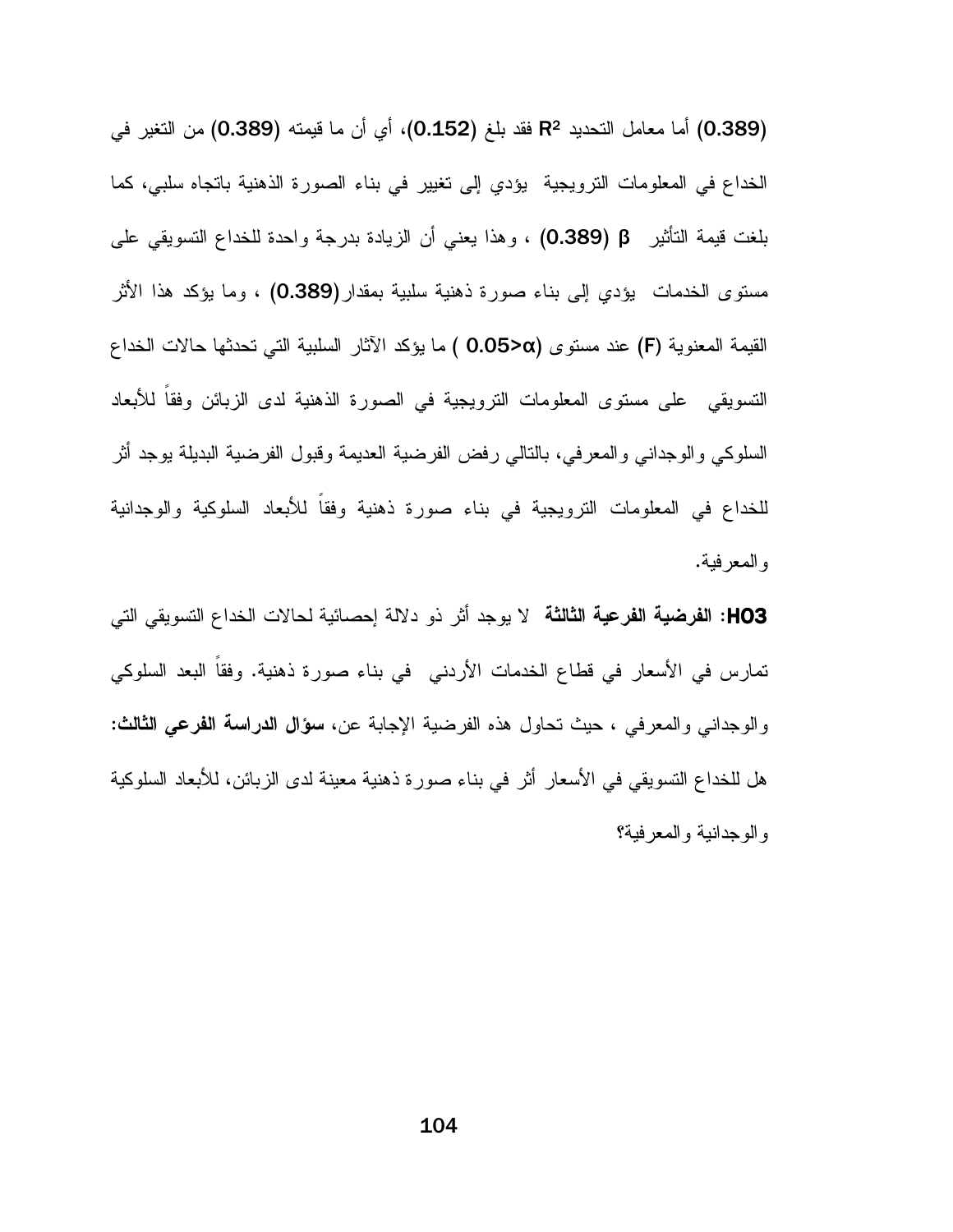#### جدول(23)

| الاحدار البسيط و االتباين Anova لأثر الخداع بالأسعار في بناء الصورة الذهنية |  |
|-----------------------------------------------------------------------------|--|

| Sig*<br>الدلالة | DF   | R<br>الانحدار | ىمجسو ب | $^{\prime}$ R <sup>2</sup> .<br>معامر<br>لتحديد | الارتباط |
|-----------------|------|---------------|---------|-------------------------------------------------|----------|
| 0.000           | <br> | 2.500         | 102.431 | .99                                             | .315     |

ذو دلالة إحصائية عند مستوى (0.05 $\alpha \leq 0.0$ .

لاختبار هذه الفرضية تمت الإجابة عن سؤال الدراسة الفرعي الثالث تم استخدام تحليل الانحدار البسيط الجدول (23) ، إذ أظهرت النتائج وجود أثَّر ذي دلالة إحصائية للخداع بالأسعار في قطاع الخدمات الأردنبي الخاص إذا بلغ معامل الارتباط R (0.315).أما معامل التحديد Rº فقد بلغ(0.99)، أي أن ما قيمته (0.315) من التغير في الخداع الأسعار يؤدي إلى تغيير في بناء الصورة الذهنية باتجاه سلبي، كما بلغت قيمة التأثير β (0.315) ، وهذا يعني أن الزيادة بدرجة واحدة الخداع بالأسعار يؤدي إلى بناء صورة ذهنية سلبية بمقدار (0.315) ، وما يؤكد هذا الأثر القيمة المعنوية (F) عند مستوى (O.O5>α ) ما يؤكد الآثار السلبية التي تحدثها حالات الخداع النسويقي على مستوى الأسعار في الصورة الذهنية لدى الزبائن وفقا للأبعاد السلوكية والوجدانية والمعرفية، بالتالي رفض الفرضية العديمة وقبول الفرضية البديلة يوجد أثر للخداع في الأسعار في بناء صورة ذهنية وفقا للأبعاد السلوكية والوجدانية والمعرفية .

HO4: الفرضية الفرعية الرابعة لا يوجد أثر ذو دلالة إحصائية لحالات الخداع التسويقي التي تمارس في المحيط المادي في قطاع الخدمات الأردني ۖ في بناء صورة ذهنية،وفقا للأبعاد السلوكية والوجدانية والمعرفية ، إذ تحاول هذه الفرضية الإجابة عن،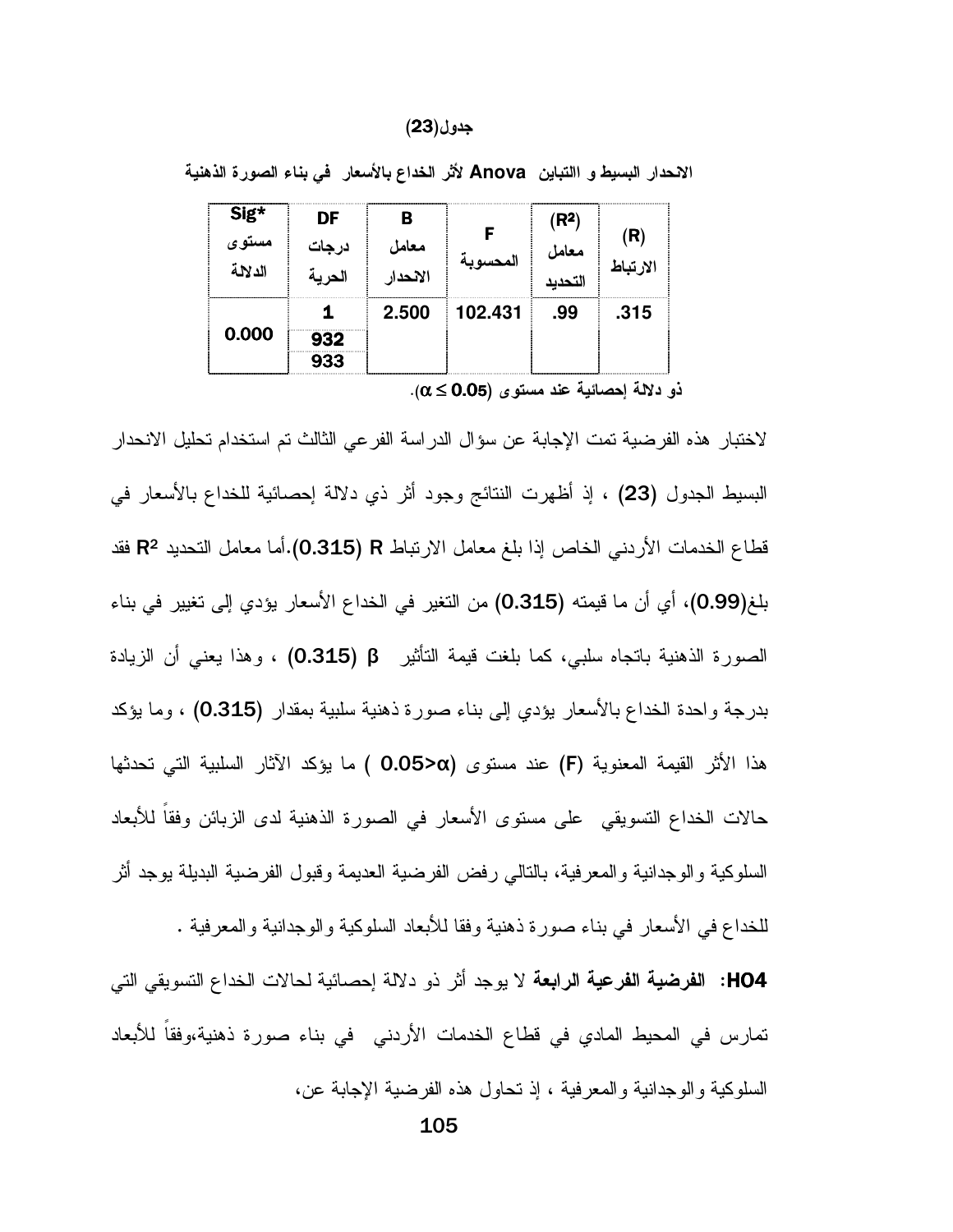**سؤال الدراسة الفرعي الرابع :** هل للخداع النسويقي في المحيط المادي أثر في بناء صورة ذهنية معبنة لدى الزبائن، وفقاً للأبعاد السلوكية والوجدانية والمعرفية ؟

#### جدول(25)

الانحدار البسيط و االتباين Anova لأثر الخداع بالمحيط المادي فمي بناء الصورة الذهنية

| Sig*    | DF    |          |          | (R <sup>2</sup> ) |          |
|---------|-------|----------|----------|-------------------|----------|
| مسٽو ي  | درجات | معامل    |          | معامل             | 'R)      |
| الدلالة |       | الانحدار | المحسوبا | التحديد           | الارتباط |
|         |       | 2.505    | 64.238   | .064              | .254     |
| 0.000   | 12    |          |          |                   |          |
|         | 933   |          |          |                   |          |

 $\cdot$ ذو دلالة إحصائية عند مستوى (0.05 $\alpha \leq 0.05$ 

لاختبار هذه الفرضية تمت الإجابة عن سؤال الدراسة الفر عي الرابع تم استخدام تحليل الانحدار البسيط الجدول (25) ، إذ أظهرت النتائج وجود أثر ذي دلالة إحصائية للخداع بالمحيط المادي في قطاع الخدمات الأردني الخاص إذا بلغ معامل الارتباط( R) (0.254).أما معامل التحديد R2 فقد بلغ (0.064)، أي أن ما قيمته (0.254) من التغير في الخداع بالمحيط المادي يؤدي الِّي تغيير في بناء الصورة الذهنية باتجاه سلبي، كما بلغت قيمة التأثير β (0.254) ، وهذا يعني أن الزيادة بدرجة واحدة الخداع بالمحيط المادي يؤدي إلى بناء صورة ذهنية سلبية بمقدار (0.315) ، وما يؤكد هذا الأثر القيمة المعنوية (F) عند مستوى (0.05>α ) ما يؤكد الآثار ) السلبية التي تحدثها حالات الخداع التسويقي على مستوى المحيط المادى في الصورة الذهنية لدى الزبائن وفقا للأبعاد السلوكية والوجدانية والمعرفية ، بالنالبي رفض الفرضية العديمة وقبول الفرضية البديلة بوجد أثر للخداع بالمحيط المادي في بناء صورة ذهنية وفقاً للأبعاد السلوكية و الو جدانية و المعر فية.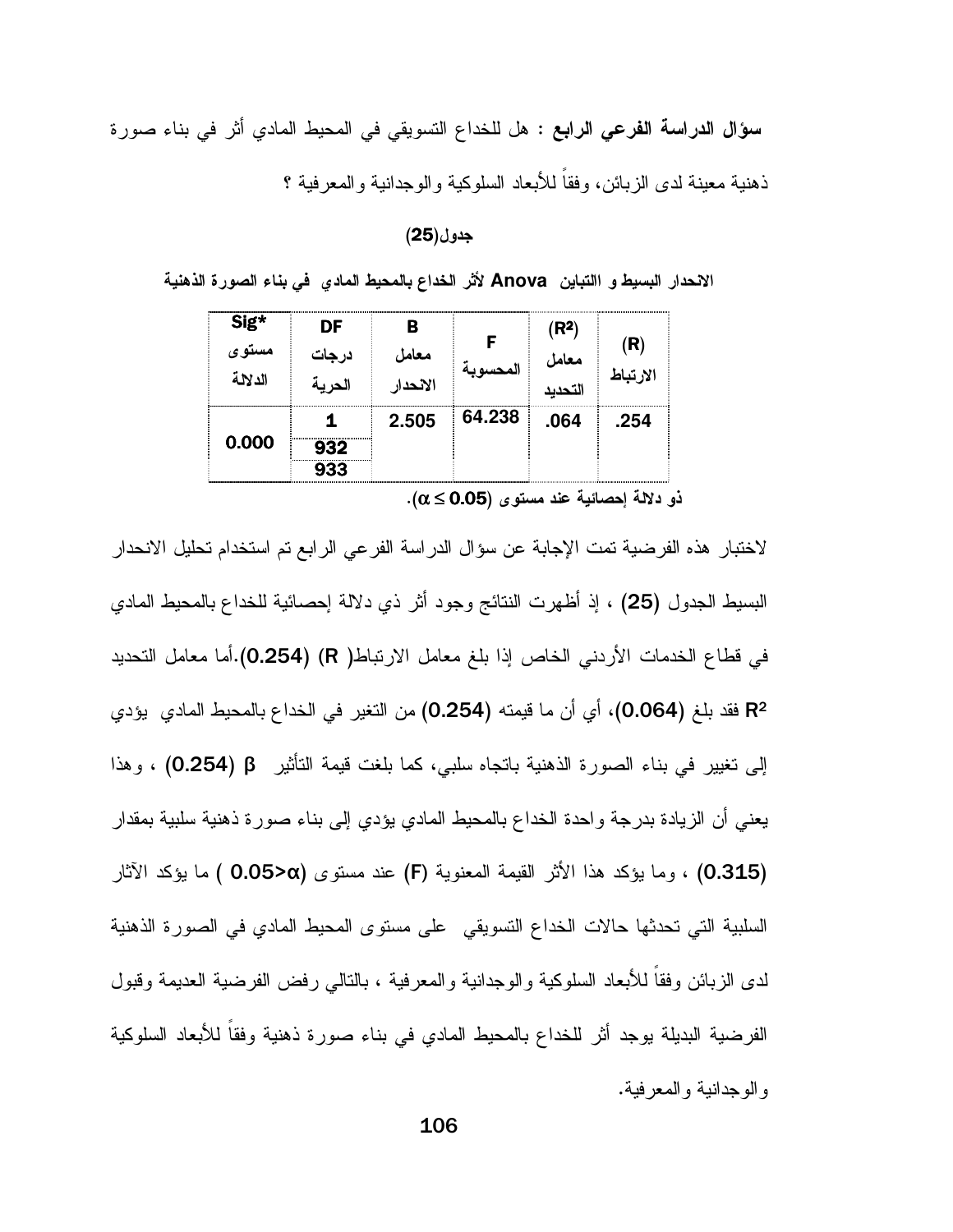# الفصل الخامس<br>النتائج والتوصيات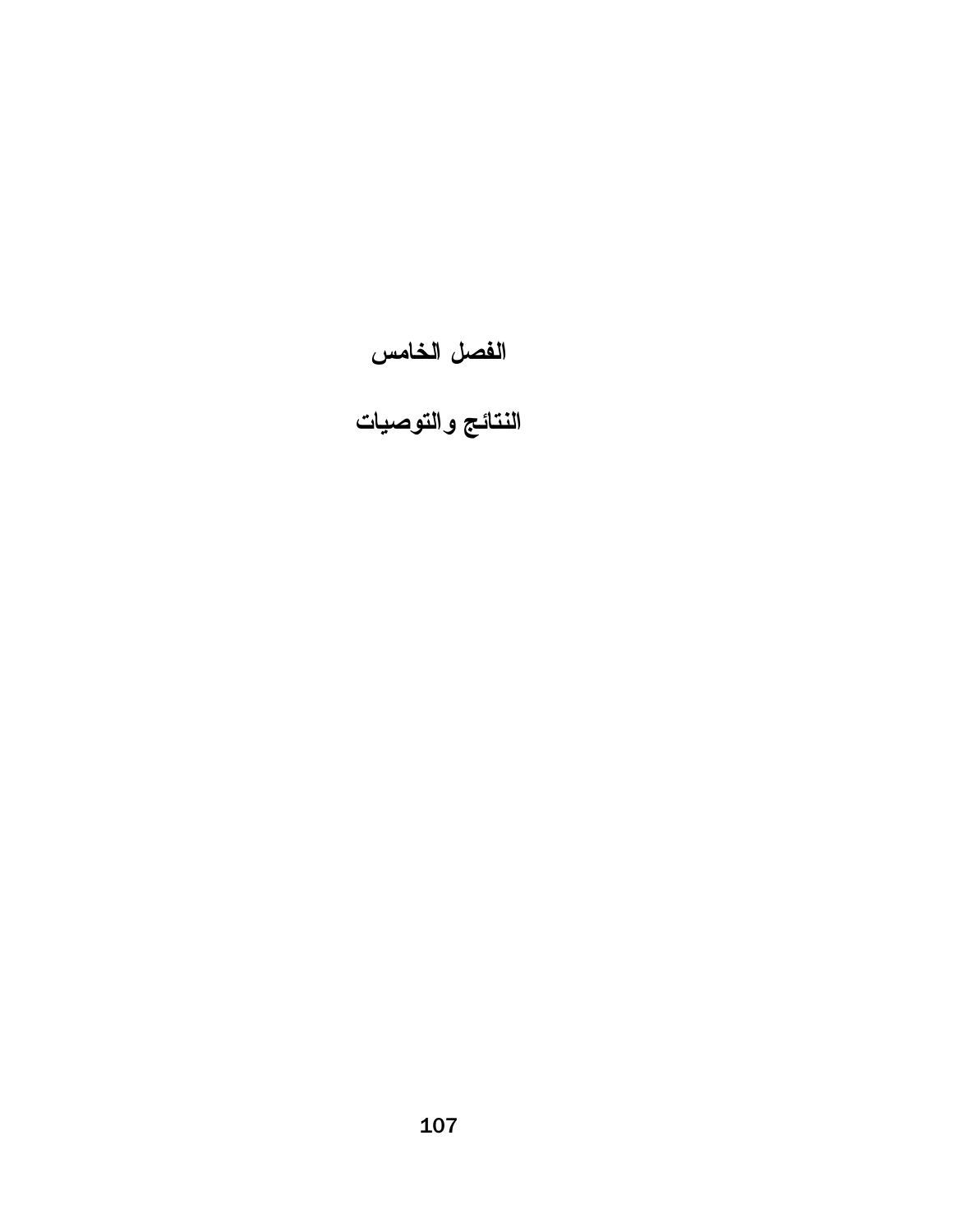المقدمة :

يهدف هذا الفصل إلى بيان استنتاجات وتوصيات الدراسة بناءً على نتائج التحليل الإحصائي , إذ نوصلت الدراسة إلى مجموعة من الاستنتاجات والتوصيات بمكن عرضها على النحو التالي: أو لا الاستنتاجات:

من خلال نحليل فرضيات الدراسة والدارسات السابقة نبين أن هناك خداعاً يمارس من قبل الشركات الخدمية في كافة المجالات لكن من الصعب الحد من هذه الخداعات.

1 – أظهرت نتائج التحليل الإحصائي أن عينة الدراسة نرى بأن الشركات الخدمية في قطاع الخدمات الخاص في الأردن تمارس الخداع التسويقي على مستوى المنتجات الخدمية بمستوى عال جدا ، ما يشير إلى ذلك أن الزبائن في نلك المنظمات الخدمية لديهم قناعة عالية بأن نلك الشركات نقوم بالدور التسويقي معتمدة علىي أساليب الغش والخداع المختلفة.

2 – أظهرت نتائج التحليل الإحصائي أن عينة الدراسة نرى بأن الشركات الخدمية في قطاع الخدمات الخاص في الأردن تمارس الخداع التسويقي على مستوى نرويج الخدمات بمستوى عال جدا ، ما يشير إلى ذلك أن الزبائن في تلك المنظمات الخدمية لديهم قناعة عالية يأن تلك الشركات نقوم بالدور النسويقي معتمدة على أساليب الغش والخداع المختلفة الصورة الذهنية لدى الزبائن تتغير حسب فئات العمر .

3 – أظهرت نتائج التحليل الإحصائي أن عينة الدراسة ترى بأن الشركات الخدمية في قطاع الخدمات الخاص في الأردن تمارس الخداع التسويقي على مستوى الأسعار بمستوى عال جدا ، ما يشير إلى ذلك أن الزبائن في تلك المنظمات الخدمية لديهم قناعة عالية بأن تلك الشركات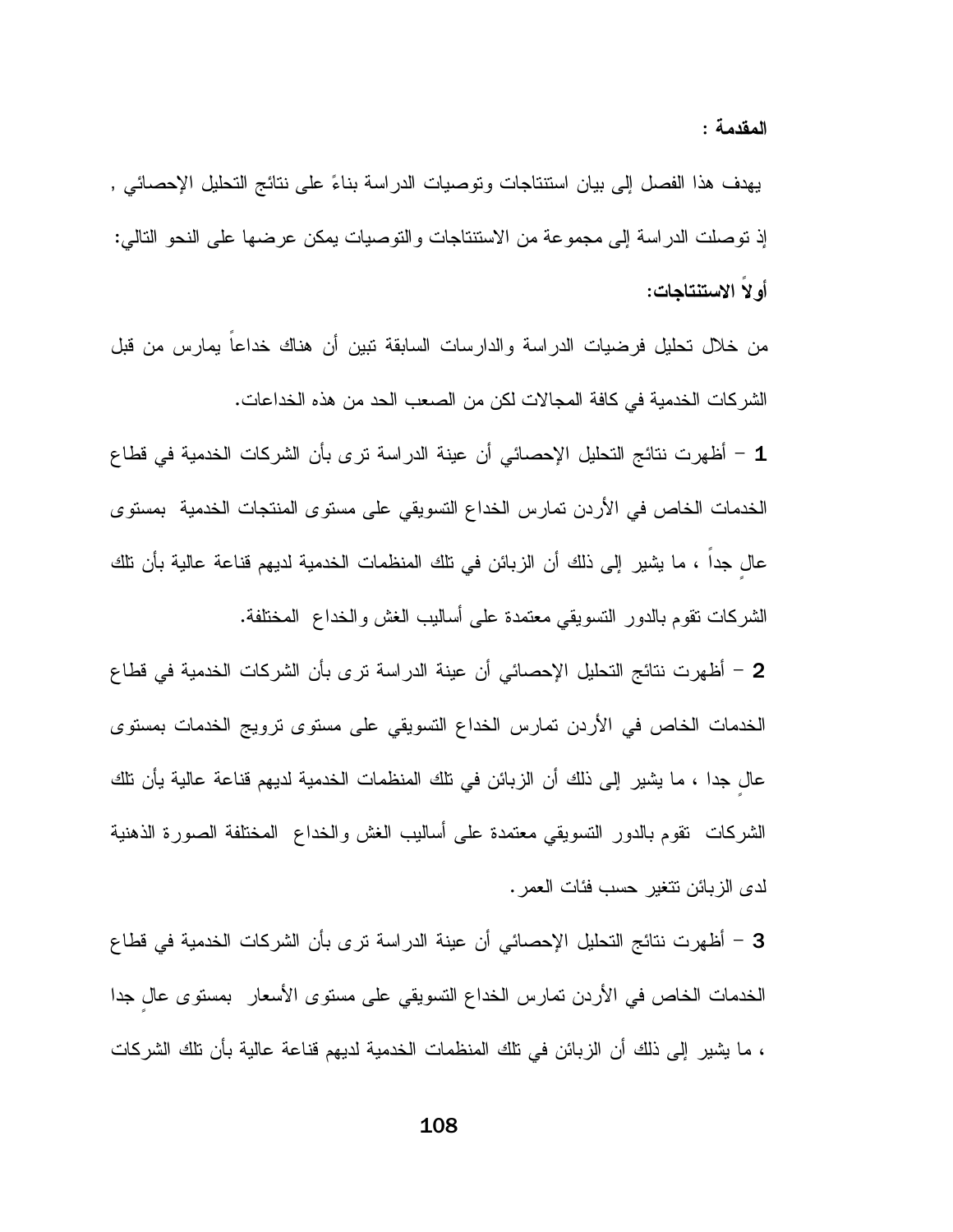نقوم بالدور النسويقي معتمدة على أساليب الغش والخداع المختلفة بينت الدراسة الأثار السلبية للغش والخداع من وجهة نظر الشريعة الإسلامية ، كذلك أنواع البيوع المنهى عنها في الإسلام النبي نقوم به الشركات في الوقت الحاضر من ممارسات غير أخلاقية انجاه الزبائن.

4 – أظهرت نتائج التحليل الإحصائي أن عينة الدراسة ترى بأن الشركات الخدمية في قطاع الخدمات الخاص في الأردن تمارس الخداع التسويقي على مستوى المحيط المادي بمستوى عال جدا ، ما يشير إلى ذلك أن الزبائن في نلك المنظمات الخدمية لديهم قناعة عالية بأن نلك الشركات نقوم بالدور النسويقي معتمدة على أساليب الغش والخداع المختلفة.

5 – يوجد أثر ذو دلالة إحصائية بأن الشركات الخدمية في قطاع الخدمات الخاص في الأردن تمارس الخداع التسويقي على مستوى المنتجات الخدمية ، ما يكون صورة ذهنية سلبية عن تلك الشركات في أذهان الزبائن.

6 – يوجد أثر ذو دلالة إحصائية بأن الشركات الخدمية في قطاع الخدمات الخاص في الأردن تمارس الخداع التسويقي على مستوى المعلومات الترويجية ، ما يكون صورة ذهنية سلبية عن تلك الشركات في أذهان الزبائن.

7 – يوجد أثر ذو دلالة إحصائية بأن الشركات الخدمية في قطاع الخدمات الخاص في الأردن تمارس الخداع النسويقي على مستوى الخداع النسعيري ، ما يكون صورة ذهنية سلبية عن تلك الشركات في أذهان الزبائن.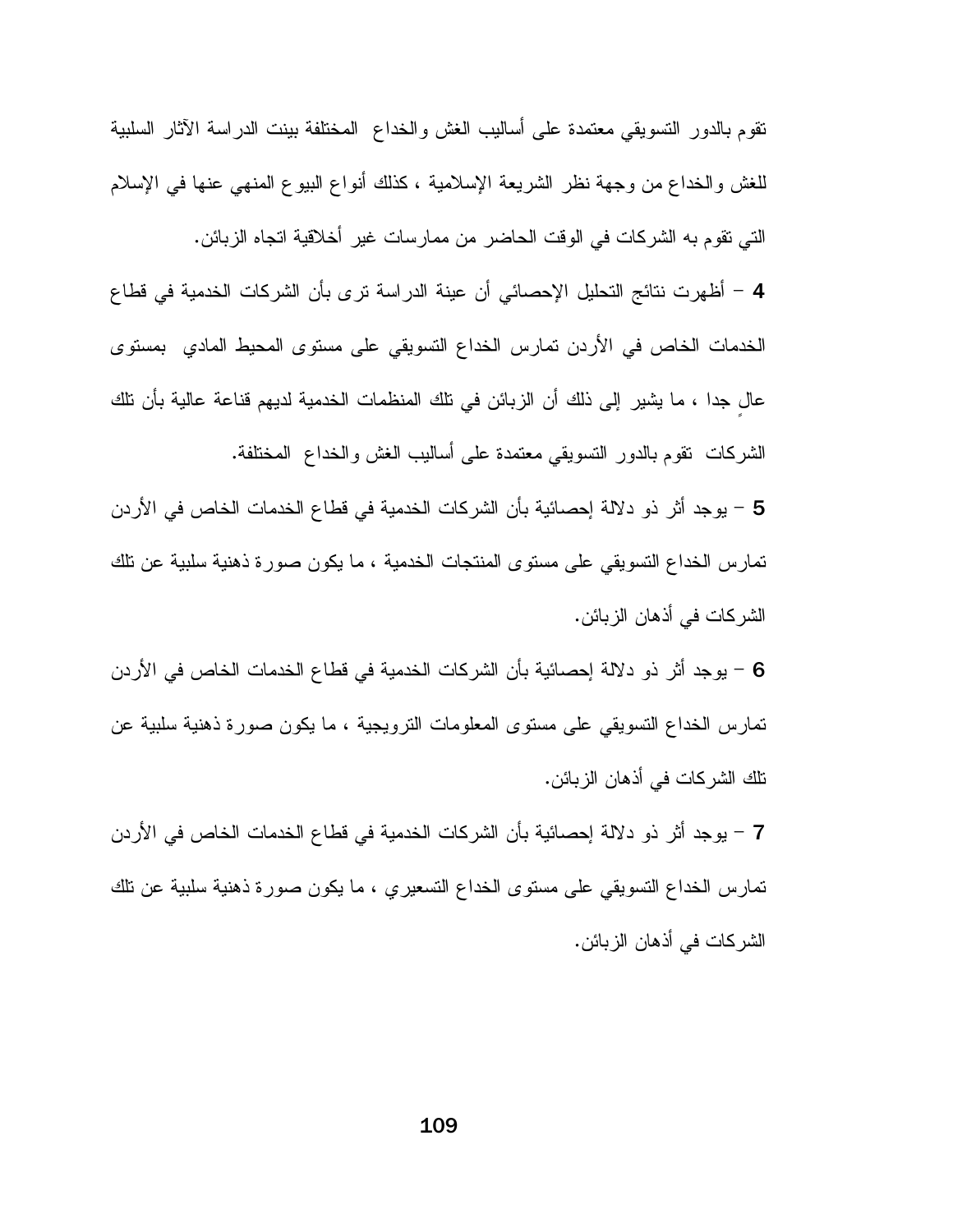8 – يوجد أثر ذو دلالة إحصائية بأن الشركات الخدمية في قطاع الخدمات الخاص في الأردن نمارس الخداع النسويقي على مستوى المحبط المادي ، ما يكون صورة ذهنية سلبية عن نلك الشركات في أذهان الزبائن،

9 – أشارت نتائج النحليل الإحصائي عدم النزام الشركات بالأسعار والسبب في ذلك عدم وجود تسعيرة محددة من قبل الجهات الرسمية المختصة وهذا ما جاء بدراسة أبو حميده(2006).

10 – من خلال نتائج التحليل الإحصائي نبين أن الخداع بالمحيط المادي كان أعلى نتيجة ويدل على ذلك المنوسط الحسابي حيث بلغ (4,2) وأدناها الخداع في المنتج الخدمي بمنوسط 

11 – نبين أنه كلما زاد وعي الزبون من الخداع زاد البعد المعرفي بالخداع وهذا يكون صورة سلبية عن الشركات.

12 – نبين أن هناك خداعا يمارس على الزبون لكن الحاجة الفعلية لنلك الخدمة يقبل الزبون بالخداع.

13 – تبين من النتائج أن الشركات تركز على تحقيق مصالحها في تحقيق الأرباح دون النظر إلى مصلحة الزبون.

> 14 – تبين من النتائج أن أعلى خداع كان في قطاع النقل والاتصالات . 15 – نبين من النتائج أن أقل خداع كان في قطاع الانشاءات والمقاولات.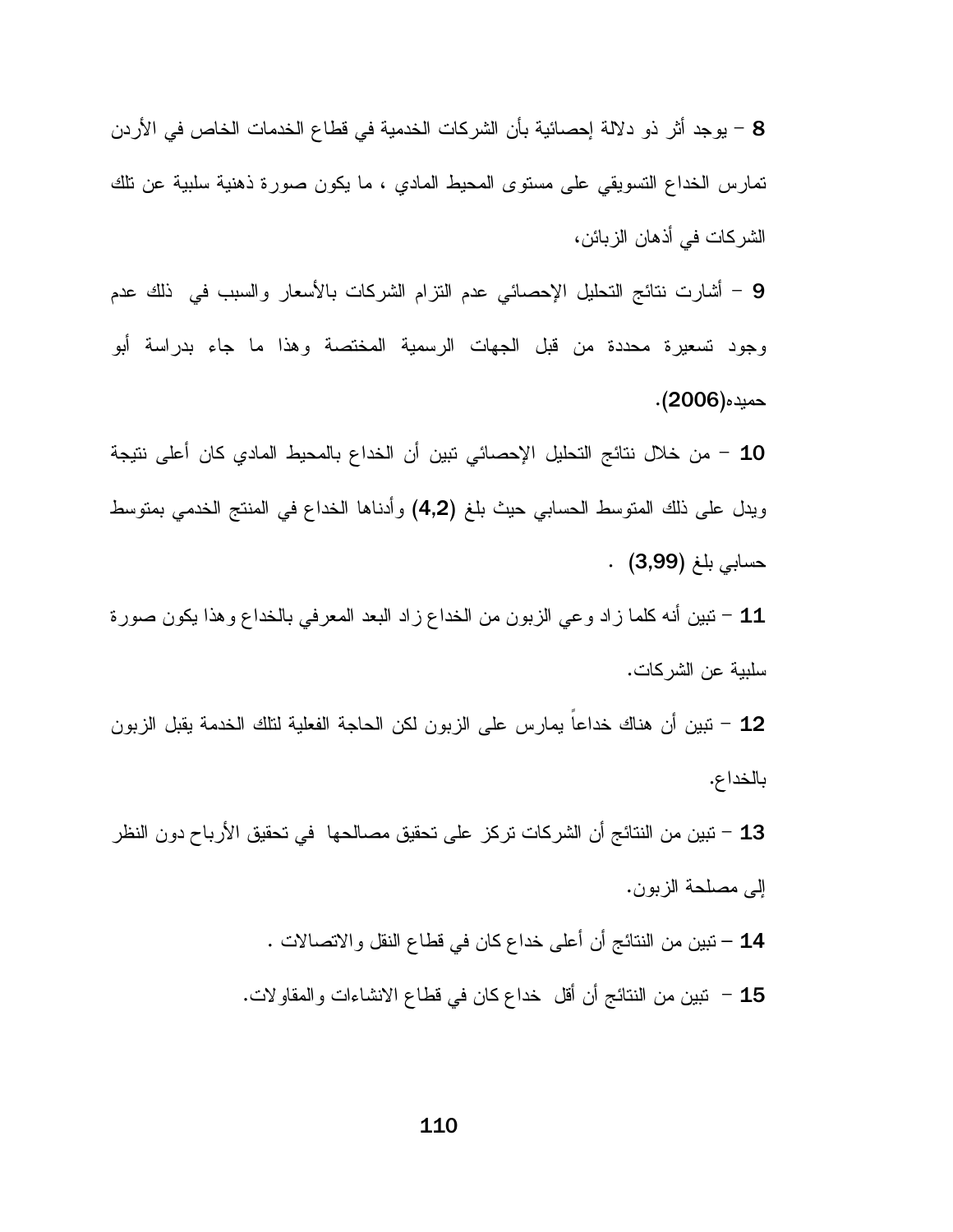ثانيا التوصيات :

1. يوصىي الباحث بضرورة إجراء دورات ندريبية للقائمين على التسويق في الشركات الخدمات لبيان خطورة الخداع التسويقي الذي تمارسه الشركات.

2. يوصبي الباحث الجهات الرسمية بمعالجة التشريعات القانونية التي تحمي الزبون ، والعمل على نطويرها للحد من ظاهرة الخداع النسويقى ونوجيه العقوبات اللازمة للمخادعين.

3. نوعية الزبائن من خلال النشرات الإخبارية والصحف ، وكيفه النعامل مع الشركات للحد من هذه الظاهر ة السلبية .

4. يوصىي الباحث حث الباحثين بإجراء المزيد من الدراسات التي تتعلق بظاهرة الخداع.

5. الرجوع إلى الشريعة الإسلامية لما فيها من معان كثيرة تتعلق بالخداع.

6. النظر إلى المجتمع والزبائن من قبل الشركات الخدمات الخاصة لما يتحمله المجتمع والزبائن من خسائر مادية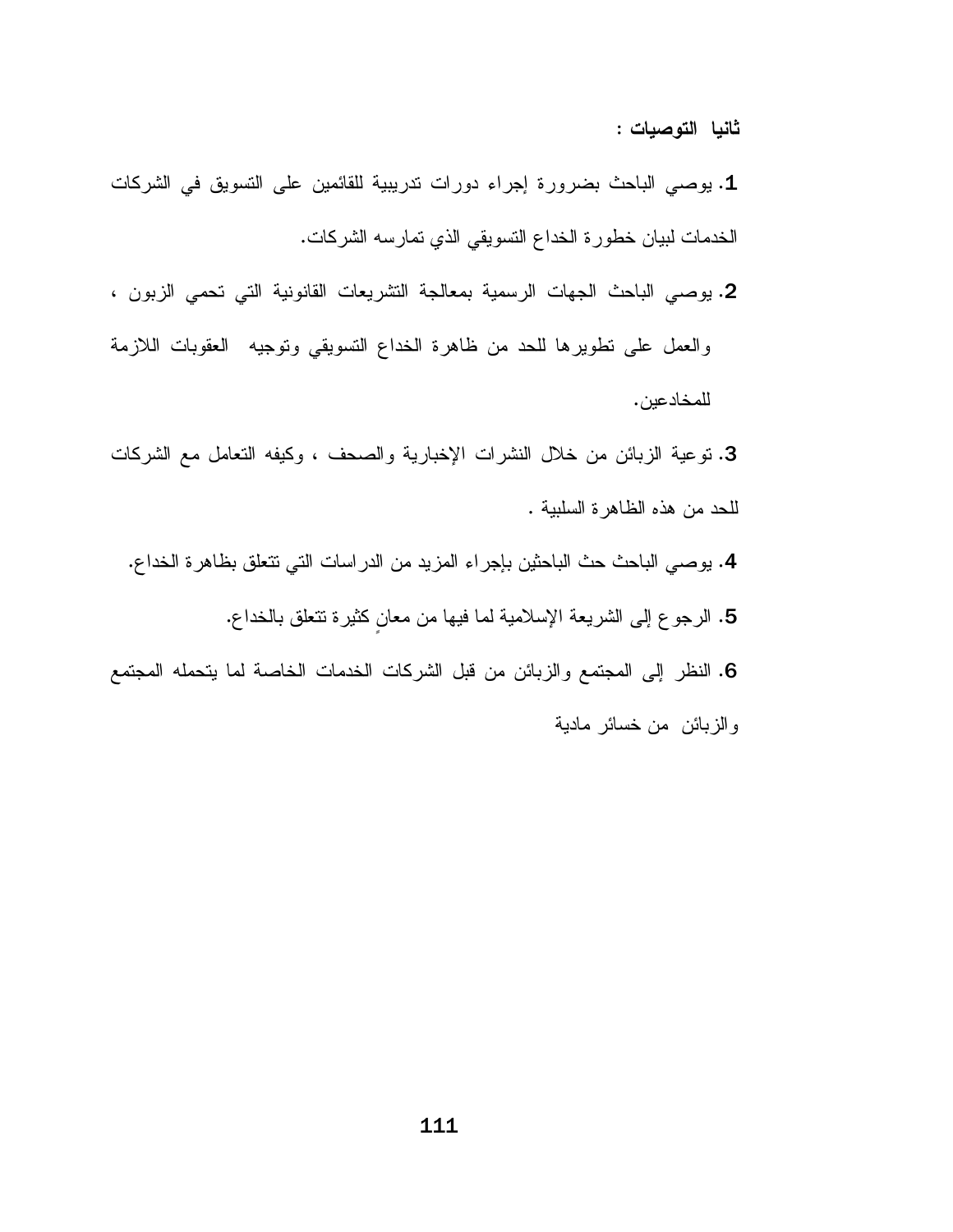المراجع

- أولا : الكتب العربية
	- 1. القران الكريم .
- 2. السنة النبوية (الحديث الشريف وعمومة) ،والمراجع الفقهية.
- 3. بخاري ، أبو عبد محمد بن لإسماعيل الجعفي، صحيح البخاري ، دار إحياء النراث العربي ، بيروت.
	- 4. بيهقي، أبو بكر أحمد بن الحسن بن علي ، **السنن الكبر ي ، 1352**ه ، الهند.
- 5. ترمذي ، أبو عيسى ، محمد بن عيسى بن سوره، **سنن الترمذي** ،تحقيق أحمد محمد شاكر ، دار إحياء النراث العربي، بيروت.
- 6. تيمية، أحمد ، **مجموع الفتاوى** ،لشيخ الإسلام احمد بن نيمية ، دار عالم الكتب ، الرياض.
- 7. حطاب ، أبو عبدا لله محمد بن محمد عبد الرحمن ، **مواهب الجليل في شرح مختصر أبي** الضياء سيدى خليل، 1992، ط2 دار الفكر ، بيروت.
- 8. داود ، سليمان بن الأشعث السجستاني الآزدي، **سنن أبو داود**، دار إحياء السنة النبوية ، القاهر ة.
	- 9. زحيلبي ، وهبة ، الفقه الإسلامي وأدلته، 1989،ط3 ، دار الفكر ، بيروت.
	- 10. زيدان ، عبد الكريم ،ا**لمدخل لدراسة الشريعة الإسلامية** ، مؤسسة الرسالة ، بيروت.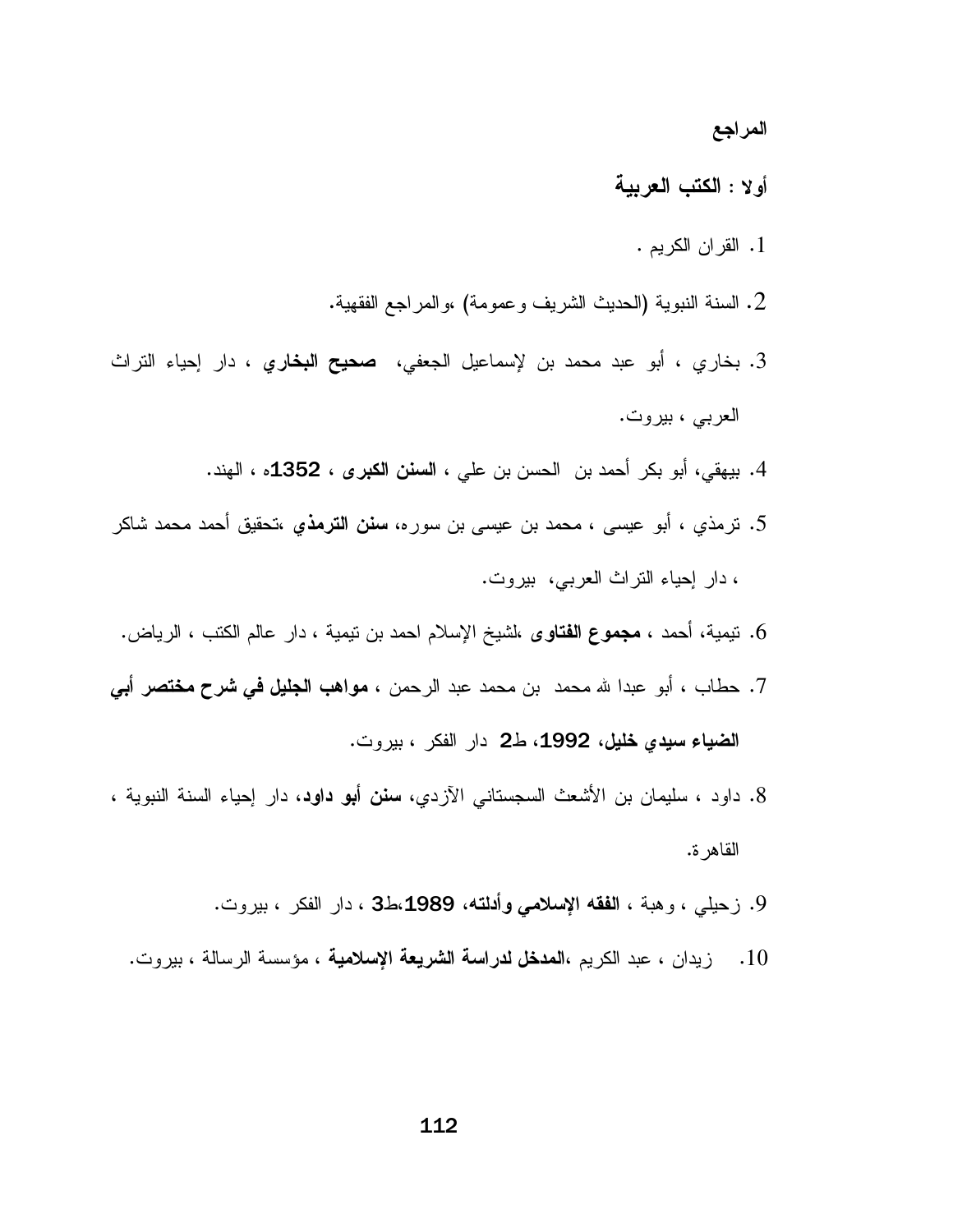- 11. طحاوي ، سليمان،القاهرة 1996 ، أصول السياسة و الإدارة الحديثة الإسلامية ، صفحة 342 نقلا عن بحث فضيلة الشيخ محمد أبو زهرة **بعنوان ولاية المظالم فمي الإسلام** ، القاهر ة **1960**.
- 12. غزالبي،أبي حامد ،إ**حياء علوم الدين.** للإمام: أبي حامد الغزالبي، دار المعرفة، بيروت، لبنان. جلد، 2، صفحة75.
- 13. غزالي ، محمد بن محمد بن أحمد المعروف بأبن الأصول ، **معالم القران في أحكام السحب** نقل وتصحيح
- 14. فيروز أبادي ، مجد الدين محمد بن يعقوب ، **قاموس المحيط ، 1987، ط2** مؤسسة السالة ، بيروت.
- 15. فيومي ، أحمد بن محمد بن علي ، ا**لمصباح المنير في غريب شرح الكبير ، 1989،** مكتبة لبان ، بیروت.
- 16. قدامه، موفق الدين ، عبدا لله لن أحمد ، المغني على مختصر ألخرقي ، 1985، دار المنار ، بیروت ط3
- 17. قرني،عبدا لحفيظ أ**داب السوق في الإسلام.** لعبدا لحفيظ فرغلي القرني، الطبعة الأولى (1408هـ) ، دار الصحوة للنشر، القاهرة.
- 18. كاساني ، علاء الدين أبو بكر بن مسعود بن احمد ، **بدائع الصنائع في ترتيب الشرائع** ، 1982، ط2 ، دار الكتب العلمية ، بيروت.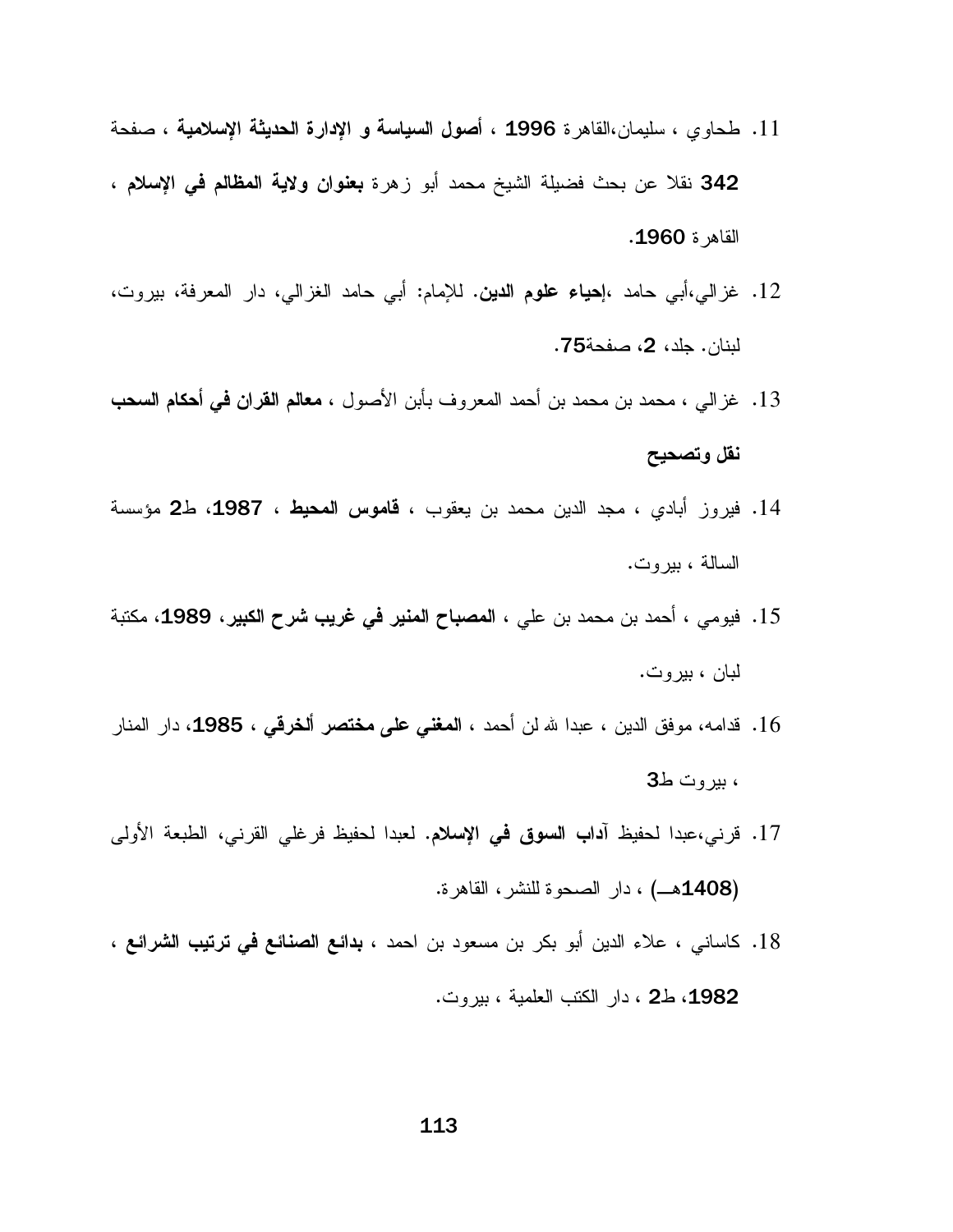- 19. ماجة ، محمد بن يزيد **سنن ابن ماجة** ،حققه محمد فؤاد عبد الباقي ، دار إحياء الكتب العربية 1995
- 20. مقرئ،أحمد ،ا**لمصباح المنير**، أحمد بن محمد على الفيومي المقرئ، المكتبة العصرية ، صيدا ،بيروت، الطبعة الأولى (1417هــ1996م).
- 21. منظور ، أبو الفضل جمال الدين محمد ، **لسان العرب ، 1990** مط1، دار الفكر بيروت.
- 22. نيسابوري ، أبو الحسين مسلم بن الحجاج النيسابوري ، **صحيح مسلم** ، الطبعة الأولى ، دار طيبة ، الرياض (1427هـــ).
- 23. يحيى محمد حسن,أمشير,محمد عثمان، وأخرون فقه المعاملات ، ط1 ، 1996، جامعة القدس المفتوحة ، الأر دن

# المراجع العلمية:

- 24. احمد ، سهير كامل ، (2001)، دراسات في سيكولوجيه الشخصية مركز الإسكندر ية للكتاب،
- 25. بكري, ثامر , أ**سس ومفاهيم معاصرة في التسويق**.اليازوري العلمية للنشر والتوزيع, عمان 2006.
- 26. تهامي, حسين احمد عبد الرحمن ,ا**لسلوك الإنسانية مقدمه في العلوم السلوكية** ,دار العالمية للنشر والنوزيع الجيزة,ط2008/1
- 27. جريري، صـالح ،(**2006)،أثر التسويق الداخلي وجودة الخدمات في رضا الزبون ،** دمشق.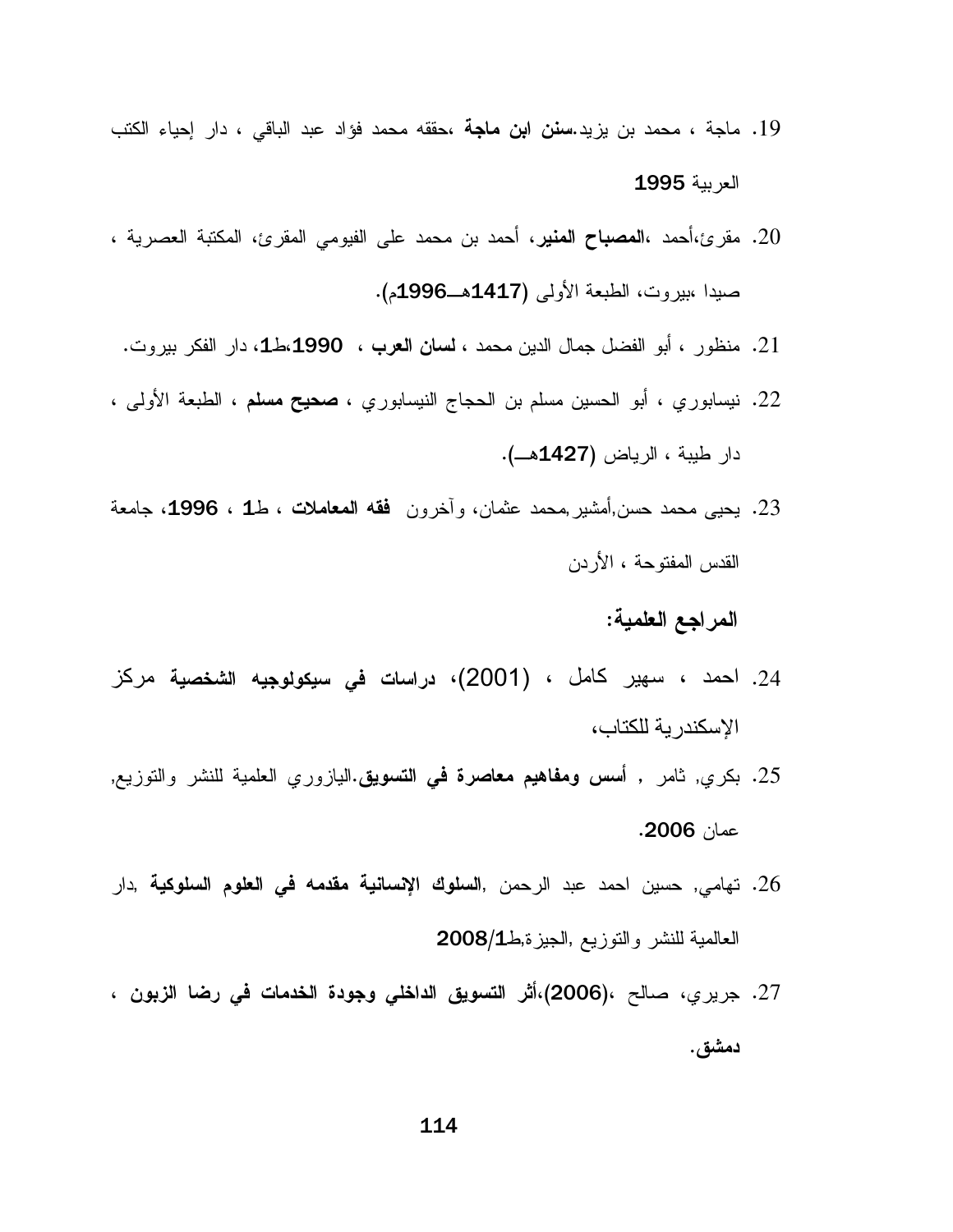- 28. دهراوي ، صالح حسن ،(**2008) علم النفس** ، الطبعة الأولى دار الصفاء للنشر والنوزيع ، عمان, .
- 29. راغب حسين موسى وآخرون **مدخل الاستراتيجيات والنظم في الإدارة و التسويق** الطبعة الاولى 1986 .
- 30. راغب حسين موسى وآخرون(1986) ، مقدمة في السلوك الإنساني وتطبيقاته في المجال الانساني ، الطبعة الأولى.
- 31. ريماوي , محمد عوده,وأخرون,( 2004 ).علم النفس العام,دار المسيرة للنشر والنوزيع ,عمان
- 32. زهران ، حامد عبد السلام **(2003) علم النفس الاجتماعي** ، علم الكتب ، القاهرة ، االطبعة الر ابعة.
- 33. زهران ، حامد عبد السلام **(2003)مفهوم الذات والسلوك الاجتماعي للشباب** ، دار الفكر العربي ، القاهرة.
- 34. سويدان، نظام ، البر واري،عبد المجيد **(2008) إدارة التسويقي في المنظمات غير** الربحية
	- 35. ، دار حامد للنشر والنوزيع، عمان ، الأردن
- شحاتة ، حسن ، النجار ، زينب (2003) : معجم المصطلحات التربوية  $.36$ والنفسية إنجليزي ـــ عربي ، الدار المصرية اللبنانية ، القاهرة
	- 37. ضمور , هانى حامد ,( 2002) , **تسويق الخدمات** , ط1, دائر للنشر , عمان.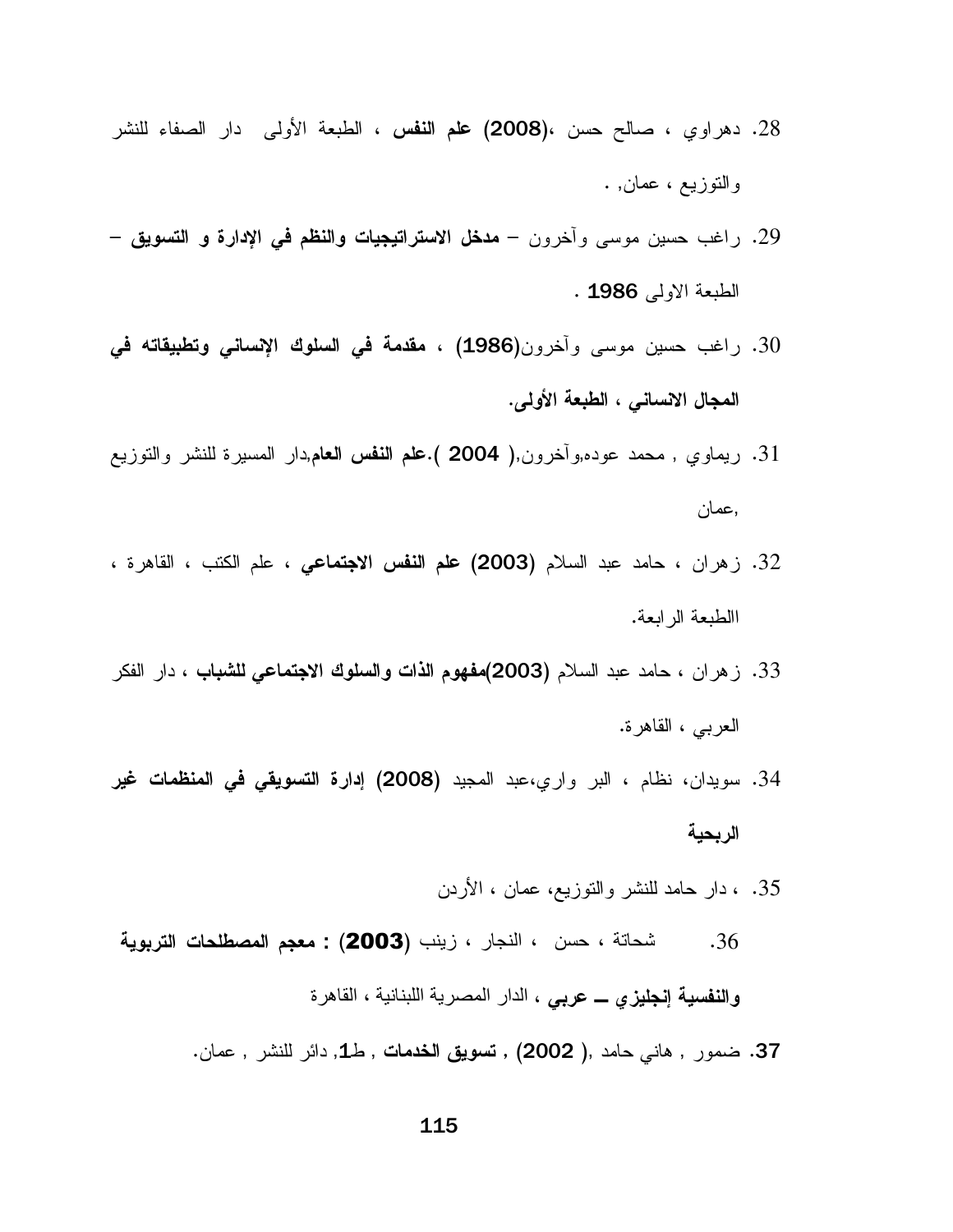- 38. طائي , حميد والعلاق , بشير ,( 2009), تسويق الخدمات ( مدخل استراتيجي , وظيفي , تنظيمي) , ط/1 , دار البازوري للنشر والنوزيع , عمان .
- 39. طائي , حميد و العلاق , بشير ,( 2009) , مبادئ التسويق الحديث ( مدخل شامل) ,ط1 , اليازوري للنشر والنوزيع , عمان.
- 40. طه، فرج عبد القادر ،(2007) أصول علم النفس الحديث، دار الزهراء للنشر و التوزيع ، الرياض.
- 41. عبد الحميد ، شاكر ، (2008) الفنون البصرية وعبقرية الإدراك ، الهيئة العامة للكتاب ، القاهر ة.
- 42. عتوم ، شفيق، العاروري ، فتحي (2002) الأ**ساليب الإحصائية الجزء الأول ،** دار المناهج للنشر والتوزيع ، عمان ، الأردن.
	- 43. عجوة , علي ،(2005) العلاقات العامة والصورة الذهنية ، عالم الكتب، القاهرة ،
- .44 عقليي , عمر وصفي ,(2005 ),إدارة الموارد البشرية المعاصرة (بعد استراتيجي) , طـ1, دار وائل للنشر والنوزيع , عمان.
- 45. عقليي ، عمر وصفي، اليوسفي أحمد ، نعساني عبد المحسن. (2008)، **مبادئ التسويق** واستراتيجياته جامعة حلب.
	- 46. فائق، أحمد،(2003)، **مدخل عام لعلم النفس** ، مكتبة النجلو المصرية ' القاهرة .
- 47. فيله، فاروق، الزكي ،أحمد (2002) معجم مصطلحات التربية لفظاً واصطلاحا ، دار الوفاء لدنيا والطباعة و النشر، الإسكندرية ، مصر.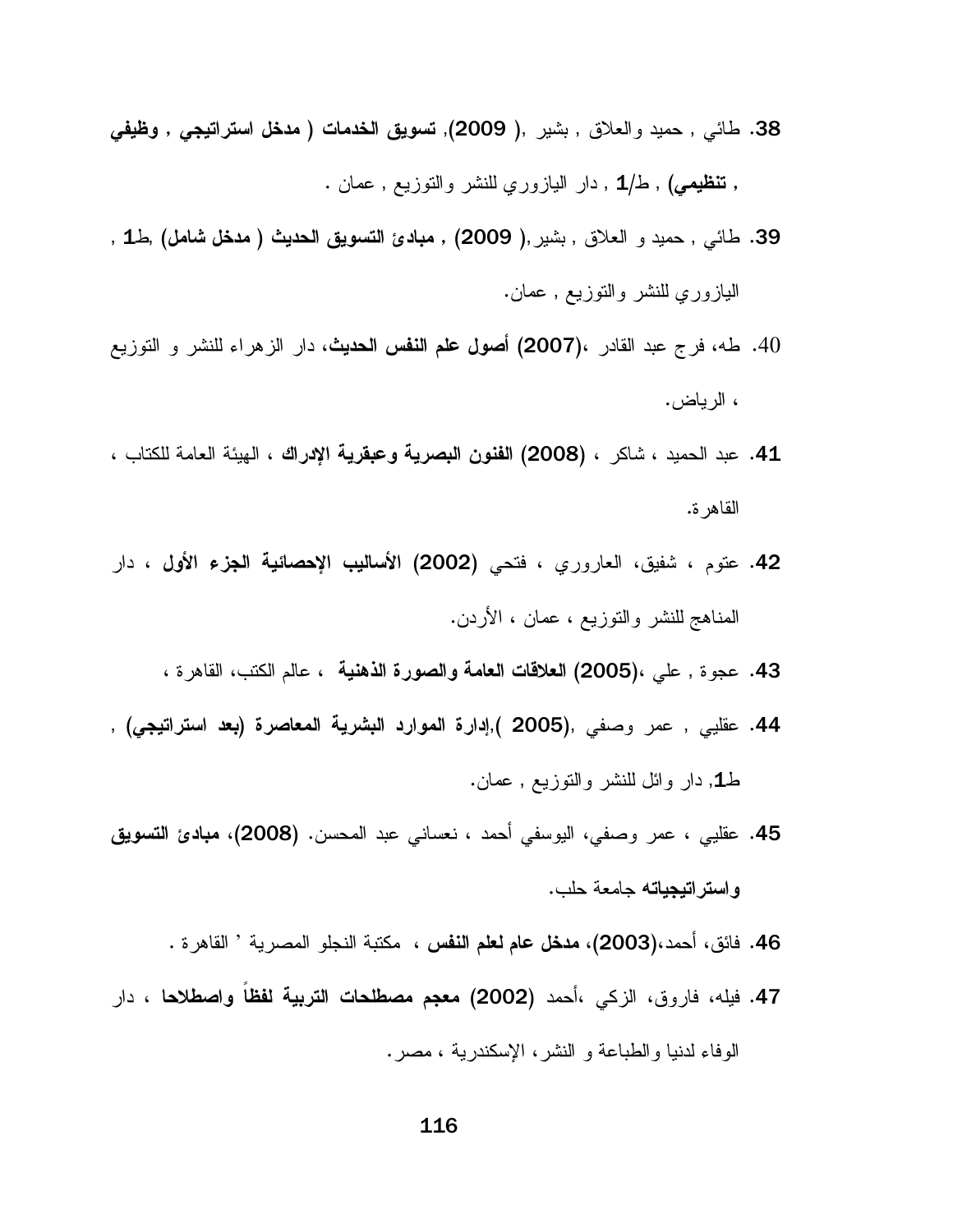- 48. قريوتي ، محمد قاسم ، (2009) ال**سلوك التنظيمي الإنساني الفردي والجماعة ف***ي* المنظمات المختلفة ، ط/5 ، دار الشروق للنشر والنوزيع – رام الله ، فلسطين
- 49. معلا , ناجي ,( 2008 ), إدارة التسويق (مدخل تحليلي استراتيجي متكامل) , ط1, دار إثراء للنشر والنوزيع , عمان .
	- 50. معلا , ناجي وتوفيق , رائف ,(2005 ).أصول التسويق , دار وائل للنشر ,ط1 ,عمان.
		- 51. منجد، محمد، المنجد في اللغة والإعلام (1986) دار المشرق ، بيروت ط/22. ثانيا: الرسائل الجامعية:
- 52. بن حدو ،خديجة (2008) الصورة الذهنية المدركة للبتراء كمقصد سياحى من وجهة **نظر السياح الاجانب** ، رسالة ماجستيير الجامعة الاردنية الاردن .
- 53. بانه ، وقنوني، (2008) أثر العلاقات العامة على سلوك المستهلك ، رسالة ماجستير ، جامعة مويدر اس ، الجز ائر .
- 54. جريري ، صالح عمرو كرامة (2004) اثر التسويق الداخلي وجودة الخدمات في رضا **المستهلك ، ج**امعة دمشق ، أطر وحة دكتور اه غير منشور ه).
- 55. زعبي،محمد (2003) الخداع التسويقي دراسة ميدانية لاتجاهات المستهلكين نحو ممارسات أللأخلاقية في التسويق في مدينة اربد ، رسالة ماجستير منشورة ، جامعة البر مو ك.
- 56. سالم ، مبسون ، 2007 المزيج التسويقي السياحي وأثره على الصورة الذهنية لليمن من وجهة نظر السياح ،جامعة الخرطوم.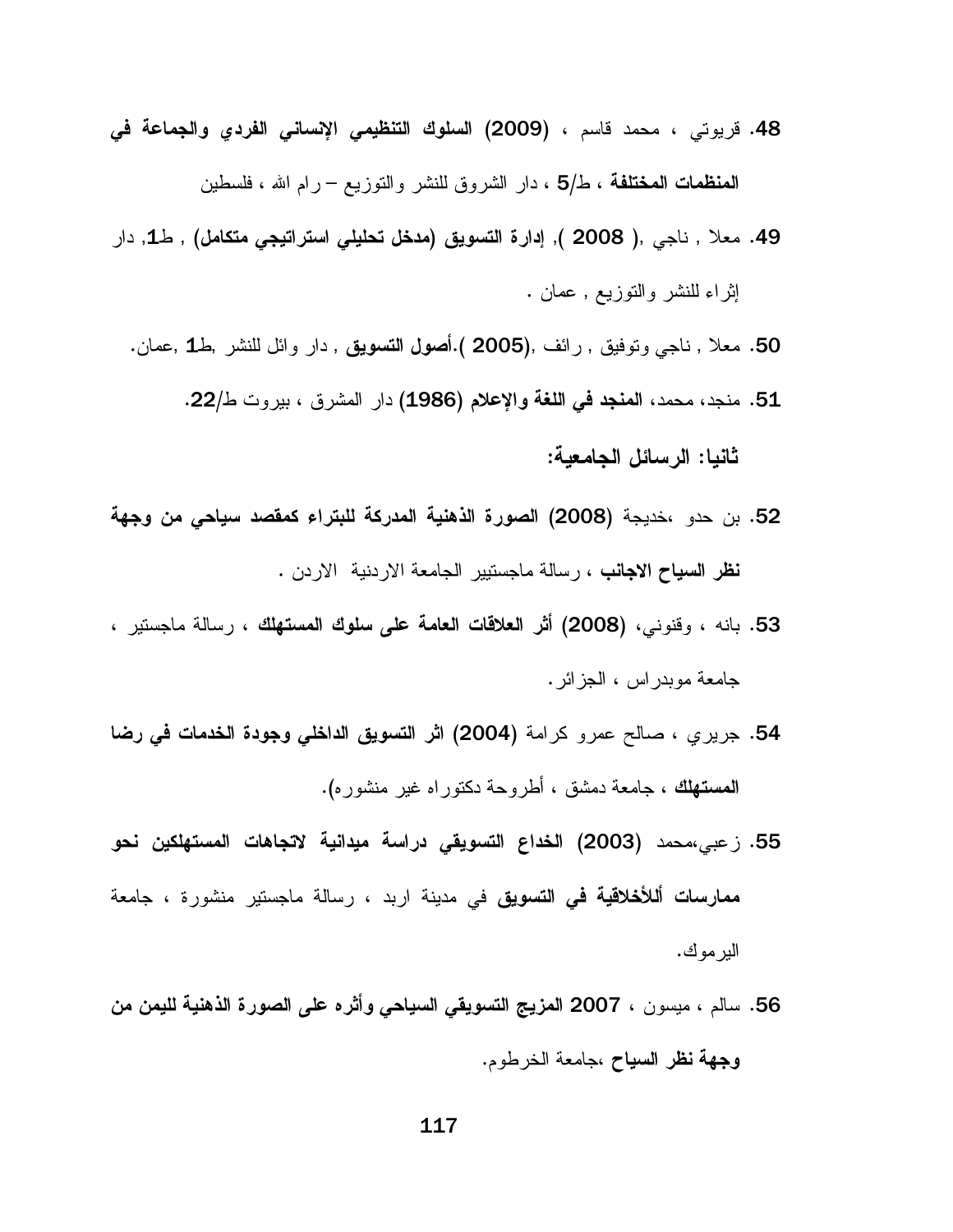- 57. صالح،جاري،2008، تأثير العلامة التجارية على سلوك المستهلك ، رسالة ماجستير ، جامعة محمد بو ضباف المسبلة ، الجز ائر
- 58. عبد الله ، أحمد عبد الو هاب حسن عبد الـه(2001) ، **مفهوم ومحددات وإدر اك المستهلك للخداع الإعلاني وأثرة على قراراته الشرائية ، دراسة تحليلية** – رسالة دكتوراه غير منشوره ، كلية النجارة ،بنبي سويف ، جامعة القاهرة.
- 59. عبيدي ، سعاد (2010) أثر الممارسات اللاأخلاقية الخاصة بالمزيج التسويقي على اتجاهات المستهلكين نحو السلع الاستهلاكية ،أطروحة دكتورة ، الاكاديمة العربية المالية و للعلوم المصرفية
- 60. عثمان ، مها (2007) التسويق وحماية حقوق المستهلك في السوق اليمنية رسالة ماجستير ، جامعة عدن، اليمن.
- 61. فلاته، سماهر (2006) فن الخداع البصرى وإمكانية استحداث تصميمات جديدة للحلي **المعدنية** رسالة ماجستير ، جامعة الملك سعود ، الرياض.
- 62. كاشف،طلعت،(2000) الخداع البصري مدخل لتحقيق أبعاد جمالية جديدة للمشغولة **الخشبية** ، رسالة دكتورة ، غير منشورة ، جامعة حلوان.
- 63. مبرد ، شيخه (2005) الإعلا*ن* ا**لتجاري ودراسة فقهية** رسالة الماجستير / جامعة الإمام محمد بن سعود الإسلامية / كلية الشريعة / المملكة العربية السعودية.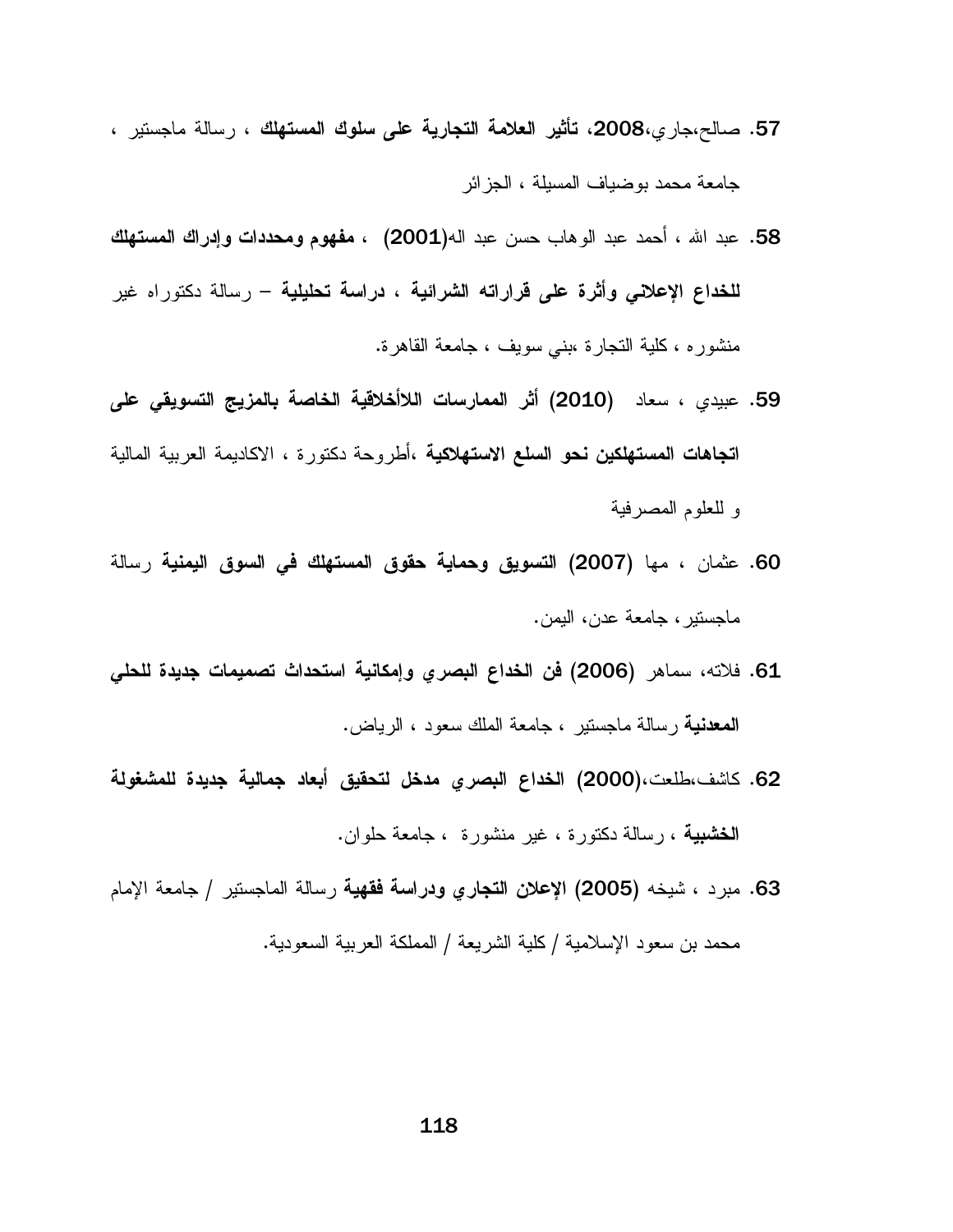- 64. مصلح، عبدا لله (2007)، التوجهات الإستراتيجية للاستثمار في المصارف الإسلامية **وأثرها على تخطيط سياساتها التسويقية –** در اسة تحليلية مقارنة – أطروحة دكتور اه غير منشوره – الأكاديمية العربية للعلوم المالية والمصرفية الأردن.
- 65. نبر ، ربى (1995) دور الإعلانات التجارية المتلفزة في حماية الزبون وأثرها عليه , رسالة ماجستير غير منشورة ، كلية الاقتصاد ، الجامعة الأردنية. الأبحاث العربيســــة:
- 66. جمعة ، نعيم حافظ (2002)– الخداع التسويقي في الوطن العربي الملتقى الأول للتسويق في الوطن العربي – الشارقة – الإمارات العربية المتحدة – 15-2002/16-كلية التجارة (بنين ) جامعة الأزهر – جمهوري مصر العربية .
- 67. جمعة ، نعيم حافظ (2003)، ظواهر تسويقية غير صحيحة في الوطن العربي الملتقى العربي الثاني التسوق في الوطن العربي الفرص والتحديات ،الدوحة ، قطر ،من 6-8/أكتو بر .
- 68. حميدة عمر (2006) مدى التزام شركات الأدوية الأردنية بأخلاقيات التسويق دراسة تحليله ، جامعة الزيتونة.
- 69. رمان، اسعد و الزيادات ، ممدوح(2010) **بعنوان مدى إدراك السياح الأردنيين** للخداع التسويقى الذي تمارسه وكالات السياحة والسفر .دراسة تحليله مجلة نتمية الرافدين ، جامعة الموصل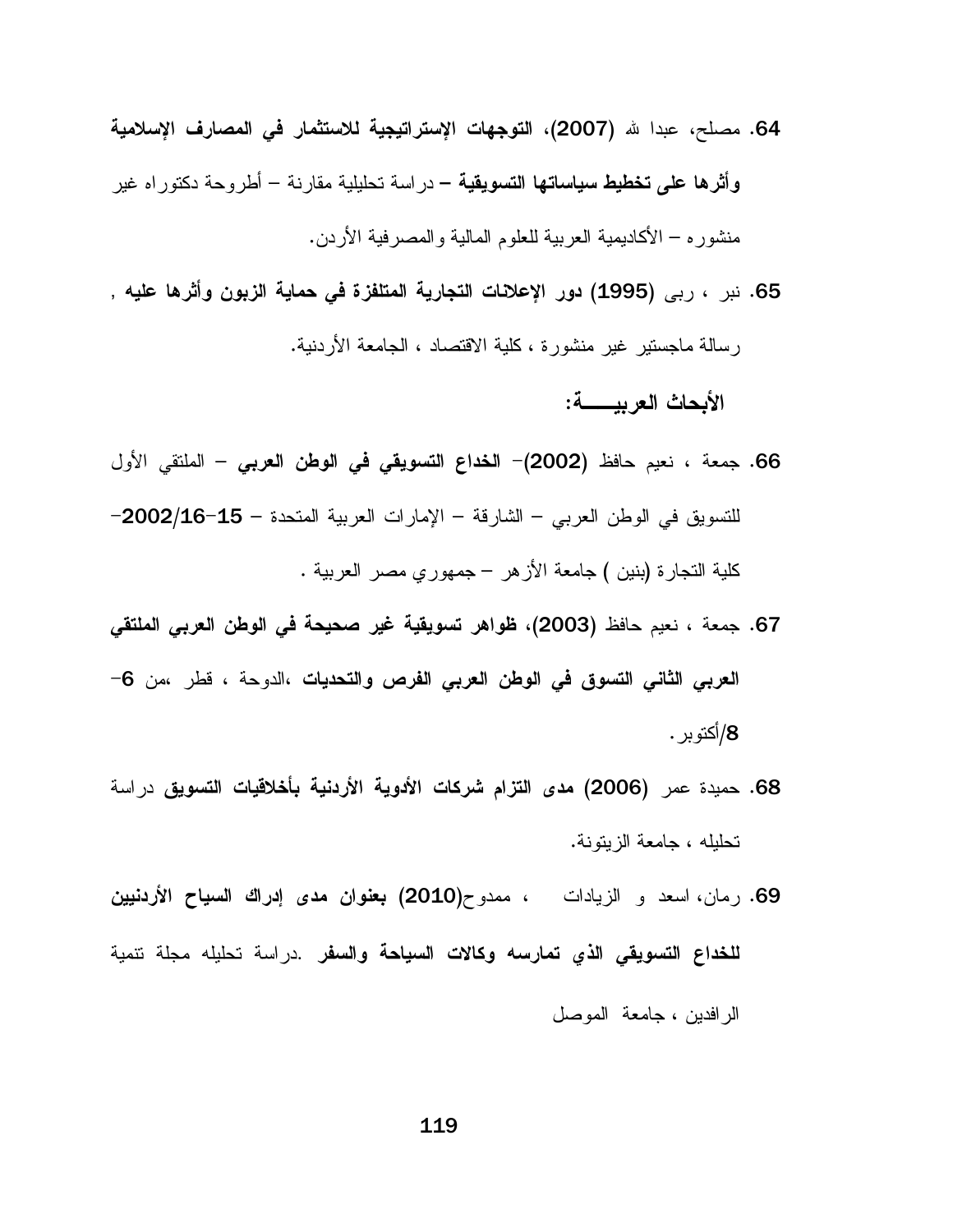- 70. خير، 2001، حماية الزبون ودورها في رفع مستوى الوعي لدى المواطن السورى ، جامعة دمشق للعلوم الاقتصادية و القانونية ، المجلد السابع عشر ، العدد الأول .
- 71. شحاتة، حسين، 2010 ،البيوع المعاصرة والجائة والمنهى عنها شرعاً، دراسة في الفكر الإسلامي ، جامعة الأز هر ،مصر .
- 72. ضمور ، هاني وعايش، هدى (2005) ، أثر عناصر المزيج التسويقي الحدمي لفنادق ا**لخمس نجوم في الاردن على الصورة المدركة من قبل السياح**، در اسة مقارنة الاردن.
- 73. زعبي ، محمد وزيادات ، عاكف (2009) ا**تجاهات الزبائن نحو ممارسات الخداع** الت**سويقي في الجانب الإعلاني** ، دراسة ميدانية في مدينة اربد، جامعة اربد الأهلية ، 22/ تشرين الأول 2009 .
- 74. شيخ ، الداوي (2009)، تحليل أليات ك في ظل الخداع والغش التسويقي حالة دراسية الجز ائر ، جامعة الجز ائر .
- 75. طائبي، حميد ، 2006اطار مفاهيم الأخلاقيات النسويق والمسئولية الاجتماعية في منظمات الأعمال لخدمية – بحث مقدم إلى المؤتمر العلمي الدولي السنوي السادس لكلية الاقتصاد

والعلوم الإدارية المنعقد نحت شعار (أخلاقيات الأعمال ومجتمع المعرفة).

- 76. مجلس الغرف السعودي ,2010.
- 77. عثيم ، أحمد (2010) أهمية جمعيات حماية المستهلك في ظل ظاهرة تزايد الغش ا**لتجاري ،** مجلة الجزيرة ، العدد 139، الرياض.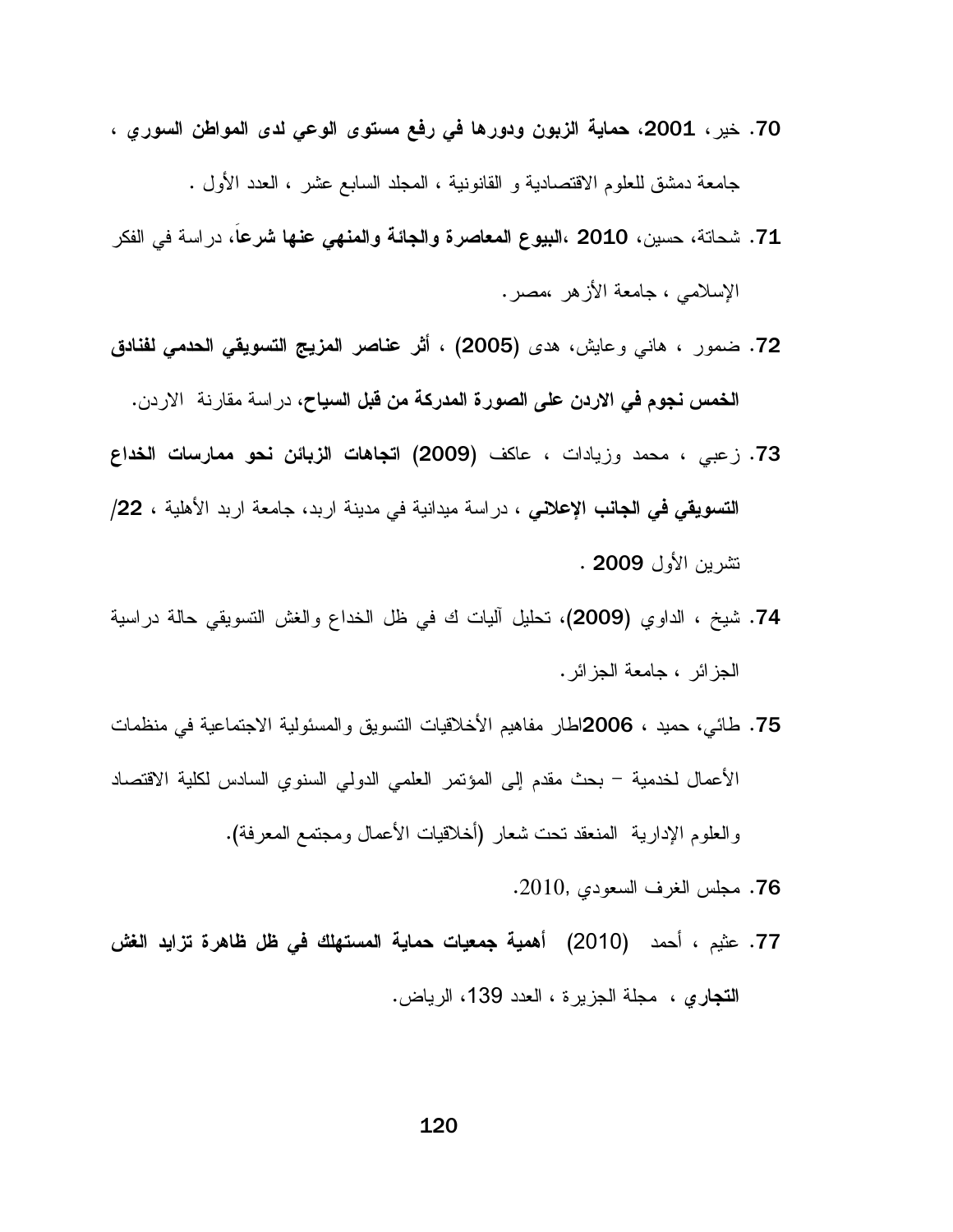- 78. غرفة التجارية الصناعية الرياض ، (2005) ، فطاع البحوث ومنتدى الرياض الاقتصادي (2005) ا**لغش التجاري في المجتمع الالكتروني** ، ورقة عمل مقدمة إلى الندوة الرابعة لمكافحة الغش النجاري والنقليد في دول مجلس النعاون الخليجي خلال الفنرة من 20−21 ديسمبر عام 2005م بعنوان الغش النجاري والنقليد في ظل النطور النقني والنجارة العالمية المعاصرة.
	- 79. مكتب التحقيقات الفيدرالي الأمريكيFBI ، عام 2005م.
		- 80. منظمة الصحة العالمية، التقرير السنوى 2010/7/1.
- 81. قانون المدني رقم 43 لسنة 1996 المنشورة في الجريدة الرسمية رقم 4106 العدد 829 تاريخ 3\18\1996.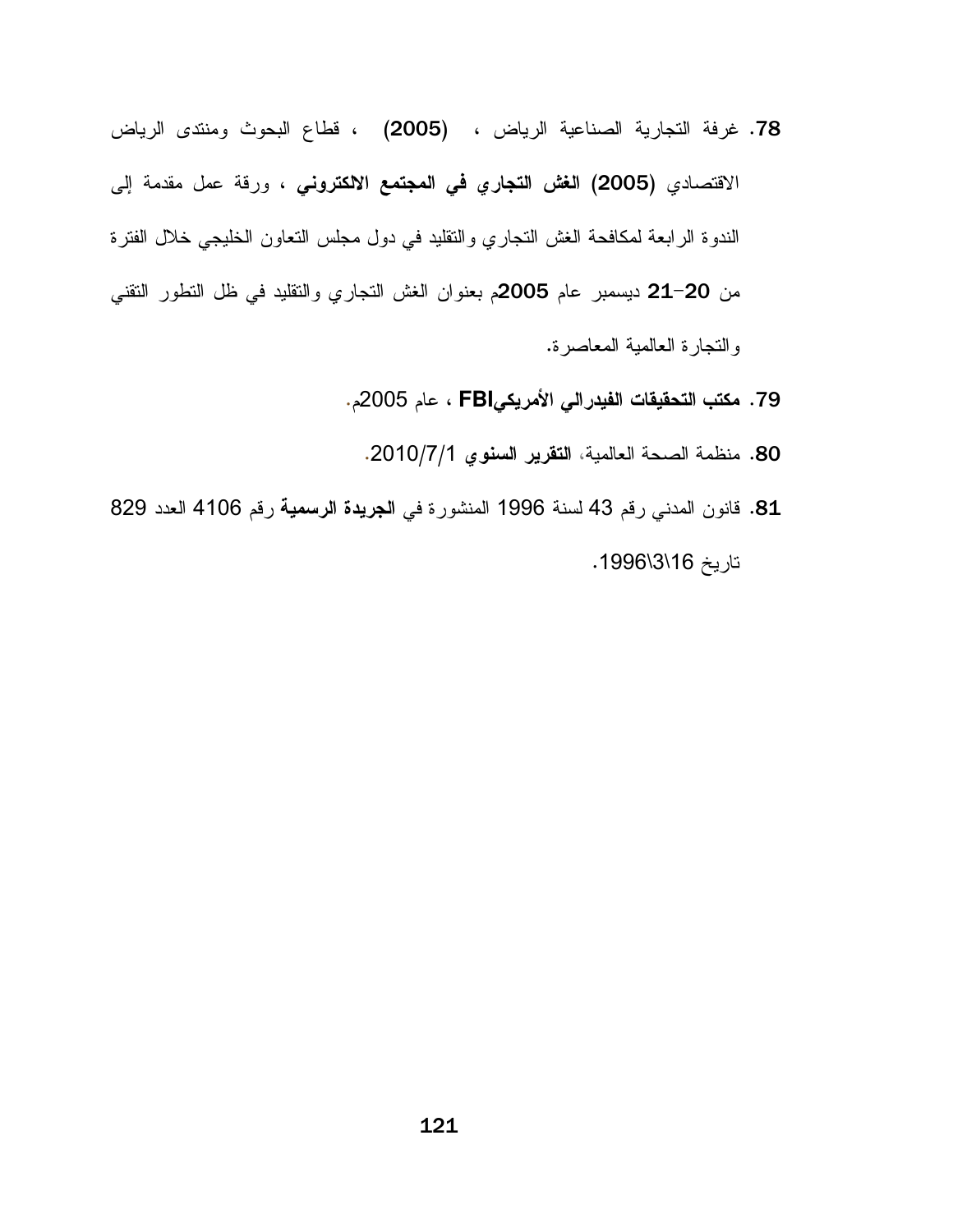المراجع الأجنبية:

1 - Alston Arnold & Porter & Bird 2009 **( Capabilities Consumer Fraud Product Liability(Product Misrepesentation Product Defects False Advertising and Deception Disclosure Practices Privacy and Identity Protection Cases in the Following Industries Are Discussed Pharmaceuticals)** Research, Inc. C and design is a registered trademark ofCornerstone Research Inc . by Cornerstone Research . All Rights Reserved University of Florida.

2 - Andrew Priest (2002) ( **Unethical Behavior In4 Out Of 10 Business Australia) .** 

3 - Auditing and Assurance Standards Board (2002), **(Australian Auditing Standard )** AUS 210: The Auditor's Responsibility to Consider Fraud and Error in an Audit of a Financial Report, Auditing and Assurance Standards Board, Sydney.

4 - Balked , Barely , (2006) ( **Creativity In Design And Ethics** ), a case study of billboards in Istanbul, Univerity of the Pacific, Istanbul, Turkey.

5 - Carter, D.E. (1982).( **Designing corporate identity programs for small corporations)**. Art Direction Book Co: New York.

6 - Decaudin J.M.(**Communication Marketing, Concepts, Techniques, Strategies** ),Edition Economica 1999*.*

7 - Decaudin J.M.,( **Glossaire communication marketing** ), Ed. Economica 1996*.*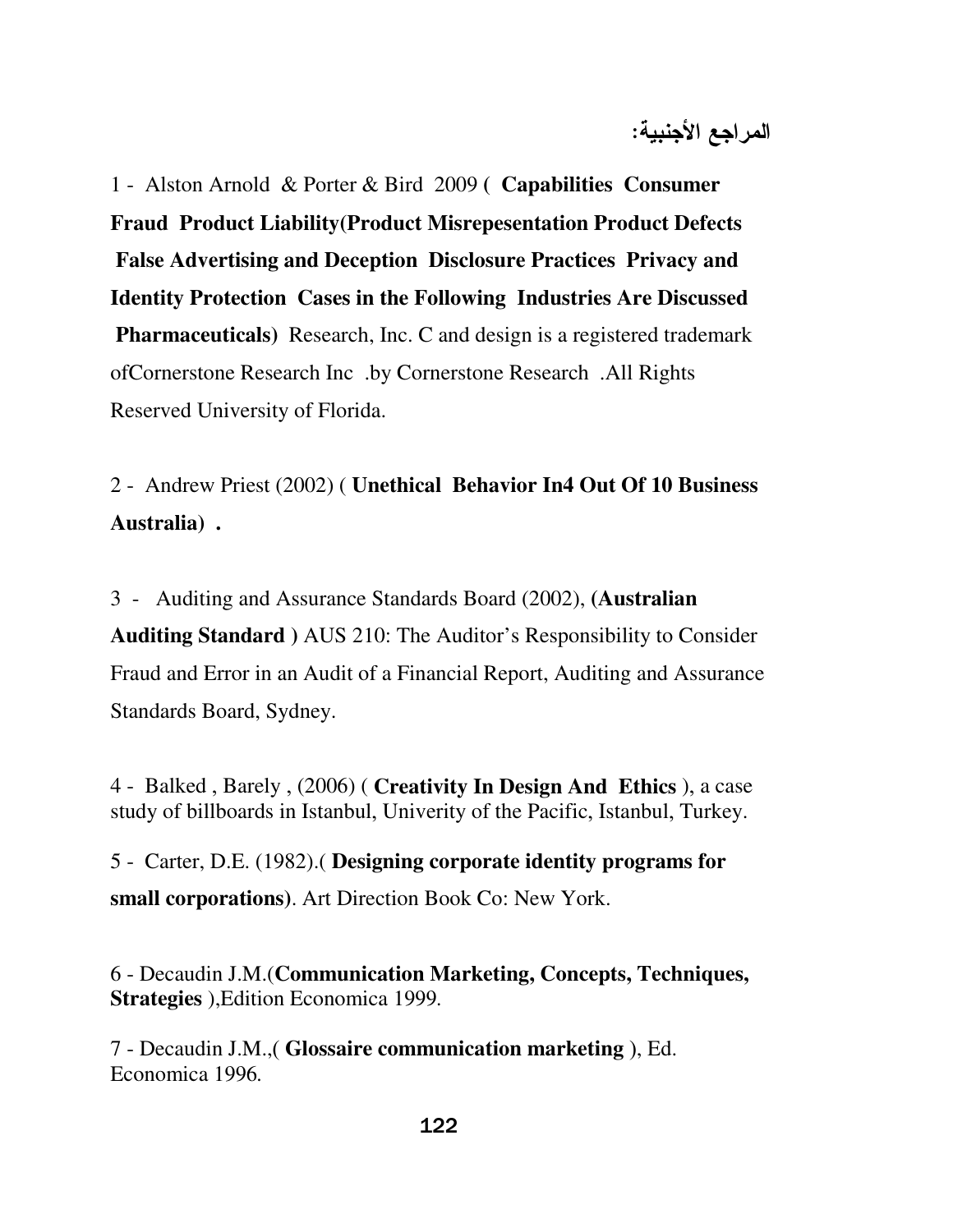8 - Etzel , Walker , Stanton , (**Marketing**) , 4Edition , McGraw-Hill) , 2007 , PP 191-192.

9 - Graycar, A. and S. Russell (2002), **(Identifying and Responding to Electronic Fraud Risks**), 30<sup>th</sup> Australasian Registrars' Conference, Australian Institute of Criminology, Canberra, November.

10 - Goldsmith, R. E., Lafferty, B. A. and Newell, S. J., (2000). **(The Impact of Corporate Credibility and Celebrity Credibility on Consumer Reaction to**).

11 - George E . Blech & Michael A . Blech (2004) , **(Aderising and Promtion )** ,McGraw-Hill .

12 - Greener, Tony, (1991). **The Secrets of Successful Public Relations and Image-Making**. Sydney, Butterworth Heinemann.

13 - Gregory, J. R, (1999). **(Marketing Corporate Image– the Company** 

**as Your Number One Product )**, 2ed . Lincolnwood, Illinois, NTC Business Books.

Guifd .J .P . **Genewl psyehology ,Newyork uan Nosirand Renkold** Co.1991

14 - Hausman.C ., (1992) **(risis of Conscience: Perspertivers of** 

**Journalism Ethics**) (USA: Harper Collins Publishers.

15 - Himmelstein, J. L., (1997). **(Looking Good and Doing Good):** 

**Corporate Philanthropy and Corporate Power**. Indian University Press.

16 - Hong, Shi (2009) , ( **Ethics and the cell-phone ad** - ) ,Beijing

UniverstyBerbd and telecmmunications.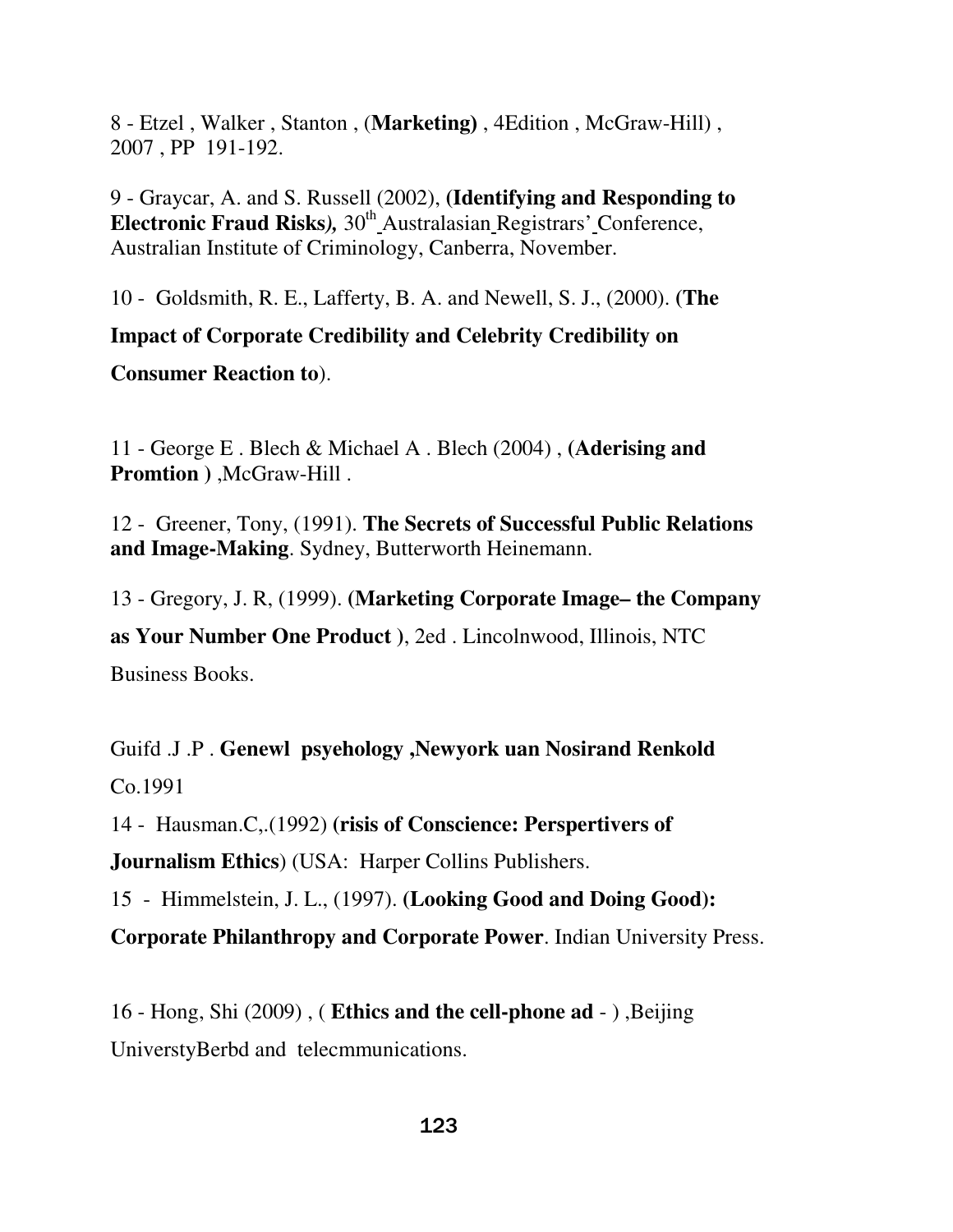17 - Kauish ، Pradeep (2010)(**The labor market and business ethics and deceptive messages** ,**Magazine )** ,Romanian Economic Journal ،Vol)13( folder (35) year 2010.

18 - Kotler , Philip and Kevin Lane Keller (2006) **(Marketing Management)** (12Ed)New Jersey , Person Prentce Hall

19 - Kotler, Philip and Armstrong Gary,( **Marketing : an Introduction**) Second Edition, Prentice-Hall International, Edition, 1990 .

20 - Kotler Philips,( **Marketing : An introduction)** , 8Edition , Prentic Hall , New jersey , 2007 , PP 12-14. Kotler , Philip,(2003) **(Marketing) Insghts from A to Z**,(1Ed)New jersey, john Wiley &Sons, Inc.

21 - Laima.Abnomairyie-Serei, (2007) ,**(The impact ofmotivation factor on marketing ethics in Lithuanian media)-** Journal of Social Research – National Report (2) Month (10) of (5-10) – University of Vilnius - Research

Published in the Journal of Social Research**Lithuania**.

22 - Landrevie J&Lindon D**,( Mercator, théorie et pratique du marketing ),**Edition Dalloz 2000

23 - Lockie, S., (1999). **(Community Movements and Corporate Images**): "Land care" in Australia in Rural Sociology, **College Station**, June 1999, Volume 62, Issue 2.

 124 24 - Petrick, J. A., Scherer, R. F., Brodzinski, J. D., Quinn, J. F., and Ainina, M. F., (1999). (**Global Leadership Skills and Reputation**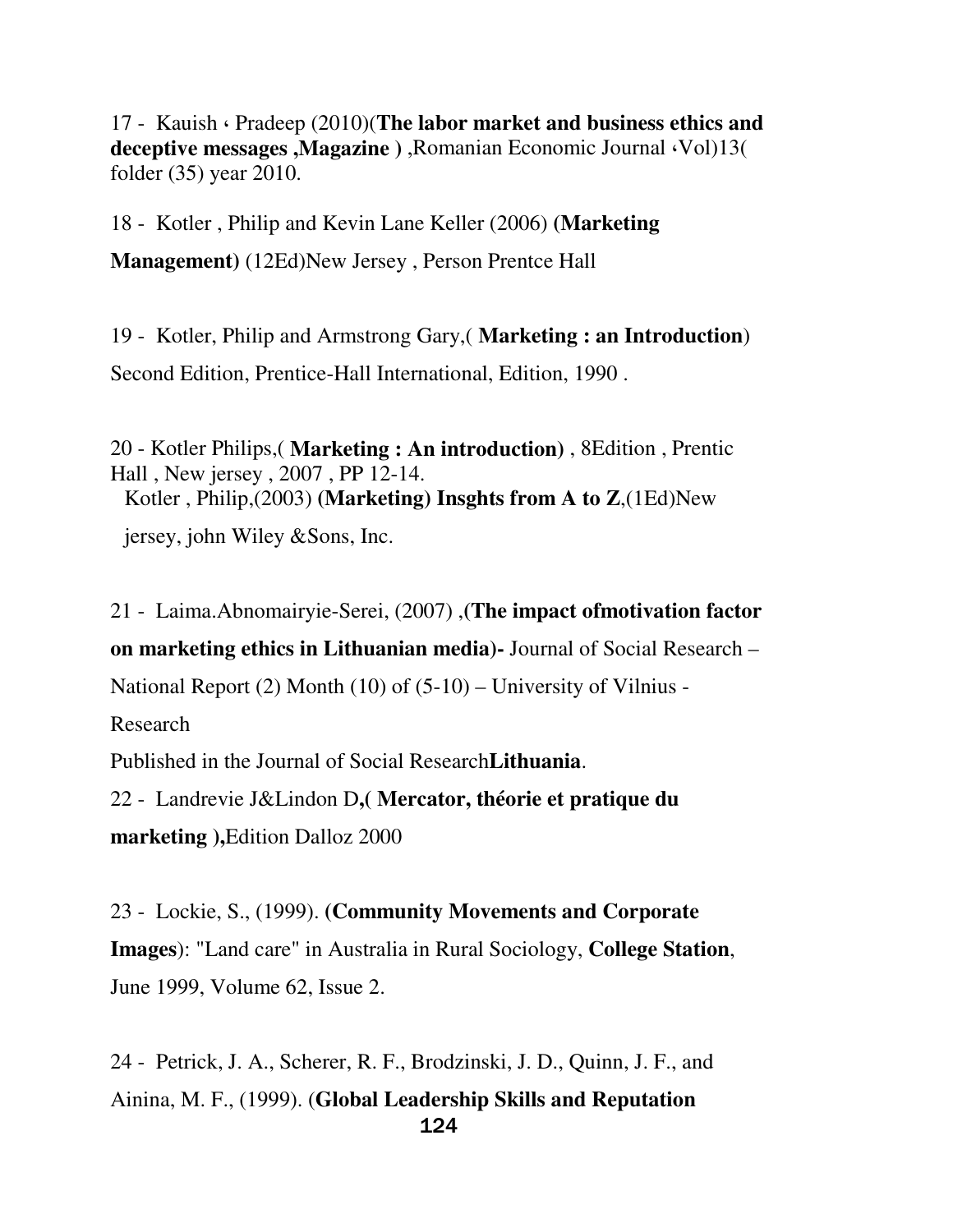# **Capital: Intangible Resources for Sustainable Competitive Advantage)** in The Academy of Management Executive, Volume 13, Issue 1

25 Pezzuiio , Mary Ann, (1995)**Marketing for Bankers**  ,(4Ed)Washington, American Banker Association

26 - Puchan, Heike**, (2001**). (**The Mercedes-Benz A-Class Crisis**) in Corporate Communications

27 – Randall S. Hansen (1993**) (Consumer)** Perceptios of Unethical Market Behaver : A Comparison of Multiple Models of The Cognitive Structure of Unethical Practices.

28 - Ratier Michael,(2002**(l'image en marketing** )Cadre théorique d'un concept

 multidimensionnelle )Cahier de recherche n° 2002-152 , Site Internet. 29 - Schermerhorn, R. John(2001) (**Management**) 6th Edition, John wily & Sons,Inc .

30 - Schiebel, Walter (2000) (**orporate Ethics As A factor For Success**) (Boku) Vienna, October.

31 - Shimp,A,Terence , (2007) **(Integrated Marketing Communications InAdveertising and promotion)**,USA,Thomson South-Western .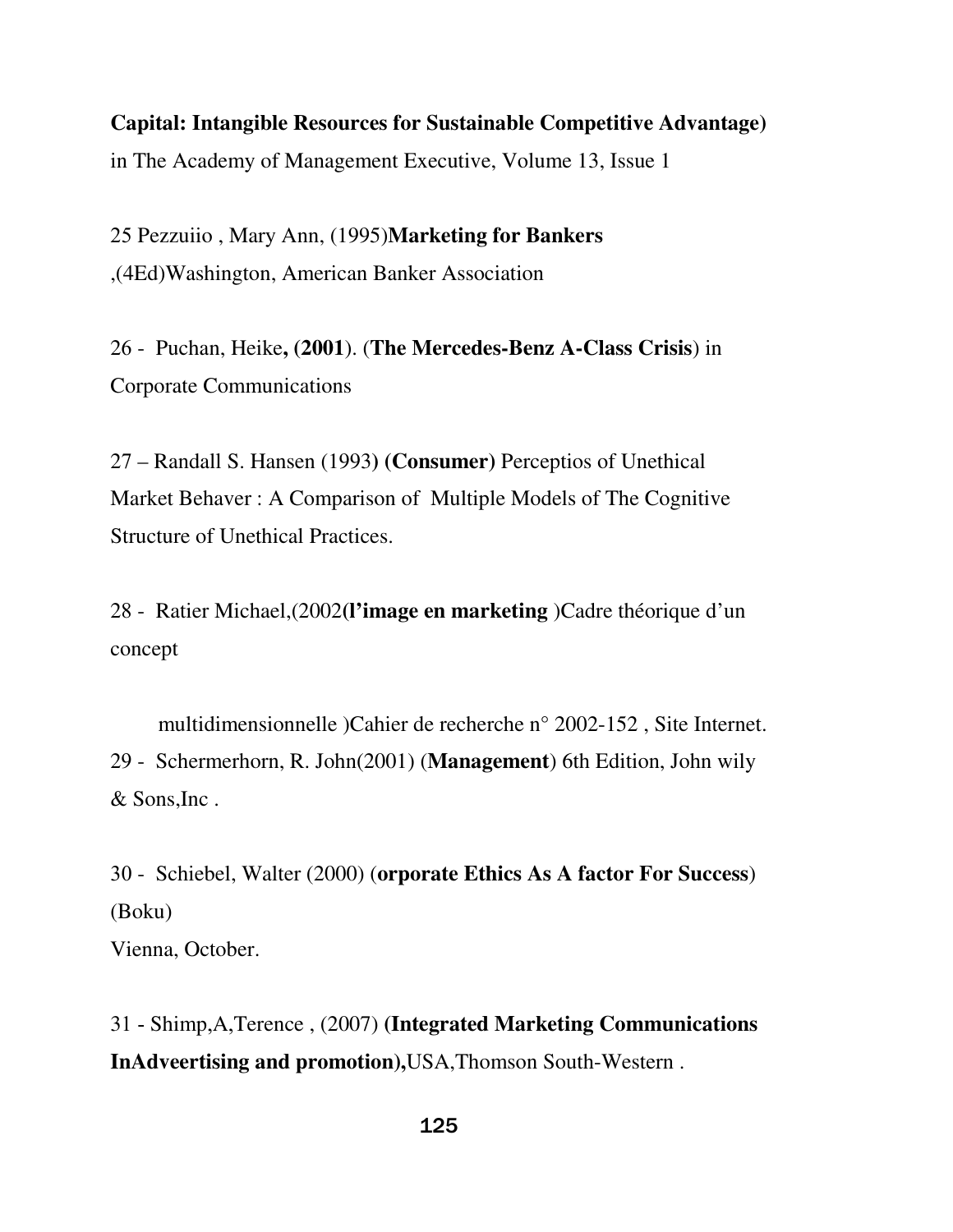32 - Smaizien, I., &Orzekauskas, P., (2006). Corporate Image Audit. **(Vadyba/Management)**. Vol. 1.

33 - Smith, Craig, (2001). (**Same Old Attitude Is No Way to Find Corporate Identity in Marketing), London, February 2001**. Available: ProQuest/ABI Inform global, February 1, 2001.

34 - Sobnosky, K. J. (1999). **The Value-Added Benefits of Environmental Auditing in Environmental Quality Management**, Volume 9, Issue 2, Available: Database-Business Source Elite

35 - Sullivan, T., (1983). Key Concepts in Communications. London, Methuen.

36 - Yeung, Sylvester(2004) (Hospitality Ethics Curriculum: An Industry Perspective, International), Journal Of Contemporary Hospitality **Management, Vol. 16 No..pp 253-262.** 

37 - Yuwei Jiang,(2008),( The Role of Mental Imagery and Visual Perspective in Consumer Behevier), Hong Kong University.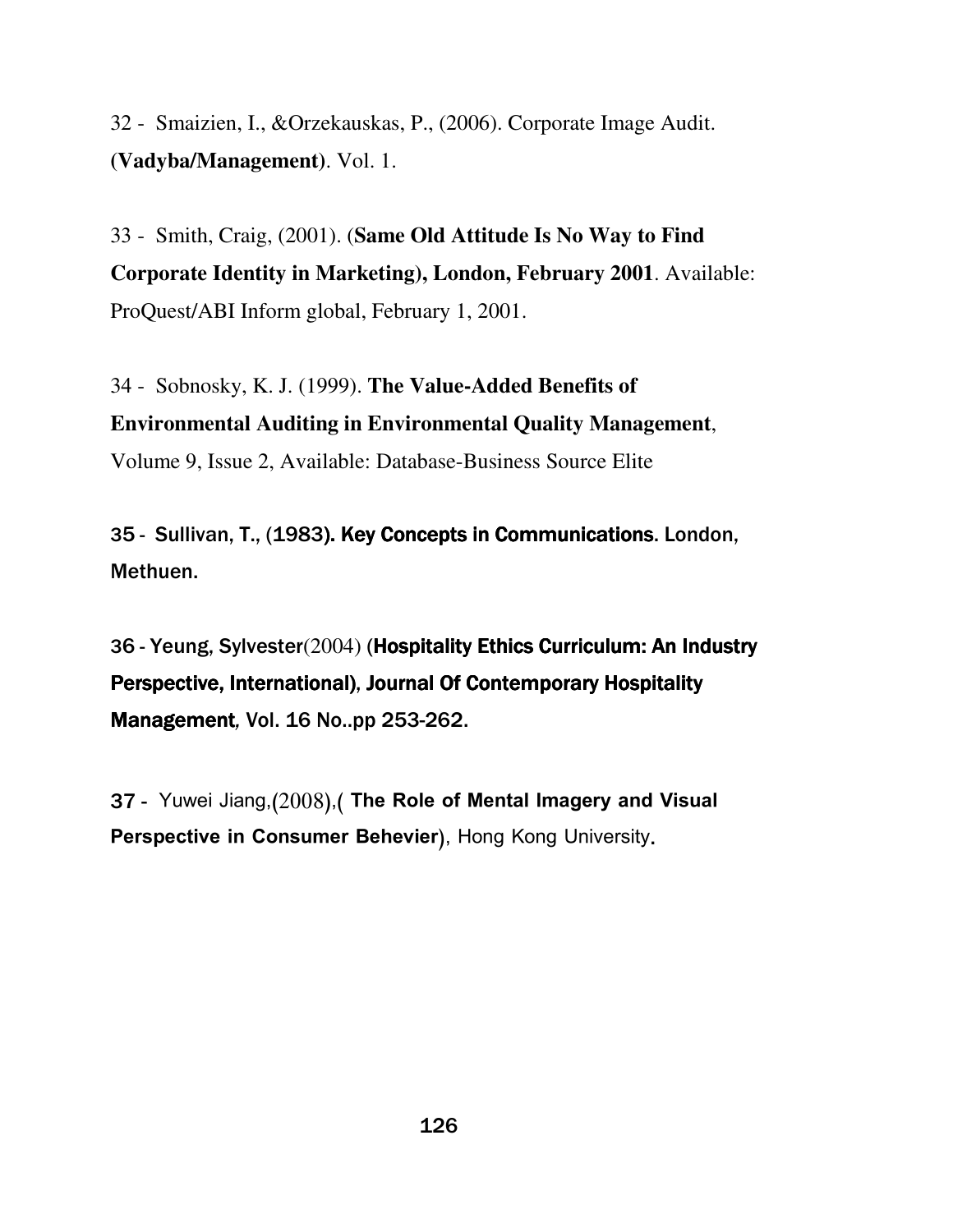الملحق رقم (1) إستبانة الدراسة بسم الله الرحمن الرحيم إخواني وأخواتي عملاء الشركات الخدمية الخاصة عمان المحترمين:

السلام عليكم ورحمة الله وبركاته ,,

يقوم الباحث بإجراء دراسة حول الخداع النسويقي من قبل شركات الخدمات الخاصة لنيل درجة الماجستير في إدارة الأعمال ، وقد تم اختياركم للمشاركة فيها ، لذا نرجو الإجابة بموضوعية حيث ستعامل إجاباتكم بسرية تامة ولأغراض البحث العلمي فقط .

شاکر اً علے حسن تعاو نکم

الطالب علي محمد سلمان الخطيب جامعة الشرق الأوسط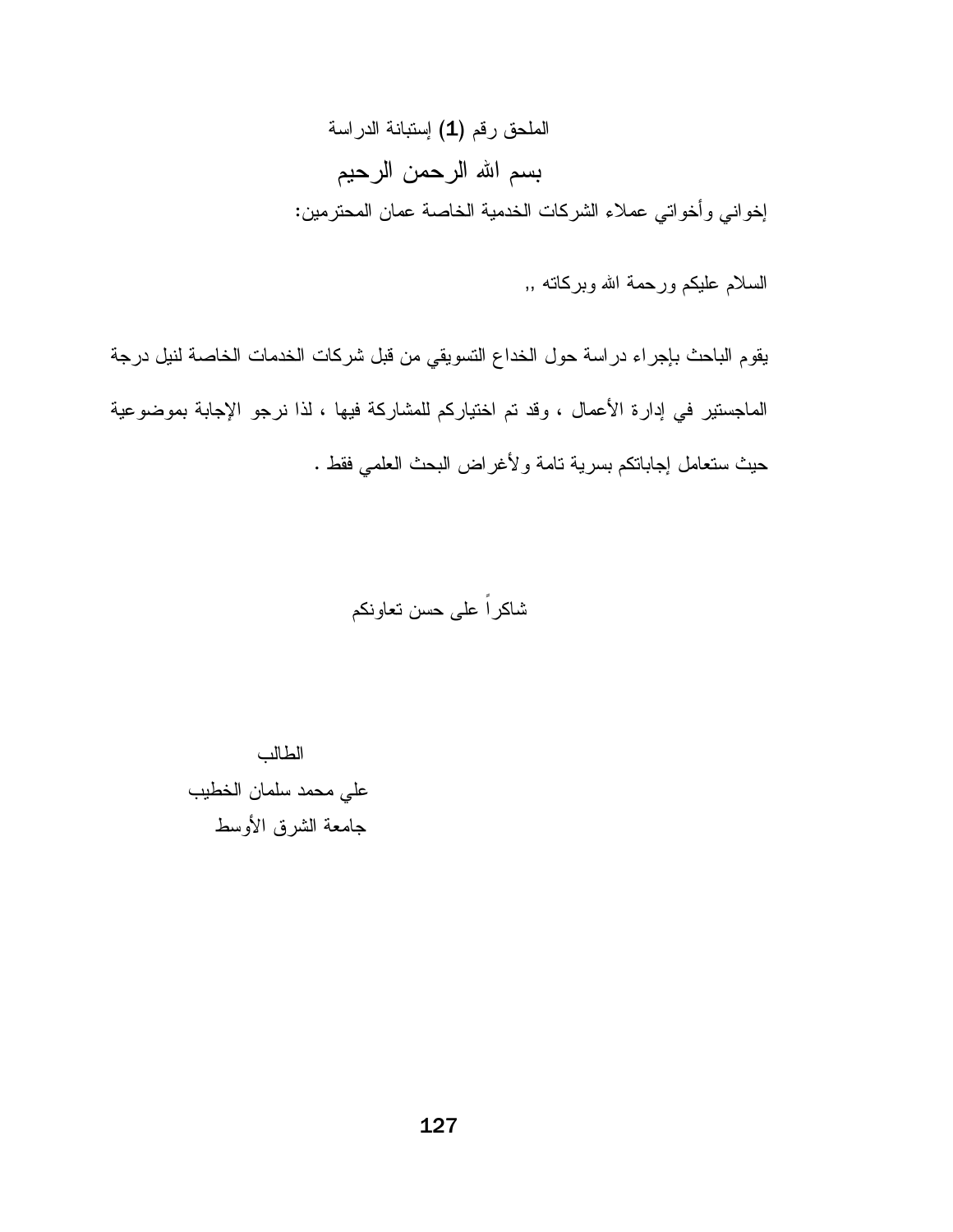البيانات الديموغرافية: الرجاء وضـع إشارة (X) عند الإجابة المناسبة: (1) الجنس: 2.أنثي  $\Box$  ذکر  $\Box$  $\Box$ 

(2) المستوى التعليمي: 2. دبلوم  $\Box$  $\Box$  ثانوية عامة فأقل  $\Box$ 3. بكالورپوس  $\Box$ 4 . در اسات عليا  $\Box$ 

- (3) العمر: 2. من 21 − 30  $\Box$ 20 . 1 سنة فأقل .3 من 31 $-31$  $\Box$  $\Box$  $\Box$ 4 . من 41 فما فوق
- (4) الدخل:  $\square$  -401 -3. 2. من 201 − 400 ⊟ 200 . 1 فَأَقل  $\Box$ 600  $\Box$ 4 . من 601 فما فوق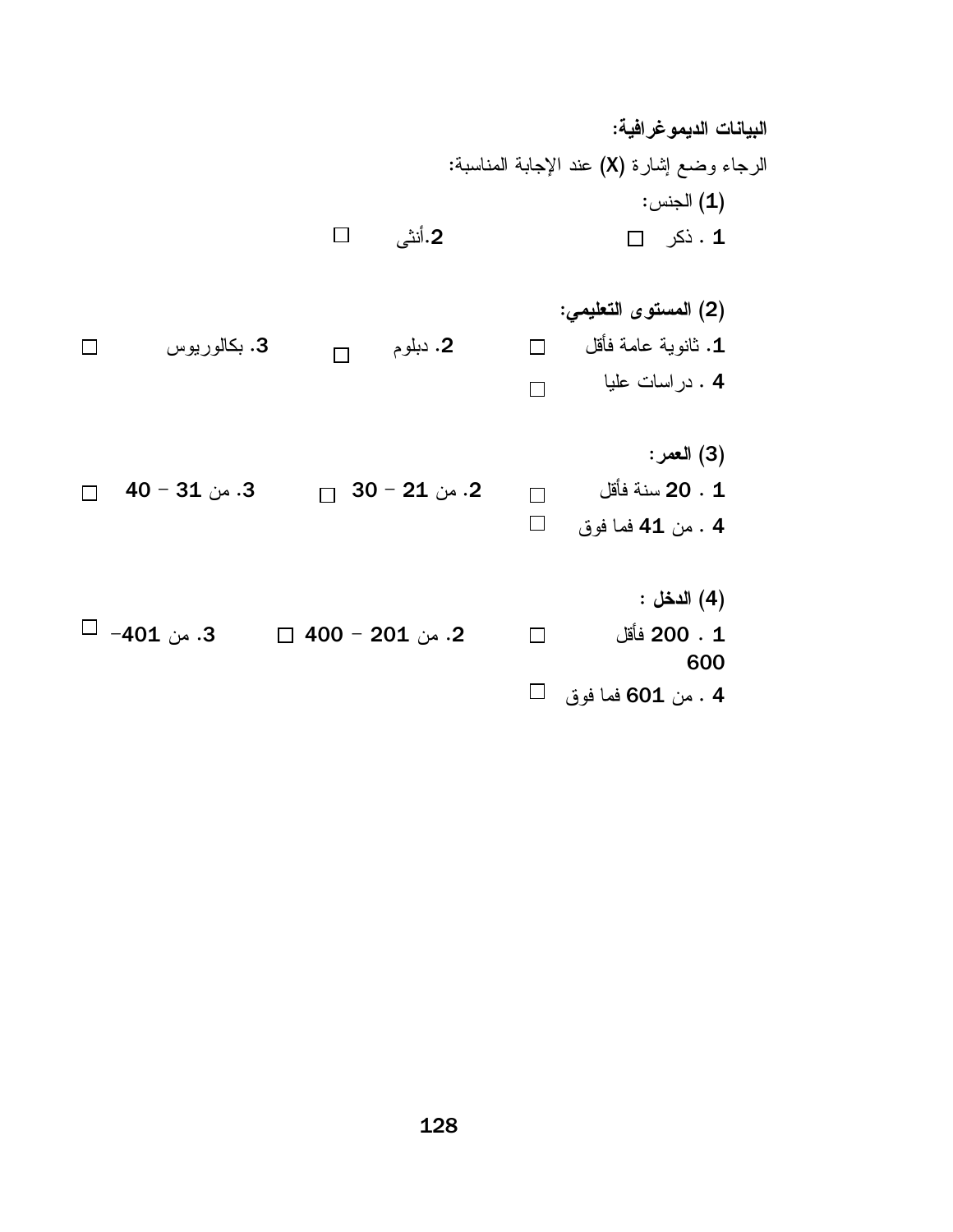**يرجي قرآة الملاحظة التالية بتَمَعُن :** لطفاً تكون الإجابة هنا حسب رأيك بالخداع التسويقي بأشكاله المختلفة في أي شركة خدمية تعاملت معها( الآن أو سابقاً) من الأنواع التالية : شركات التعليم المدرسي أو الجامعي الخاص ، والمستشفيات الخاصة ، والاتصالات الأرضية أو الخلوية أو الانترنت ، والنقل والسياحة والتأمين بأنواعه المختلفة).

| التسلسل           | الخداع ف <i>ي</i> المنتج الخدم <i>ى</i>                                                                 | مو افق<br>بشدة | موافق | محايد | غير<br>موافق | غير<br>موافق<br>بشدة |
|-------------------|---------------------------------------------------------------------------------------------------------|----------------|-------|-------|--------------|----------------------|
| 5                 | نقدم الشركات خدمات لزبائنها غير نلك التبي وعدت بها.                                                     |                |       |       |              |                      |
| 6                 | نقدم الشركات معلومات نرويجية غير نلك النبي نقدم فعلا عند<br>الحصول على الخدمة.                          |                |       |       |              |                      |
| $\overline{7}$    | يتعامل مقدمو الخدمات في الشركات بأسلوب يوحى بأن<br>الخدمة المقدمة ذات جودة عالية والواقع غير ذلك.       |                |       |       |              |                      |
| 8                 | لا نفي الشركات بوعودها التي أبرمتها مع الزبائن.                                                         |                |       |       |              |                      |
| 9                 | تقدم الشركات معلومات عن الخدمات نبنى صورة ايجابية<br>وعند النعامل الفعلي مع الخدمة يكون الأمر خلاف ذلك. |                |       |       |              |                      |
| 10                | نوحي الشركات أن الخدمات المتاحة محدودة لتحفز الزبائن<br>على الشراء.                                     |                |       |       |              |                      |
| الخداع في الترويج |                                                                                                         |                |       |       |              |                      |
| 11                | يخدع مندوبو الببيع الزبائن بأساليب عرض مضللة للمعلومات<br>بقصد إخفاء العيوب ودفع الزبائن للشراء.        |                |       |       |              |                      |
| 12                | يهتم رجال البيع بتسويق الخدمة دون الاهتمام بدقة المعلومات<br>المقدمة.                                   |                |       |       |              |                      |
| 13                | تتصف المعلومات الواردة بالإعلانات بالمبالغة ووصف واقع<br>الخدمة بغير ما هي عليه.                        |                |       |       |              |                      |
| 14                | نقدم الشركات معلومات إعلانية مضللة للزبائن.                                                             |                |       |       |              |                      |
| 15                | تبلغك الشركة أنك ربحت أو فزت بجائزة ثم تكتشف أن الربح<br>مقرون بشرط غير معلن هو الاشتراك بالخدمة.       |                |       |       |              |                      |
| 16                | بعد أن أشترك بالخدمات التي تقدمها الشركات أكتشف أن                                                      |                |       |       |              |                      |

يرجى وضع علامة (x) في مربع الإجابة التي ترى أنها مناسبة حسب رأيك: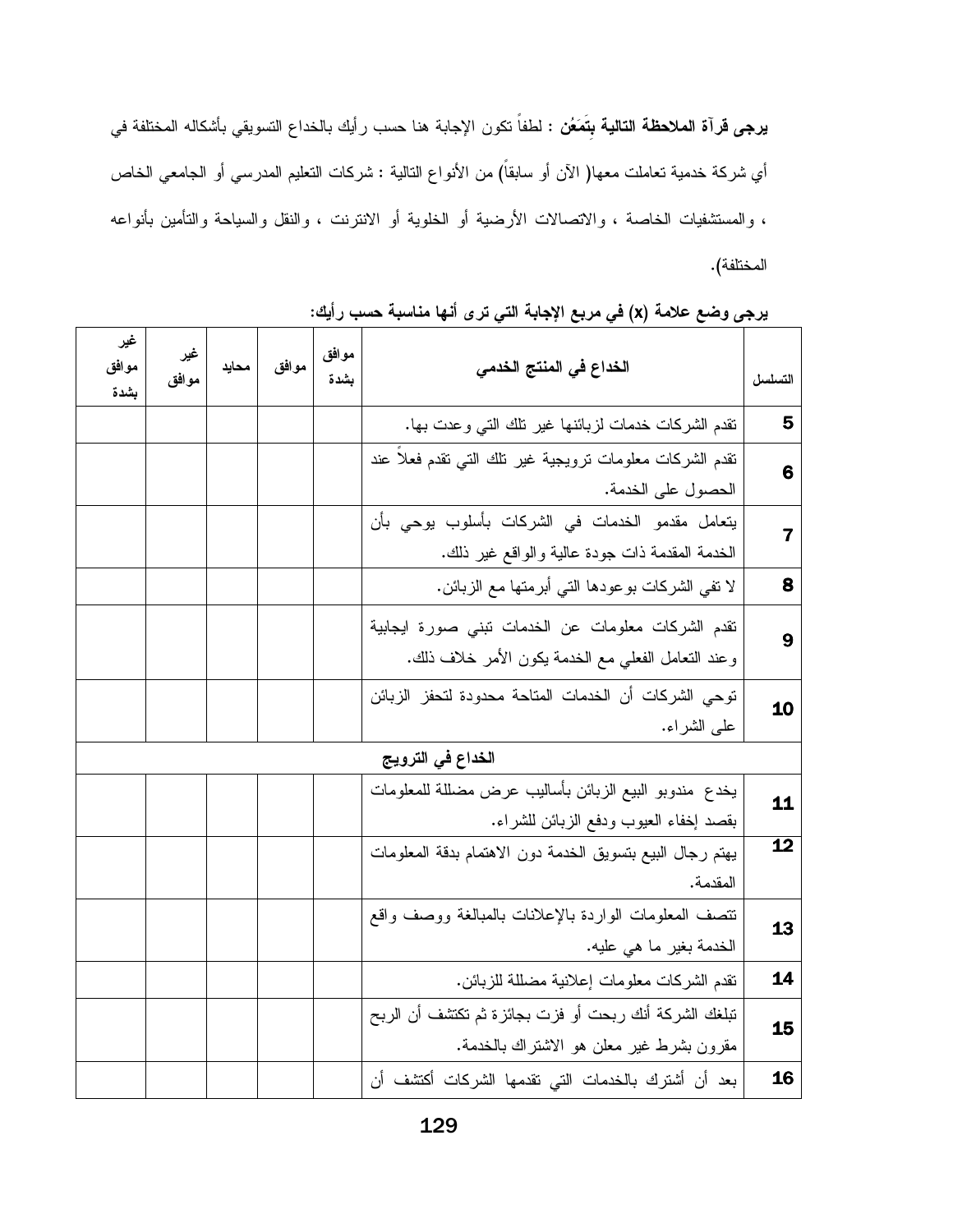|         | كثيرًا من المزايا التي وعدت بها لم تتحقق.                                                                                       |               |       |       |              |                      |
|---------|---------------------------------------------------------------------------------------------------------------------------------|---------------|-------|-------|--------------|----------------------|
| التسلسل | الخداع السعر ي                                                                                                                  | موافق<br>بشدة | موافق | محايد | غیر<br>موافق | غیر<br>موافق<br>بشدة |
| 17      | تستخدم الشركات إعلانات سعريه ذات خصومات لا تتطابق<br>مع الواقع عند الشراء.                                                      |               |       |       |              |                      |
| 18      | تخدع الشركة الزبائن من خلال التحفيز على الاشتراك<br>المجاني في الخدمات ثم بعد ذلك تبدأ باقتطاع جزء من<br>الرصيد دون علم الزبون. |               |       |       |              |                      |
| 19      | الأسعار المعلنة لا تمثل جودة الخدمة الحقيقي.                                                                                    |               |       |       |              |                      |
| 20      | يتم الاشتراك بالخدمة لمدة محدودة ثم عند انقضائها ً يستمر<br>الاشتراك دون استذان طالب الخدمة.                                    |               |       |       |              |                      |
|         | الخداع بالمحيط المادى                                                                                                           |               |       |       |              |                      |
| 21      | تقوم الشركات بتزيين المظهر الخارجي للمباني للإيحاء بأن<br>الخدمات متميز ة.                                                      |               |       |       |              |                      |
| 22      | تهتم الشركات بمظهر العاملين وهندامهم للإيحاء بأن الخدمات<br>المقدمة متميز ة.                                                    |               |       |       |              |                      |
| 23      | نوفير بيئة متميزة من حيث الإضاءة والتكييف توحى بالجودة<br>وتكون الخدمة المقدمة خلاف ذلك.                                        |               |       |       |              |                      |
| 24      | نقديم الخدمة في بيئة جاذبة من حيث الألوان والتصاميم<br>للإيحاء أن الخدمات المقدمة مميزة.                                        |               |       |       |              |                      |
|         | الصورة الذهنيةالبعد السلوكى                                                                                                     |               |       |       |              |                      |
| 25      | بسبب الخداع فإنني أبحث عن بدائل أخرى من الشركات<br>الخدمية.                                                                     |               |       |       |              |                      |
| 26      | تجعلني عملية الشعور بالخداع مندفعا نحو نوصية معارفي<br>بعدم الشراء من الشركات الخادعة.                                          |               |       |       |              |                      |
|         | البعد الوجدانبي                                                                                                                 |               |       |       |              |                      |
| 27      | تجعلني عمليات الخداع غير واثق بالعاملين في الشركة.                                                                              |               |       |       |              |                      |
| 28      | عند سماع اسم الشركة التي مارست الخداع أتذكر جوانب<br>سلبية في الخدمات المقدمة ما يجعل مزاجي مضطربا.                             |               |       |       |              |                      |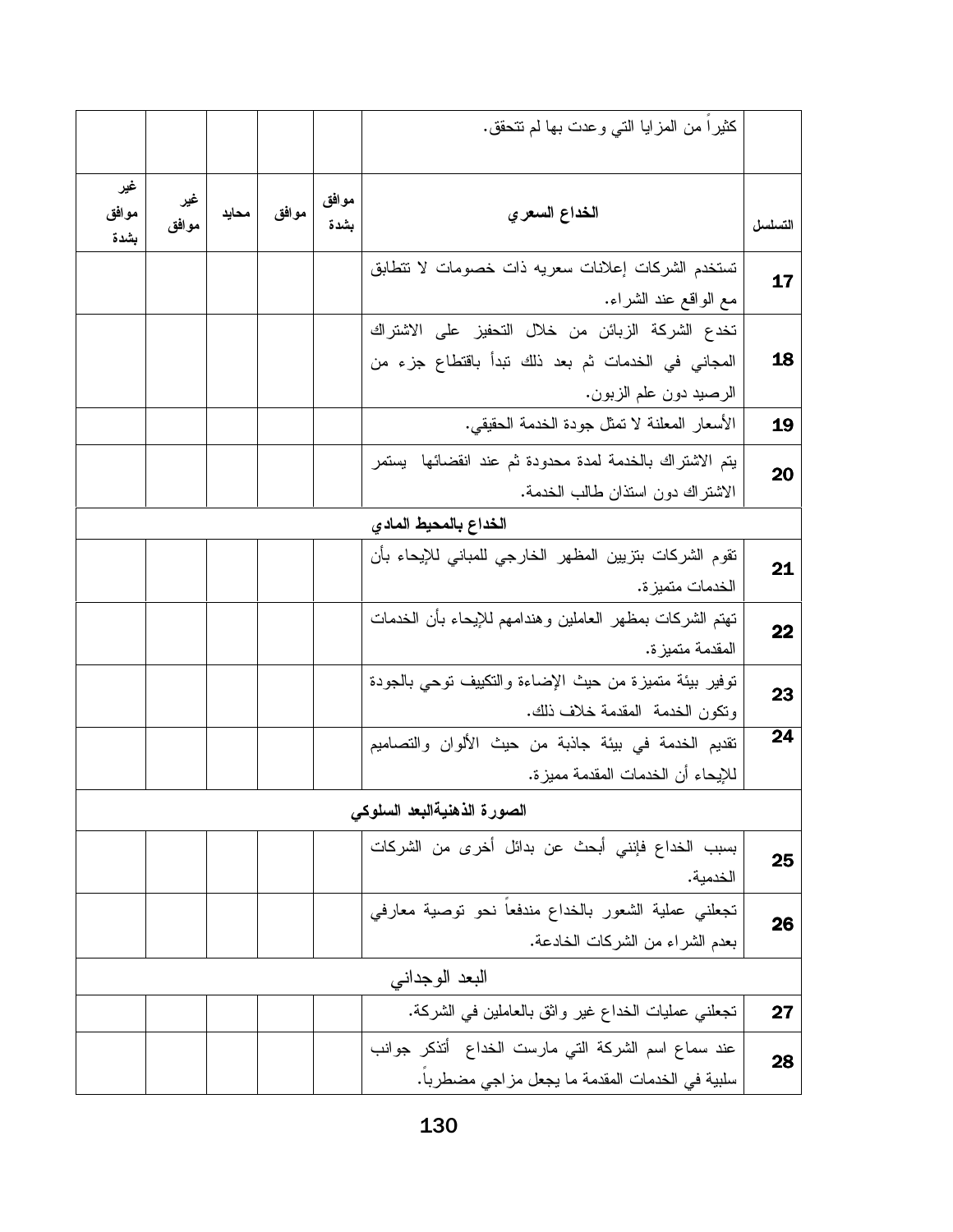| 29            | يذكرني المظهر الخارجي للشركة بالجوانب السلبية للخدمات. |               |       |       |              |                      |
|---------------|--------------------------------------------------------|---------------|-------|-------|--------------|----------------------|
| التسلسل       | البعد الوجداني                                         | موافق<br>بشدة | موافق | محايد | غیر<br>موافق | غير<br>موافق<br>بشدة |
| 30            | تجعلني عملية الشعور بالخداع غير واثق باسم الشركة       |               |       |       |              |                      |
|               | التجاري حيث تتتابني مشاعر سلبية نحوه.                  |               |       |       |              |                      |
| البعد المعرفي |                                                        |               |       |       |              |                      |
| 31            | يتكون لدي اتجاه سلبي نحو المعلومات الصادرة عن الشركة   |               |       |       |              |                      |
|               | بسبب ممارسات الخداع النسويقي.                          |               |       |       |              |                      |
| 32            | تنخفض مصداقية المعلومات الشركة بسبب الخداع الممارس     |               |       |       |              |                      |
|               | معي أو مع غيري.                                        |               |       |       |              |                      |

جزاك الله خيراً لقد ساعدتني أية ملاحظات أخرى : يرجى تدوينها هنا